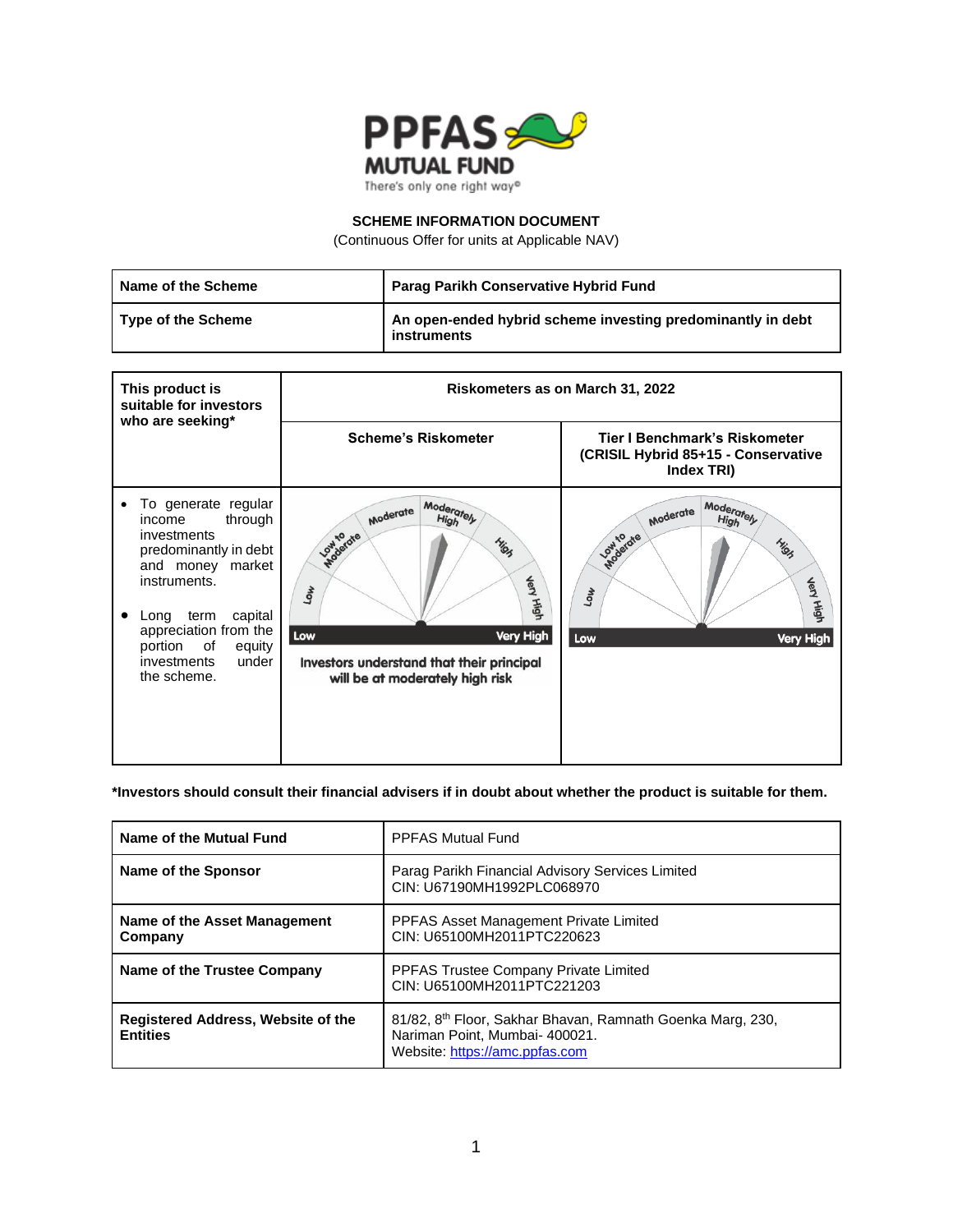The particulars of the Scheme have been prepared in accordance with the Securities and Exchange Board of India (Mutual Funds) Regulations, 1996, (hereinafter referred to as SEBI (MF) Regulations) as amended till date, and filed with SEBI, along with a Due Diligence Certificate from the Asset Management Company (AMC). The units being offered for public subscription have not been approved or recommended by SEBI nor has SEBI certified the accuracy or adequacy of the Scheme Information Document.

The Scheme Information Document sets forth concisely the information about the Scheme that a prospective investor ought to know before investing. Before investing, investors should also ascertain about any further changes to this Scheme Information Document after the date of this Document from the Mutual Fund/Investor Service Centres (ISCs)/Website/Distributors or Brokers. This SID can be modified from time to time through an Addendum whenever a material change occurs. Such material change will also be filed with SEBI and circulated to all Unit holders or may be publicly notified by advertisements in newspapers subject to Regulations. Investors can obtain such Addenda from the Mutual Fund/ its Investor Service Centres or distributors / AMC Website.

The investors/unitholders are advised to refer to the Statement of Additional Information (SAI) for details of PPFAS Mutual Fu[n](http://amc.ppfas.com/)d, Tax and Legal issues and general information on [http://amc.ppfas.com.](http://amc.ppfas.com/)

**SAI is incorporated by reference is legally a part of the Scheme Information Document. For a free copy of the current SAI, please contact your nearest Investor Service Centre or log on to our website[,](http://amc.ppfas.com/) [http://amc.ppfas.com](http://amc.ppfas.com/)**.

**The Scheme Information Document should be read in conjunction with the SAI and not in isolation.**

*The Mutual Fund has not authorized any person to provide any information or representation not confirmed in the SAI and SID. Investors are advised, while taking investment decisions, not to rely on any such information or representation that is not contained in the SAI / SID.*

This Scheme Information Document (SID) is dated **April 30, 2022**.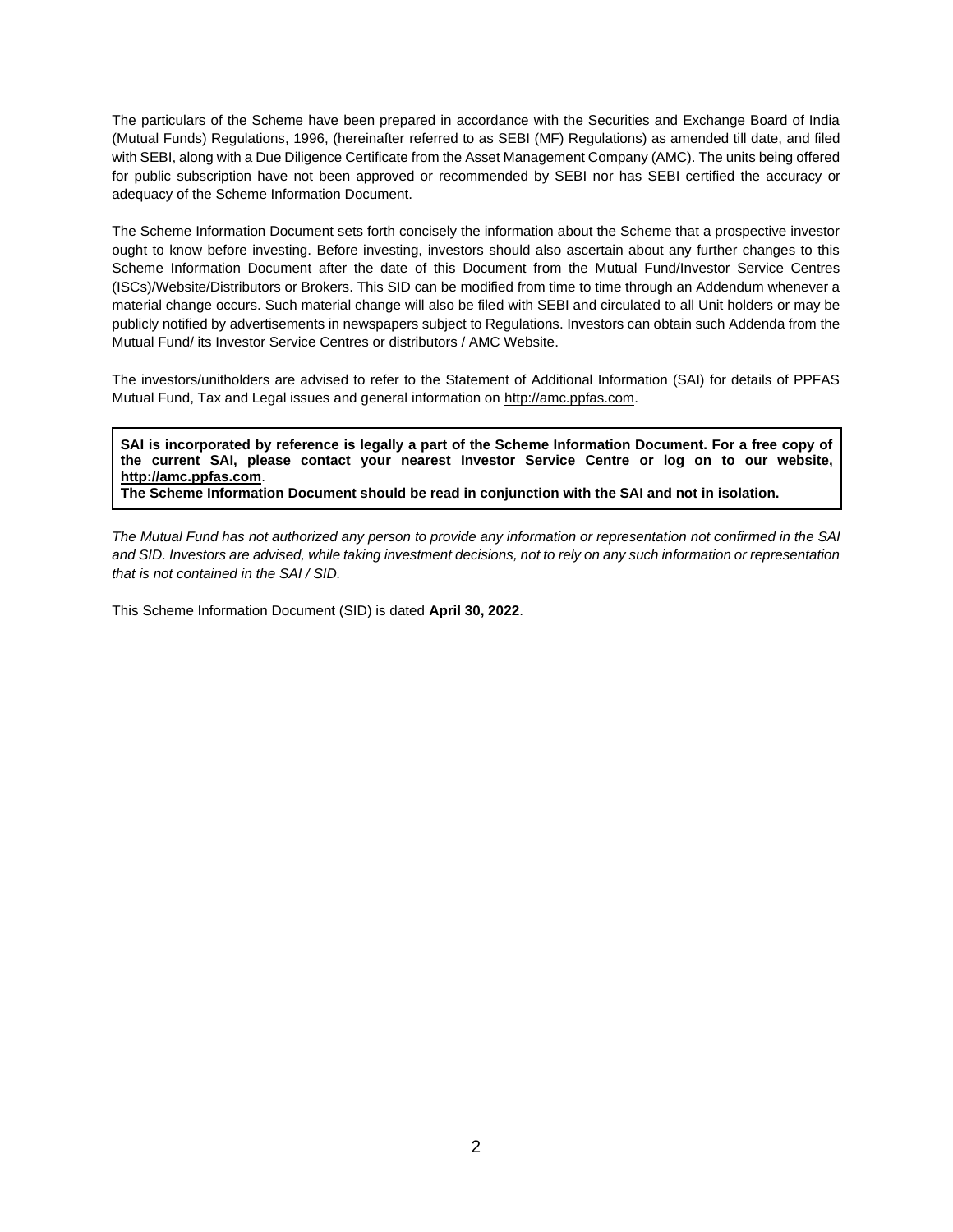# **Table of Contents**

| <b>I.</b> Introduction                                                                                                                                                                              |  |
|-----------------------------------------------------------------------------------------------------------------------------------------------------------------------------------------------------|--|
|                                                                                                                                                                                                     |  |
|                                                                                                                                                                                                     |  |
|                                                                                                                                                                                                     |  |
|                                                                                                                                                                                                     |  |
|                                                                                                                                                                                                     |  |
|                                                                                                                                                                                                     |  |
| II. Information about the Scheme:                                                                                                                                                                   |  |
|                                                                                                                                                                                                     |  |
|                                                                                                                                                                                                     |  |
|                                                                                                                                                                                                     |  |
|                                                                                                                                                                                                     |  |
|                                                                                                                                                                                                     |  |
|                                                                                                                                                                                                     |  |
|                                                                                                                                                                                                     |  |
|                                                                                                                                                                                                     |  |
|                                                                                                                                                                                                     |  |
|                                                                                                                                                                                                     |  |
| <b>III. Unit and offers</b>                                                                                                                                                                         |  |
|                                                                                                                                                                                                     |  |
|                                                                                                                                                                                                     |  |
| IV. Fees and Expenses                                                                                                                                                                               |  |
|                                                                                                                                                                                                     |  |
|                                                                                                                                                                                                     |  |
|                                                                                                                                                                                                     |  |
|                                                                                                                                                                                                     |  |
|                                                                                                                                                                                                     |  |
|                                                                                                                                                                                                     |  |
|                                                                                                                                                                                                     |  |
| VI. Penalties, pending litigation or proceedings, findings of inspections or investigations for which action<br>may have been taken or is in the process of being taken by any regulatory authority |  |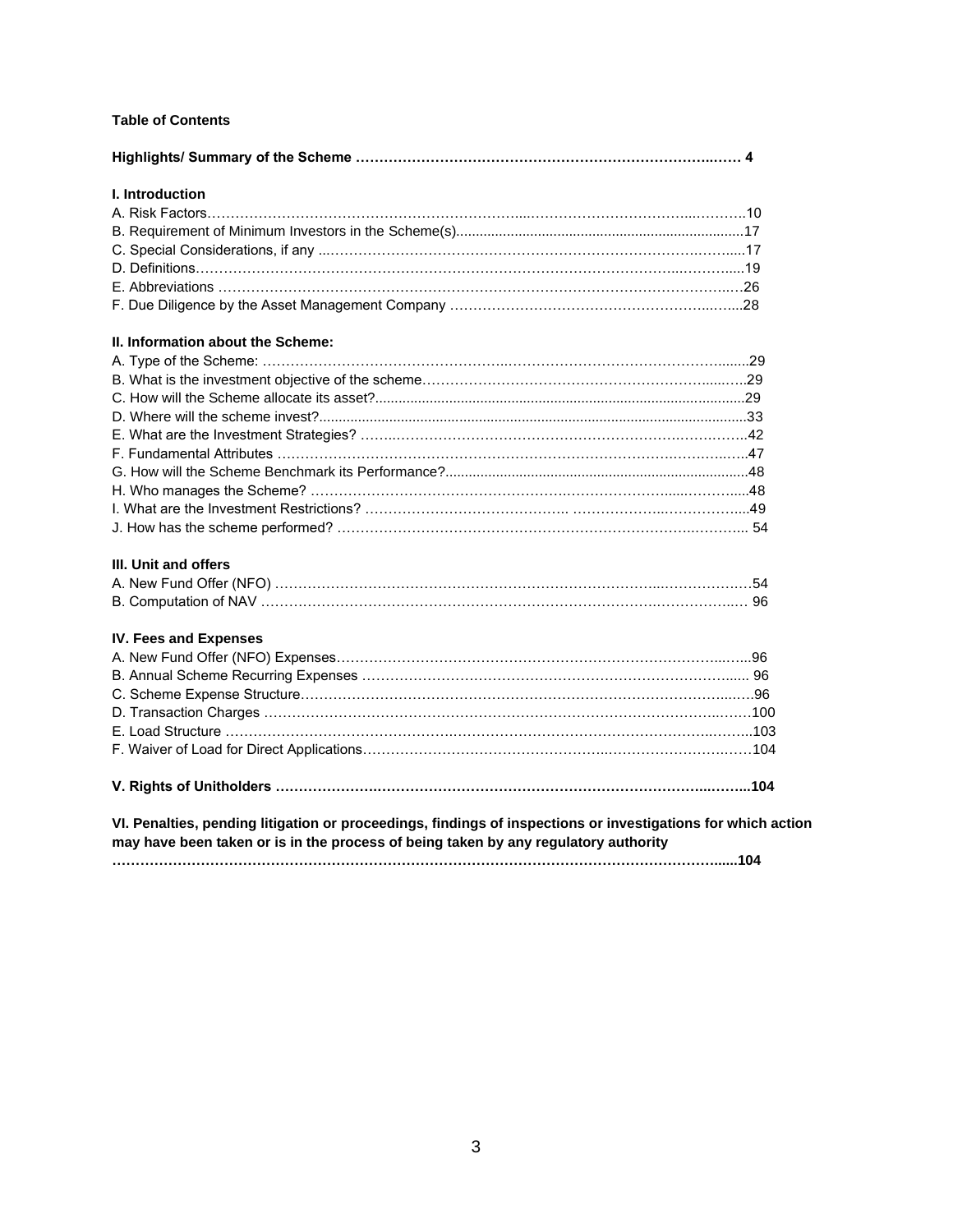# **HIGHLIGHTS/SUMMARY OF THE SCHEME**

| Name of the Scheme                  | Parag Parikh Conservative Hybrid Fund                                                                                                                                                                                                                                                                                                                                                                                                                                                                                                                                                                                                                                                                                                                                                                                                                                                                                                                                                                                                 |
|-------------------------------------|---------------------------------------------------------------------------------------------------------------------------------------------------------------------------------------------------------------------------------------------------------------------------------------------------------------------------------------------------------------------------------------------------------------------------------------------------------------------------------------------------------------------------------------------------------------------------------------------------------------------------------------------------------------------------------------------------------------------------------------------------------------------------------------------------------------------------------------------------------------------------------------------------------------------------------------------------------------------------------------------------------------------------------------|
| Type of the Scheme                  | An open-ended hybrid scheme investing predominantly in debt<br>instruments                                                                                                                                                                                                                                                                                                                                                                                                                                                                                                                                                                                                                                                                                                                                                                                                                                                                                                                                                            |
| <b>Category of Scheme</b>           | Conservative Hybrid Fund                                                                                                                                                                                                                                                                                                                                                                                                                                                                                                                                                                                                                                                                                                                                                                                                                                                                                                                                                                                                              |
| <b>Investment objective</b>         | To generate regular income through investments predominantly in debt<br>and money market instruments. The Scheme also seeks to generate<br>long term capital appreciation from the portion of equity investments<br>under the scheme.                                                                                                                                                                                                                                                                                                                                                                                                                                                                                                                                                                                                                                                                                                                                                                                                 |
|                                     | However, there is no assurance or guarantee that the investment<br>objective of the Scheme will be realized.                                                                                                                                                                                                                                                                                                                                                                                                                                                                                                                                                                                                                                                                                                                                                                                                                                                                                                                          |
| Liquidity                           | The Scheme being offered is an open-ended scheme and will offer<br>Units for Subscription and Redemption on all Business Days at NAV<br>based prices. As per SEBI (MF) Regulations, the Mutual Fund shall<br>dispatch redemption proceeds within 10 Business Days of receiving the<br>valid Redemption request from the unitholder/investor. A penal interest<br>of 15% p.a. or such other rate as may be prescribed by SEBI from time<br>to time, will be paid in case the payment of redemption proceeds is not<br>made within 10 Business Days from the date of receipt of a valid<br>redemption request.<br>Please refer to section 'Redemption' under Ongoing Offer Period for                                                                                                                                                                                                                                                                                                                                                   |
|                                     | details.                                                                                                                                                                                                                                                                                                                                                                                                                                                                                                                                                                                                                                                                                                                                                                                                                                                                                                                                                                                                                              |
| <b>Tier I Benchmark Index</b>       | CRISIL Hybrid 85+15 - Conservative Index TRI                                                                                                                                                                                                                                                                                                                                                                                                                                                                                                                                                                                                                                                                                                                                                                                                                                                                                                                                                                                          |
| <b>Transparency/ NAV Disclosure</b> | The AMC will calculate and disclose the first NAV of the Scheme within<br>5 business days from the date of allotment. Subsequently, the AMC will<br>calculate and disclose the NAV of the Scheme at the close of every<br>Business Day. The AMC shall update the NAVs on the website of the<br>Mutual Fund (http://amc.ppfas.com) and on the website of Association<br>of Mutual Funds in India - AMFI (www.amfiindia.com) by 11.00 p.m. on<br>every Business Day. In case of any delay, the reasons for such delay<br>would be explained to AMFI in writing. If the NAVs are not available<br>before commencement of Business Hours on the following day due to<br>any reason, the Mutual Fund shall issue a press release giving reasons<br>and explaining when the Mutual Fund would be able to publish the<br>NAVs. Unitholders may also avail a facility of receiving latest NAVs<br>through SMS on their registered mobile numbers, by submitting a<br>specific request in this regard to the AMC / Registrar & Transfer Agent. |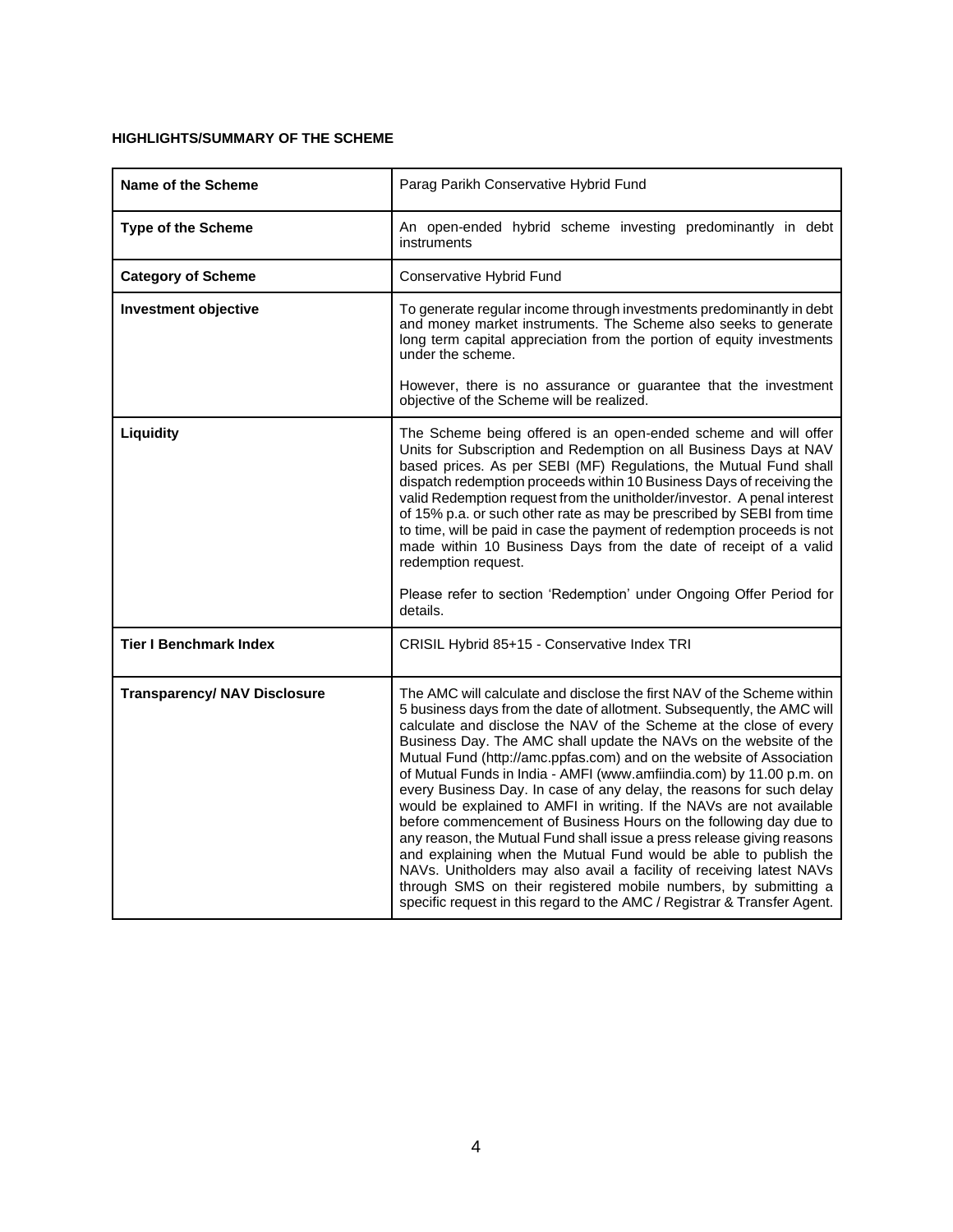| <b>Portfolio Disclosure/ Annual Accounts</b><br>of the Scheme | The AMC will disclose the portfolio of the Scheme (along with ISIN) as<br>on the last day of the each month/ half year on its website i.e<br>www.amc.ppfas.com<br>and<br>on<br>the<br>website<br>οf<br>AMFI<br>viz.<br>www.amfiindia.com on or before 10th day of the succeeding month/<br>half year respectively in a user friendly and downloadable format.                                                                                                                                                                                                                                                                                                                                                                                                                                                                                      |
|---------------------------------------------------------------|----------------------------------------------------------------------------------------------------------------------------------------------------------------------------------------------------------------------------------------------------------------------------------------------------------------------------------------------------------------------------------------------------------------------------------------------------------------------------------------------------------------------------------------------------------------------------------------------------------------------------------------------------------------------------------------------------------------------------------------------------------------------------------------------------------------------------------------------------|
|                                                               | In addition to monthly and Half yearly Portfolio disclosure, the AMC will<br>disclose the portfolio of the Scheme (along with ISIN) on its website i.e.<br>www.amc.ppfas.com<br>and<br>on<br>the<br>website<br>of<br>AMFI<br>viz.<br>www.amfiindia.com on fortnightly basis along with sending the email to<br>the unitholders whose email addresses are registered with AMC within<br>5 days of every fortnight.                                                                                                                                                                                                                                                                                                                                                                                                                                  |
|                                                               | In case of Unitholders whose e-mail addresses are registered, the AMC<br>shall send via email both the monthly and half-yearly statement of the<br>Scheme portfolio within 10 days from the close of each month/ half-<br>year respectively. Further, the AMC shall publish an advertisement in<br>all India editions of at least two daily newspapers, one each in English<br>and Hindi, every half year disclosing the hosting of the half-yearly<br>statement of the schemes' portfolio(s) on the AMC's website and on<br>the website of AMFI. The AMC shall provide a physical copy of the<br>statement of the Scheme portfolio, without charging any cost, on<br>specific request received from a Unitholder.                                                                                                                                 |
|                                                               | The scheme wise annual report shall be hosted on the website of the<br>AMC<br>$\sqrt{2}$<br>Mutual<br>Fund<br>(www.amc.ppfas.com)<br>AMFI<br>and<br>(www.amfiindia.com) not later than four months (or such other period<br>as may be specified by SEBI from time to time) from the date of closure<br>of the relevant accounting year (i.e. 31st March each year). Further,<br>the physical copy of the scheme wise annual report shall be made<br>available to the Unitholders at the registered / corporate office of the<br>AMC at all times.                                                                                                                                                                                                                                                                                                  |
|                                                               | In case of Unitholders whose e-mail addresses are registered with the<br>Fund, the AMC shall e-mail the annual report or an abridged summary<br>thereof to such Unitholders. The Unitholders whose email addresses<br>are not registered with the Fund may submit a request to the AMC /<br>Registrar & Transfer Agent to update their email ids or communicate<br>their preference to continue receiving a physical copy of the scheme<br>wise annual report or an abridged summary thereof. Unitholders may<br>also request for a physical or electronic copy of the annual report /<br>abridged summary, by writing to the AMC at mf@ppfas.com from their<br>registered email ids or calling the AMC on the toll free number 1800<br>266 7790 or by submitting a written request at any of the nearest<br>investor service centers of the Fund. |
|                                                               | Further, the AMC shall publish an advertisement in all India edition of<br>at least two daily newspapers, one each in English and Hindi, every<br>year disclosing the hosting of the scheme wise annual report on its<br>website and on the website of AMFI. The AMC shall provide a physical<br>copy of the abridged summary of the annual report, without charging<br>any cost, on specific request received from a Unitholder.                                                                                                                                                                                                                                                                                                                                                                                                                  |
| <b>Half Yearly Financial Results</b>                          | The Fund shall provide half yearly disclosures of the Scheme's<br>unaudited financial results in the prescribed format on its website<br>http://amc.ppfas.com within one month from the close of each half year<br>i.e. on 31st March and on 30th September and shall publish an<br>advertisement in this regard in at least one English daily newspaper<br>having nationwide circulation and in a newspaper having wide<br>circulation published in the language of the region where the Head<br>Office of the Fund is situated.                                                                                                                                                                                                                                                                                                                  |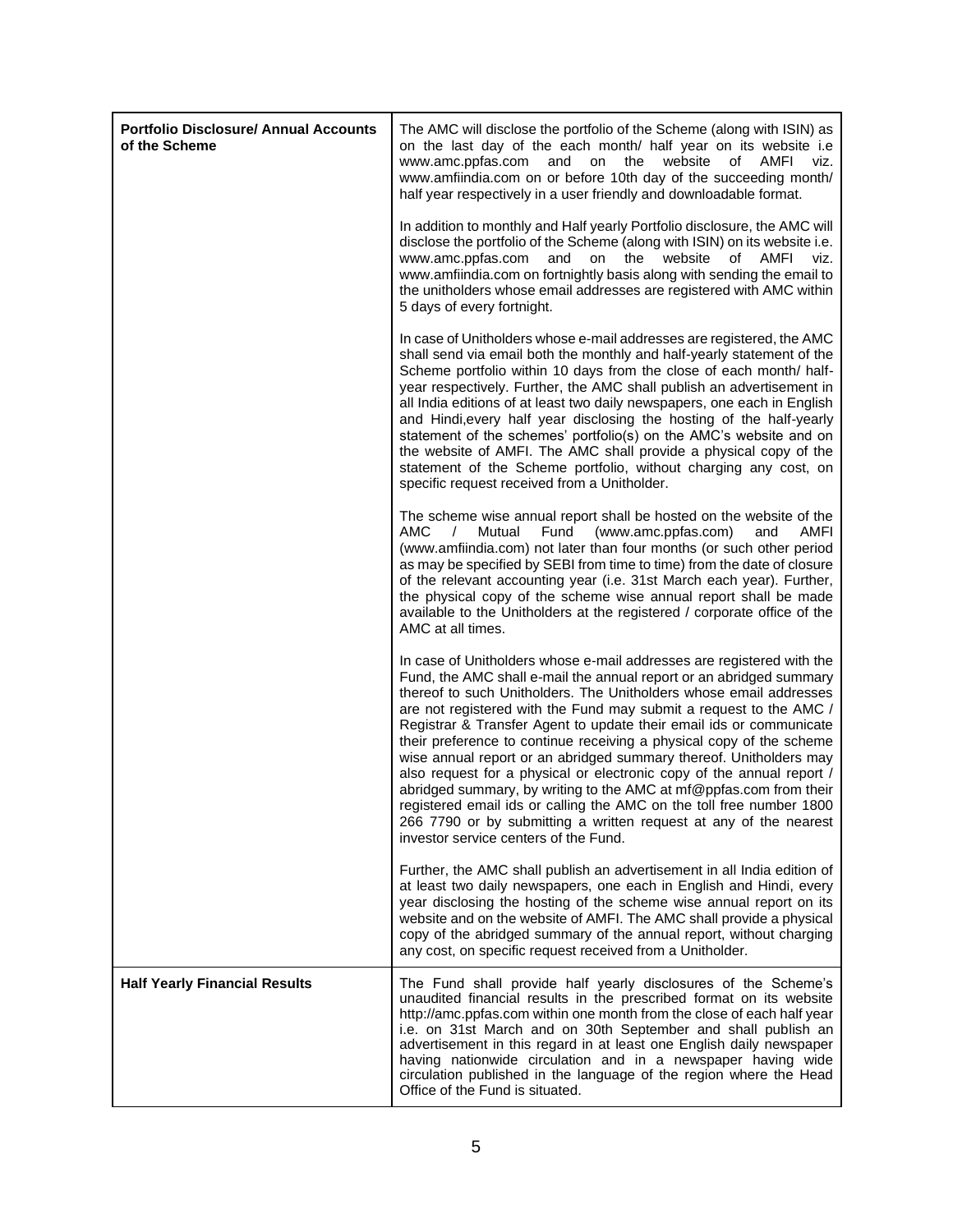| <b>Dematerialisation of Units</b>                                               | The Unit holders would have an option to hold the Units in electronic<br>(dematerialized) form or account statement/ physical (non-demat)<br>form. Units held in Demat Form are freely transferable. The Applicant<br>intending to hold Units in dematerialized form will be required to have<br>a beneficiary account with a Depository Participant (DP) of the<br>NSDL/CDSL and will be required to mention in the application form<br>DP's Name, DP ID No. and Beneficiary Account No. with the DP at the<br>time of purchasing Units.<br>Unit-holders are requested to note that requests for conversion of units<br>held in Account Statement (non-demat) form into Demat (electronic)<br>form should be submitted to their Depository Participants.                                                                                                                                                                                                                                                                                                                                                                                                                                                                                                                                                                                                                                                                                                                                                                                                                                                                                                                                                                                                                                                                                                                                                                                                         |
|---------------------------------------------------------------------------------|-------------------------------------------------------------------------------------------------------------------------------------------------------------------------------------------------------------------------------------------------------------------------------------------------------------------------------------------------------------------------------------------------------------------------------------------------------------------------------------------------------------------------------------------------------------------------------------------------------------------------------------------------------------------------------------------------------------------------------------------------------------------------------------------------------------------------------------------------------------------------------------------------------------------------------------------------------------------------------------------------------------------------------------------------------------------------------------------------------------------------------------------------------------------------------------------------------------------------------------------------------------------------------------------------------------------------------------------------------------------------------------------------------------------------------------------------------------------------------------------------------------------------------------------------------------------------------------------------------------------------------------------------------------------------------------------------------------------------------------------------------------------------------------------------------------------------------------------------------------------------------------------------------------------------------------------------------------------|
| <b>Transfer of Units</b>                                                        | Units held by way of an Account Statement can be transferred. Units<br>held in non demat form / by way of an Account Statement can be<br>transferred.<br>For units held in non - demat form, unit holders intending to transfer<br>units will have to get the units Certified by submitting designated form.<br>On receipt of the said request, RTA will mark the underlying units as<br>Certified Units and will issue a Certified SOA for those units. The AMC<br>/ RTA, on production of Designated Transfer Form together with<br>relevant Certified SOA and requisite documents, register the transfer<br>and provide the Certified SOA to the transferee within 10 business days<br>from the date of such production. Investors may note that stamp duty<br>and other statutory levies, if any, as applicable from time to time shall<br>be borne by the transferee.<br>If a person becomes a holder of the Units consequent to operation of<br>law, or upon enforcement of a pledge, the Fund will, subject to<br>production of satisfactory evidence, effect the transfer, if the transferee<br>is otherwise eligible to hold the Units. Similarly, in cases of transfers<br>taking place consequent to death, insolvency etc., the transferee's<br>name will be recorded by the Fund subject to production of satisfactory<br>evidence.<br>Units held in Demat form are transferable in accordance with the<br>provisions of SEBI (Depositories and Participants) Regulations, as may<br>be amended from time to time. Transfer can be made only in favor of<br>transferees who are eligible of holding units and having a Demat<br>Account. The delivery instructions for transfer of units will have to be<br>lodged with the DP in requisite form as may be required from time to<br>time and transfer will be effected in accordance with such rules /<br>regulations as may be in force governing transfer of securities in<br>dematerialized mode. |
| <b>Load Structure (for Lumpsum</b><br>purchases and investments through<br>SIP) | Entry Load: Not Applicable.<br>SEBI vide its circular no. SEBI/IMD/CIR No. 4/ 168230/09 dated June<br>30, 2009 has decided that there shall be no entry Load for all Mutual<br>Fund Schemes. The Upfront commission, if any shall be paid directly<br>by the investor to the ARN Holder (AMFI registered Distributor) based<br>on the investors' assessment of various factors including the service<br>rendered by the ARN Holder.<br><b>Exit Load:</b> In respect of each purchase / switch-in of Units, 10% of the<br>units ("the limit") may be redeemed without any exit load from the date<br>of allotment.<br>Any redemption or switch-out in excess of the limit shall be subject to<br>the following exit load:<br>- Exit load of 1.00% is payable if Units are redeemed / switched-out<br>within 1 year from the date of allotment of units.<br>- No Exit Load is payable if Units are redeemed / switched-out after 1<br>year from the date of allotment.                                                                                                                                                                                                                                                                                                                                                                                                                                                                                                                                                                                                                                                                                                                                                                                                                                                                                                                                                                                              |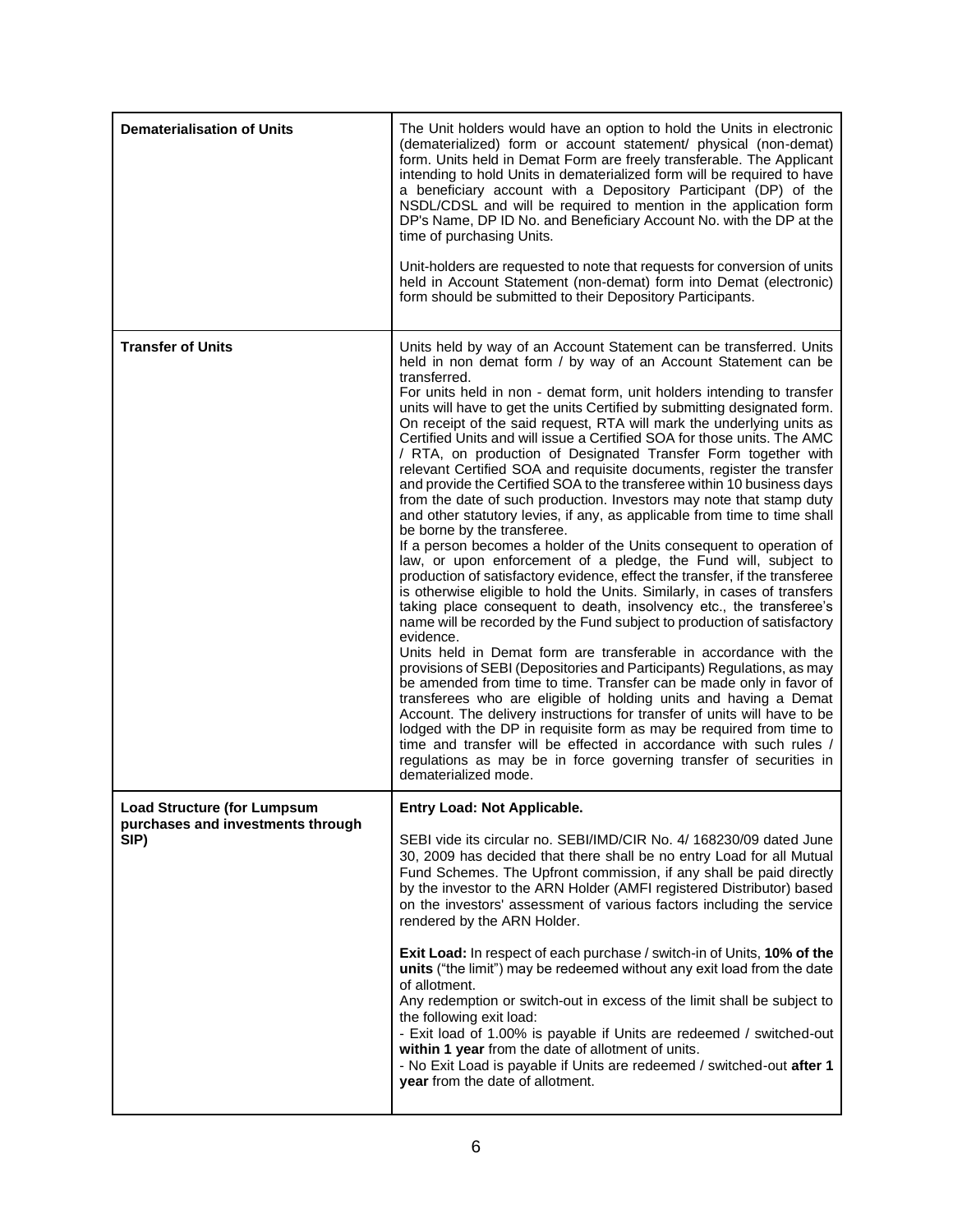|                                                                 | The Trustees shall have a right to prescribe or modify the exit load<br>structure with prospective effect subject to a maximum prescribed<br>under the Regulations.                                                                                                                                                                                                                                                                                                                                                                                                                                                                                                                                                 |
|-----------------------------------------------------------------|---------------------------------------------------------------------------------------------------------------------------------------------------------------------------------------------------------------------------------------------------------------------------------------------------------------------------------------------------------------------------------------------------------------------------------------------------------------------------------------------------------------------------------------------------------------------------------------------------------------------------------------------------------------------------------------------------------------------|
|                                                                 | The AMC shall not charge entry and/or exit load on units allotted on<br>reinvestment of dividend.                                                                                                                                                                                                                                                                                                                                                                                                                                                                                                                                                                                                                   |
|                                                                 | For further details on load structure refer to the section 'Load Structure'.                                                                                                                                                                                                                                                                                                                                                                                                                                                                                                                                                                                                                                        |
| <b>Minimum Application/Additional</b><br><b>Purchase Amount</b> | New Purchase: Rs. 5000 and in multiples of Re. 1 thereafter.                                                                                                                                                                                                                                                                                                                                                                                                                                                                                                                                                                                                                                                        |
|                                                                 | Additional Purchase: Rs.1000 and in multiples of Re. 1 thereafter.                                                                                                                                                                                                                                                                                                                                                                                                                                                                                                                                                                                                                                                  |
|                                                                 | In case of monthly SIP, Rs. 1,000 and in multiples of Re. 1 thereafter.                                                                                                                                                                                                                                                                                                                                                                                                                                                                                                                                                                                                                                             |
|                                                                 | In case of Quarterly SIP, Rs. 3,000 and in multiples of Re. 1 thereafter.                                                                                                                                                                                                                                                                                                                                                                                                                                                                                                                                                                                                                                           |
|                                                                 | Non-applicability of Minimum Application Amount (Lump-sum)<br>and Minimum Redemption amount to Alignment of interest of<br><b>Designated Employees of AMC:</b>                                                                                                                                                                                                                                                                                                                                                                                                                                                                                                                                                      |
|                                                                 | SEBI vide its circular SEBI/HO/IMD/IMD-I/DOF5/P/CIR/2021/553<br>dated April 28, 2021 read along with SEBI/HO/IMD/IMD-<br>IDOF5/P/CIR/2021/624 dated September 20, 2021 (Alignment of<br>interest of Designated Employees of Asset Management Companies<br>(AMCs) with the Unitholders of the Mutual Fund Schemes) has, inter<br>alia mandated that a minimum of 20% of gross annual CTC net of<br>income tax and any statutory contributions of the Designated<br>Employees of the AMCs shall be invested in units of the scheme(s)<br>of the Fund in which they have a role/oversight The said guidelines<br>came into effect from the October 1, 2021.                                                            |
|                                                                 | In accordance with the regulatory requirement, the minimum<br>application amount and minimum redemption amount wherever<br>specified in the concerned SID / KIM will not be applicable for<br>investment made in schemes of the Fund in compliance with the<br>aforesaid circular(s).                                                                                                                                                                                                                                                                                                                                                                                                                               |
| <b>Transaction Charges</b>                                      | In accordance with SEBI circular No. Cir/ IMD/ DF/13/ 2011 dated<br>August 22, 2011, PPFAS Asset Management Private Limited ("the<br>AMC") / Mutual Fund shall deduct the Transaction Charges on<br>purchase / subscription received from the investors investing through<br>a valid ARN Holder i.e. AMFI registered Distributor including<br>transactions routed through Stock Exchange(s) platform viz. NSE<br>Mutual Fund Platform ("NMF II") and BSE Mutual Fund Platform ("BSE<br>StAR MF") (provided the distributor has opted to receive the<br>Transaction Charges) as under (distributors' decision to opt in or opt<br>out of levying transaction charges is applicable at plan/option/product<br>level): |
|                                                                 | (i) First Time Mutual Fund Investor (across Mutual Funds):<br>Transaction Charge of Rs. 150/- per purchase / subscription of Rs.<br>10,000/- and above will be deducted from the purchase / subscription<br>amount for payment to the distributor of such investor and the balance<br>shall be invested.                                                                                                                                                                                                                                                                                                                                                                                                            |
|                                                                 | (ii) Investor other than First Time Mutual Fund Investor:<br>Transaction Charge of Rs. 100/- per purchase / subscription of Rs.                                                                                                                                                                                                                                                                                                                                                                                                                                                                                                                                                                                     |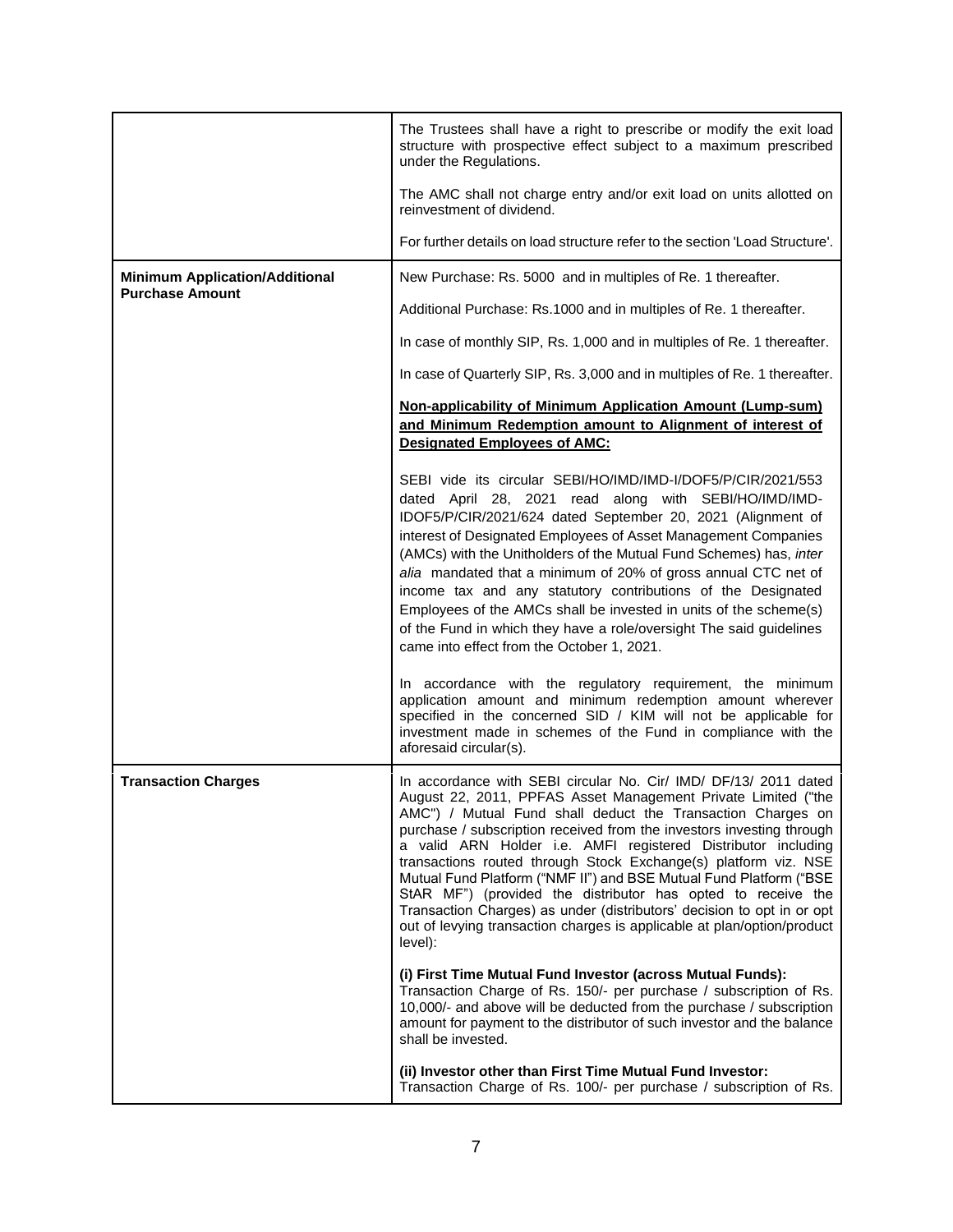|                         | 10,000/- and above will be deducted from the purchase/ subscription<br>amount for payment to the distributor of such investor and the balance<br>shall be invested.                                                                                                                                                                                                                                                                                                                                                                                                                                                                                                                                                     |
|-------------------------|-------------------------------------------------------------------------------------------------------------------------------------------------------------------------------------------------------------------------------------------------------------------------------------------------------------------------------------------------------------------------------------------------------------------------------------------------------------------------------------------------------------------------------------------------------------------------------------------------------------------------------------------------------------------------------------------------------------------------|
|                         | Transaction Charges in Case of Investments Through SIP:<br>Transaction Charges in case of investments through SIP are deductible<br>only if the total commitment of investment (i.e. amount per SIP<br>installment x No. of installments) amounts to Rs. 10,000 or more. In<br>such cases, Transaction Charges shall be deducted in 3-4 installments.                                                                                                                                                                                                                                                                                                                                                                   |
|                         | Identification of investors as "first time" or "existing" will be based on<br>Permanent Account Number (PAN)/ PAN Exempt KYC Reference<br>Number (PEKRN) at the First/ Sole Applicant/ Guardian level. Hence,<br>Unit holders are urged to ensure that their PAN/ PEKRN/ KYC is<br>updated with the Fund. Unit holders may approach any of the Official<br>Points of Acceptances of the Fund i.e. Investor Service Centers (ISCs)<br>of the Fund/ offices of our Registrar and Transfer Agent, M/s. Computer<br>Age Management Services Ltd. in this regard.                                                                                                                                                            |
|                         | It may be noted that Transaction Charges shall not be deducted:                                                                                                                                                                                                                                                                                                                                                                                                                                                                                                                                                                                                                                                         |
|                         | (a) where the distributor of the investor has not opted to receive any<br><b>Transaction Charges;</b><br>(b) for purchases / subscriptions / total commitment amount in case of<br>SIP of an amount less than Rs. 10,000/-;<br>(c) for transactions other than purchases / subscriptions relating to new<br>inflows; i.e. through Switches/ Systematic Transfers/ Transfer of<br>Income Distribution cum capital withdrawal plan / Transfer of Income<br>Distribution cum capital withdrawal plan;<br>(d) for purchases / subscriptions made directly with the Fund (i.e. not<br>through any distributor);<br>(e) for purchases / subscriptions routed through Stock Exchange(s) as<br>applicable.                      |
|                         | For further details on Transaction Charges, refer to the section "Units<br>and Offer"                                                                                                                                                                                                                                                                                                                                                                                                                                                                                                                                                                                                                                   |
| <b>Cash Investments</b> | In order to help enhance the reach of mutual fund products amongst<br>small investors, who may not be tax payers and may not have<br>PAN/bank<br>such<br>farmers.<br>accounts.<br>as<br>small<br>traders/businessmen/workers, SEBI has permitted receipt of cash<br>transactions for fresh purchases/ additional purchases to the extent of<br>Rs.50,000/- per investor, per financial year shall be allowed subject to:<br>i. compliance with Prevention of Money Laundering Act, 2002 and<br>Rules framed there under; the SEBI Circular(s) on Anti Money<br>Laundering (AML) and other applicable Anti Money Laundering Rules,<br>Regulations and Guidelines; and<br>ii. sufficient systems and procedures in place. |
|                         | However, payment towards redemptions, dividend, etc. with respect to<br>aforementioned investments shall be paid only through the banking<br>channel.                                                                                                                                                                                                                                                                                                                                                                                                                                                                                                                                                                   |
|                         | The Fund/ AMC is currently in the process of setting up appropriate<br>systems and procedures for the said purpose. Appropriate notice shall<br>be displayed on its website viz. as well as at the Investor Service<br>Centres, once the facility is made available to the investors.                                                                                                                                                                                                                                                                                                                                                                                                                                   |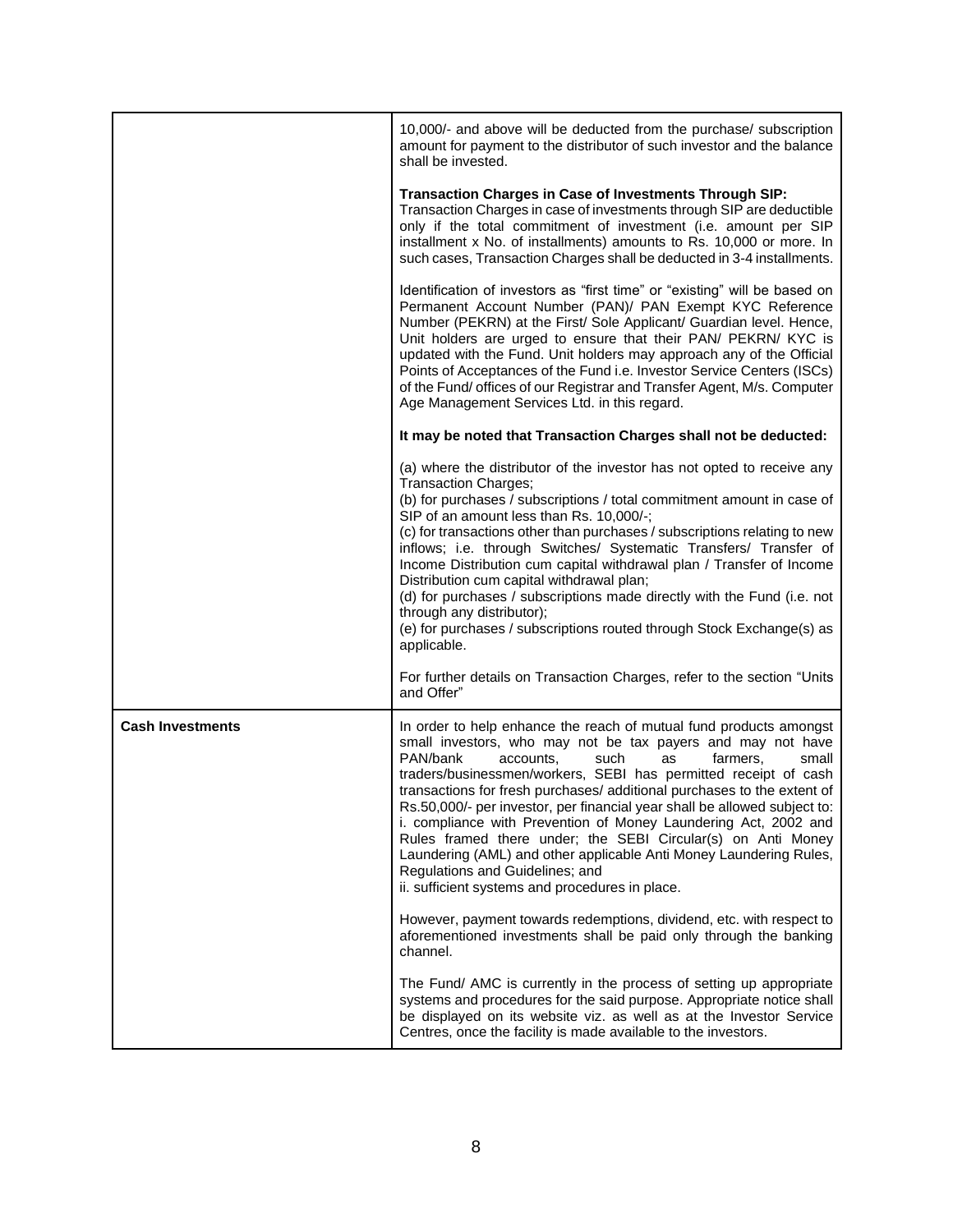| <b>Option / Plan</b>                                      | The Scheme offers two Plans:                                                                                                                                                                                                                                                                                                                                                                                                                                                                                                                                                                                                                                                                                                                                                                                                                                                                                                                                                                                                                                                                                                                                                                                                             |         |                                                                                                                                        |
|-----------------------------------------------------------|------------------------------------------------------------------------------------------------------------------------------------------------------------------------------------------------------------------------------------------------------------------------------------------------------------------------------------------------------------------------------------------------------------------------------------------------------------------------------------------------------------------------------------------------------------------------------------------------------------------------------------------------------------------------------------------------------------------------------------------------------------------------------------------------------------------------------------------------------------------------------------------------------------------------------------------------------------------------------------------------------------------------------------------------------------------------------------------------------------------------------------------------------------------------------------------------------------------------------------------|---------|----------------------------------------------------------------------------------------------------------------------------------------|
|                                                           | Direct Plan<br>1.<br>2.<br>Regular Plan                                                                                                                                                                                                                                                                                                                                                                                                                                                                                                                                                                                                                                                                                                                                                                                                                                                                                                                                                                                                                                                                                                                                                                                                  |         |                                                                                                                                        |
|                                                           | Both Regular and Direct Plan(s) offers two Options, viz.,                                                                                                                                                                                                                                                                                                                                                                                                                                                                                                                                                                                                                                                                                                                                                                                                                                                                                                                                                                                                                                                                                                                                                                                |         |                                                                                                                                        |
|                                                           | 1. Growth Option<br>2.<br>Income Distribution cum capital withdrawal (IDCW) Option                                                                                                                                                                                                                                                                                                                                                                                                                                                                                                                                                                                                                                                                                                                                                                                                                                                                                                                                                                                                                                                                                                                                                       |         |                                                                                                                                        |
|                                                           | Income Distribution cum capital withdrawal Option have the following<br>sub-options/facilities:                                                                                                                                                                                                                                                                                                                                                                                                                                                                                                                                                                                                                                                                                                                                                                                                                                                                                                                                                                                                                                                                                                                                          |         |                                                                                                                                        |
|                                                           | <b>Record Date</b><br>Sub-Option/<br><b>Frequency</b><br><b>Facilities</b><br>of IDCW                                                                                                                                                                                                                                                                                                                                                                                                                                                                                                                                                                                                                                                                                                                                                                                                                                                                                                                                                                                                                                                                                                                                                    |         |                                                                                                                                        |
|                                                           | Reinvestment<br>Monthly<br>of Income Distribution<br>cum capital withdrawal<br>option                                                                                                                                                                                                                                                                                                                                                                                                                                                                                                                                                                                                                                                                                                                                                                                                                                                                                                                                                                                                                                                                                                                                                    | Monthly | Last Monday of the<br>Month                                                                                                            |
|                                                           | Payout<br>Monthly<br>οf<br>Income Distribution cum<br>capital<br>withdrawal<br>option                                                                                                                                                                                                                                                                                                                                                                                                                                                                                                                                                                                                                                                                                                                                                                                                                                                                                                                                                                                                                                                                                                                                                    | Monthly | Last Monday of the<br>Month                                                                                                            |
|                                                           | The Trustee / AMC reserves the right to change the record date from<br>time to time.<br>The Investors should indicate the plan / option for which Subscription<br>is made by indicating the choice in the appropriate box provided for this<br>purpose in the application form. In case of valid application received<br>without any choice of option/ facility, the following default plan / option<br>will be considered:<br><b>Default Plan</b><br>Investors subscribing under Direct Plan of the Scheme will have to<br>indicate "Direct Plan" against the Scheme name in the application form.<br>However, if distributor code is mentioned in application form, but "Direct<br>Plan" is mentioned against the Scheme name, the distributor code will<br>be ignored and the application will be processed under "Direct Plan".<br>Further, where application is received for regular Plan without<br>Distributor code or "Direct" mentioned in the ARN Column, the<br>application will be processed under Direct Plan. For further details,<br>please refer to 'Section III. Units and Offer".<br>Default Option - Growth<br>Default IDCW Frequency - Monthly Reinvestment of Income<br>Distribution cum capital withdrawal option. |         |                                                                                                                                        |
|                                                           |                                                                                                                                                                                                                                                                                                                                                                                                                                                                                                                                                                                                                                                                                                                                                                                                                                                                                                                                                                                                                                                                                                                                                                                                                                          |         |                                                                                                                                        |
|                                                           |                                                                                                                                                                                                                                                                                                                                                                                                                                                                                                                                                                                                                                                                                                                                                                                                                                                                                                                                                                                                                                                                                                                                                                                                                                          |         |                                                                                                                                        |
|                                                           |                                                                                                                                                                                                                                                                                                                                                                                                                                                                                                                                                                                                                                                                                                                                                                                                                                                                                                                                                                                                                                                                                                                                                                                                                                          |         |                                                                                                                                        |
|                                                           |                                                                                                                                                                                                                                                                                                                                                                                                                                                                                                                                                                                                                                                                                                                                                                                                                                                                                                                                                                                                                                                                                                                                                                                                                                          |         |                                                                                                                                        |
| <b>Minimum Redemption Amount (For All</b><br>Option/plan) | Rs. 1000/- or 1 units or account balance, whichever is lower in respect<br>of each Option. In case the Investor specifies both the number of units<br>and amount, the number of Units shall be considered for Redemption.<br>In case the unitholder does not specify the number or amount, the<br>request will not be processed.                                                                                                                                                                                                                                                                                                                                                                                                                                                                                                                                                                                                                                                                                                                                                                                                                                                                                                         |         |                                                                                                                                        |
|                                                           |                                                                                                                                                                                                                                                                                                                                                                                                                                                                                                                                                                                                                                                                                                                                                                                                                                                                                                                                                                                                                                                                                                                                                                                                                                          |         | Where Units under a Scheme are held under both Plans and the<br>redemption / Switch request pertains to the Direct Plan, the same must |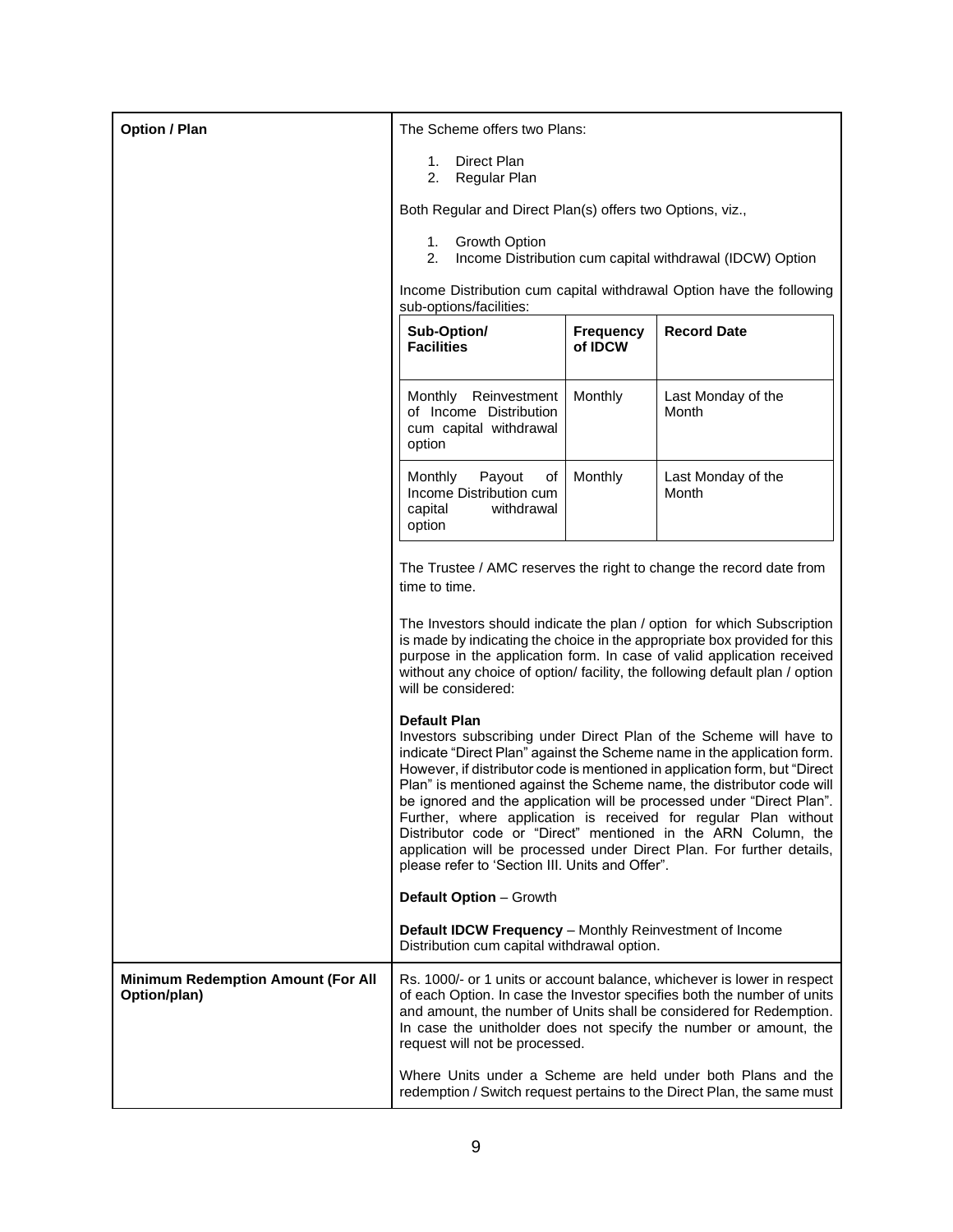| clearly be mentioned on the request (along with the folio number),<br>failing which the request would be processed from the Regular Plan.<br>However, where Units under the requested Option are held only under<br>one Plan, the request would be processed under such Plan. |
|-------------------------------------------------------------------------------------------------------------------------------------------------------------------------------------------------------------------------------------------------------------------------------|
|                                                                                                                                                                                                                                                                               |

#### **I. INTRODUCTION**

#### **A. RISK FACTORS**

#### **Standard Risk Factors:**

- Investment in Mutual Fund Units involves investment risks such as trading volumes, settlement risk, liquidity risk, default risk including the possible loss of principal.
- As the price / value / interest rates of the securities in which the Scheme invests fluctuates, the value of your investment in the Scheme may go up or down depending on the various factors and forces affecting the capital markets and money markets as with any investment in stocks, shares and securities.
- Past performance of the Sponsor and their associates / AMC / Mutual Fund does not quarantee future performance of the Scheme of the Mutual Fund.
- Parag Parikh Conservative Hybrid Fund is only the name of the Scheme and the name of the Scheme does not in any manner indicate either the quality of the Scheme or its future prospects and returns.
- The Sponsor is not responsible or liable for any loss resulting from the operation of the Scheme beyond the initial contribution of Rs. 1 lakh made by them towards setting up the Fund.
- The present scheme is not a guaranteed or assured return scheme.

#### **Scheme Specific Risk Factors:**

Some of the specific risk factors related to the Scheme include, but are not limited to the following:

### **1. Risk Factors Associated with Fixed Income Securities and Money Market Instruments**

**Interest-Rate Risk**: Fixed income securities such as government bonds, corporate bonds, and money market instruments and derivatives run price-risk or interest-rate risk. Generally, when interest rates rise, prices of existing fixed income securities fall and when interest rates drop, such prices increase. The extent of fall or rise in the prices depends upon the coupon and maturity of the security. It also depends upon the yield level at which the security is being traded.

**Reinvestment Risk:** Investments in fixed income securities carry reinvestment risk as interest rates prevailing on the coupon payment or maturity dates may differ from the original coupon of the bond.

**Basis Risk:** The underlying benchmark of a floating rate security or a swap might become less active or may cease to exist and thus may not be able to capture the exact interest rate movements, leading to loss of value of the portfolio.

**Spread Risk:** In a floating rate security the coupon is expressed in terms of a spread or mark up over the benchmark rate. In the life of the security this spread may move adversely leading to loss in value of the portfolio. The yield of the underlying benchmark might not change, but the spread of the security over the underlying benchmark might increase leading to loss in value of the security.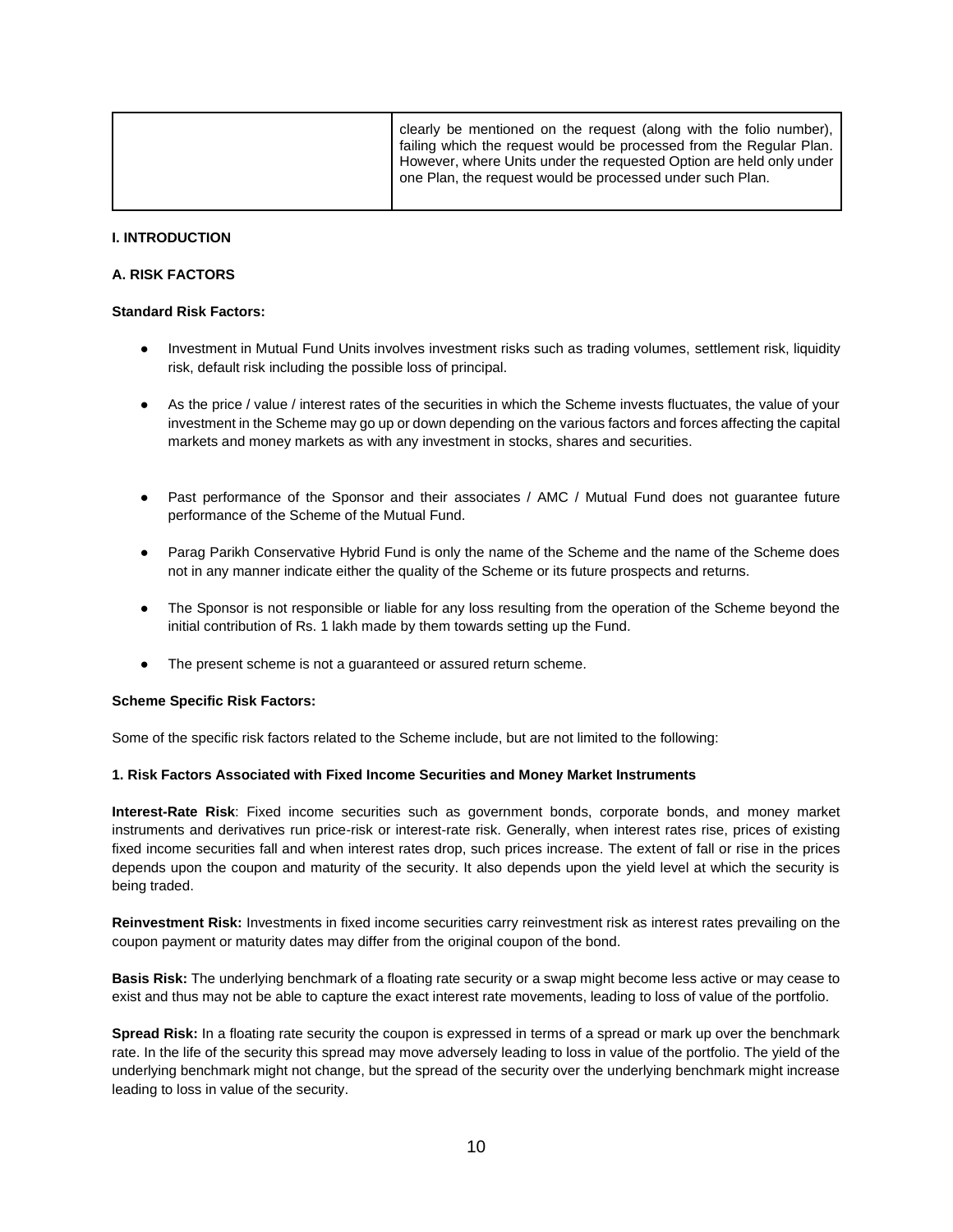**Liquidity Risk:** The liquidity of fixed income securities may change, depending on market conditions leading to changes in the liquidity premium attached to the price of the bond. At the time of selling the security, the security can become illiquid, leading to loss in value of the portfolio.

**Credit Risk:** This is the risk associated with the issuer of a debenture/bond or a money market instrument defaulting on coupon payments or in paying back the principal amount on maturity. Even when there is no default, the price of a security may change with expected changes in the credit rating of the issuer. It is to be noted here that a Government Security is a sovereign security and is the safest. Corporate bonds carry a higher amount of credit risk than Government securities. Within corporate bonds also there are different levels of safety and a bond rated higher by a particular rating agency is safer than a bond rated lower by the same rating agency.

**Liquidity Risk on account of unlisted securities:** The liquidity and valuation of the Scheme investments due to their holdings of unlisted securities may be affected if they have to be sold prior to their target date of divestment. The unlisted security can go down in value before the divestment date and selling of these securities before the divestment date can lead to losses in the portfolio.

**Counterparty Risk:** - This is the risk of failure of counterparty to a transaction to deliver securities against consideration received or to pay consideration against securities delivered, in full or in part or as per the agreed specification. There could be losses to the Scheme in case of a counterparty default.

**Settlement Risk:** Fixed income securities run the risk of settlement which can adversely affect the ability of the fund house to swiftly execute trading strategies which can lead to adverse movements in NAV.

**Risks associated with unrated instruments: -**Investments in unrated instruments are subject to the risk associated with investments in any other fixed income securities, as referred above. However, investments in unrated instruments are considered to be subject to greater risk of loss of principal and interest than rated instruments.

# **2. Risks associated with investments in Equity and Equity related instruments**

- Equity and Equity related instruments are volatile in nature and are subject to price fluctuations on a daily basis. The volatility in the value of the equity and equity related instruments is due to various micro and macroeconomic factors affecting the securities markets. This may have an adverse impact on individual securities /sector and consequently on the NAV of Scheme.
- The inability of the Scheme to make intended securities purchases due to settlement problems could cause the Scheme to miss certain investment opportunities as in certain cases, settlement periods may be extended significantly by unforeseen circumstances. Similarly, the inability to sell securities held in the schemes portfolio may result, at times, in potential losses to the scheme, should there be a subsequent decline in the value of the securities held in the schemes portfolio.
- Trading volumes, settlement periods and transfer procedures may restrict the liquidity of the investments made by the scheme. Different segments of the Indian financial markets have different settlement periods and such periods may be extended significantly by unforeseen circumstances leading to delays in receipt of proceeds from sale of securities.
- The AMC may invest in unlisted securities that offer attractive yields within the regulatory limit. This may however increase the risk of the portfolio as these unlisted securities are inherently illiquid in nature and carry larger liquidity risk as compared to the listed securities or those that offer other exit options to the investors.

**3. Risks associated with Investing in Structured Obligation (SO) & Credit Enhancement (CE) rated securities** The risks factors stated below for the Structured Obligations & Credit Enhancement are in addition to the risk factors associated with debt instruments.

-Credit rating agencies assign CE rating to an instrument based on any identifiable credit enhancement for the debt instrument issued by an issuer. The credit enhancement could be in various forms and could include guarantee, shortfall undertaking, letter of comfort, etc. from another entity. This entity could be either related or non-related to the issuer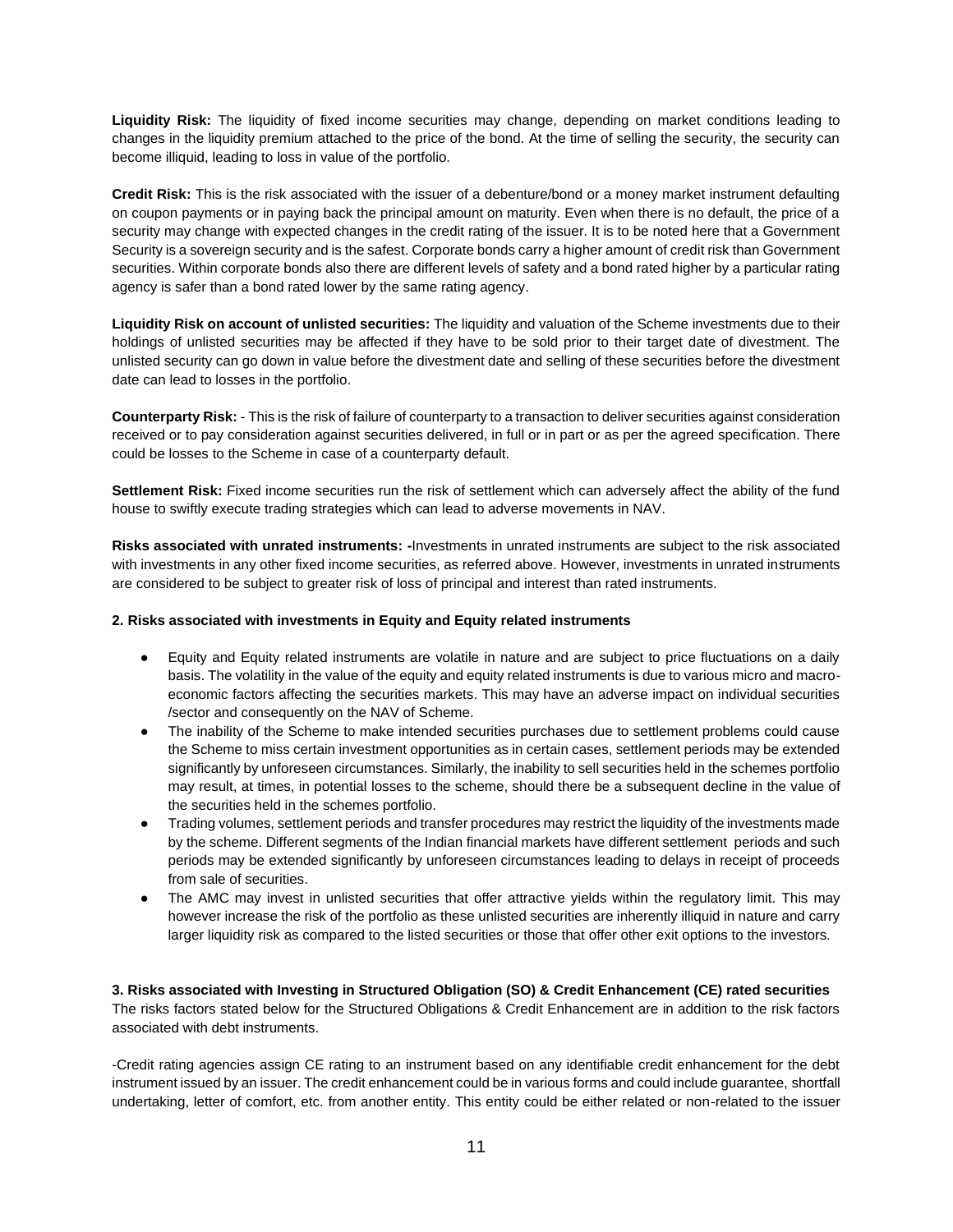like a bank, financial institution, etc. Credit enhancement could include additional security in form of pledge of shares listed on stock exchanges, etc. SO transactions are asset backed/ mortgage backed securities, securitized paper backed by hypothecation of car loan receivables, securities backed by trade receivables, credit card receivables etc. Hence, for CE rated instruments evaluation of the credit enhancement provider, as well as the issuer is undertaken to determine the issuer rating. In case of SO rated issuer, the underlying loan pools or securitization, etc. is assessed to arrive at rating for the issuer.

-**Liquidity Risk:** SO rated securities are often complex structures, with a variety of credit enhancements. Debt securities lack a well-developed secondary market in India, and due to the credit enhanced nature of CE securities as well as structured nature of SO securities, the liquidity in the market for these instruments is adversely affected compared to similar rated debt instruments. Hence, lower liquidity of such instruments, could lead to inability of the scheme to sell such debt instruments and generate liquidity for the scheme or higher impact cost when such instruments are sold.

-**Credit Risk:** The credit risk of debt instruments which are CE rated derives rating based on the combined strength of the issuer as well as the structure. Hence, any weakness in either the issuer or the structure could have an adverse credit impact on the debt instrument. The weakness in structure could arise due to inability of the investors to enforce the structure due to issues such as legal risk, inability to sell the underlying collateral or enforce guarantee, etc. In case of SO transactions, comingling risk and risk of servicer increases the overall risk for the securitized debt or assets backed transactions. Therefore, apart from issuer level credit risk such debt instruments are also susceptible to structure related credit risk.

# **4. Risk factors associated with investing in Derivatives:**

The AMC, on behalf of the Scheme may use various derivative products, from time to time, in an attempt to protect the value of the portfolio and enhance Unit holders' interest. Derivative products are specialized instruments that require investment techniques and risk analysis different from those associated with stocks and bonds. The use of a derivative requires an understanding not only of the underlying instrument but of the derivative itself. Other risks include, the risk of mis-pricing or improper valuation and the inability of derivatives to correlate perfectly with underlying assets, rates and indices.

Derivative products are leveraged instruments and can provide disproportionate gains as well as disproportionate losses to the investor. Execution of such strategies depends upon the ability of the fund manager to identify such opportunities. Identification and execution of the strategies to be pursued by the fund manager involve uncertainty and the decision of fund manager may not always be profitable. No assurance can be given that the fund manager will be able to identify or execute such strategies.

The risks associated with the use of derivatives are different from or possibly greater than, the risks associated with investing directly in securities and other traditional investments.

Derivatives require the maintenance of adequate controls to monitor the transactions entered into, the ability to assess the risk that a derivative adds to the portfolio and the ability to forecast price or interest rate movements correctly. There is the possibility that a loss may be sustained by the portfolio as a result of the failure of another party (usually referred to as the "counterparty") to comply with the terms of the derivatives contract. The Scheme bears a risk that it may not be able to correctly forecast future market trends or the value of assets, indices or other financial or economic factors in establishing derivative positions for the Scheme.

Besides the price of the underlying asset, the volatility, tenor and interest rates affect the pricing of derivatives, trading in derivatives carry a high degree of risk although they are traded at a relatively small amount of margin which provides the possibility of great profit or loss in comparison with the principal investment amount.

Other risks in using derivatives include but are not limited to:

**a. Credit Risk –** This occurs when a counterparty defaults on a transaction before settlement and therefore, the Scheme are compelled to negotiate with another counter party, at the then prevailing (possibly unfavorable) market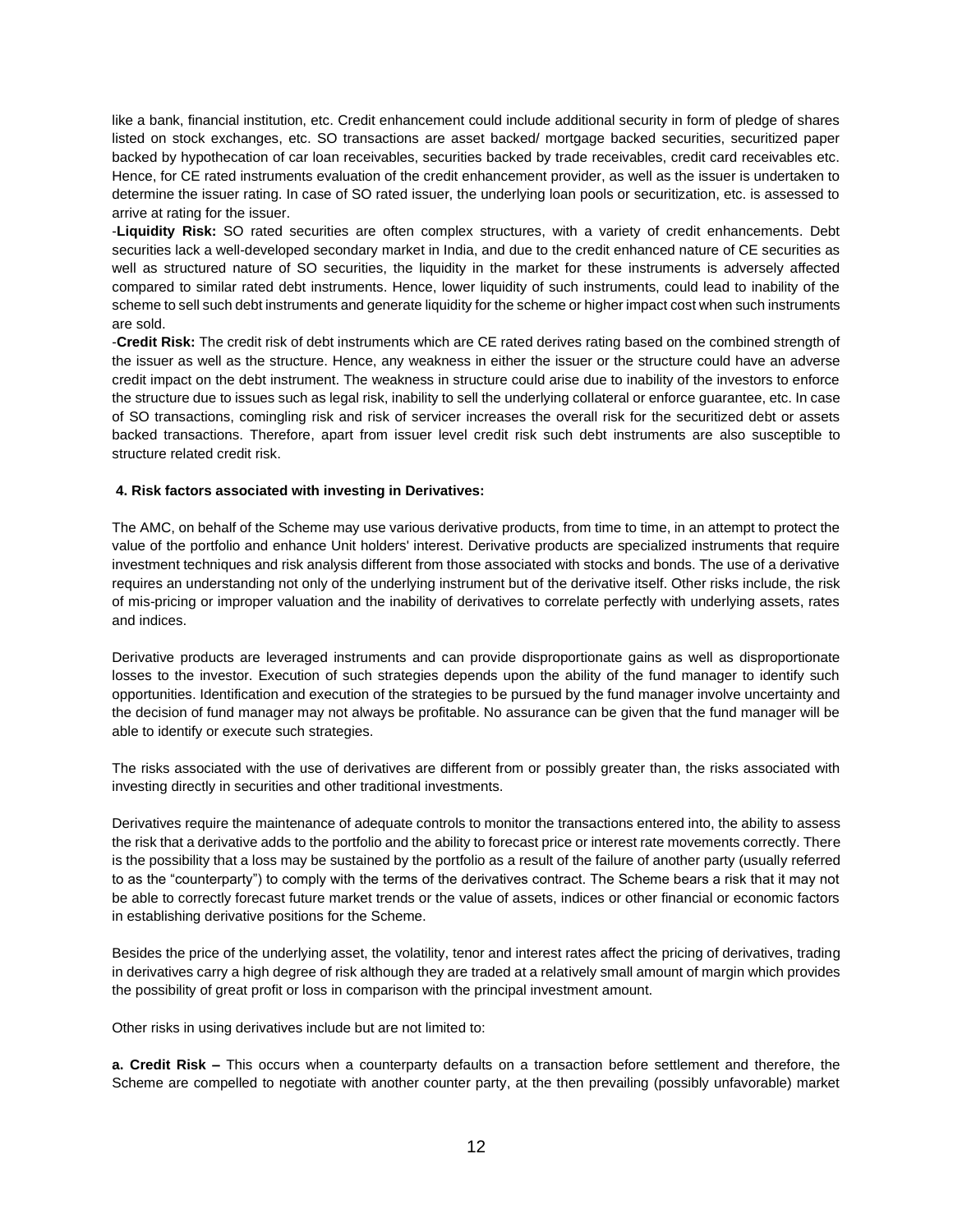price, in order to maintain the validity of the hedge. For exchange traded derivatives, the risk is mitigated as the exchange provides a guaranteed settlement but one takes the performance risk on the exchange.

**b. Liquidity risk -** This risk arises from the inability to sell derivatives at prices that reflect the underlying assets/ rates/ indices, lack of availability of derivative products across different maturities and with various risk appetite.

**c. Model Risk** – This is the risk of mis–pricing or improper valuation of derivatives.

**d. Basis Risk** – This risk arises when the derivative instrument used to hedge the underlying asset does not match the movement of the underlying being hedged for example, when a bond is hedged using a derivative, the change in price of the bond and the change in price of the derivative may not be fully correlated leading to basis risk in the portfolio. The underlying benchmark of a floating rate security might become less active or may cease to exist and thus may not be able to capture the exact interest rate movements, leading to loss of value of the portfolio. Example: Where swaps are used to hedge an underlying fixed income security, basis risk could arise when the fixed income yield curve moves differently from that of the swap benchmark curve or if there is a mismatch in the tenor of the swap and the fixed income security. Additional Risk viz. Basis Risk associated with imperfect hedging using Interest Rate Futures (IRF): The imperfect correlation between the prices of securities in the portfolio and the IRF contract used to hedge part of the portfolio leads to basis risk. Thus, the loss on the portfolio may not exactly match the gain from the hedge position entered using the IRF.

**e. Market Risk:** Derivatives are traded in the market and are exposed to losses due to change in the prices of the underlying and/or other assets and change in market conditions and factors. The volatility in prices of the underlying may impact derivative instruments differently than its underlying.

**f. Valuation Risk:** This is the risk of mis–pricing or improper valuation of derivatives due to inadequate trading data with good volumes.

**g. Operational / Systemic Risk:** This is the risk arising due to failure of operational processes followed by the exchanges and Over the Counter (OTC) participants for the derivatives trading.

**h. Counterparty Risk:** Counterparty risk is the risk that losses will be incurred due to the default by the counterparty for OTC derivatives.

**i. Exposure Risk:** An exposure to derivatives in excess of the hedging requirements can lead to losses. An exposure to derivatives can also limit the profits from a plain investment transaction.

**j. Interest Rate Risk:** This risk arises from the movement of interest rates in adverse direction. As with all the debt securities, changes in the interest rates will affect the valuation of the portfolios.

#### **5. Risk factors Associated with Securitised Debt:**

The Scheme may invest in domestic securitized debt such as Asset Backed Securities (ABS) or Mortgage Backed Securities (MBS). ABS are securitized debts where the underlying assets are receivables arising from various loans including automobile loans, personal loans, loans against consumer durables, etc. MBS are securitized debts where the underlying assets are receivables arising from loans backed by mortgage of residential / commercial properties.

At present in Indian market, following types of loans are securitized:

- 1. Auto Loans (cars / commercial vehicles /two wheelers)
- 2. Residential Mortgages or Housing Loans
- 3. Consumer Durable Loans
- 4. Personal Loans
- 5. Corporate Loans

In terms of specific risks attached to securitization, each asset class would have different underlying risks. Residential Mortgages generally have lower default rates than other asset classes, but repossession becomes difficult. On the other hand, repossession and subsequent recovery of commercial vehicles and other auto assets is fairly easier and better compared to mortgages. Asset classes like personal loans, credit card receivables are unsecured and in an economic downturn may witness higher default. A corporate loan/receivable, depend upon the nature of the underlying security for the loan or the nature of the receivable and the risks correspondingly fluctuate.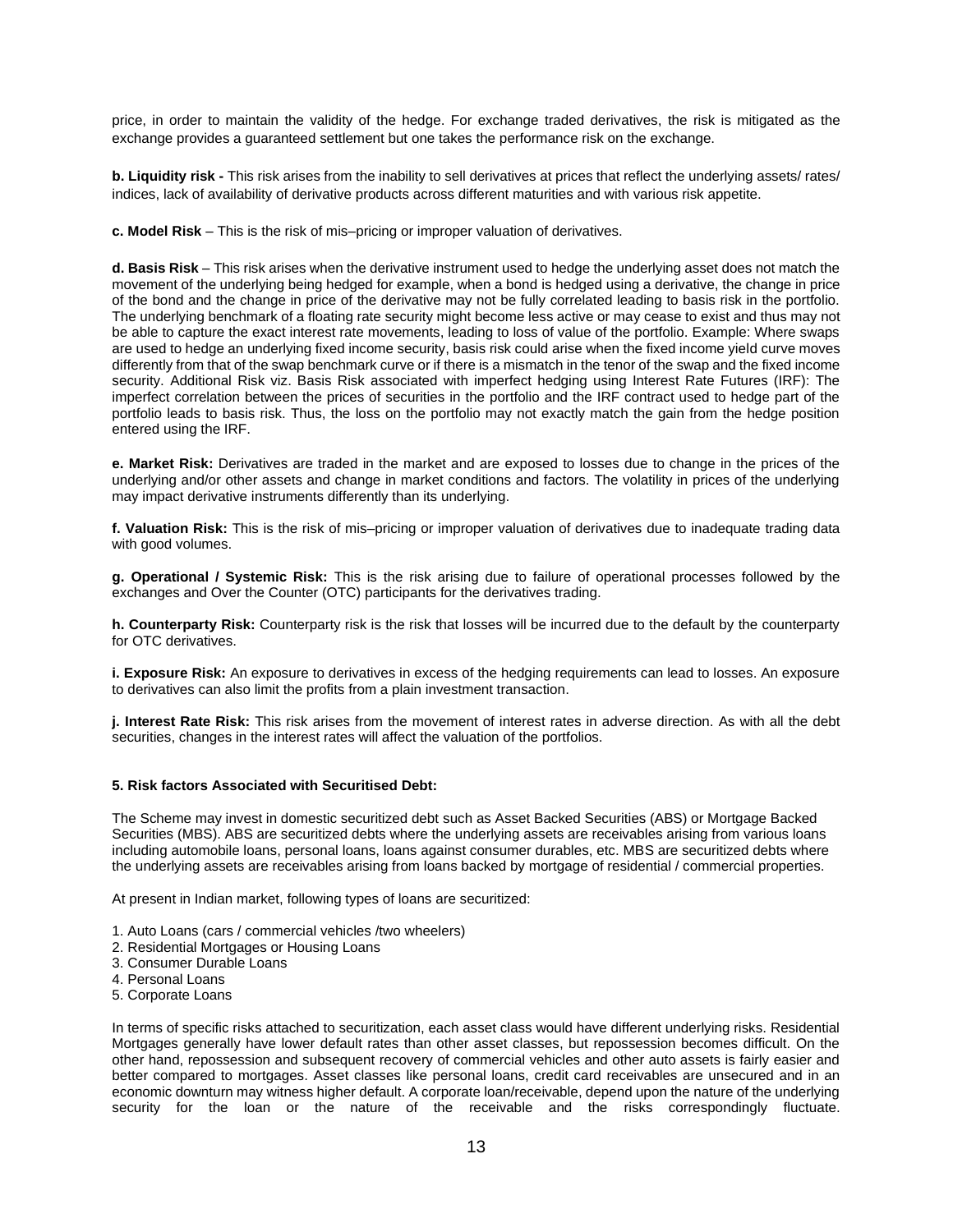The Risks involved in Securitised Papers described below are the principal ones and does not represent that the risks set out hereunder is exhaustive.

#### **Limited Liquidity & Price Risk**

There is no assurance that a deep secondary market will develop for the Certificates. This could limit the ability of the investor to resell them.

### **Limited Recourse, Delinquency and Credit Risk**

The Credit Enhancement stipulated represents a limited loss cover to the Investors. These Certificates represent an undivided beneficial interest in the underlying receivables and do not represent an obligation of either the Issuer or the Seller or the originator, or the parent or any associate of the Seller, Issuer and Originator. Delinquencies and credit losses may cause depletion of the amount available under the Credit Enhancement and thereby the Investor Payouts to the Certificate Holders may get affected if the amount available in the Credit Enhancement facility is not enough to cover the shortfall. On persistent default of an Obligor to repay his obligation, the Servicer may repossess and sell the Asset. However, many factors may affect, delay or prevent the repossession of such Asset or the length of time required to realise the sale proceeds on such sales. In addition, the price at which such Asset may be sold may be lower than the amount due from that Obligor.

#### **Risks due to possible prepayments and Charge Offs**

In the event of prepayments, investors may be exposed to changes in tenor and yield. Also, any Charge Offs would result in the reduction in the tenor of the Pass-Through Certificates (PTCs).

**Re-investment Risk:** Since prepayment risk increases when interest rates decline, this also introduces re-investment risk, which is the risk that the principal can only be reinvested at a lower rate.

#### **Bankruptcy of the Swap Bank**

If the Swap Bank becomes subject to bankruptcy proceedings then an Investor could experience losses or delays in the payments due under the Interest Rate Swap Agreement.

### **Risk of Co-mingling**

With respect to the Certificates, the Servicer will deposit all payments received from the Obligors into the Collection Account. However, there could be a time gap between collection by a Servicer and depositing the same into the Collection account especially considering that some of the collections may be in the form of cash. In this interim period, collections from the Loan Agreements may not be segregated from other funds of originator. If originator in its capacity as Servicer fails to remit such funds due to Investors, the Investors may be exposed to a potential loss.

#### **6. Risk factors associated with Securities Lending**

As with other modes of extensions of credit, there are risks inherent to securities lending, including the risk of failure of the other party, in this case the approved intermediary, to comply with the terms of the agreement entered into between the lender of securities i.e. the Scheme and the approved intermediary. Such failure can result in the possible loss of rights to the collateral put up by the borrower of the securities, the inability of the approved intermediary to return the securities deposited by the lender and the possible loss of any corporate benefits accruing to the lender from the securities deposited with the approved intermediary.

## **7. Risk Factors Associated with Investments in REITs and InvITs:**

- **Interest-Rate Risk:** REITs & InvITs carry interest-rate risk. Generally, when interest rates rise, prices of existing securities fall and when interest rates drop, such prices increase. The extent of fall or rise in the prices is a function of the existing coupon, days to maturity and the increase or decrease in the level of interest rates.
- **Market Risk:** REITs and InvITs are volatile and prone to price fluctuations on a daily basis owing to market movements. Investors may note that AMC/Fund Manager's investment decisions may not always be profitable, as actual market movements may be at variance with the anticipated trends. The NAV of the Scheme is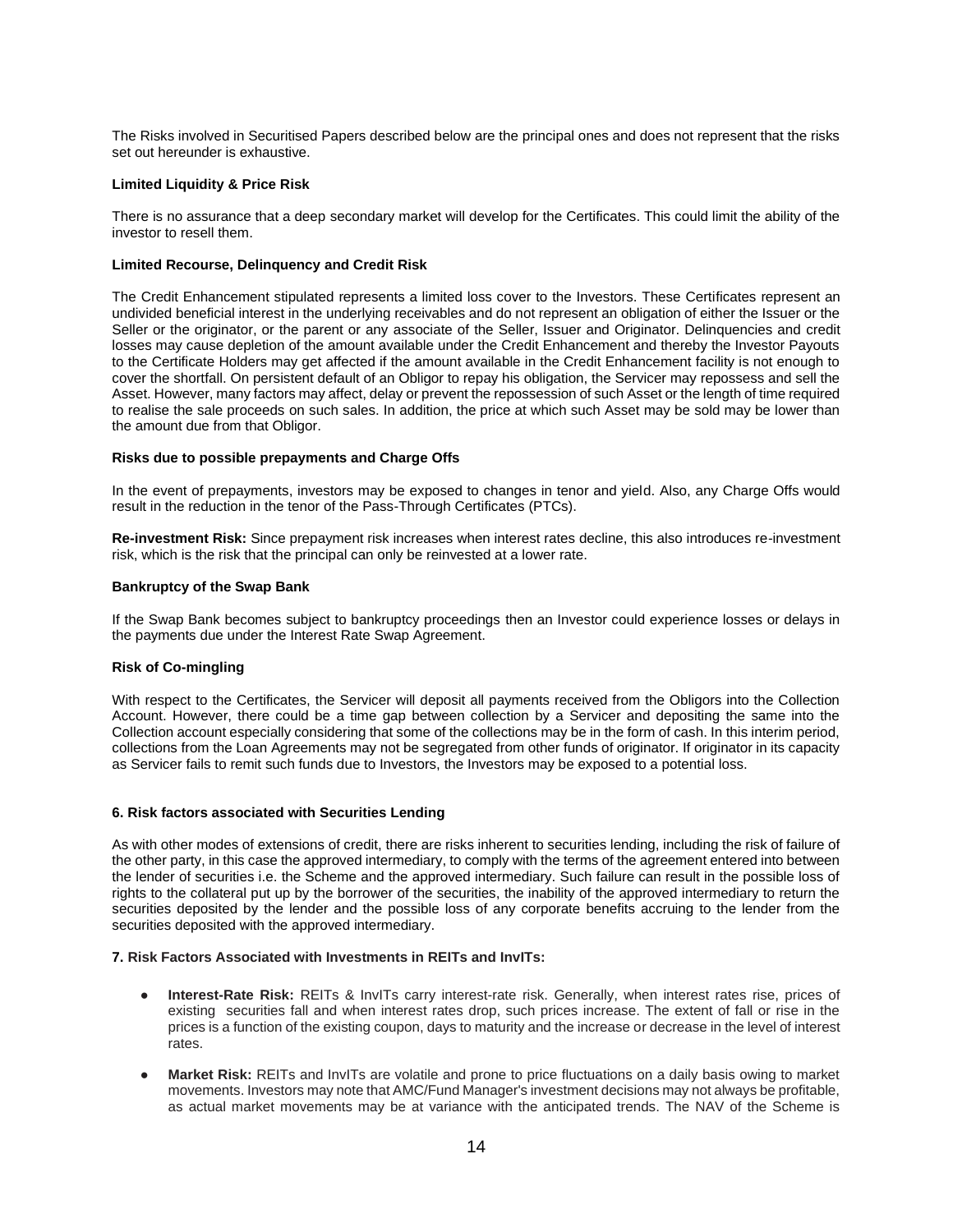vulnerable to movements in the prices of securities invested by the scheme, due to various market related factors like changes in the general market conditions, factors and forces affecting capital market, level of interest rates, trading volumes, settlement periods and transfer procedures.

**Risk of lower than expected distributions:** The distributions by the REIT or InvIT will be based on the net cash flows available for distribution. The amount of cash available for distribution principally depends upon the amount of cash that the REIT/INVIT receives as dividends or the interest and principal payments from portfolio assets. The cash flows generated by portfolio assets from operations may fluctuate based on, among other things:

-success and economic viability of tenants and off-takers

-economic cycles and risks inherent in the business which may negatively impact valuations, returns and profitability of portfolio assets

-debt service requirements and other liabilities of the portfolio assets and fluctuations in the working capital needs

-ability of portfolio assets to borrow funds and access capital markets

-amount and timing of capital expenditures on portfolio assets

- **Liquidity Risk:** This refers to the ease with which REIT/InvIT units can be sold. There is no assurance that an active secondary market will develop or be maintained. Hence there would be time when trading in the units could be infrequent. The subsequent valuation of illiquid units may reflect a discount from the market price of comparable securities for which a liquid market exists.
- Reinvestment Risk: Investments in REITs & InvITs may carry reinvestment risk as there could be repatriation of funds by the Trusts in form of buyback of units or dividend pay-outs, etc. Consequently, the proceeds may get invested in assets providing lower returns. The above are some of the common risks associated with investments in REITs &InvITs. There can be no assurance that a Scheme's investment objectives will be achieved, or that there will be no loss of capital. Investment results may vary substantially on a monthly, quarterly or annual basis.
- **Price-Risk:** The valuation of the REIT/InvIT units may fluctuate based on economic conditions, fluctuations in markets (eg. real estate) in which the REIT/InvIT operates. As an indirect shareholder of portfolio assets, unit holders rights are subordinated to the rights of creditors, debt holders and other parties specified under Indian law in the event of insolvency or liquidation of any of the portfolio assets.

The above are some of the common risks associated with investments in REITs & InvITs. There can be no assurance that a Scheme's investment objectives will be achieved, or that there will be no loss of capital. Investment results may vary substantially on a monthly, quarterly or annual basis.

### **8**. **Risk factors associated with Segregated Portfolio**

Different types of securities in which the scheme would invest carry different levels and types of risk as given in the Scheme Information Document of the scheme. In addition to the same, unitholders are requested to also note the following risks with respect to Segregated Portfolio:

**Liquidity Risk:** A lower level of liquidity affecting an individual security (ies) or an entire market may have an adverse bearing on the value of the Segregated Scheme's assets. This may more importantly affect the ability to sell particular securities with minimal impact cost as and when necessary to meet requirements of liquidity or to sell securities in response to triggers such as a specific economic/corporate event. Trading volumes, settlement periods and transfer procedures may restrict the liquidity of a few of the investments. This may impact the NAV of the segregated portfolio and could result into potential loss to the Unit holders.

**Credit risk:** The scheme's risk may increase or decrease depending upon its investment pattern. E.g. corporate bonds carry a higher amount of risk than Government securities. Further even among corporate bonds, bonds, which are AA rated, are comparatively more risky than bonds, which are AAA rated. Investment in unrated securities may be riskier compared to investment in rated instruments due to non-availability of third party assessment on the repayment capability of the issuer. As the securities are unrated, an independent opinion of the rating agency on the repayment capability of the issuer will not be available. The issuer of a debenture/ bond or a money market instrument may default on interest payment or even in paying back the principal amount on maturity. Even where no default occurs, the price of a security may go down because the credit rating of an issuer goes down. This may impact the NAV of the segregated portfolio and resultant loss to the Unit holders.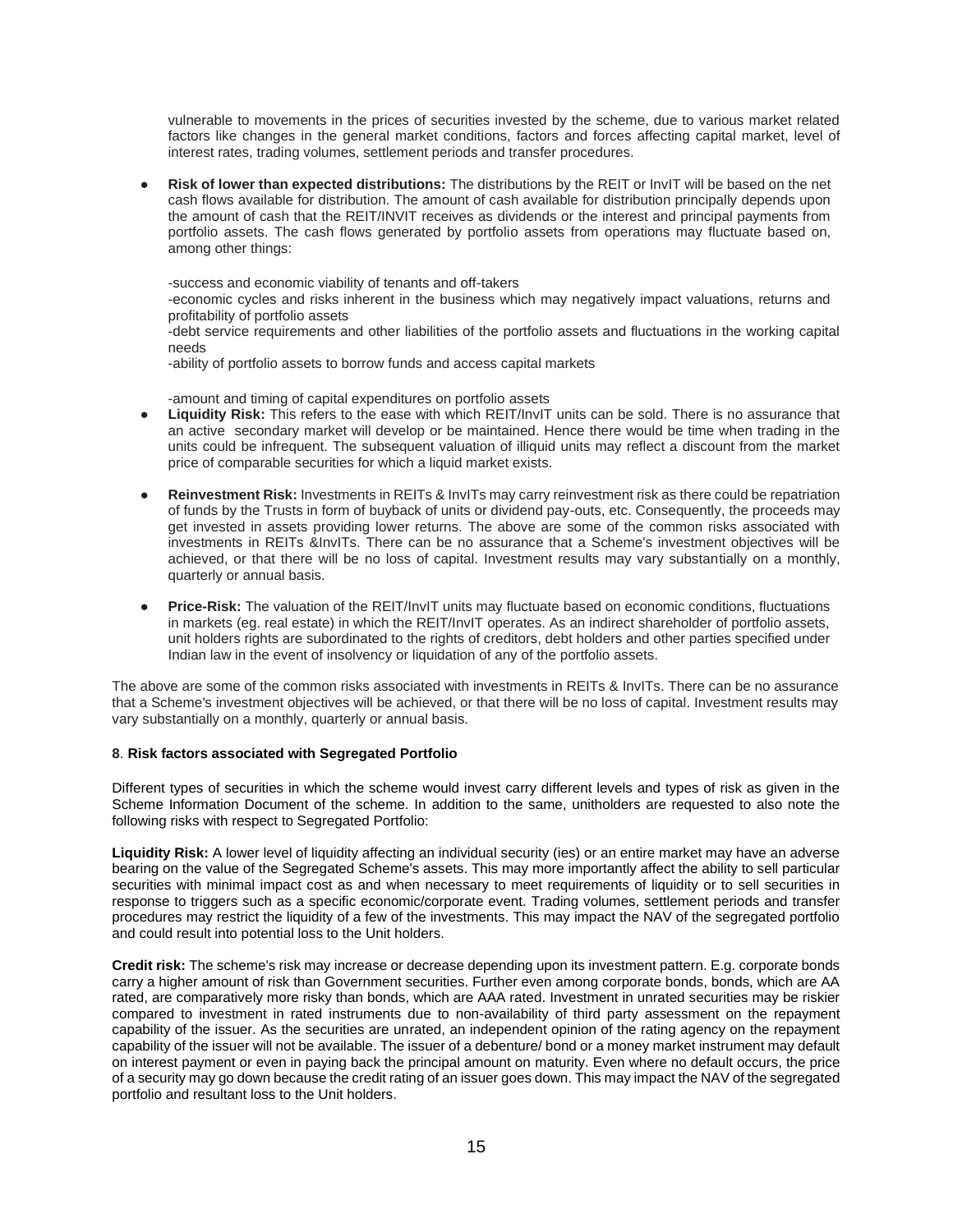**Listing of units:** Listing of units of segregated portfolio in recognized stock exchange does not necessarily guarantee their liquidity. There may not be active trading of units in the stock market. Further, trading price of units on the stock market may be significantly lower than the prevailing NAV.

## **9. Risk Factors associated writing covered call options for equity shares:**

a) Writing call options are highly specialized activities and entail higher than ordinary investment risks. In such investment strategy, the profits from call option writing is capped at the option premium, however the downside depends upon the increase in value of the underlying equity shares. This downside risk is reduced only to the extent of premium received by writing covered call options.

b) The Scheme may write covered call option only in case it has adequate number of underlying equity shares as per regulatory requirement. This would lead to setting aside a portion of investment in underlying equity shares. If covered call options are sold to the maximum extent allowed by regulatory authority, the scheme may not be able to sell the underlying equity shares immediately if the view changes to sell and exit the stock. The covered call options need to be unwound before the stock positions can be liquidated. This may lead to a loss of opportunity or can cause exit issues if the strike price at which the call option contracts have been written become illiquid. Hence, the scheme may not be able to sell the underlying equity shares, which can lead to temporary illiquidity of the underlying equity shares and result in loss of opportunity.

c) The writing of covered call option would lead to loss of opportunity due to appreciation in value of the underlying equity shares. Hence, when the appreciation in equity share price is more than the option premium received the scheme would be at a loss.

d) The total gross exposure related to option premium paid and received must not exceed the regulatory limits of the net assets of the scheme. This may restrict the ability of Scheme to buy any options.

e) Increased volatility in the market may result in higher premium and marked to market losses in NAV for all the existing short option position even at the same price of underlying stock.

# **10. General Risk factors:**

Trading volumes, settlement periods and transfer procedures may restrict the liquidity of the investments made by the Scheme. Different segments of the Indian financial markets have different settlement periods and such periods may be extended significantly by unforeseen circumstances leading to delays in receipt of proceeds from sale of securities. The NAV of the Units of the Scheme can go up or down because of various factors that affect the capital markets in general.

As the liquidity of the investments made by the Scheme could, at times, be restricted by trading volumes and settlement periods, the time taken by the Mutual Fund for redemption of Units may be significant in the event of an inordinately large number of redemption requests or restructuring of the Scheme. In view of the above, the Trustee has the right, in its sole discretion, to limit redemptions (including suspending redemptions) under certain circumstances, as described under "Right to Limit Redemptions" in Section 'Restrictions, if any, on the right to freely retain or dispose of units being offered'. The Scheme may retain certain investments in cash or cash equivalents for its day-to-day liquidity requirements.

Investment strategy to be adopted by the Scheme may carry the risk of significant variance between the portfolio allocation of the Scheme and the Benchmark particularly over a short to medium term period.

Performance of the Scheme may be affected by political, social, and economic developments, which may include changes in government policies, diplomatic conditions, and taxation policies.

# **11**. **Risk factors associated with processing of transaction through Stock Exchange Mechanism:**

The trading mechanism introduced by the stock exchange(s) is configured to accept and process transactions for mutual fund units in both Physical and Demat Form. The allotment and/or redemption of Units through NSE and/or BSE or any other recognised stock exchange(s), on any Business Day will depend upon the modalities of processing viz. collection of application form, order processing/settlement, etc. upon which the Fund has no control. Moreover, transactions conducted through the stock exchange mechanism shall be governed by the operating guidelines and directives issued by respective recognized stock exchange(s).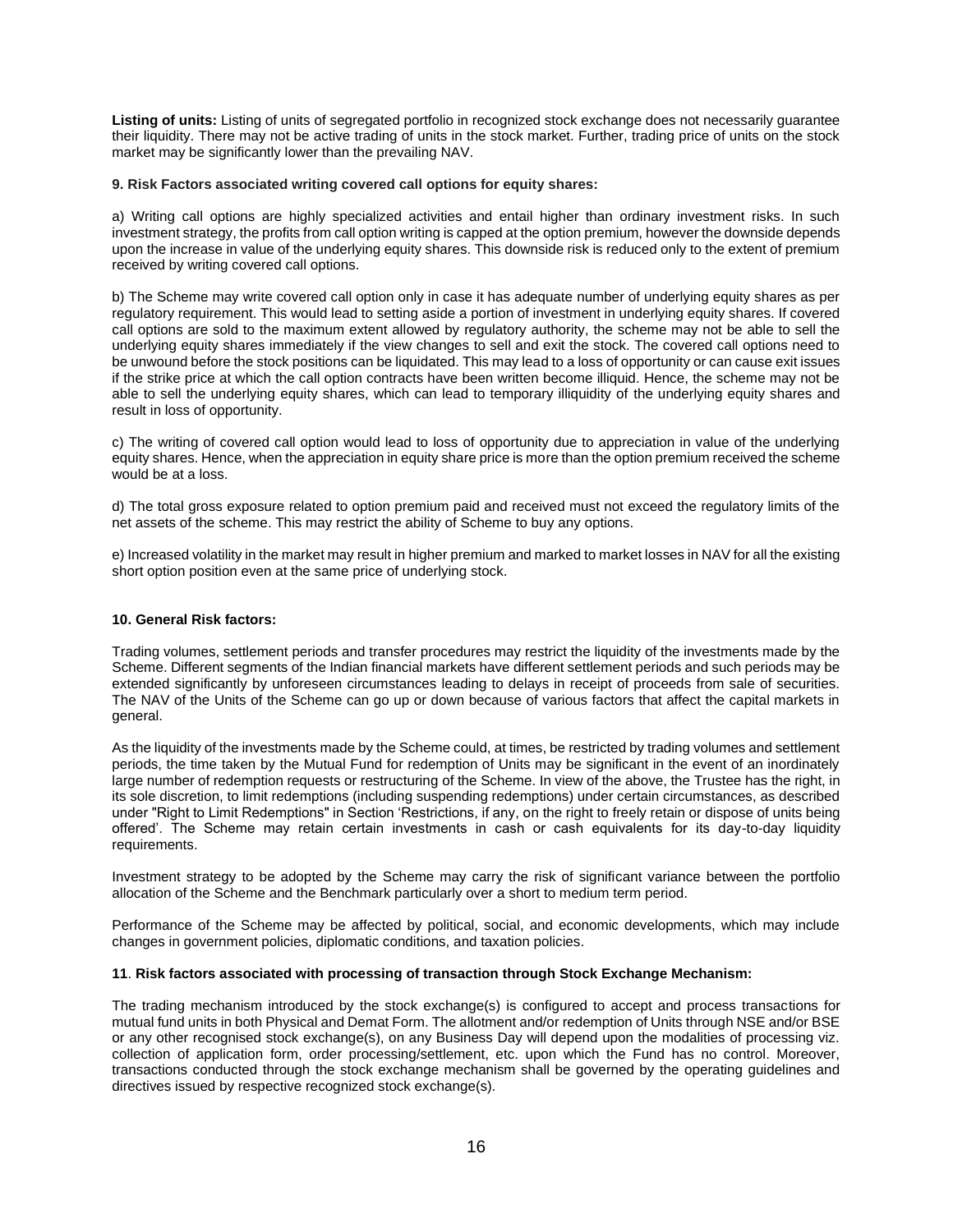# **B. REQUIREMENT OF MINIMUM INVESTORS IN THE SCHEME**

The Scheme shall have a minimum of 20 investors and no single investor shall account for more than 25% of the corpus of the Scheme. However, if such limit is breached during the NFO of the Scheme, the Fund will endeavour to ensure that within a period of three months or the end of the succeeding calendar quarter from the close of the NFO of the Scheme, whichever is earlier, the Scheme complies with these two conditions. In case the Scheme does not have a minimum of 20 investors in the stipulated period, the provisions of Regulation 39(2)(c) of the SEBI (MF) Regulations would become applicable automatically without any reference from SEBI and accordingly the Scheme shall be wound up and the units would be redeemed at applicable NAV. The two conditions mentioned above shall also be compiled within each subsequent calendar quarter thereafter, on an average basis, as specified by SEBI. If there is a breach of the 25% limit by any investor over the quarter, a rebalancing period of one month would be allowed and thereafter the investor who is in breach of the rule shall be given 15 days notice to redeem his exposure over the 25 % limit. Failure on the part of the said investor to redeem his exposure over the 25 % limit within the aforesaid 15 days would lead to automatic redemption by the Mutual Fund on the applicable Net Asset Value on the 15th day of the notice period. The Fund shall adhere to the requirements prescribed by SEBI from time to time in this regard.

# **REQUIREMENT OF MINIMUM AVERAGE ASSETS UNDER MANAGEMENT (AUM)**

The Scheme shall maintain an average AUM of Rs. 20 crores on half yearly rolling basis. In case, the average AUM falls below Rs. 20 crores, the AMC shall scale up the AUM of such Scheme within a period of six months so as to maintain the average AUM of Rs. 20 crores on half yearly rolling basis, failing which the Scheme shall be wound up in accordance with the provisions of Regulation 39 (2) (c) of SEBI (Mutual Funds) Regulations, 1996 as amended from time to time.

### **C. SPECIAL CONSIDERATIONS, IF ANY**

- The Sponsor is not responsible for any loss resulting from the operation of the Scheme beyond the initial contribution of an amount of Rs.1,00,000 (Rupees One Lakh) collectively made by them towards setting up the Mutual Fund or such other accretions and additions to the initial corpus set up by the Sponsor.
- Prospective Investors should study this Scheme Information Document and the Statement of Additional Information carefully in its entirety and should not construe the contents as advise relating to legal, taxation, investment or any other matters. Investors are advised to consult their legal, tax, investment and other professional advisors to determine possible legal, tax, financial or other considerations of subscribing to or redeeming units, before making a decision to invest / redeem /hold Units.
- Neither this Scheme Information Document nor the Units have been registered in any jurisdiction outside India. The Investors may take note that the Scheme (may in future be registered/ recognized in any other applicable jurisdiction, by the AMC as and when it desires. The distribution of this Scheme Information Document in certain jurisdictions may be restricted or totally prohibited due to registration requirements and accordingly, persons who come into possession of this Scheme Information Document are required to inform themselves about and to observe any such restrictions and or legal compliance requirements with respect to their eligibility for investment in the Units of the Scheme. Any person receiving a copy of this SID, SAI or any accompanying application form in such jurisdiction should not treat this SID, SAI or such application form as constituting an invitation to them to subscribe for Units. Such persons should in no event use any such application form unless in the relevant jurisdiction such an invitation to subscribe could lawfully be made to them and such application form could lawfully be used without complying with any registration or other legal requirements by the AMC/Mutual Fund/Trustee.
- Any dispute arising out of the Scheme shall be subject to the non-exclusive jurisdiction of the Courts in Mumbai, India. Statements in this Scheme Information Document are, except where otherwise stated, based on the law, practice currently in force in India, and are subject to changes therein.
- No person has been authorised to issue any advertisement or to give any information or to make any representations other than that contained in this Scheme Information Document and Statement of Additional Information. Circulars in connection with this offering not authorised by the Mutual Fund and any information or representations not contained herein must not be relied upon as having been authorized by the Mutual Fund.
- The Mutual Fund / Trustees / AMC has not authorized any person to give any information or make any representations, either oral or written, not stated in this SID or the SAI in connection with issue or sale of Units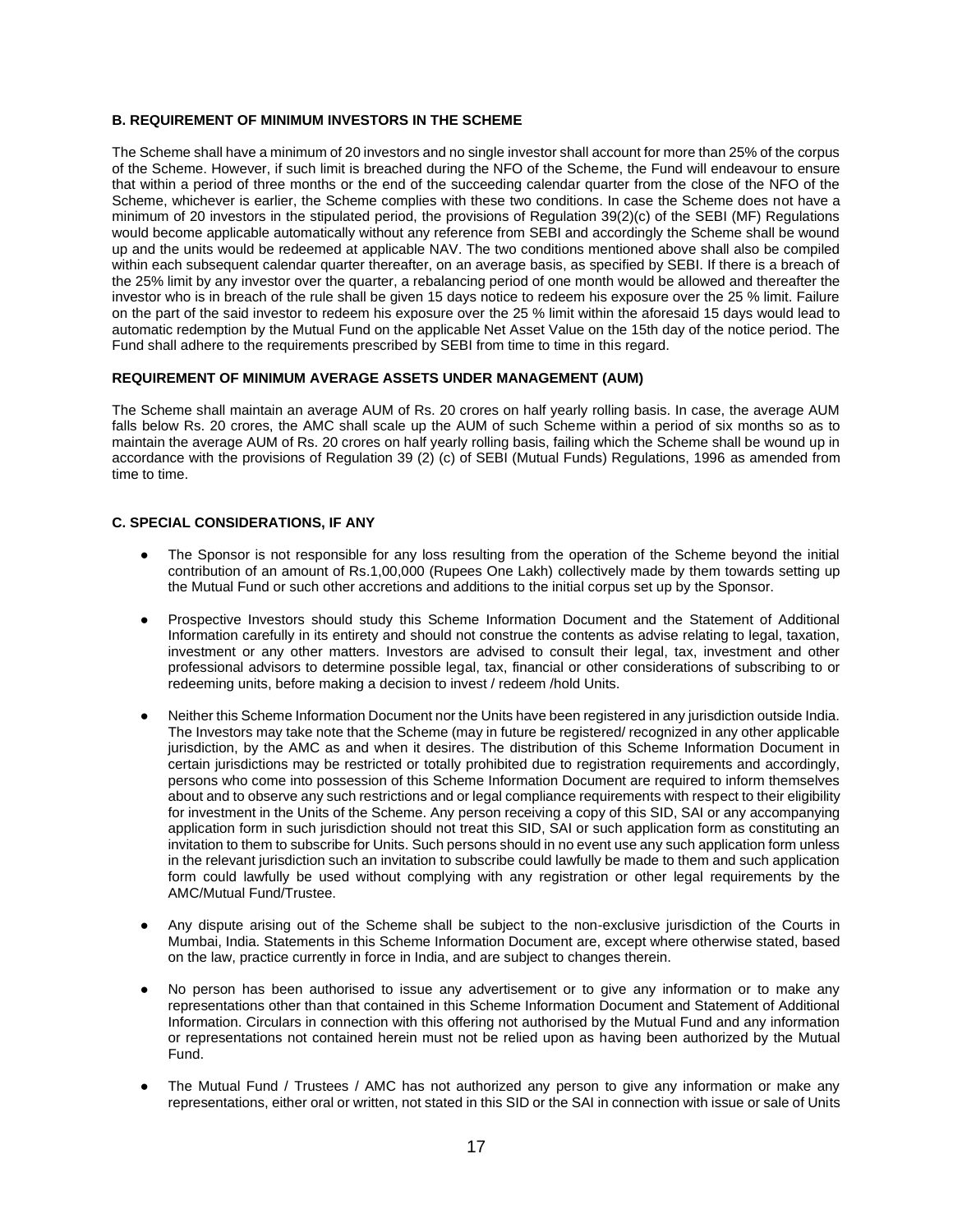under the Scheme. Prospective Investors are advised not to rely upon any information or representations not incorporated in the SAI and SID as the same have not been authorized by the Mutual Fund or the Trustees or the AMC. Any Purchase or Redemption or Switch made by any person on the basis of statements or representations which are not contained in this SID or SAI or which are not consistent with the information contained in the Offer Documents shall be solely at the risk of the Investor / Unit holder(s). Investors are requested to check the credentials of the individual, firm or other entity they are entrusting their Application Form and payment to, for any transaction with the Mutual Fund. The Mutual Fund shall not be responsible for any acts done by the intermediaries representing or purportedly representing such Investor.

- The Mutual Fund may disclose details of the investor's account and transactions there under to those intermediaries whose stamp appears on the application form. In addition, the Mutual Fund may disclose such details to the bankers / its agents, payment aggregators as may be necessary for the purpose of effecting payments to the investor. Further, the Mutual Fund may disclose details of the investor's account and transactions thereunder to any Regulatory / Statutory entities as per the provisions of law.
- The AMC and/ or its Registrars & Transfer Agent (RTA) reserve the right to disclose/share Unit holder's details of folio(s) and transaction details thereunder with the following third parties of fulfilling its obligations under PMLA and rules/guidelines issued thereunder without obtaining prior approval of the Unitholder/any other person. In this connection the Trustee / AMC reserves the right to reject any such application at its discretion.
- Mutual funds and securities investments are subject to market risks and there can be no assurance or guarantee that the Scheme objectives will be achieved and the investment decisions made by the AMC may not always be profitable. Investors should study this Scheme Information Document and the Statement of Additional Information carefully in its entirety before investing.
- The Trustee, AMC, Mutual Fund, their directors and their employees shall not be liable for any of the tax consequences that may arise, in the event that the Scheme is wound up for the reasons and in the manner provided in 'Statement of Additional Information ('SAI')'. Redemption by the Unit holder due to change in the fundamental attributes of the Scheme or due to any other reasons may involve tax consequences. The Trustee, AMC, Mutual Fund, their directors and their employees shall not be liable for any such tax consequences that may arise.
- The tax benefits described in this Scheme Information Document and Statement of Additional Information are as available under the present taxation laws and are available subject to relevant conditions. The information given is included only for general purpose and is based on advise received by the AMC regarding the law and practice currently in force in India and the Unit holders should be aware that the relevant fiscal rules or their interpretation may change. As is the case with any investment, there can be no guarantee that the tax position or the proposed tax position prevailing at the time of an investment in the Scheme will endure indefinitely. In view of the individual nature of tax consequences, each Unit holder is advised to consult his / her own professional tax advisor.
- In terms of the Prevention of Money Laundering Act, 2002, the Rules issued thereunder and the guidelines/ circulars issued by SEBI regarding the Anti Money Laundering (AML Laws), all intermediaries, including Mutual Funds, have to formulate and implement a client identification programme, verify and maintain the record of identify and address(es) of investors. If after due diligence, the AMC believes that any transaction is suspicious in nature as regards money laundering, failure to provide required documentation, information, etc. the AMC shall have absolute discretion to report such suspicious transactions to FIU-IND and / or to freeze the folio(s) of the investor(s), reject any application(s) / allotment of units and effect mandatory redemption of unit holdings of the investor(s) at the applicable NAV.
- Subject to the approval of Board of Directors of the AMC and Trustee Company and immediate intimation to SEBI, a restriction on redemptions may be imposed by the Scheme under certain exceptional circumstances, which the AMC / Trustee believe that may lead to a systemic crisis or event that constrict liquidity of most securities or the efficient functioning of markets. Please refer to the paragraph "Right to Limit Redemptions" for further details.
- From time to time and subject to the Regulations, the Sponsor, the mutual funds and investment companies managed by them, their , their associate companies, subsidiaries of the Sponsor and the AMC may invest either directly or indirectly in the Scheme. The funds managed by these associates, the sponsor, subsidiaries of the Sponsor and/or the AMC may acquire a substantial portion of the Scheme's Units and collectively constitute a major Investor in the Scheme. Accordingly, Repurchase/Redemption of Units held by such funds,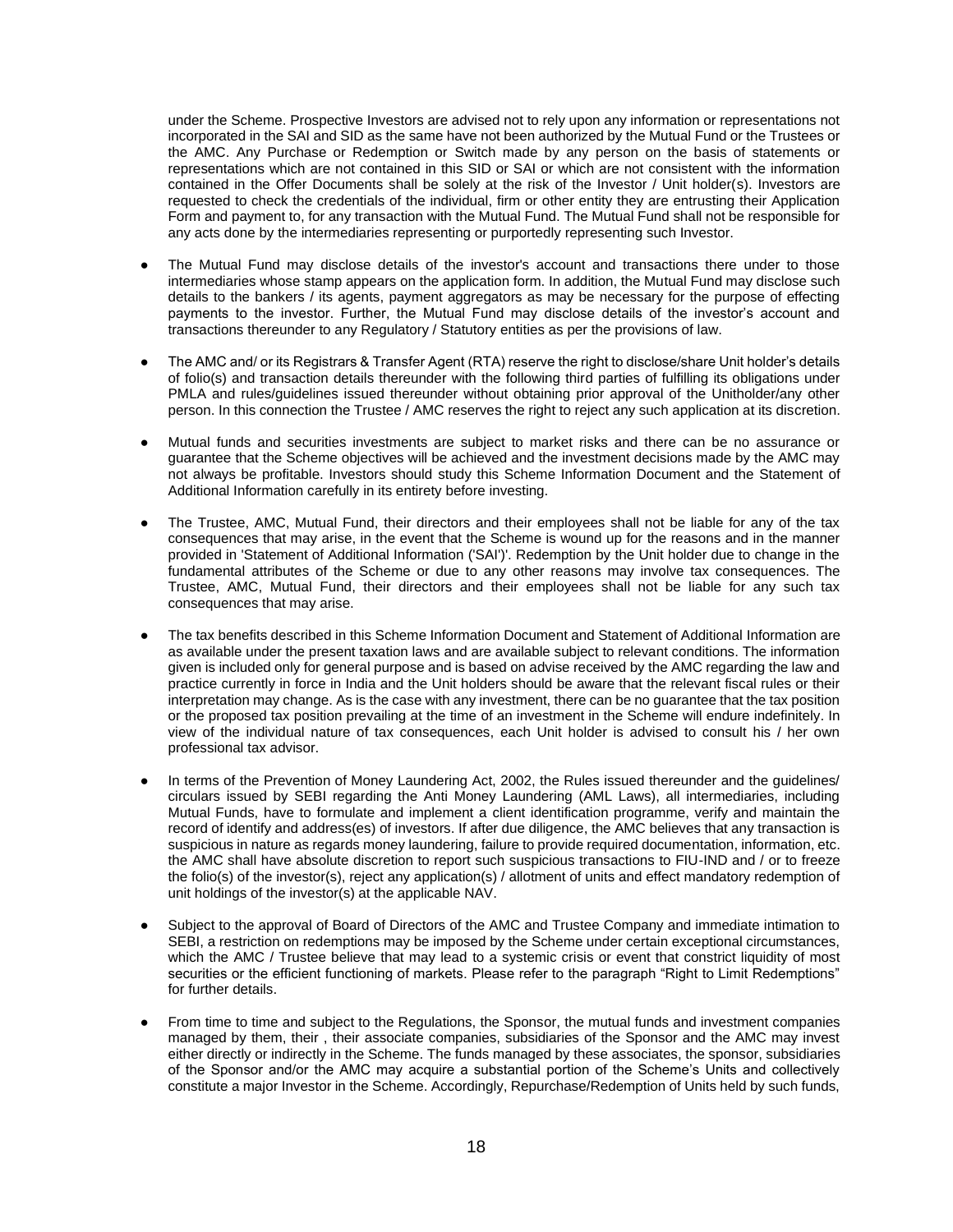associates and Sponsor may have an adverse impact on the Units of the Scheme because the timing of such Repurchase/Redemption may impact the ability of the other Unitholders to redeem their Units.

### **Levy of Stamp Duty on applicable mutual fund transactions**

Investors/ Unit holders of all Schemes of PPFAS Mutual Fund are requested to note that, pursuant to Part I of Chapter IV of the Notification dated February 21, 2019, issued by the Legislative Department, Ministry of Law and Justice, Government of India, on the Finance Act, 2019, read with subsequent notifications including Notification dated March 30, 2020 issued by Department of Revenue, Ministry of Finance, Government of India, a stamp duty at the rate of 0.005% of the transaction value would be levied on applicable mutual fund investment transactions such as purchases (including switch-in, Reinvestment of Income Distribution cum capital withdrawal option) with effect from July 1, 2020. Accordingly, pursuant to levy of stamp duty, the number of units allotted on purchases, switch-ins, Systematic Investment Plan (SIP) installments, Systematic Transfer Plan (STP) installments, Reinvestment of Income Distribution cum capital withdrawal option etc. to the unit holders would be reduced to that extent. The stamp duty will be deducted from the net investment amount i.e. gross investment amount less any other deduction like transaction charge. Units will be created only for the balance amount i.e. Net Investment Amount as reduced by the stamp duty. The stamp duty will be computed at the rate of 0.005% on an inclusive method basis.

For instance: If the transaction amount is Rs. 100100 /- and the transaction charge is Rs. 100, the stamp duty will be calculated as follows: ((Transaction Amount – Transaction Charge)/100.005\*0.005) = Rs. 5. If the applicable Net Asset Value (NAV) is Rs. 10 per unit, then units allotted will be calculated as follows: (Transaction Amount – Transaction Charge – Stamp Duty)/ Applicable NAV = 9,999.50 units.

# • **Foreign Account Tax Compliance Act (FATCA):**

The Foreign Account Tax Compliance Act (FATCA) is a United States Federal Law, aimed at prevention of tax evasion by US taxpayers through use of offshore accounts. The Government of India and the United States of America (US) have reached an agreement in substance on the terms of an Inter-Governmental Agreement (IGA) to implement FATCA. FATCA is designed to increase compliance by US taxpayers and is intended to bolster efforts to prevent tax evasion by the US taxpayers with offshore investments. PPFAS Mutual Fund is classified as a "Foreign Financial Institution" (FFI) under the FATCA provisions. FATCA requires enhancement of due diligence processes by the FFI so as to enable the FFI to identify US reportable accounts.

In accordance with the FATCA provisions, the Fund /the AMC would be required, from time to time, to undertake necessary due diligence process by collecting information/documentary evidence of the US/non-US status of its investors/ unit holders and identify US reportable accounts, and to disclose/report information (through itself or through its service providers), as far as may be legally permitted, about the holdings/investment returns pertaining to US reportable accounts to the US Internal Revenue Service (IRS) and/or such Indian authorities as may be specified under FATCA or other applicable laws or guidelines; and to carry out such other activities, as prescribed under FATCA or other applicable laws or guidelines, as amended from time to time.

# **D. DEFINITIONS:**

**In this Scheme Information Document, the following words and expressions shall have the meaning specified herein, unless the context otherwise requires:**

| "AMC" or "Asset Management"<br><b>Company" or "Investment Manager"</b> | PPFAS Asset Management Private Limited, incorporated<br>under the provisions of the Companies Act, 1956 and<br>approved by Securities and Exchange Board of India to act<br>as the Asset Management Company for the schemes of<br>PPFAS Mutual Fund. |
|------------------------------------------------------------------------|------------------------------------------------------------------------------------------------------------------------------------------------------------------------------------------------------------------------------------------------------|
| "Applicable NAV"                                                       | The Net Asset Value applicable for Purchase/ Redemptions<br>/ Repurchase / Switches etc., based on the Business Day<br>and relevant cut-off times on which the application is<br>accepted at the official point of acceptance.                       |
| "AMFI Certified Stock Exchange<br><b>Brokers</b> "                     | A person who is registered with AMFI as Mutual Fund<br>Advisor and who has signed up with PPFAS Asset                                                                                                                                                |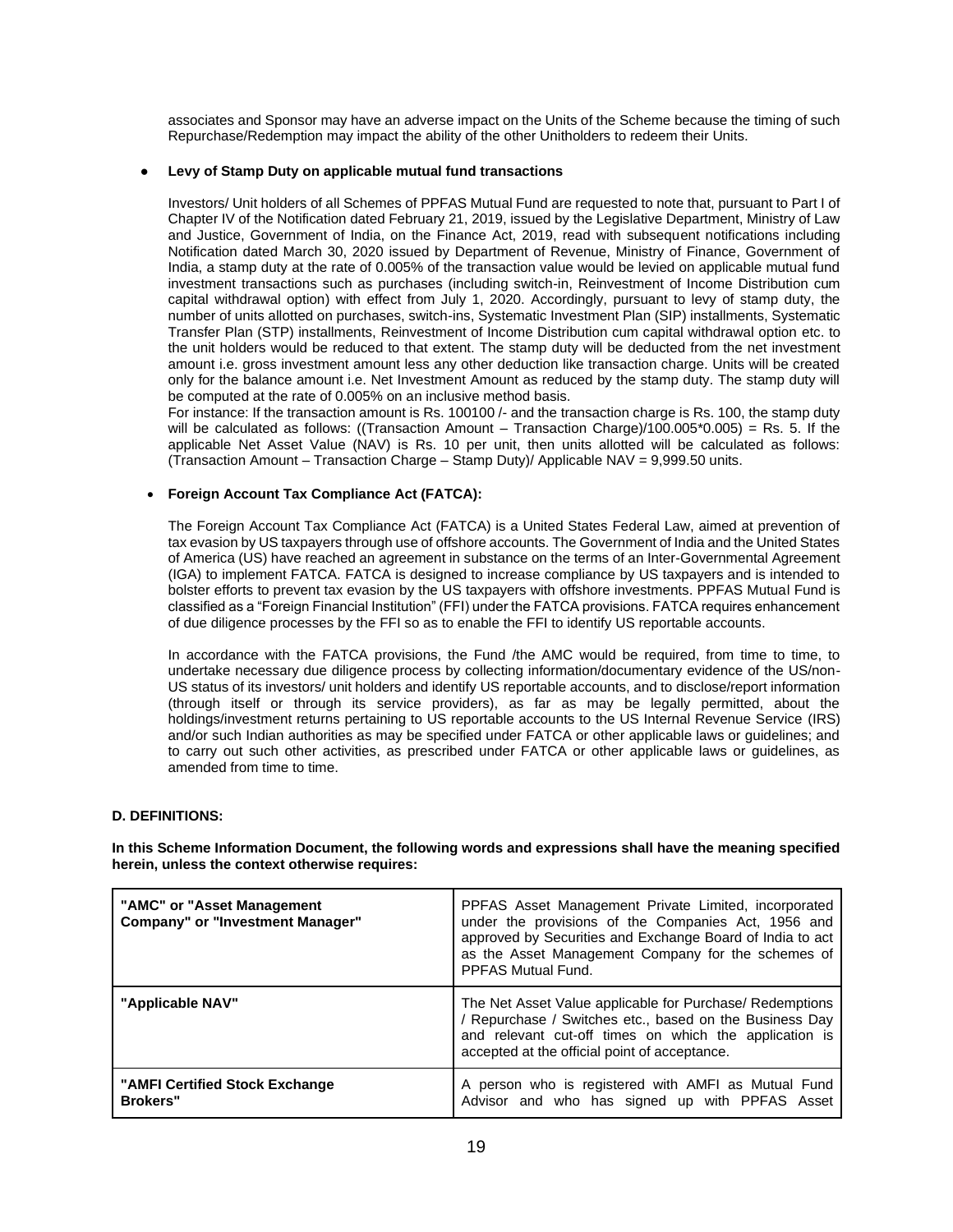|                                                   | Management Private Limited and also registered with BSE &<br>NSE as Participant.                                                                                                                                                                                                                                                                                                                                                                                                                                                                                                                                                                                                                                                                                                    |  |
|---------------------------------------------------|-------------------------------------------------------------------------------------------------------------------------------------------------------------------------------------------------------------------------------------------------------------------------------------------------------------------------------------------------------------------------------------------------------------------------------------------------------------------------------------------------------------------------------------------------------------------------------------------------------------------------------------------------------------------------------------------------------------------------------------------------------------------------------------|--|
| "ARN Holder" / "AMFI registered<br>"Distributors" | Intermediary registered with Association of Mutual Funds in<br>India (AMFI) to carry out the business of selling and<br>distribution of mutual fund units and having AMFI<br>Registration Number (ARN) allotted by AMFI.                                                                                                                                                                                                                                                                                                                                                                                                                                                                                                                                                            |  |
| "Beneficial Owner"                                | Beneficial owner as defined in the Depositories Act 1996 (22<br>of 1996) means a person whose name is recorded as such<br>with a depository.                                                                                                                                                                                                                                                                                                                                                                                                                                                                                                                                                                                                                                        |  |
| "Book Closure"                                    | The time during which the Asset Management Company<br>would temporarily suspend sale, redemption and switching<br>of Units.                                                                                                                                                                                                                                                                                                                                                                                                                                                                                                                                                                                                                                                         |  |
| "Business Day"                                    | A day other than:<br>i. Saturday and Sunday;<br>ii. A day on which the banks in Mumbai and / RBI are closed<br>for business / clearing;<br>iii. A day on which the National Stock Exchange of India<br>Limited is closed;<br>iv. A day which is a public and /or bank holiday at a Investor<br>Service Centre/ Official Point of Acceptance where the<br>application is received;<br>v. A day on which Sale / Redemption / Switching of Units is<br>suspended by the AMC;<br>vi. A day on which normal business cannot be transacted due<br>to storms, floods, bandhs, strikes or such other events as the<br>AMC may specify from time to time.<br>vii. The AMC reserves the right to declare any day as a<br>Business Day or otherwise at any or all Investor Service<br>Centres. |  |
| "Business Hours"                                  | Presently 9.30 a.m. to 5.30 p.m. on any Business Day or<br>such other time as may be applicable from time to time.                                                                                                                                                                                                                                                                                                                                                                                                                                                                                                                                                                                                                                                                  |  |
| "Clearing Member" or "CM"                         | Clearing<br>Members are members of the Clearing<br>Houses/Clearing Corporations who facilitate settlement of<br>trades done on stock exchanges.                                                                                                                                                                                                                                                                                                                                                                                                                                                                                                                                                                                                                                     |  |
| <b>Consolidated Account Statement"</b>            | Consolidated Account Statement is a statement containing<br>details relating to all the transactions across all schemes of<br>mutual funds viz. purchase, redemption, switch, Payout of<br>Distribution cum capital withdrawal<br>Income<br>option,<br>Reinvestment of Income Distribution cum capital withdrawal<br>option, systematic investment plan, systematic withdrawal<br>plan, systematic transfer plan and bonus transactions, etc.<br>(including transaction charges paid to the distributor) and<br>holding at the end of the month.                                                                                                                                                                                                                                    |  |
| "Call money/Money at Call"                        | Refers to the money invested by the Funds in the overnight<br>Money Market, subject to necessary regulatory approvals.                                                                                                                                                                                                                                                                                                                                                                                                                                                                                                                                                                                                                                                              |  |
| "Custodian"                                       | A person who has been granted a certificate of registration<br>to carry on the business of custodian of securities under the<br>Securities and Exchange Board of India (Custodian of<br>Securities) Regulations 1996, which for the time being is<br>DBS Bank India Limited.                                                                                                                                                                                                                                                                                                                                                                                                                                                                                                        |  |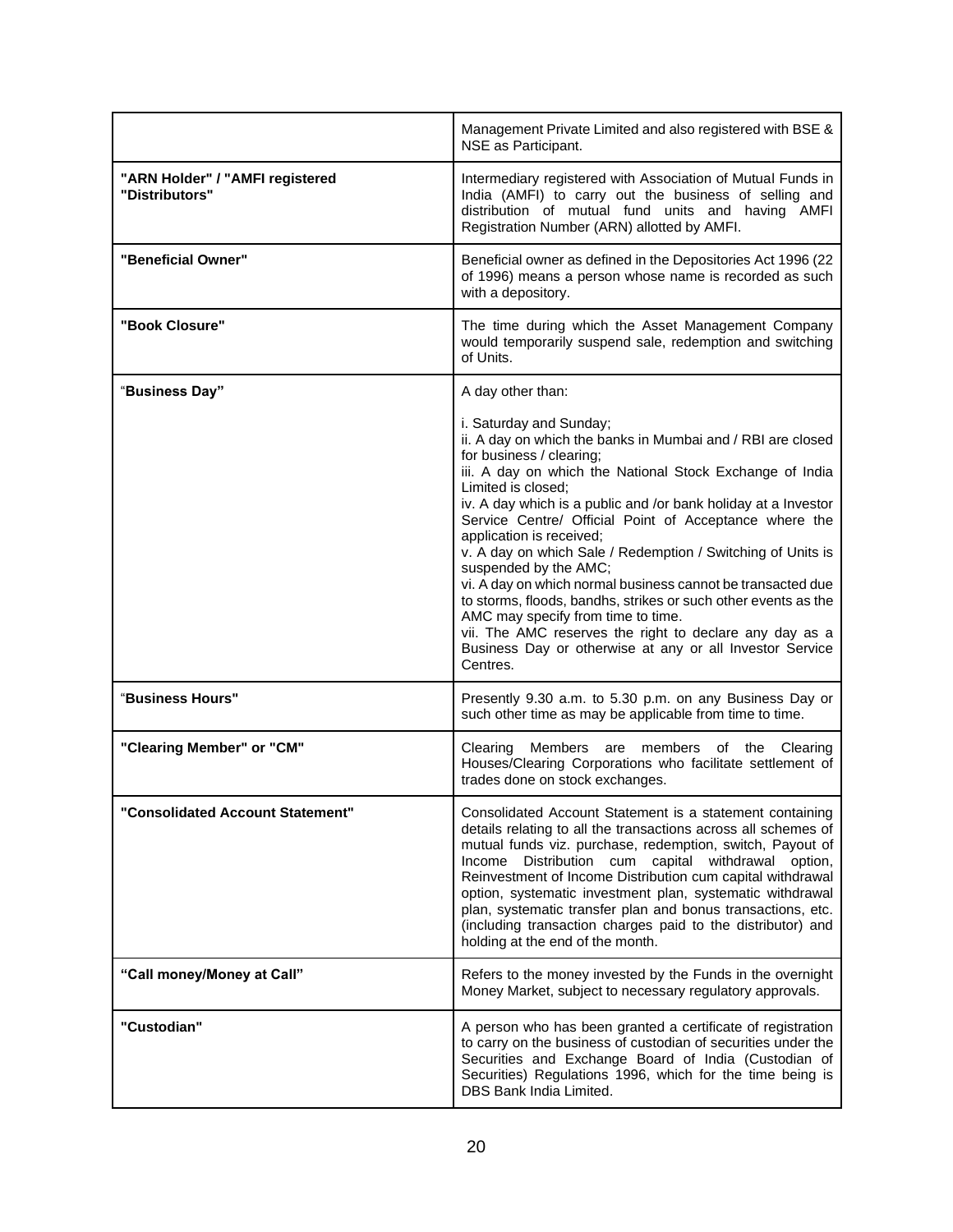| "Depository"                     | Depository as defined in the Depositories Act, 1996 (22 of<br>1996) and in this SID, refers to National Securities<br>Depository Ltd (NSDL) and Central Depository Services<br>(India) Ltd (CDSL).                                                                                                                                                                                                                                                                                                                                                         |  |
|----------------------------------|------------------------------------------------------------------------------------------------------------------------------------------------------------------------------------------------------------------------------------------------------------------------------------------------------------------------------------------------------------------------------------------------------------------------------------------------------------------------------------------------------------------------------------------------------------|--|
| "Depository Participant"         | 'Depository Participant' means a person registered as such<br>under Sub-section (1A) of section 12 of the Securities and<br>Exchange Board of India Act, 1992.                                                                                                                                                                                                                                                                                                                                                                                             |  |
| "Derivative"                     | Derivative includes (i) a security derived from a debt<br>instrument, share, loan whether secured or unsecured, risk<br>instrument or contract for differences or any other form of<br>security; (ii) a contract which derives its value from the prices,<br>or index of prices, or underlying securities.                                                                                                                                                                                                                                                 |  |
| "Direct Plan"                    | A Plan for investors who wish to invest directly without<br>routing the investment through any distributor. This Plan<br>shall have a lower expense ratio and no commission for<br>distribution of Units will be paid/ charged under the Direct<br>Plan.                                                                                                                                                                                                                                                                                                   |  |
| "Entry Load" or "Sales Load"     | Load on Sale / Switch in of Units.                                                                                                                                                                                                                                                                                                                                                                                                                                                                                                                         |  |
|                                  | However, SEBI vide its circular no. SEBI/IMD/CIR No. 4/<br>168230/09 dated June 30, 2009 has decided that there shall<br>be no entry Load for all Mutual Fund Schemes.                                                                                                                                                                                                                                                                                                                                                                                     |  |
| "Exit Load" or "Redemption Load" | Load on Redemption of Units / Switch out of Units.                                                                                                                                                                                                                                                                                                                                                                                                                                                                                                         |  |
| "Equity Related Instruments"     | "Equity Related Instruments" includes convertible bonds<br>and debentures, convertible preference shares, warrants<br>carrying the right to obtain equity shares, equity derivatives<br>and any other like instrument.                                                                                                                                                                                                                                                                                                                                     |  |
| "FATCA"                          | Foreign Account Tax Compliance Act (FATCA) is a<br>legislation to help counter tax evasion in the United States.<br>FATCA has been introduced by the United States<br>Department of Treasury and the U.S. Internal Revenue<br>Service to encourage better tax compliance by preventing<br>U.S. Persons from using banks and financial institutions to<br>avoid U.S. taxation on their global income and assets.<br>FATCA legislation will affect both individual and non-<br>individual investors who are treated as 'U.S. Person' for US<br>tax purposes. |  |

| "Fund Manager"                            | Person/s managing the scheme.                                                                                                                                                                                                        |  |
|-------------------------------------------|--------------------------------------------------------------------------------------------------------------------------------------------------------------------------------------------------------------------------------------|--|
| "Foreign Institutional Investor" or "FII" | Foreign Institutional Investor, registered with SEBI under the<br>Securities and Exchange Board of India (Foreign Institutional<br>Investors) Regulations, 1995, as amended from time to time.                                       |  |
| "Foreign Portfolio Investor"<br>or "FPI"  | FPI means a person who satisfies the eligibility criteria<br>prescribed under Regulation 4 and has been registered<br>under Chapter II of Securities and Exchange Board of India<br>(Foreign Portfolio Investors) Regulations, 2014. |  |
| "Floating rate debt Instruments"          | Floating rate debt instruments are debt instruments issued by                                                                                                                                                                        |  |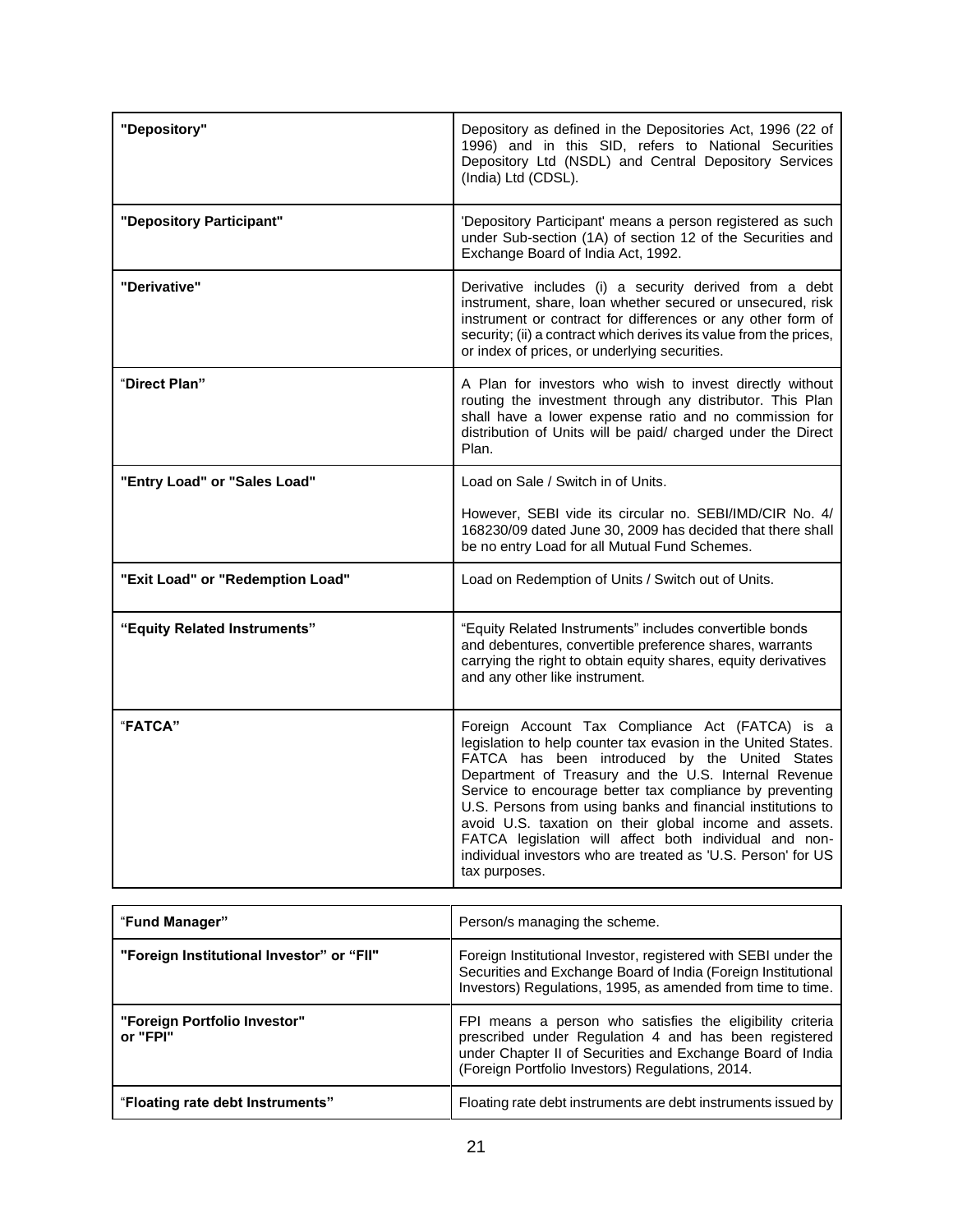|                                              | Central and / or State Government, corporates or PSUs with<br>interest rates that are reset periodically. The periodicity of the<br>interest reset could be daily, monthly, quarterly, half-yearly,<br>annually or any other periodicity that may be mutually agreed<br>with the issuer and the Fund.<br>The interest on the instruments could also be in the nature of<br>fixed basis points over the benchmark gilt yields.                                   |  |
|----------------------------------------------|-----------------------------------------------------------------------------------------------------------------------------------------------------------------------------------------------------------------------------------------------------------------------------------------------------------------------------------------------------------------------------------------------------------------------------------------------------------------|--|
| "Gilts" or "Government Securities"           | Securities created and issued by the Central Government<br>and/or a State Government (including Treasury Bills) or<br>Government Securities as defined in the Public Debt Act,<br>1944, as amended or re-enacted from time to time.                                                                                                                                                                                                                             |  |
| "Holiday"                                    | Holiday means the day(s) on which the banks (including the<br>Reserve Bank of India) are closed for business or clearing in<br>Mumbai or their functioning is affected due to a strike / bandh<br>call made at any part of the country or due to any other<br>reason.                                                                                                                                                                                           |  |
| "Investment Management<br>Agreement"         | The agreement dated May 22, 2012 entered into between<br>PPFAS Trustee Company Private Limited and PPFAS Asset<br>Management Private Limited, as amended from time to time.                                                                                                                                                                                                                                                                                     |  |
| "Investor Service Centres" or "ISCs"         | Designated Offices of PPFAS Asset Management Private<br>Limited or such other centres / offices as may be designated<br>by the AMC from time to time.                                                                                                                                                                                                                                                                                                           |  |
| "InvIT" or "Infrastructure Investment Trust" | "InvIT" or "Infrastructure Investment Trust" shall have the<br>meaning assigned in clause (za) of sub-regulation (1) of<br>regulation 2 of the Securities and Exchange Board of India<br>(Infrastructure Investment Trusts) Regulations, 2014.<br>As per SEBI (Infrastructure Investment Trusts) Regulations,<br>2014, InvIT is defined as: "InvIT" or "Infrastructure Investment<br>Trust" shall mean the trust registered as such under these<br>regulations. |  |
| "Load"                                       | In the case of Redemption/Switch out of a Unit, the sum of<br>money deducted from the Applicable NAV on the<br>Redemption/ Switch out and in the case of Sale/switch in of<br>a Unit, a sum of money to be paid by the prospective investor<br>on the Sale/Switch in of a Unit in addition to the Applicable<br>NAV.                                                                                                                                            |  |
| "Main Portfolio"                             | Main Portfolio shall mean the Scheme portfolio excluding the<br>Segregated Portfolio.                                                                                                                                                                                                                                                                                                                                                                           |  |
| "Money Market Instruments"                   | Includes commercial papers, commercial bills, treasury bills,<br>Government securities having an unexpired maturity upto<br>one year, call or notice money, certificate of deposit, usance<br>bills, corporate bonds, Tri Party Repo/Reverse Repo and any<br>other like instruments as specified by the Reserve Bank of<br>India from time to time.                                                                                                             |  |
| "Mutual Fund" or "the Fund"                  | PPFAS Mutual Fund, a trust set up under the provisions of<br>the Indian Trusts Act, 1882.                                                                                                                                                                                                                                                                                                                                                                       |  |
| "Net Asset Value" or "NAV"                   | Net Asset Value per Unit of the Scheme(s), calculated in the<br>manner described in this Scheme Information Document or<br>as may be prescribed by the SEBI (MF) Regulations from                                                                                                                                                                                                                                                                               |  |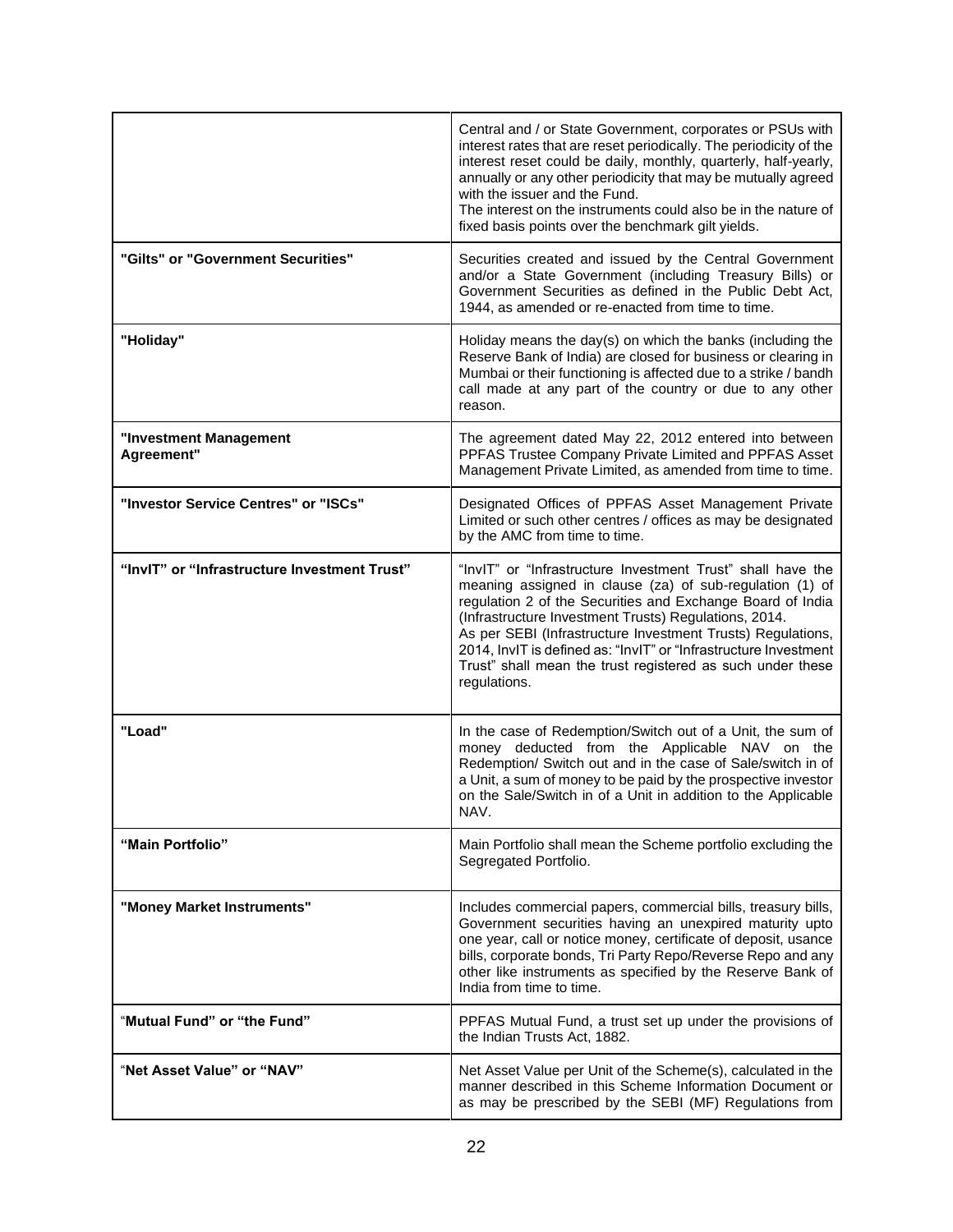|                                          | time to time.                                                                                                                                                                                                                                                                                                                                                                                                                                                                                                                                                                                                                                                                                                                                                                                      |  |
|------------------------------------------|----------------------------------------------------------------------------------------------------------------------------------------------------------------------------------------------------------------------------------------------------------------------------------------------------------------------------------------------------------------------------------------------------------------------------------------------------------------------------------------------------------------------------------------------------------------------------------------------------------------------------------------------------------------------------------------------------------------------------------------------------------------------------------------------------|--|
| "Non-Resident Indian" or "NRI"           | A person resident outside India who is either a citizen of India<br>or a person of Indian origin                                                                                                                                                                                                                                                                                                                                                                                                                                                                                                                                                                                                                                                                                                   |  |
| "NRE Account"                            | Non-Resident External Account.                                                                                                                                                                                                                                                                                                                                                                                                                                                                                                                                                                                                                                                                                                                                                                     |  |
| "NRO Account"                            | Non-Resident Ordinary Rupee                                                                                                                                                                                                                                                                                                                                                                                                                                                                                                                                                                                                                                                                                                                                                                        |  |
| "NRSR Account"                           | Non-Resident Special Rupee Account.                                                                                                                                                                                                                                                                                                                                                                                                                                                                                                                                                                                                                                                                                                                                                                |  |
| "Overseas Citizen of India" or "OCI"     | A person registered as an overseas citizen of India by the<br>Central Government under section 7A of 'The Citizenship<br>Act, 1955'. The Central Government may register as an OCI<br>a foreign national (except a person who is or had been a<br>citizen of Pakistan or Bangladesh or such other person as<br>may be specified by Central Government by notification in the<br>Official Gazette), who was eligible to become a citizen of<br>India on 26.01.1950 or was a citizen of India on or at any time<br>after 26.01.1950 or belonged to a territory that became part<br>of India after 15.08.1947 and his/her children and<br>grandchildren (including Minor children), provided his/her<br>country of citizenship allows dual citizenship in some form or<br>other under the local laws. |  |
| "Open Ended Scheme"                      | Scheme of a mutual fund, which offers Units for sale without<br>specifying any duration for, Redemption / Repurchase.                                                                                                                                                                                                                                                                                                                                                                                                                                                                                                                                                                                                                                                                              |  |
| "Official Points of Acceptance" or "OPA" | Places, as specified by AMC from time to time where<br>application for subscription/ redemption / switch will be<br>accepted on ongoing basis.                                                                                                                                                                                                                                                                                                                                                                                                                                                                                                                                                                                                                                                     |  |
| "Options"                                | The scheme offers two option viz., Growth Option and<br>Income Distribution cum capital withdrawal (IDCW) Option.                                                                                                                                                                                                                                                                                                                                                                                                                                                                                                                                                                                                                                                                                  |  |

| "Person of Indian Origin" or "PIO" | A citizen of any country other than Bangladesh or Pakistan, if<br>(a) he at any time held an Indian passport; or (b) he or either<br>of his parents or any of his grandparents was a citizen of India<br>by virtue of Constitution of India or the Citizenship Act, 1955<br>(57 of 1955); or (c) the person is a spouse of an Indian citizen<br>or person referred to in sub-clause (a) or (b).                                                                                                                                                                                                      |
|------------------------------------|------------------------------------------------------------------------------------------------------------------------------------------------------------------------------------------------------------------------------------------------------------------------------------------------------------------------------------------------------------------------------------------------------------------------------------------------------------------------------------------------------------------------------------------------------------------------------------------------------|
| "Plans"                            | Shall include and mean any prospective Plan issued by the<br>Scheme in accordance with SEBI (MF) Regulations and other<br>Plan issued under the Schemes of PPFAS Mutual Fund.                                                                                                                                                                                                                                                                                                                                                                                                                        |
| "QFI"                              | QFI means Qualified Foreign Investor.<br>"QFI shall mean a person who fulfills the following criteria:<br>(i) Resident in a country that is a member of Financial Action<br>Task Force (FATF) or a member of a group which is a member<br>of FATF; and<br>(ii) Resident in a country that is a signatory to IOSCO's MMOU<br>(Appendix A Signatories) or a signatory of a bilateral MOU<br>with SEBI:<br>Provided that the person is not resident in a country listed in<br>the public statements issued by FATF from time to time on-<br>(i) jurisdictions having a strategic Anti-Money Laundering/ |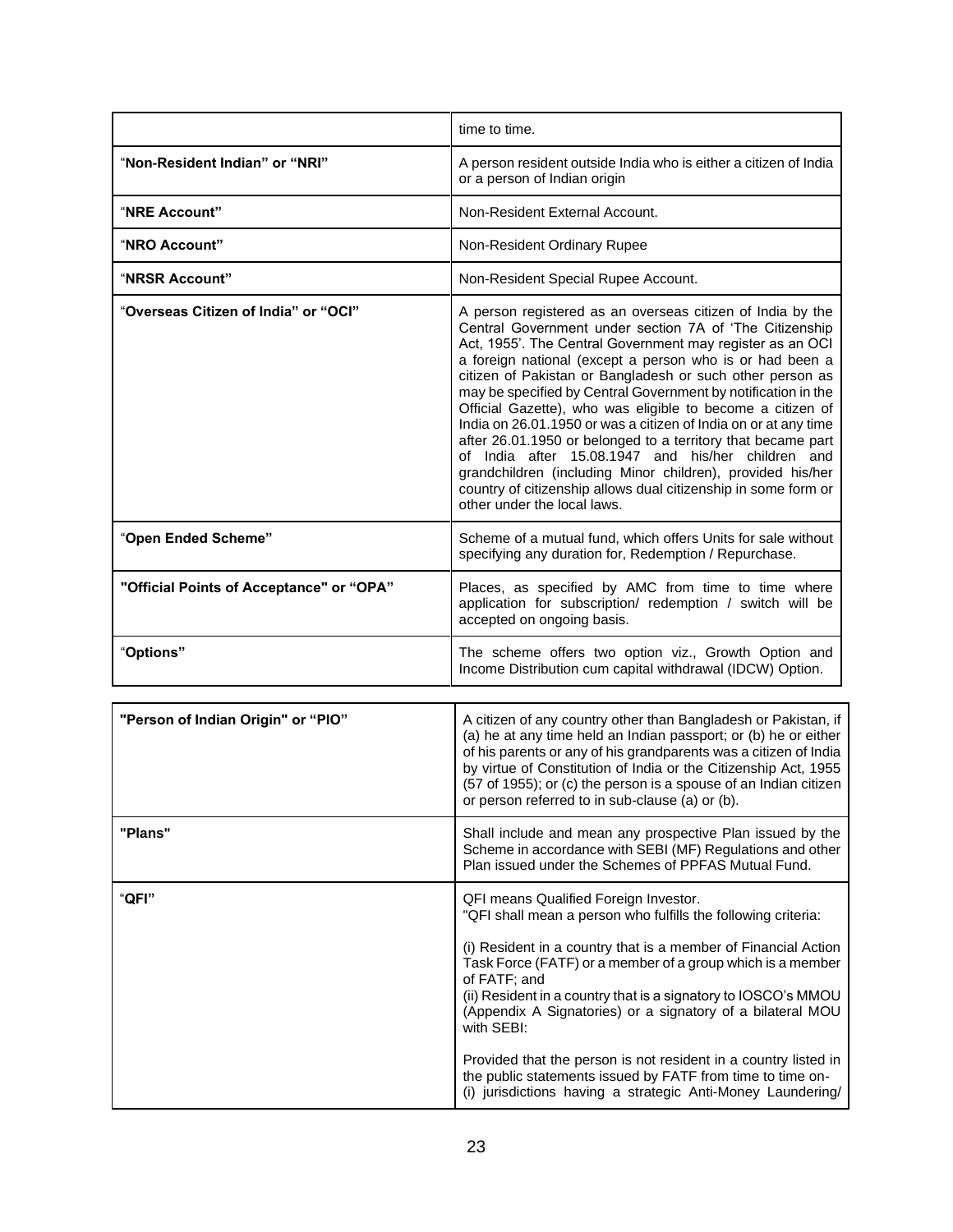|                                            | Combating the Financing<br>(AML/CFT)<br>of Terrorism<br>deficiencies to which counter measures apply,<br>(ii) jurisdictions that have not made sufficient progress in<br>addressing the deficiencies or have not committed to an<br>action plan developed with the FATF to address the<br>deficiencies:<br>Provided further such person is not resident in India:<br>Provided further that such person is not registered with SEBI<br>as Foreign Institutional Investor or Sub-account or Foreign<br>Venture Capital Investor. |  |
|--------------------------------------------|--------------------------------------------------------------------------------------------------------------------------------------------------------------------------------------------------------------------------------------------------------------------------------------------------------------------------------------------------------------------------------------------------------------------------------------------------------------------------------------------------------------------------------|--|
|                                            |                                                                                                                                                                                                                                                                                                                                                                                                                                                                                                                                |  |
| "Rating"                                   | Rating means an opinion regarding securities, expressed in<br>the form of standard symbols or in any other standardised<br>manner, assigned by a credit rating agency and used by the<br>issuer of such securities, to comply with any requirement of<br>the SEBI (Credit Rating Agencies) Regulations, 1999.                                                                                                                                                                                                                  |  |
| "RBI"                                      | Reserve Bank of India, established under the Reserve Bank<br>of India Act, 1934, (2 of 1934)                                                                                                                                                                                                                                                                                                                                                                                                                                   |  |
| "Registrar and Transfer Agent" or<br>"RTA" | Computer Age Management Services Limited (CAMS)<br>Chennai, currently acting as registrar to the Scheme, or any<br>other registrar appointed by the AMC from time to time.                                                                                                                                                                                                                                                                                                                                                     |  |
| "REIT" or "Real Estate Investment Trust"   | "REIT" or "Real Estate Investment Trust" shall have the<br>meaning assigned in clause (zm) of sub-regulation 1 of<br>regulation 2 of the Securities and Exchange Board of India<br>(Real Estate Investment Trusts) Regulations, 2014.<br>As per SEBI (Real Estate Investment Trusts) Regulations,<br>2014, REIT is defined as: "REIT" or "Real Estate Investment<br>Trust" shall mean a trust registered as such under these<br>regulations.                                                                                   |  |
| "Regular Plan"                             | A plan for investors who wish to invest in units of the Scheme<br>through Distributors and not directly with the Fund.                                                                                                                                                                                                                                                                                                                                                                                                         |  |
| "Redemption / Repurchase"                  | Redemption/ Repurchase of Units of the Scheme as<br>permitted.                                                                                                                                                                                                                                                                                                                                                                                                                                                                 |  |
| 'Regulatory Agency"                        | Government of India, SEBI, RBI or any other authority or<br>agency entitled to issue or give any directions, instructions or<br>guidelines to the Mutual Fund                                                                                                                                                                                                                                                                                                                                                                  |  |
| "Repo or Reverse Repo"                     | Sale/Purchase of Government Securities with simultaneous<br>agreement to repurchase/ resell them at a later date.                                                                                                                                                                                                                                                                                                                                                                                                              |  |
| "Sale/Subscription"                        | Sale or allotment of Units to the Unit holder upon subscription<br>by the investor/ applicant under the Scheme.                                                                                                                                                                                                                                                                                                                                                                                                                |  |
| "Scheme"                                   | Parag Parikh Conservative Hybrid Fund                                                                                                                                                                                                                                                                                                                                                                                                                                                                                          |  |
| "Scheme Information Document" or<br>"SID"  | This document issued by PPFAS Mutual Fund, offering for<br>subscription of Units of the Parag Parikh Conservative Hybrid<br>Fund (including options thereunder).                                                                                                                                                                                                                                                                                                                                                               |  |
| "SEBI"                                     | Securities and Exchange Board of India, established under<br>the Securities and Exchange Board of India Act, 1992.                                                                                                                                                                                                                                                                                                                                                                                                             |  |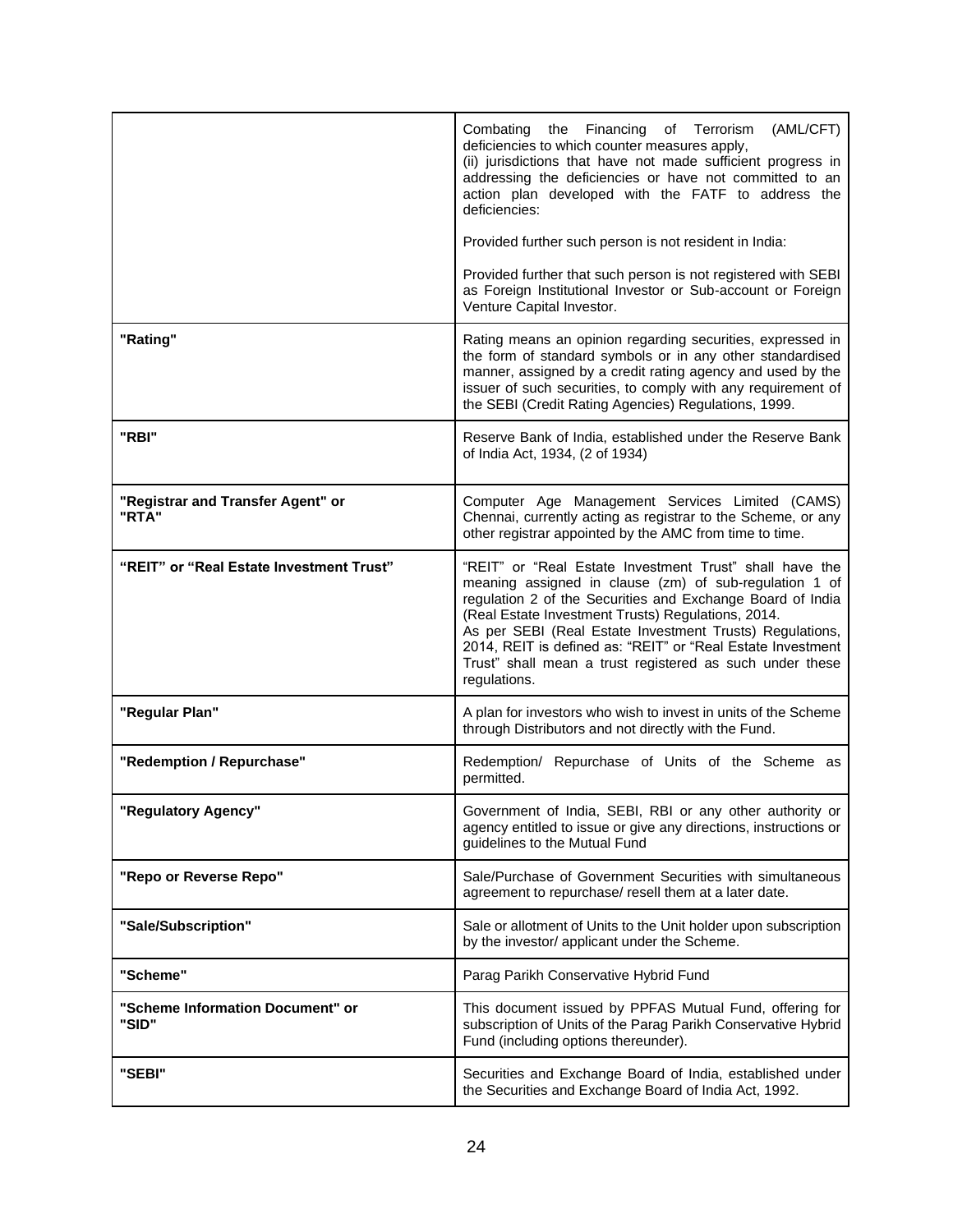| "SEBI (MF) Regulations" or<br>"Regulations"             | Securities and Exchange Board of India (Mutual Funds)<br>Regulations, 1996, as amended from time to time.                                                                                                                                                                                                                                                                                                                                                                                                                                                                                                                                                                                                                                                      |  |
|---------------------------------------------------------|----------------------------------------------------------------------------------------------------------------------------------------------------------------------------------------------------------------------------------------------------------------------------------------------------------------------------------------------------------------------------------------------------------------------------------------------------------------------------------------------------------------------------------------------------------------------------------------------------------------------------------------------------------------------------------------------------------------------------------------------------------------|--|
| "Segregated Portfolio"                                  | Segregated Portfolio shall mean a portfolio, comprising of<br>debt or money market instrument affected by a credit event,<br>that has been segregated in a Mutual Fund Scheme.                                                                                                                                                                                                                                                                                                                                                                                                                                                                                                                                                                                 |  |
| "Sponsor" or "Settlors"                                 | Parag Parikh Financial Advisory Services Limited.                                                                                                                                                                                                                                                                                                                                                                                                                                                                                                                                                                                                                                                                                                              |  |
| "Statement of Additional<br>Information" or "SAI"       | The document issued by PPFAS Mutual Fund containing<br>details of PPFAS Mutual Fund, its constitution, and certain<br>tax, legal and general information. SAI is legally a part of the<br>Scheme Information Document.                                                                                                                                                                                                                                                                                                                                                                                                                                                                                                                                         |  |
| "Switch"                                                | Redemption of a unit in any scheme (including the options<br>therein) of the Mutual Fund against purchase of a unit in<br>another scheme (including the options therein) of the Mutual<br>Fund, subject to completion of Lock-in Period, if any.                                                                                                                                                                                                                                                                                                                                                                                                                                                                                                               |  |
| "Stock Lending"                                         | Lending of securities to another person or entity for a fixed<br>period of time, at a negotiated compensation in order to<br>enhance returns of the portfolio.                                                                                                                                                                                                                                                                                                                                                                                                                                                                                                                                                                                                 |  |
| "Systematic Transfer Plan"<br>or "STP"                  | A plan enabling investor to transfer a fixed amount at daily/<br>weekly/ monthly intervals into other schemes of PPFAS<br>MUTUAL FUND.                                                                                                                                                                                                                                                                                                                                                                                                                                                                                                                                                                                                                         |  |
| "Systematic Investment Plan" / "SIP"                    | A plan enabling investors to save and invest in the Scheme<br>on a periodic basis submitting post dated cheques/ payment<br>instructions.                                                                                                                                                                                                                                                                                                                                                                                                                                                                                                                                                                                                                      |  |
| "Systematic Withdrawal Plan" / "SWP"                    | Facility given to the Unitholders to withdraw a specified sum<br>of money on periodic basis from his investment in the<br>Scheme.                                                                                                                                                                                                                                                                                                                                                                                                                                                                                                                                                                                                                              |  |
| "Securities Consolidated Account<br>Statement ('SCAS')" | Securities Consolidated Account Statement ('SCAS') is a<br>statement sent by the Depository that shall contain details<br>relating to all the transaction(s) viz. purchase, redemption,<br>switch, Payout of Income Distribution cum capital withdrawal<br>option, Reinvestment of Income Distribution cum capital<br>withdrawal option, systematic investment plan, systematic<br>withdrawal advantage plan, systematic transfer plan, bonus<br>transactions, etc. carried out by the Beneficial Owner(s)<br>(including transaction charges paid to the distributor) across<br>all schemes of all mutual funds and transactions in securities<br>held in dematerialized form across demat accounts, during<br>the month and holdings at the end of the month. |  |
| "Trustee"                                               | PPFAS Trustee Company Private Limited incorporated under<br>the provisions of the Companies Act, 1956 and approved by<br>SEBI to act as Trustee to the Scheme(s) of PPFAS Mutual<br>Fund.                                                                                                                                                                                                                                                                                                                                                                                                                                                                                                                                                                      |  |
| "Trust Deed"                                            | The Trust Deed dated April 13, 2012 made by and between                                                                                                                                                                                                                                                                                                                                                                                                                                                                                                                                                                                                                                                                                                        |  |
|                                                         | Sponsor and PPFAS Trustee Company Private Limited<br>("Trustee"), thereby establishing an irrevocable trust, called<br>PPFAS Mutual Fund.                                                                                                                                                                                                                                                                                                                                                                                                                                                                                                                                                                                                                      |  |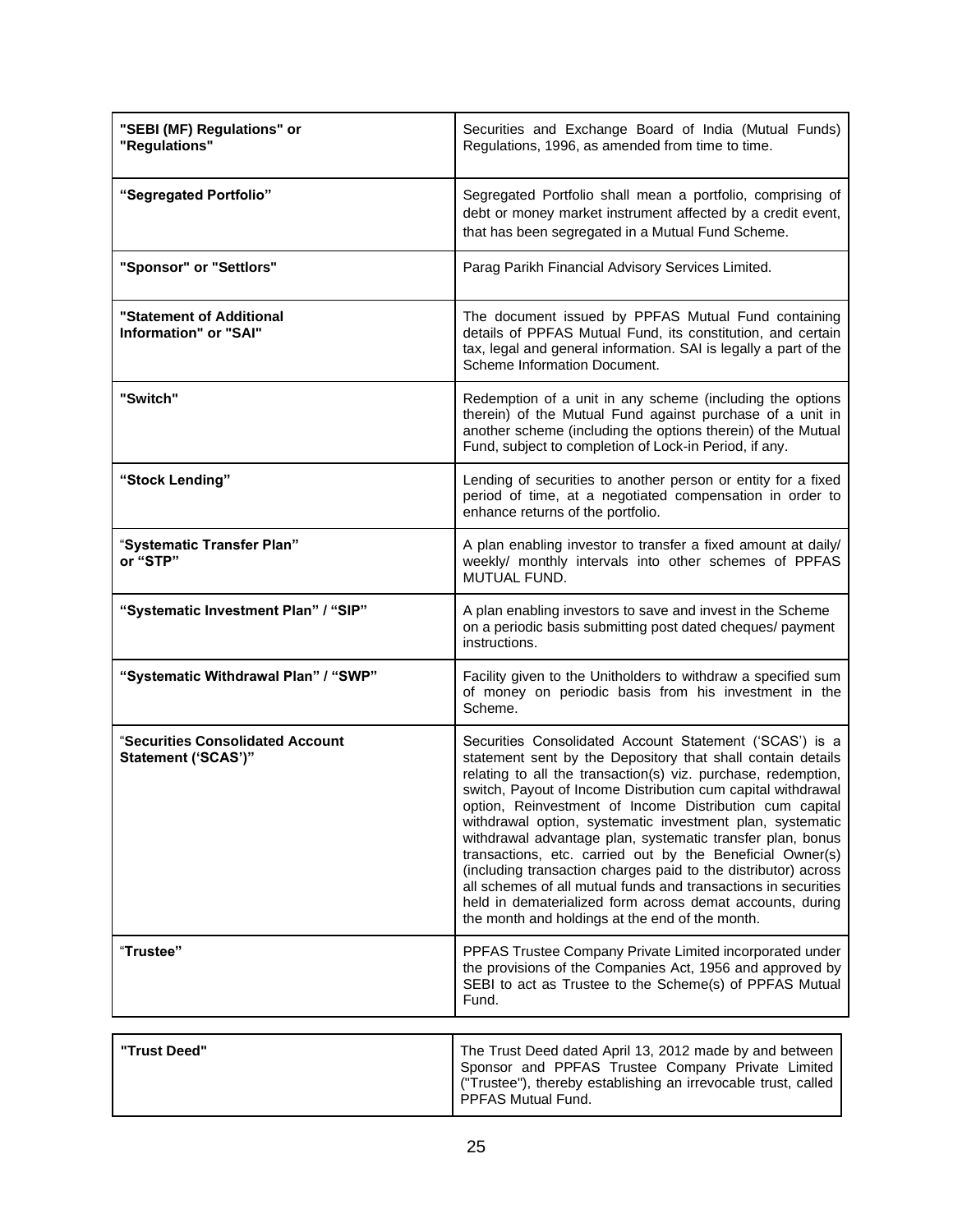| "Trust Fund"                | Amounts settled/contributed by the Sponsor towards the<br>corpus of the PPFAS Mutual Fund and additions/ accretions<br>thereto. |  |
|-----------------------------|---------------------------------------------------------------------------------------------------------------------------------|--|
| "Unit"                      | The interest of the Unit holder which consists of each Unit<br>representing one undivided share in the assets of the<br>Scheme. |  |
| "Unit holder" or "Investor" | A person holding Unit in the Scheme of PPFAS Mutual Fund<br>offered under this Scheme Information Document.                     |  |

## **INTERPRETATION**

For all purposes of this Scheme Information Document, except as otherwise expressly provided or unless the context otherwise requires:

- all references to the masculine shall include the feminine and all references, to the singular shall include the plural and vice-versa.
- all references to "dollars" or "\$" refer to United States Dollars and "Rs." refer to Indian Rupees. A "crore" means "ten million" and a "lakh" means a "hundred thousand".
- all references to timings relate to Indian Standard Time (IST)
- References to a day are to a calendar day including a non-business day.

# **E. ABBREVIATIONS**

| In this Scheme Information Document, the following abbreviations have been used |                                            |  |
|---------------------------------------------------------------------------------|--------------------------------------------|--|
| <b>AMC</b>                                                                      | Asset Management Company                   |  |
| <b>AMFI</b>                                                                     | Association of Mutual Funds in India       |  |
| <b>BSE</b>                                                                      | Bombay Stock Exchange of India             |  |
| <b>CAGR</b>                                                                     | <b>Compound Annual Growth Rate</b>         |  |
| <b>CDSL</b>                                                                     | <b>Central Depository Services Limited</b> |  |
| <b>CKYC</b>                                                                     | Central Know Your Client.                  |  |
| <b>DP</b>                                                                       | <b>Depository Participant</b>              |  |
| <b>ECS</b>                                                                      | <b>Electronic Clearing System</b>          |  |
| <b>EFT</b>                                                                      | <b>Electronic Funds Transfer</b>           |  |
| FCNR A/c                                                                        | Foreign Currency (Non-Resident) Account    |  |
| <b>FPI</b>                                                                      | Foreign Portfolio Investor                 |  |
| <b>FII</b>                                                                      | Foreign Institutional Investor             |  |
| <b>ISC</b>                                                                      | <b>Investor Service Centre</b>             |  |
| <b>KRA</b>                                                                      | <b>KYC Registration Agency</b>             |  |
| <b>KYC</b>                                                                      | <b>Know Your Customer</b>                  |  |
| <b>MIBOR</b>                                                                    | Mumbai Interbank Offer Rate                |  |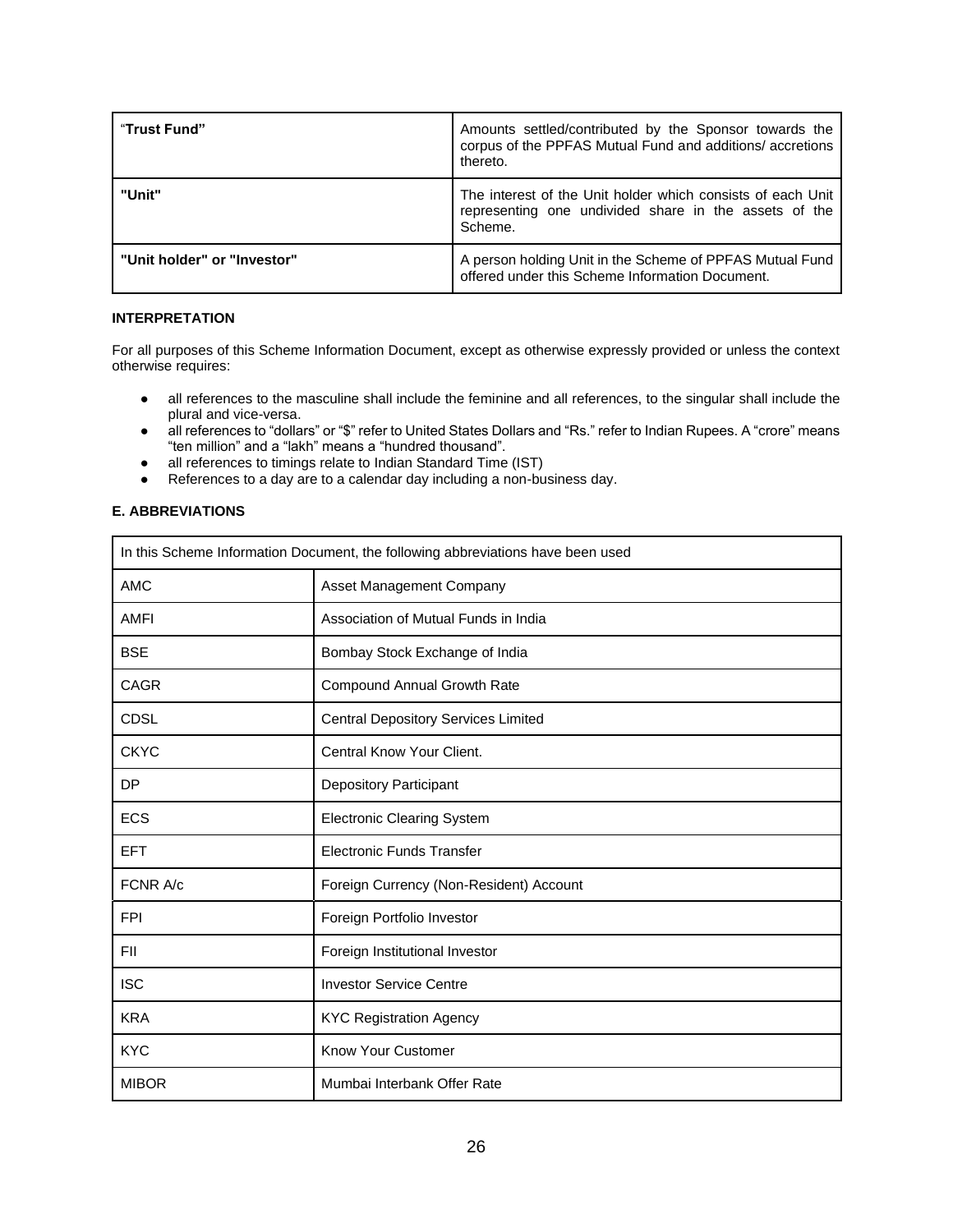| <b>NAV</b>         | Net Asset Value                                                                           |
|--------------------|-------------------------------------------------------------------------------------------|
| <b>NEFT</b>        | National Electronic Funds Transfer                                                        |
| <b>NECS</b>        | National Electronic Clearing Service                                                      |
| <b>NFO</b>         | New Fund Offer                                                                            |
| NRE A/c            | Non-Resident (External) Rupee Account                                                     |
| <b>NRI</b>         | Non-Resident Indian                                                                       |
| NRO A/c            | Non-Resident Ordinary Rupee Account                                                       |
| <b>NSDL</b>        | National Depositories Services Limited                                                    |
| <b>NSE Limited</b> | National Stock Exchange of India                                                          |
| OCI                | Overseas Citizen of India                                                                 |
| <b>PPCHF</b>       | Parag Parikh Conservative Hybrid Fund                                                     |
| <b>PEKRN</b>       | PAN Exempt KYC Reference Number                                                           |
| <b>PAN</b>         | Permanent Account Number                                                                  |
| <b>PIO</b>         | Person of Indian Origin                                                                   |
| QFI                | Qualified Foreign Investor                                                                |
| <b>RBI</b>         | Reserve Bank of India                                                                     |
| <b>RIA</b>         | SEBI Registered Investment Advisors                                                       |
| <b>RTA</b>         | Registrar and Transfer Agent                                                              |
| <b>RTGS</b>        | <b>Real Time Gross Settlement</b>                                                         |
| <b>SEBI</b>        | Securities and Exchange Board of India                                                    |
| <b>SIP</b>         | Systematic Investment Plan                                                                |
| SAI                | Statement of Additional Information                                                       |
| SID                | <b>Scheme Information Document</b>                                                        |
| <b>STP</b>         | Systematic Transfer Plan                                                                  |
| <b>SWP</b>         | Systematic Withdrawal Plan                                                                |
| <b>TREPS</b>       | "TREPS" means and includes Tri party Repo Dealing System                                  |
| <b>IDCW</b>        | Income Distribution cum Capital Withdrawal Option (erstwhile known as Dividend<br>Option) |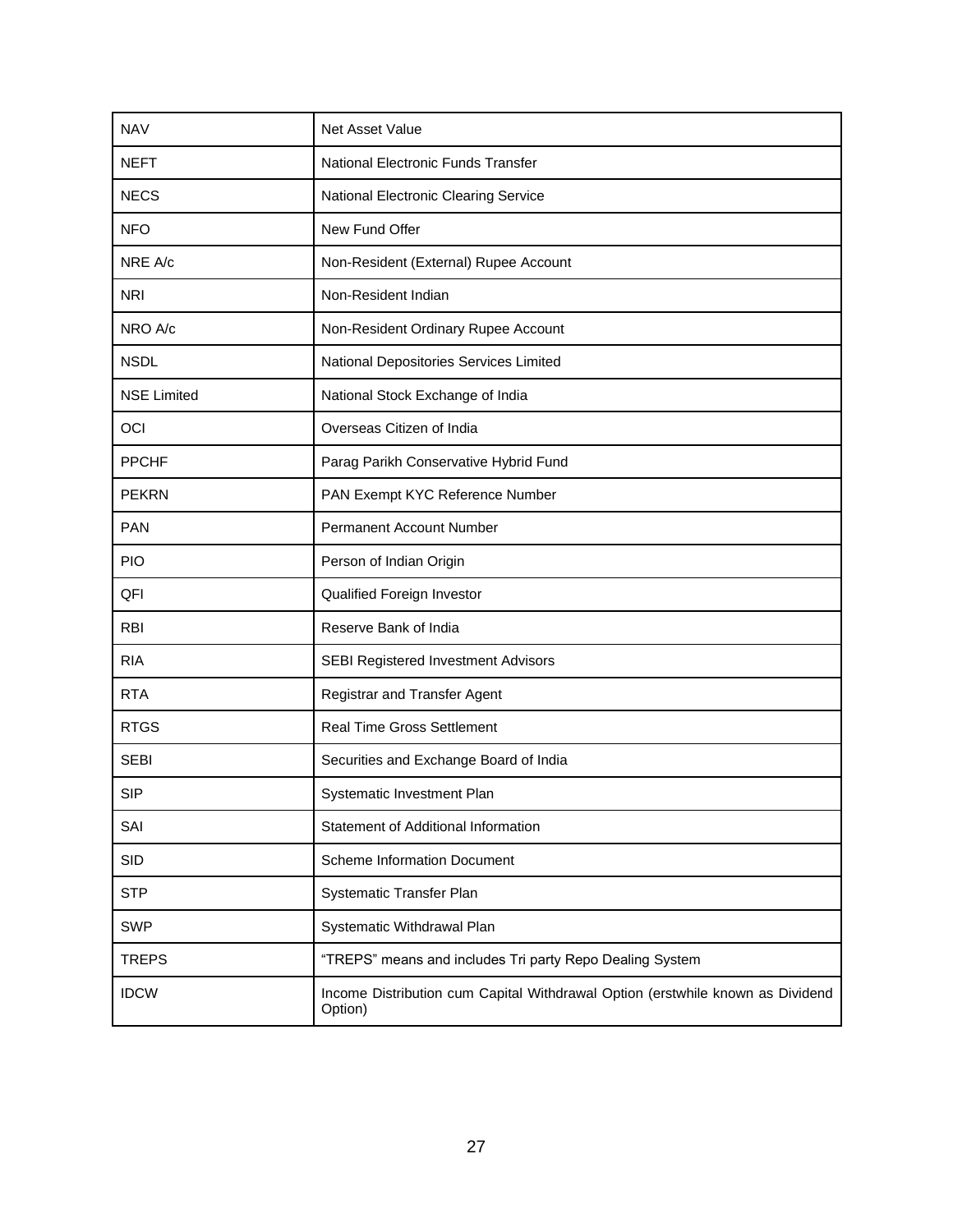# **F. DUE DILIGENCE BY THE ASSET MANAGEMENT COMPANY**

It is confirmed that:

(i) The draft Scheme Information Document forwarded to SEBI is in accordance with the SEBI (Mutual Funds) Regulations, 1996 and the guidelines and directives issued by SEBI from time to time.

(ii) All legal requirements connected with the launching of the Scheme as also the guidelines, instructions, etc., issued by the Government and any other competent authority in this behalf, have been duly complied with.

(iii) The disclosures made in the Scheme Information Document are true, fair and adequate to enable the investors to make a well-informed decision regarding investment in the proposed scheme.

(iv) The intermediaries named in the Scheme Information Document (SID) and Statement of Additional Information are registered with SEBI and their registration is valid, as on date.

**Secretary**

 **Signed: Sd/-**  Place: Mumbai **Name: Priya Hariani Date: April 30, 2022 Designation: Chief Compliance Officer & Company**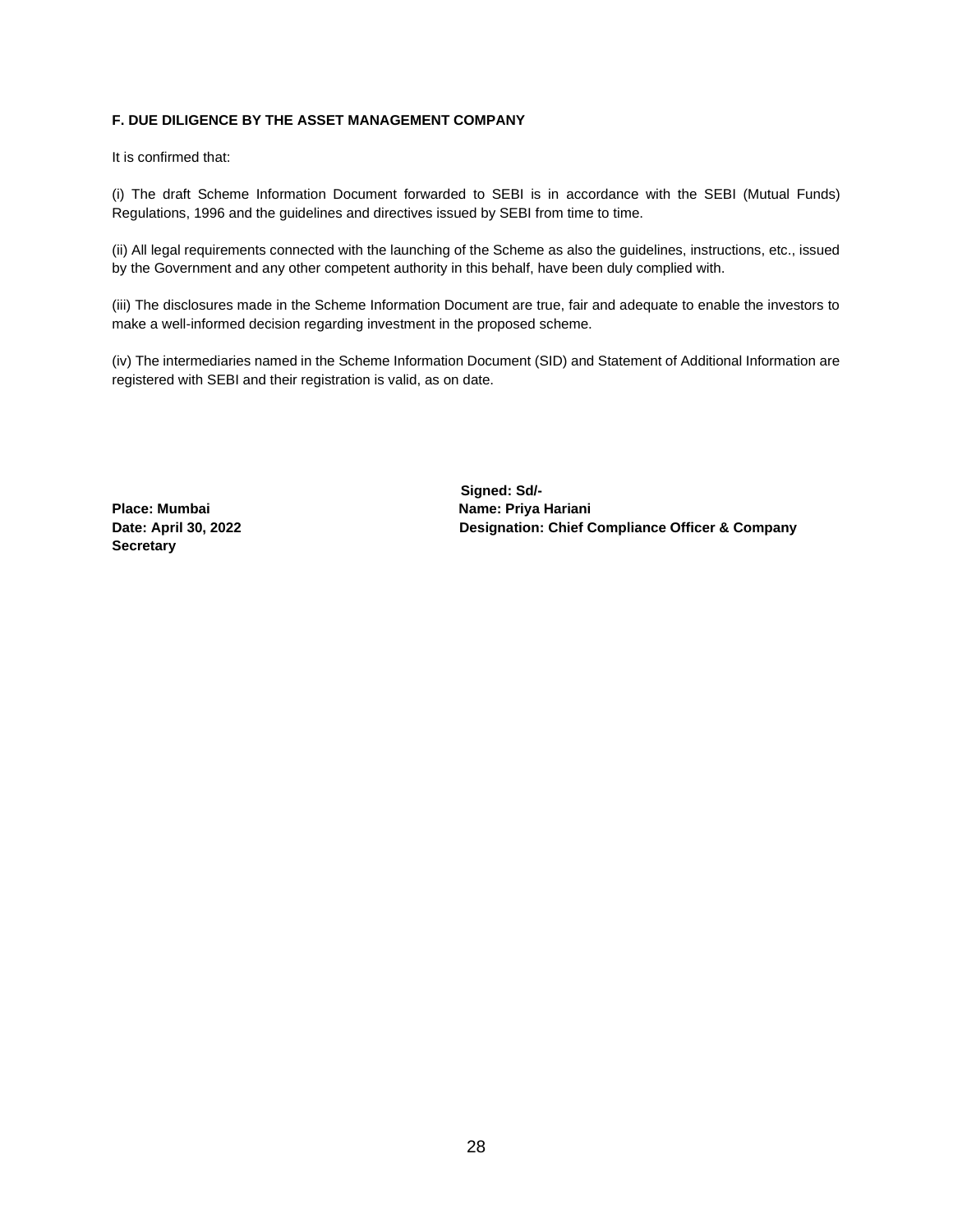### **II. INFORMATION ABOUT THE SCHEME:**

#### **A. TYPE OF THE SCHEME:**

**Parag Parikh Conservative Hybrid Fund is an open-ended hybrid scheme investing predominantly in debt instruments.**

# **B. WHAT IS THE INVESTMENT OBJECTIVE OF THE SCHEME?**

To generate regular income through investments predominantly in debt and money market instruments. The Scheme also seeks to generate long term capital appreciation from the portion of equity investments under the scheme.

### **There is no assurance that the investment objective of the Scheme will be realized and the scheme does not assure or guarantee any returns.**

#### **C. HOW WILL THE SCHEME ALLOCATE ITS ASSETS?**

#### **Asset allocation:**

Under normal circumstances, the asset allocation (% of Net Assets) of the Scheme's portfolio will be as follows:

| <b>Type of Instruments</b>                                                 | <b>Normal Allocation (%</b><br>of Net Assets) | <b>Risk Profile</b> |
|----------------------------------------------------------------------------|-----------------------------------------------|---------------------|
| Debt securities (including securitized debt) & Money<br>Market instruments | 75 - 90                                       | Low to Medium       |
| Equities & Equity related instruments                                      | $10 - 25$                                     | Medium to High      |
| Units issued by REITs and InvITs                                           | $0 - 10$                                      | Medium to High      |

The Scheme may invest in the schemes of Mutual Funds in accordance with the applicable extant SEBI (Mutual Funds) Regulations as amended from time to time.

The Scheme may invest upto 50% of its total assets in Derivatives for the purpose of hedging and portfolio balancing, based on the opportunities available and subject to guidelines issued by SEBI from time to time.

The Scheme may undertake (i) repo / reverse repo transactions in Corporate Debt Securities upto 10%; (ii) Credit Default Swaps; and (iii) Short Selling and such other transactions in accordance with guidelines issued by SEBI from time to time.

The Scheme may engage in short selling of securities in accordance with the framework relating to short selling and securities lending and borrowing specified by SEBI. Subject to the SEBI (MF) Regulations, as applicable from time to time, the Scheme seek may engage in Stock Lending. Stock Lending means the lending of stock to another person or entity for a fixed period of time, at a negotiated compensation in order to enhance returns of the portfolio. The securities lent will be returned by the borrower on the expiry of the stipulated period. The Scheme will ensure compliance with SEBI (Mutual Funds) Regulations and with Securities Lending Scheme, 1997, SEBI Circular No MFD/CIR/01/047/99 dated February 10, 1999, SEBI Circular no. SEBI/IMD/Cir NO 14/187175/2009 187175 dated December 15, 2009 and framework for short selling and borrowing and lending of securities notified by SEBI vide Circular No MRD/DoP/SE/ Dep/Cir-14/2007 dated December 20, 2007 as may be amended from time to time. The maximum exposure of the Scheme to a single intermediary in the stock lending programme at any point of time would be limited to 5% of the market value of its equity portfolio or upto such limits as may be specified by SEBI.

The Scheme will not lend more than 20% of its corpus and limit this programme to 5% for single intermediary.. The Scheme will not lend more than what is permitted under applicable SEBI (Mutual Funds) Regulations.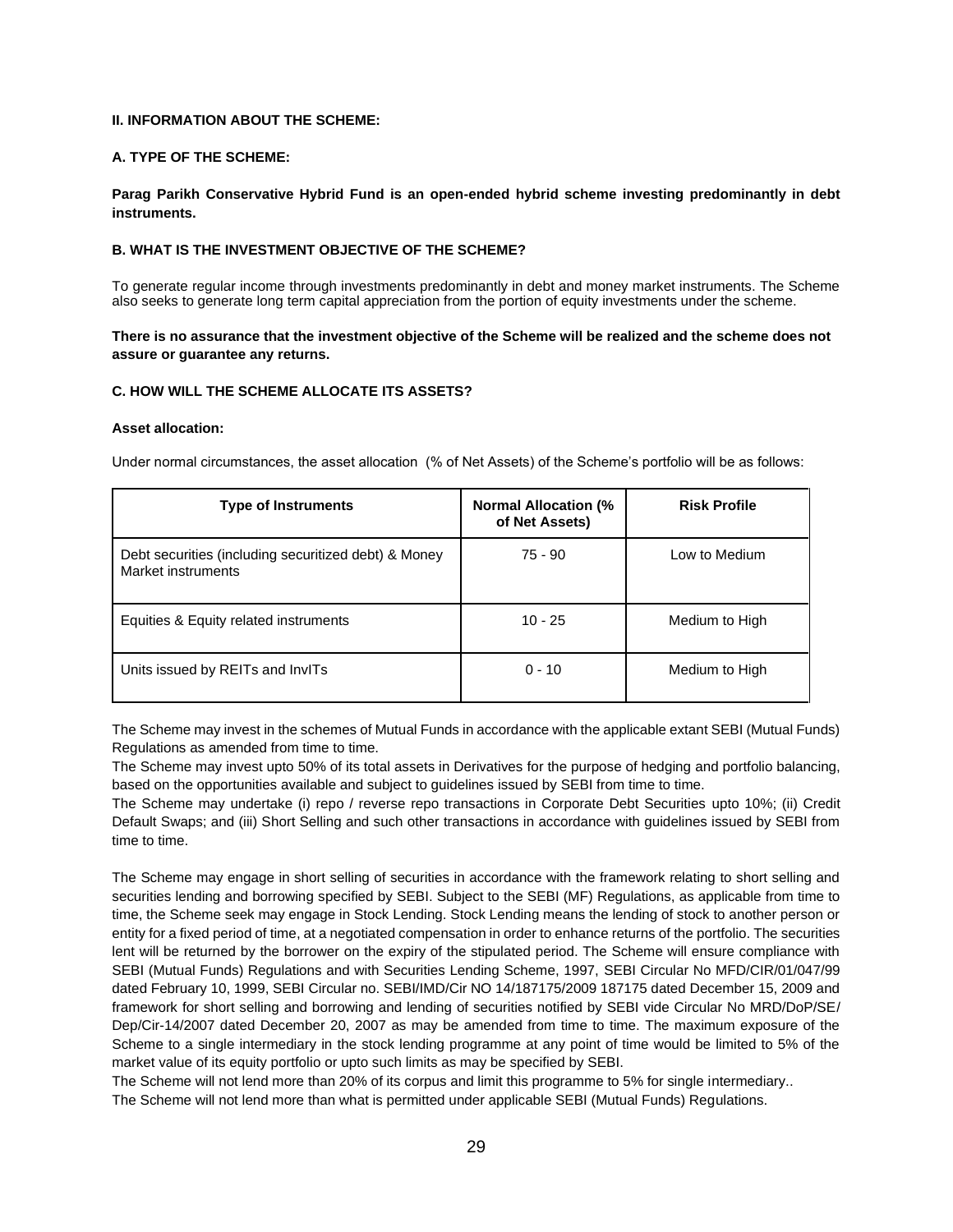For detailed understanding on Securities lending by the Scheme, Investors are requested to refer to the SAI

The Scheme may engage in stock lending upto 20% of net assets of the Scheme.

The Scheme may invest in securitised debt assets upto 50% of the debt portfolio.

The cumulative gross exposure through equity, debt, derivative positions (including commodity and fixed income derivatives), repo transactions and credit default swaps in corporate debt securities, Real Estate Investment Trusts (REITs), Infrastructure Investment Trusts (InvITs), other permitted securities/assets and such other securities/assets as may be permitted by the Board from time to time should not exceed 100% of the net assets of the scheme.

Equity related instruments shall mean equities, equity derivatives, cumulative convertible preference shares and fully convertible debentures and bonds of companies.

The Scheme can write Call options under a covered strategy for constituent stocks of NIFTY 50 and BSE SENSEX subject to the following condition:

a) The total notional value (taking into account strike price as well as premium value) of call options written by a scheme shall not exceed 15% of the total market value of equity shares held in that scheme.

b) The total number of shares underlying the call options written shall not exceed 30% of the unencumbered shares of a particular company held in the scheme. The unencumbered shares in a scheme shall mean shares that are not part of Securities Lending and Borrowing Mechanism (SLBM), margin or any other kind of encumbrances.

c) At all points of time the scheme shall comply with the provisions at points (a) and (b) above. In case of any passive breach of the requirement at paragraph (a) above, the respective scheme shall have 7 trading days to rebalance the portfolio. During the rebalancing period, no additional call options can be written in the said scheme.

d) In case the scheme needs to sell securities on which a call option is written under a covered call strategy, it must ensure compliance with paragraphs (a) and (b) above while selling the securities.

e) In no case, the scheme shall write a call option without holding the underlying equity shares. A call option can be written only on shares which are not hedged using other derivative contracts.

f) The premium received shall be within the requirements prescribed in terms of SEBI circular dated August 18, 2010 i.e. the total gross exposure related to option premium paid and received must not exceed 20% of the net assets of the scheme.

g) The exposure on account of the call option written under the covered call strategy shall not be considered as exposure in terms of paragraph 3 of SEBI Circular no. Cir/IMD/DF/11/2010, dated August 18, 2010.

h) The call option written shall be marked to market daily and the respective gains or losses factored into the daily NAV of the respective scheme(s) until the position is closed or expired.

#### **Investment in Short Term Deposits**

Pending deployment of the funds in securities in terms of investment objective of the Scheme, the AMC may park the funds of the Scheme in short term deposits of the Scheduled Commercial Banks, subject to the guidelines issued by SEBI vide its circular dated April 16, 2007, as may be amended from time to time including SEBI Circular No. SEBI/HO/IMD/ DF4/CIR/P/2019/093 dated August 16, 2019 and SEBI/HO/IMD/DF2/CIR/P/2019/101 dated September 20, 2019. The AMC shall not charge investment management and advisory fees on such investments.

From time to time, the Scheme may hold cash.

#### **Review by Board of AMC and Trustees**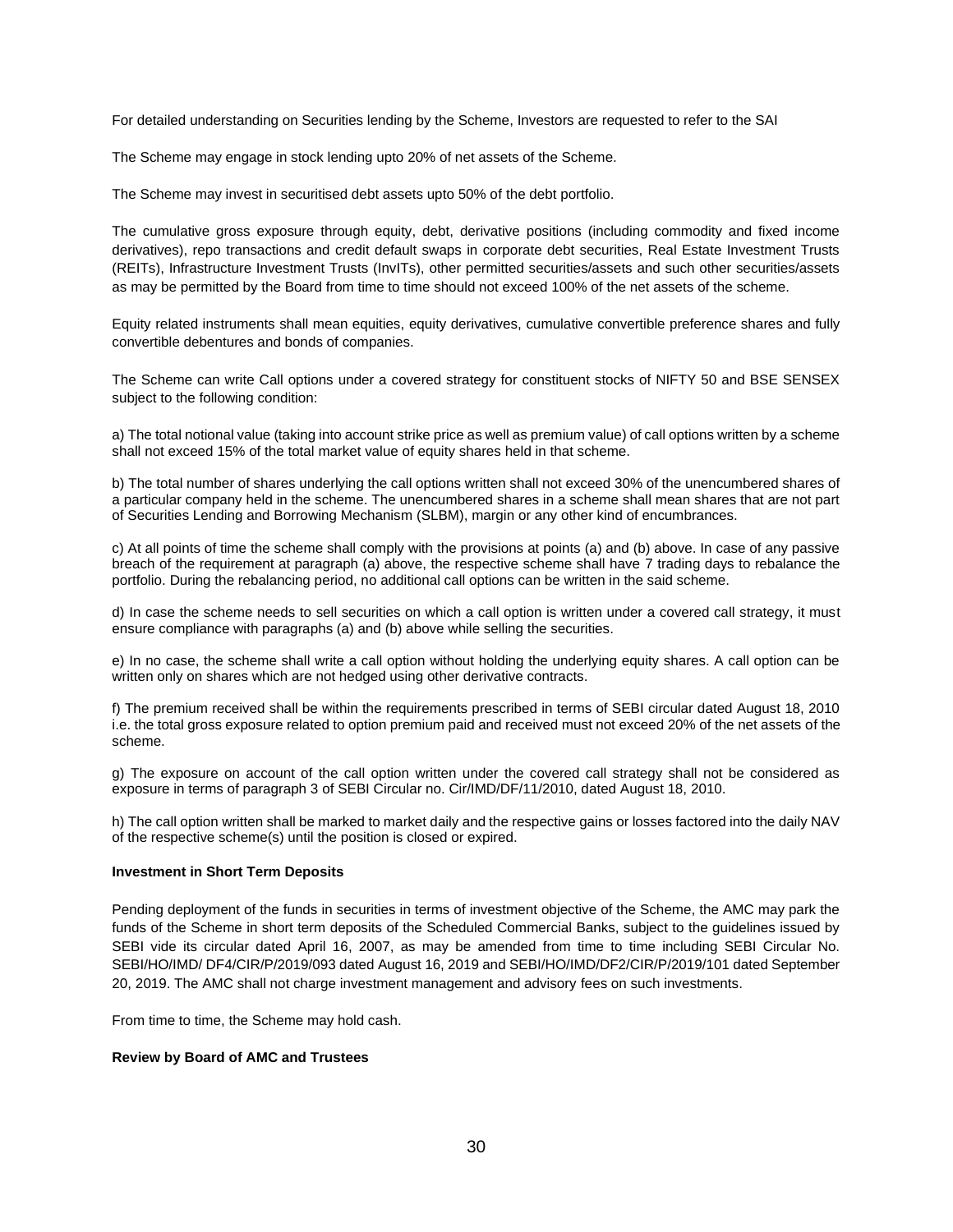A detailed review of the schemes of the Fund including its performance vis-à-vis benchmark index, assets size, rankings/ratings received, if any is placed before the Board of Directors of AMC and to the Trustee on a quarterly basis.

# **Change in Asset Allocation / Investment Pattern**

Subject to SEBI (MF) Regulations the asset allocation pattern,other permitted securities and such other securities asindicated above may change from time to time, keeping in view market conditions, market opportunities, applicable regulations and political and economic factors. It must be clearly understood that the percentages stated above are only indicative and not absolute and that they can vary substantially depending upon the perception of the Investment Manager, the intention being at all times to seek to protect the interests of the Unit holders. Such changes in the investment pattern will be for short term and for defensive consideration only.

In the event of change in the asset allocation, other permitted securities and such other securities, the fund manager will carry out portfolio rebalancing within 30 Days. Further, in case the portfolio is not rebalanced within the period of 30 days, justification for the same shall be placed before the investment committee and reasons for the same shall be recorded in writing. The investment committee shall then decide on the course of action. However, at all times the portfolio will adhere to the overall investment objectives of the Scheme.

### **Debt Market in India**

The instruments available in Indian Debt Market are classified into two categories, Government and Non – Government debt securities. The following instruments are available in these categories:

### **A) Government Debt Securities**

- ★ Central Government Debt
- ★ Treasury Bills
- ★ Dated Government Securities
	- Coupon Bearing Bonds
	- Floating Rate Bonds
	- Zero Coupon Bonds
- ★ State Government Debt
	- State Government Loans
	- Coupon Bearing Bonds

### **B) Non-Government Debt**

- ★ Instruments issued by Government Agencies and other Statutory Bodies
	- Government Guaranteed Bonds
	- PSU Bonds

### **C)Instruments issued by Public Sector Undertakings**

- ★ Commercial Paper
- ★ PSU Bonds
- ★ Fixed Coupon Bonds
- ★ Floating Rate Bonds
- ★ Zero Coupon Bonds

### **Instruments issued by Banks and Development Financial Institutions**

- ★ Certificates of Deposit
- ★ Promissory Notes
- ★ Bonds
- ★ Fixed Coupon Bonds
- ★ Floating Rate Bonds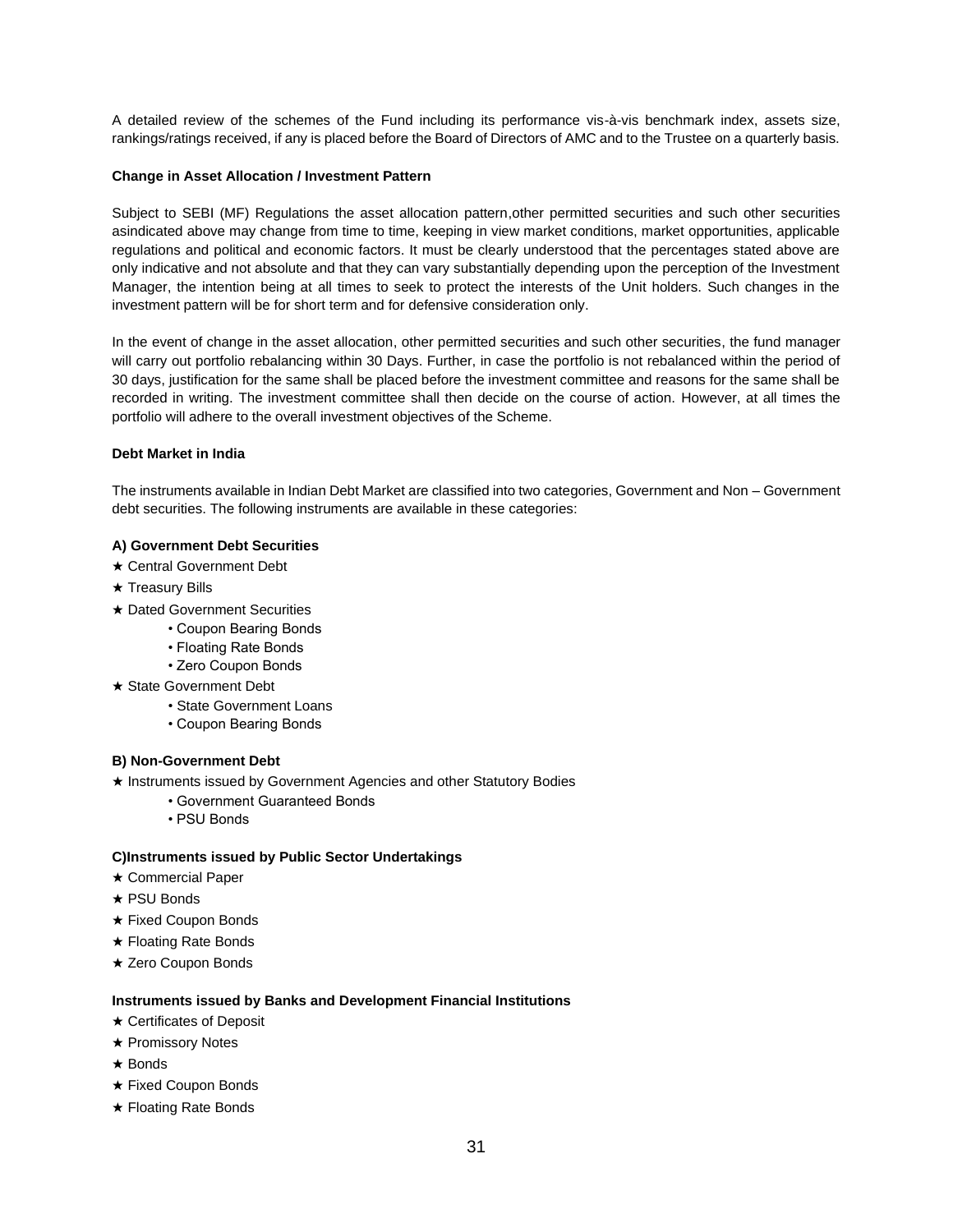## ★ Zero Coupon Bonds

# **Instruments issued by Corporate Bodies**

- ★ Commercial Paper
- ★ Non-Convertible Debentures
- ★ Fixed Coupon Debentures
- ★ Floating Rate Debentures
- ★ Zero Coupon Debentures
- ★ Corporate Bonds

## **Instruments that comprise a major portion of money market activity include,**

- ★ Overnight Call
- ★ Repo/Reverse Repo Agreements
- ★ Tri Party Repo/Reverse Repo
- ★ Treasury Bills
- $\star$  Government Securities with a residual maturity of  $<$  1 year
- ★ Commercial Paper and Certificates of Deposit

Apart from these, there are some other options available for short tenure investments that include MIBOR linked debentures with periodic exit options and other such instruments.

Though not strictly classified as Money Market Instruments, PSU/ DFI / Corporate paper with a residual maturity of < 1 year, are actively traded and offer a viable investment option. The following table gives approximate yields prevailing during the month of **March 31, 2022** on some of the instruments. These yields are indicative and do not indicate yields that may be obtained in future as interest rates keep changing consequent to changes in macro - economic conditions and RBI policy.

| <b>Instrument</b>                             | Yield Range (% per annum) |
|-----------------------------------------------|---------------------------|
| Interbank Call Money                          | $3.34 - 4.47$             |
| 91 Day Treasury Bill                          | $3.29 - 3.89$             |
| 364 Day Treasury Bill                         | $3.56 - 4.71$             |
| A1+ Commercial Paper 90 Days (Approx)         | $3.40 - 4.25$             |
| 5 Year Government of India Security           | $5.50 - 6.08$             |
| 10 Year Government of India Security          | $5.97 - 6.90$             |
| 15 Year Government of India Security (Approx) | $6.66 - 7.24$             |
| 1 Year Corporate Bond - AAA Rated             | $3.85 - 5.29$             |
| 3 Year Corporate Bond - AAA Rated             | $4.70 - 6.09$             |
| 5 Year Corporate Bond - AAA Rated             | $5.63 - 6.64$             |

(Source: Bloomberg)

The price and yield on various debt instruments fluctuate from time to time depending upon the macro - economic situation, inflation rate, overall liquidity position, foreign exchange scenario etc. Also, the price and yield vary according to maturity profile, credit risk etc.

Generally, for instruments issued by a non-Government entity (corporate / PSU bonds), the yield is higher than the yield on a Government Security with corresponding maturity. The difference, known as credit spread, depends on the credit rating of the entity.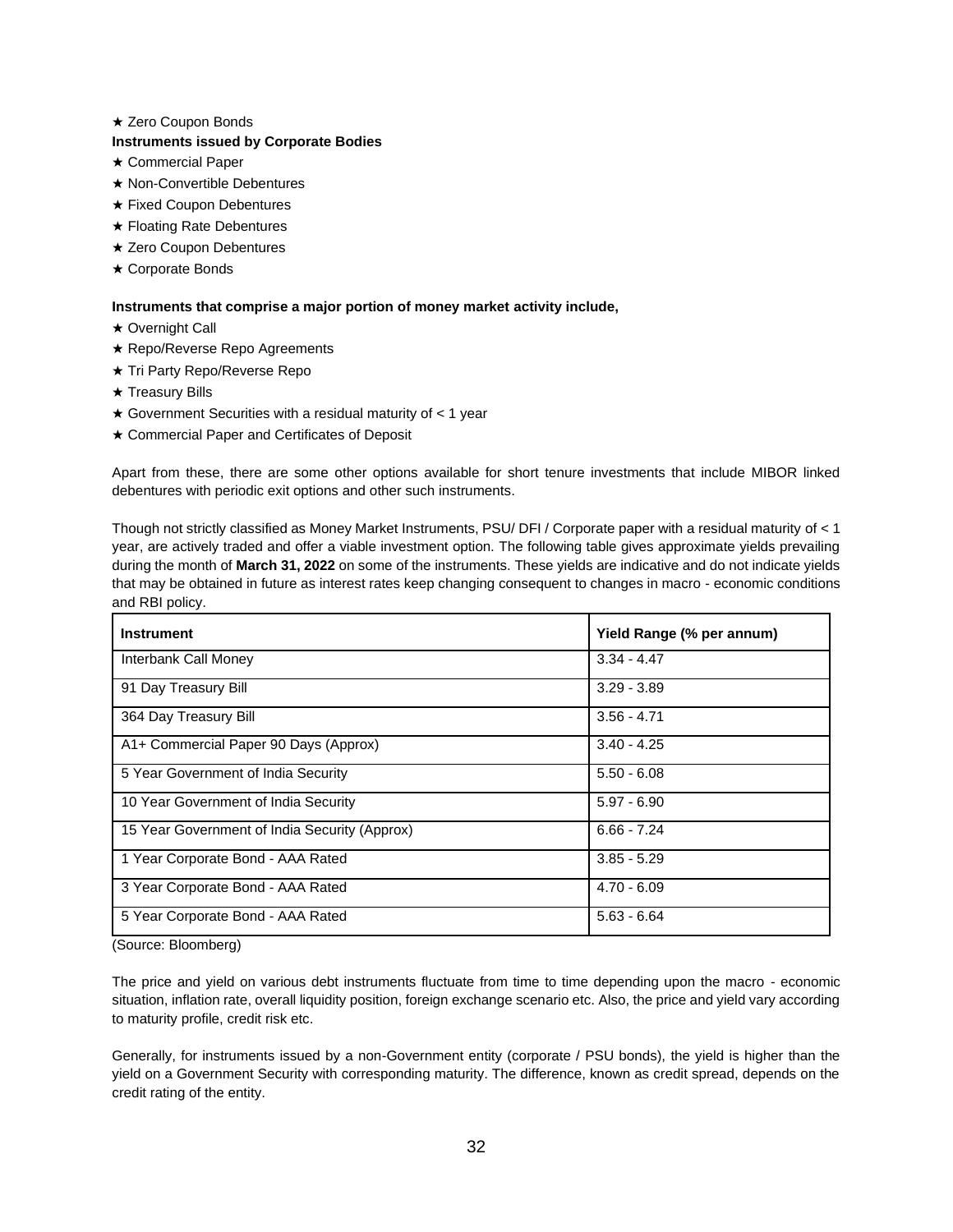# **D. WHERE WILL THE SCHEME INVEST?**

The corpus of the Scheme shall be invested in accordance with the investment objective in any (but not exclusively) of the following securities:

## **Equity and Equity Related Instruments:**

Equity related instruments shall mean equities, equity derivatives, cumulative convertible preference shares and fully convertible debentures and bonds of companies. Investment may also be made in partly convertible issues or debentures and bonds including those issued on rights basis subject to the condition that, as far as possible, the nonconvertible portion of the debentures so acquired or subscribed, shall be disinvested within a period of 12 (twelve) months. Investments in these securities will be as per the limits specified in the asset allocation table(s) of respective Scheme(s), subject to permissible limits laid under SEBI (MF) Regulations.

# **Debt Securities & Money Market Instruments:**

1.Certificate of Deposits (CD) – CD is a negotiable money market instrument issued by scheduled commercial banks and select all-India Financial Institutions that have been permitted by the RBI to raise short term resources. The maturity period of CDs issued by the Banks is between 7 days to one year, whereas, in case of FIs, maturity is between one year to 3 years from the date of issue. CDs may be issued at a discount to face value.

2.Commercial Paper (CP) - CP is an unsecured negotiable money market instrument issued in the form of a promissory note, generally issued by the corporates, primary dealers and all India Financial Institutions as an alternative source of short term borrowings. They are issued at a discount to the face value as may be determined by the issuer. CP is traded in secondary market and can be freely bought and sold before maturity.

3.Bills Re-discounting (BRD) – BRD is the rediscounting of trade bills which have already been purchased by / discounted with the bank by the customers. These trade bills arise out of supply of goods / services.

4.Securities issued by the Central and State Governments as may be permitted by RBI, securities guaranteed by the Central and State Governments (including but not limited to coupon bearing bonds, zero coupon bonds and treasury bills). Central Government securities are sovereign debt obligations of the Government of India with zero-risk of default and issued on its behalf by RBI. They form part of Government's annual borrowing programme and are used to fund the fiscal deficit along with other short term and long-term requirements. Such securities could be fixed rate, fixed interest rate with put/call option, zero coupon bond, floating rate bonds, capital indexed bonds, fixed interest security with staggered maturity payment etc. State Government securities are issued by the respective State Government in co-ordination with the RBI.

5.Treasury Bills (T-Bills) are issued by the Government of India to meet their short term borrowing requirements. T-Bills are issued for maturities of 91 days, 182 days and 364 days. T-bills are issued at a discount to their face value and redeemed at par.

6. Cash Management Bill - Cash Management Bill (CMB) are issued by the Government of India to meet their short term borrowing requirements. CMB are generally issued for maturities of less than 91 days.

7.Repos/reverse repos in Government Securities as may be permitted by RBI (including but not limited to coupon bearing bonds, zero coupon bonds and treasury bills). Repo (Repurchase Agreement) or Reverse Repo is a transaction in which two parties agree to sell and purchase the same security with an agreement to purchase or sell the same security at a mutually decided future date and price.

8.Debt obligations of domestic Government agencies and statutory bodies, which may or may not carry a Central/State Government guarantee – These are instruments which are issued by various government agencies and bodies. They can be issued at discount, par or premium.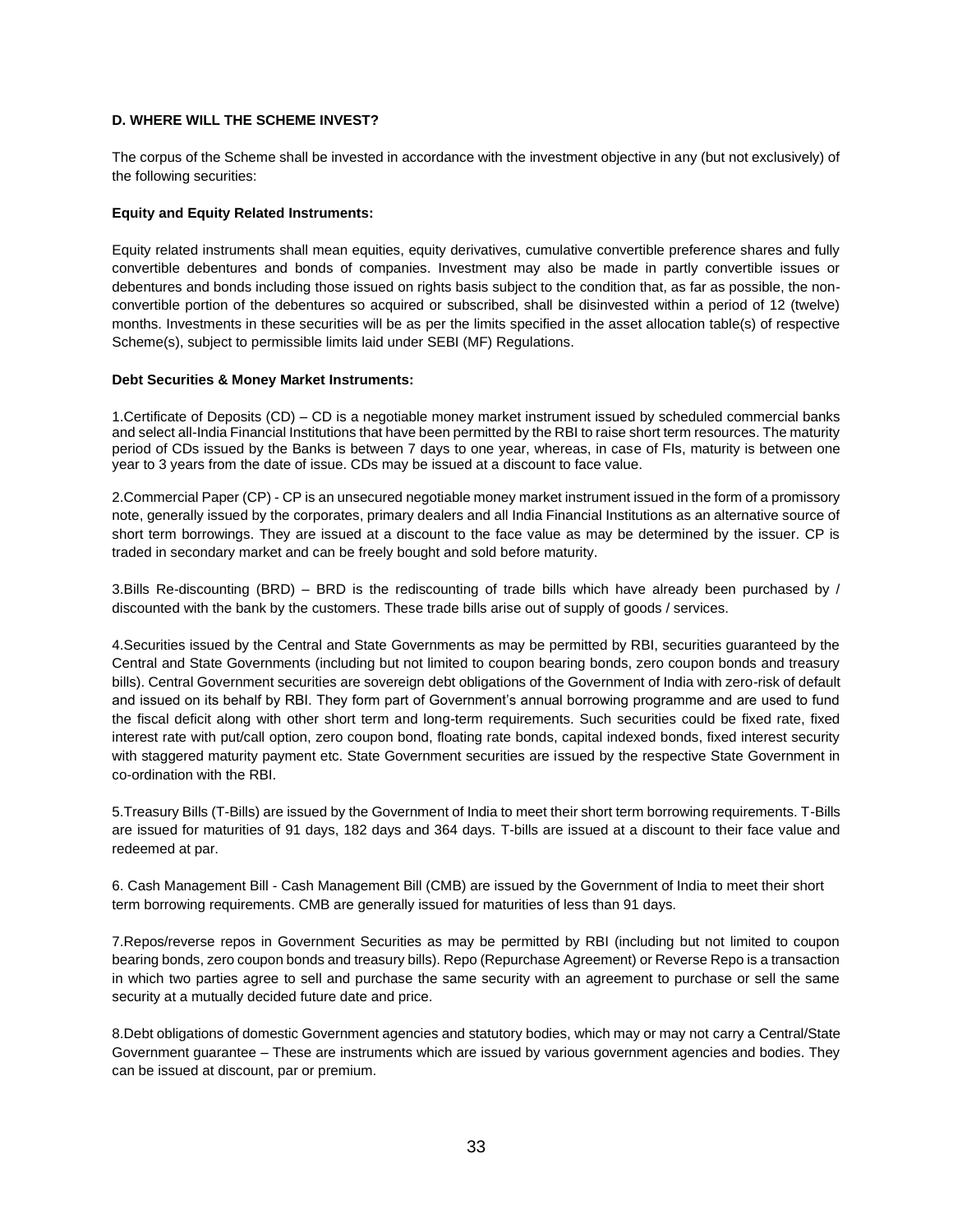9.Corporate debt and securities (of both public and private sector undertakings) including Bonds, Debentures, Notes, Strips etc. These are instruments issued by corporate entities for their business requirements. They are generally rated by credit rating agencies, higher the rating lower the risk of default.

10.Non-Convertible Debentures and Bonds- Non convertible debentures as well as bonds are securities issued by companies / institutions promoted / owned by the Central or State Governments and statutory bodies which may or may not carry a Central/State Government guarantee, Public and private sector banks, all India Financial Institutions and Private Sector Companies. These instruments may be secured or unsecured against the assets of the Company and generally issued to meet the short term and long term fund requirements.

The Scheme may also invest in the non-convertible part of convertible debt securities.

11.Floating rate Debt instruments- Floating rate debt instruments are instruments issued by Central / state governments, corporates, PSUs, etc. with interest rates that are reset periodically.

12.Money market instruments permitted by SEBI/RBI, having maturities upto 91 days, in Tri Party Repo/Reverse Repo (TREPS) market or in alternative investment for the Tri Party Repo market as may be provided by the RBI to meet the short term liquidity requirements.

13.Investments in units of mutual fund schemes – The Scheme may invest in other schemes managed by the AMC or in the schemes of any other mutual funds, provided it is in conformity with the investment objectives of the Scheme and in terms of the prevailing SEBI (MF) Regulations. As per the SEBI (MF) Regulations, no investment management fees will be charged for such investments and the aggregate inter scheme investment made by all the schemes of PPFAS Mutual Fund or in the schemes of other mutual funds shall not exceed 5% of the net asset value of the PPFAS Mutual Fund.

14.Investment in Short Term Deposits – Pending deployment of funds as per the investment objective of the Scheme, the Funds may be parked in short term deposits of the Scheduled Commercial Banks, subject to guidelines and limits specified by SEBI.

15.Securitised Debt Obligations - Securitization is a structured finance process which involves pooling and repackaging of cash-flow producing financial assets into securities that are then sold to investors. They are termed as Asset Backed Securities (ABS) or Mortgage Backed Securities (MBS). ABS are backed by other assets such as credit card, automobile or consumer loan receivables, retail installment loans or participations in pools of leases. MBS is an asset backed security whose cash flows are backed by the principal and interest payments of a set of mortgage loans. Such Mortgage could be either residential or commercial properties.

16.Pass through, Pay through or other Participation Certificates, representing interest in a pool assets including receivables. It represents beneficial interest in an underlying pool of cash flows. These cash flows represent dues against single or multiple loans originated by the sellers of these loans.

### **Investment / Risk Mitigation Strategy**

### **i)Risk profile of securitised debt vis-à-vis risk appetite of the Scheme**

Securitized debt is a form of conversion of normally non-tradable loans to transferable securities. This is done by assigning the loans to a special purpose vehicle (a trust), which in turn issues Pass Through Certificates (PTCs). These PTCs are transferable securities with fixed income characteristics. The risk of investing in securitized debt is similar to investing in debt securities. However, it differs in two respects.

a. Typically, the liquidity of securitized debt is less than similar debt securities.

b. For certain types of securitized debt (backed by mortgages, personal loans, credit card debt, etc.), there is an additional pre-payment risk. Pre-payment risk refers to the possibility that loans are repaid before they are due, which may reduce returns if the re-investment rates are lower than initially envisaged.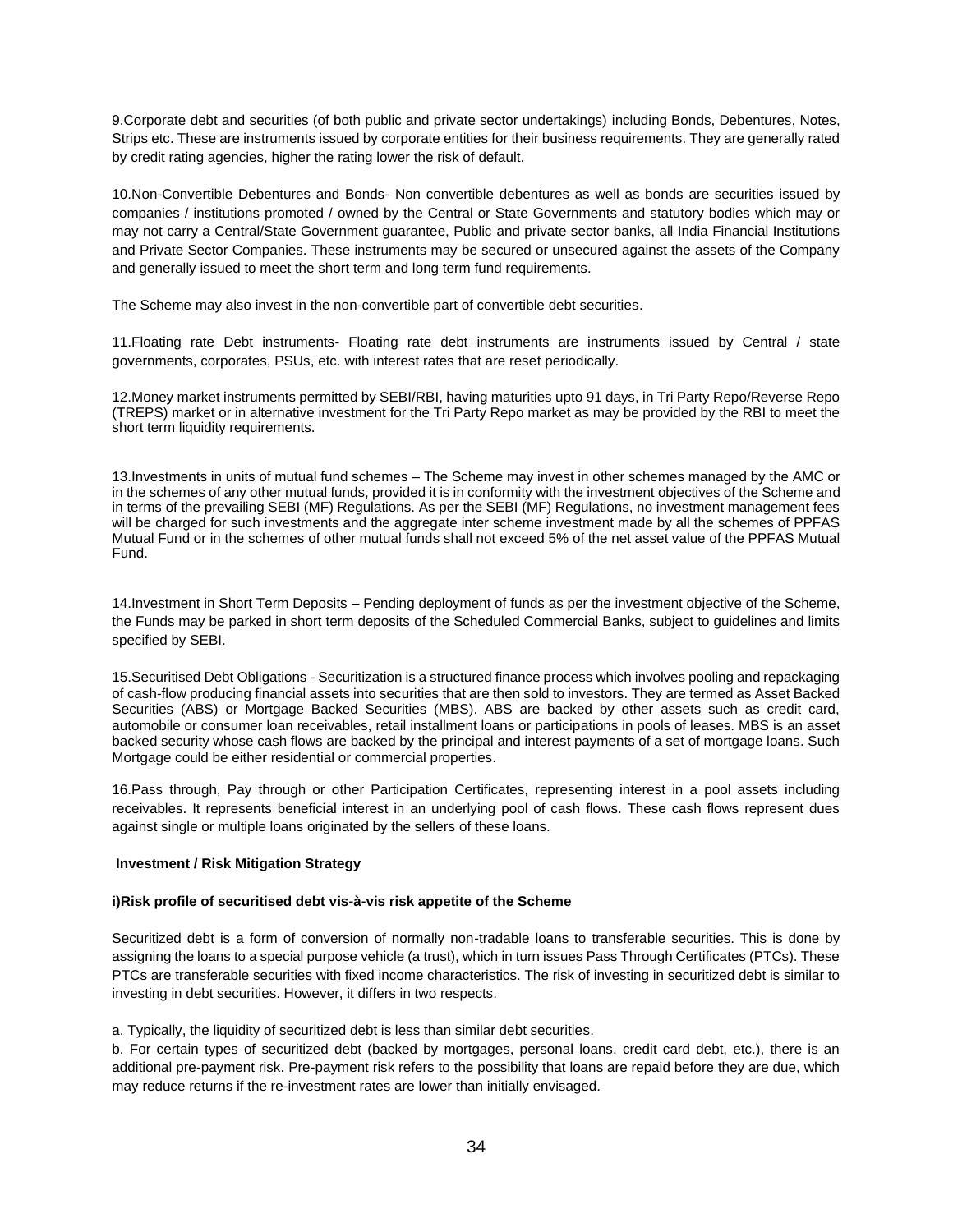Because of these additional risks, securitized debt typically offers higher yields than debt securities of similar credit rating and maturity. If the fund manager judges that the additional risks are suitably compensated by the higher returns, he may invest in securitized debt up to the limits specified in the asset allocation.

# **ii)Policy relating to originators based on nature of originator, track record, NPAs, losses in earlier securitised debt, etc.**

The originator is an entity (like banks, non-banking finance companies, corporates etc), which has initially provided the loan & is also generally responsible for servicing the loans. The schemes will invest in securitised debt of originators with at least investment grade credit rating and established track record. A detailed evaluation of originator is done before the investment is made in securitised debt of any originator on various parameters given below:

# **Track record**

The investment in securitised debt is done based on origination and underwriting process and capabilities of the originator, overview of corporate structure, group to which they belong, experience of the company in the business, how long they have been in the business, financial condition of the company, credit rating, past performance of similar pools by the originator, etc.

### **Willingness to pay through credit enhancement facilities etc.**

Credit enhancement is provided by the originator, as indicated by rating agencies, so as to adequately cover the defaults and acts as a risk mitigation measure. The size of the credit enhancement as indicated by rating agency depends on the originator's track record, past delinquencies, pattern of the portfolio & characteristics of the pool vis-avis of the portfolio, nature of the asset class.

### **Ability to pay**

The quality of the origination impacts the performance of the underlying asset & thus originators with strong systems and processes in place can eliminate poor quality assets. A robust risk management system of the originator and availability of MIS reports on a timely basis, results in creation of a strong asset portfolio.

### **Business Risk Assessment**

The business risk assessment of originator / underlying borrower also includes detailed credit assessment wherein following factors are also considered:

- ★ Outlook for the economy (domestic and global)
- ★ Outlook for the industry
- ★ Company specific factors

Additionally, a detailed review of rating rationale is done along with interactions with the originator as well as the credit rating agency. All investment in securitised debt is done after taking into account points (with regard to originator) stated below:

- ★ Default track record/ frequent alteration of redemption conditions
- ★ High leverage ratios of the ultimate borrower both on a standalone basis as well on a consolidated level/ group level
- ★ Higher proportion of reschedulement of underlying assets of the pool or loan, as the case may be
- ★ Higher proportion of overdue assets of the pool or the underlying loan, as the case may be.
- ★ Poor reputation in market
- ★ Insufficient track record of servicing of the pool or the loan, as the case may be.

# **iii)Risk mitigation strategies for investments with each kind of originator**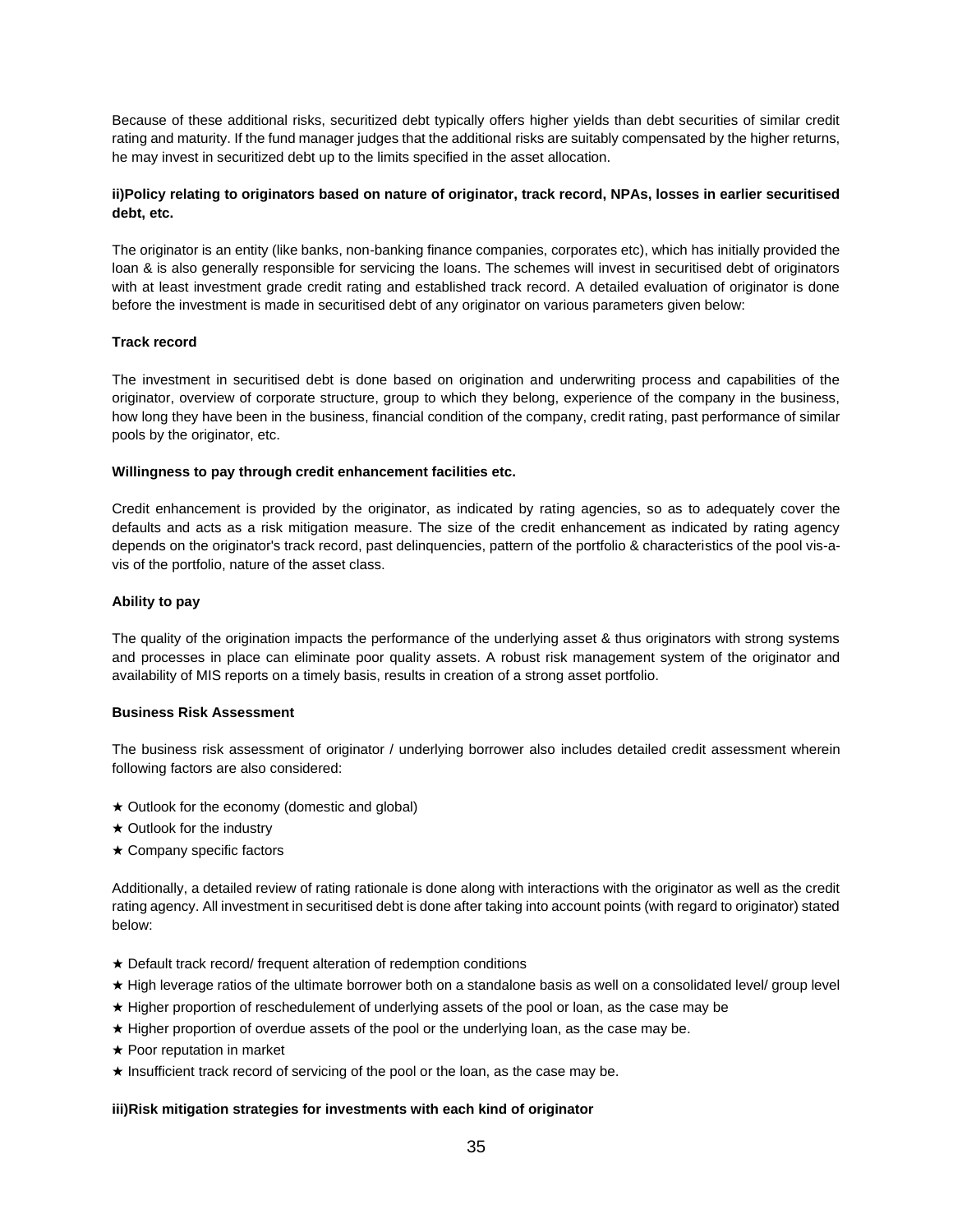## **Investments are based on assessment of following parameters, to mitigate risk associated with such investment:**

- a. Credit quality, size and reach of the originator
- b. Nature of receivables/asset category i.e. cars, commercial vehicles, personal loans etc.
- c. Collection process, infrastructure and follow-up mechanism
- d.Quality of MIS
- e. Credit cum liquidity enhancement
- f. Credit appraisal norms of originator
- g. Asset Quality portfolio delinquency levels
- h. Past performance of rated pools
- i. Pool Characteristics seasoning, Loan-to-value ratios, geographic diversity etc.

#### **iv)Minimum retention percentage by originator of debts to be securitised**

While minimum retention percentage by originator is not prescribed, any amount retained by the originator through subordination is viewed positively at the time of making investment & generally varies from 5% to 10%.

# **v)The mechanism to tackle conflict of interest when the mutual fund invests in securitised debt of an originator and the originator in turn makes investments in that particular scheme of the fund.**

All proposals for investment in securitised debt are evaluated by the analyst based on several parameters such as nature of underlying asset category, pool characteristics, asset quality, credit rating of the securitisation transaction, and credit cum liquidity enhancement available. Investment in securitised debt by the scheme is made by the fund manager in line with the investment objective of the scheme.

### **vi) Minimum retention period of the debt by originator prior to securitization**

Issuance of securitized debt is governed by the Reserve Bank of India. RBI norms cover the "true sale" criteria including credit enhancement and liquidity enhancements. In addition, RBI has proposed minimum holding period before they can be securitized. The minimum holding period depends on the tenor of the securitization transaction. The Fund will invest in securitized debt that are compliant with the laws and regulations.

**Note:** The information contained herein is based on current market conditions and may change from time to time based on changes in such conditions, regulatory changes and other relevant factors. Accordingly, our investment strategy, risk mitigation measures and other information contained herein may change in response to the same.

Investment in debt instruments shall generally have a low risk profile and those in money market instruments shall have an even lower risk profile. The maturity profile of debt instruments will be selected in accordance with the AMC's view regarding current market conditions, interest rate outlook and the stability of ratings.

### **vii) The level of diversification with respect to the underlying assets, and risk mitigation measures for less diversified investments.**

Diversification of underlying assets is achieved through a) prudent mix of asset categories - i.e. cars (new, used), commercial vehicles, construction equipment, unsecured loans to individuals or small & medium enterprises b) total number of contracts in a pool c) average ticket size of loans and d) geographical distribution.

Risk mitigation measures for less diversified investments in pools is accomplished through the size of credit enhancement, seasoning or loan to value ratios.

Illustrative framework, which will be applied while evaluating investment decision relating to a pool securitisation transaction: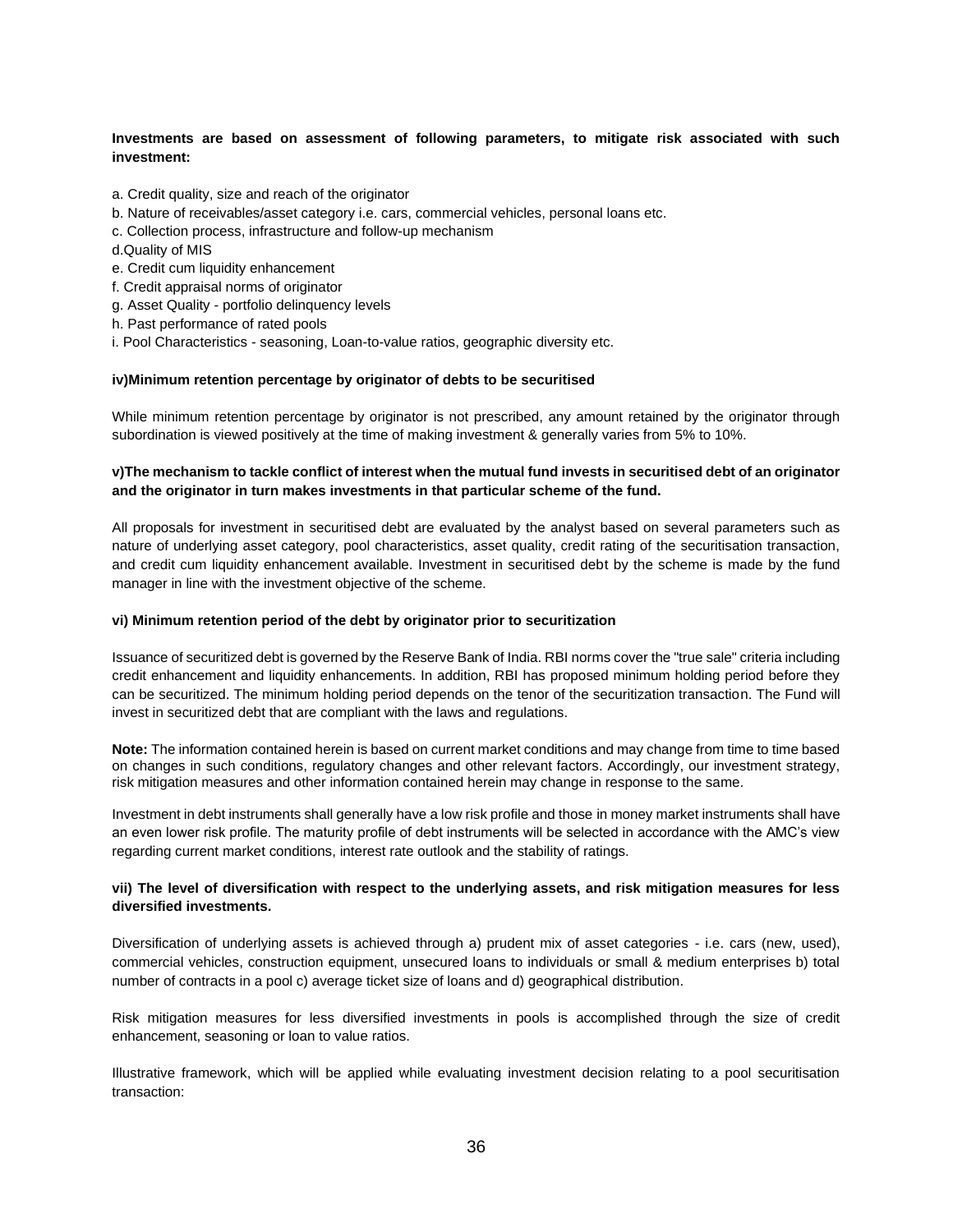| <b>Characteristics</b><br><b>Type of Pool</b>                                                                    | Mortgag<br>e Loan | <b>Commercial</b><br><b>Vehicle and</b><br><b>Constructio</b><br>n Equipment | Car                           | Two<br>Wheele<br>rs           | <b>Micro</b><br><b>Finance</b><br><b>Pools</b> | <b>Personal</b><br>Loans | <b>Single</b><br><b>Sell</b><br><b>Downs</b> | <b>Others</b>   |
|------------------------------------------------------------------------------------------------------------------|-------------------|------------------------------------------------------------------------------|-------------------------------|-------------------------------|------------------------------------------------|--------------------------|----------------------------------------------|-----------------|
| Approximate<br>Average<br>Maturity (In<br>Months)                                                                | <b>NA</b>         | 12-60 months                                                                 | 12-60<br>months               | $8 - 40$<br>months            | <b>NA</b>                                      | <b>NA</b>                | Refer<br>Note A                              | Refer<br>Note B |
| Collateral<br>margin<br>(Including cash,<br>guarantees,<br>excess interest<br>spread,<br>Subordinate<br>tranche) | <b>NA</b>         | 5%-20%                                                                       | 4-15%                         | 4-15%                         | <b>NA</b>                                      | <b>NA</b>                |                                              |                 |
| Average Loan to<br>Value Ratio                                                                                   | <b>NA</b>         | 80-95%                                                                       | 70-90%                        | 70-95%                        | <b>NA</b>                                      | <b>NA</b>                |                                              |                 |
| Average<br>seasoning of the<br>pool                                                                              | <b>NA</b>         | 3-8 months                                                                   | $3 - 8$<br>months             | $2 - 5$<br>months             | <b>NA</b>                                      | <b>NA</b>                |                                              |                 |
| Maximum single<br>exposure range                                                                                 | <b>NA</b>         | $3 - 7%$                                                                     | <b>NA</b><br>(Retail<br>Pool) | <b>NA</b><br>(Retail<br>Pool) | <b>NA</b>                                      | <b>NA</b>                |                                              |                 |
| Average single<br>exposure range<br>%                                                                            | <b>NA</b>         | $1 - 5%$                                                                     | $0 - 1%$                      | $0 - 1%$                      | <b>NA</b>                                      | <b>NA</b>                |                                              |                 |

Information in the table above is based on current scenario and is subject to change depending upon the change in related factors.Illustrative framework, which will be applied while evaluating investment decision relating to a pool securitization transaction:

NA - Not Applicable

# **Notes:**

A. In case of securitization involving single loans or a small pool of loans, the credit risk of the borrower is analyzed. The investment limits applicable to the underlying borrower are applied to the single loan sell-down.

B. Other investment will be decided on a case to case basis.

In case of asset backed pools (ABS), evaluation of the pool assets is done considering the following factors: (Refer the table above which illustrates the averages of parameters considered while selecting the pool)

• Size of the loan

- Average original maturity of the pool
- Loan to Value Ratio
- Average seasoning of the pool
- Default rate distribution
- Geographical Distribution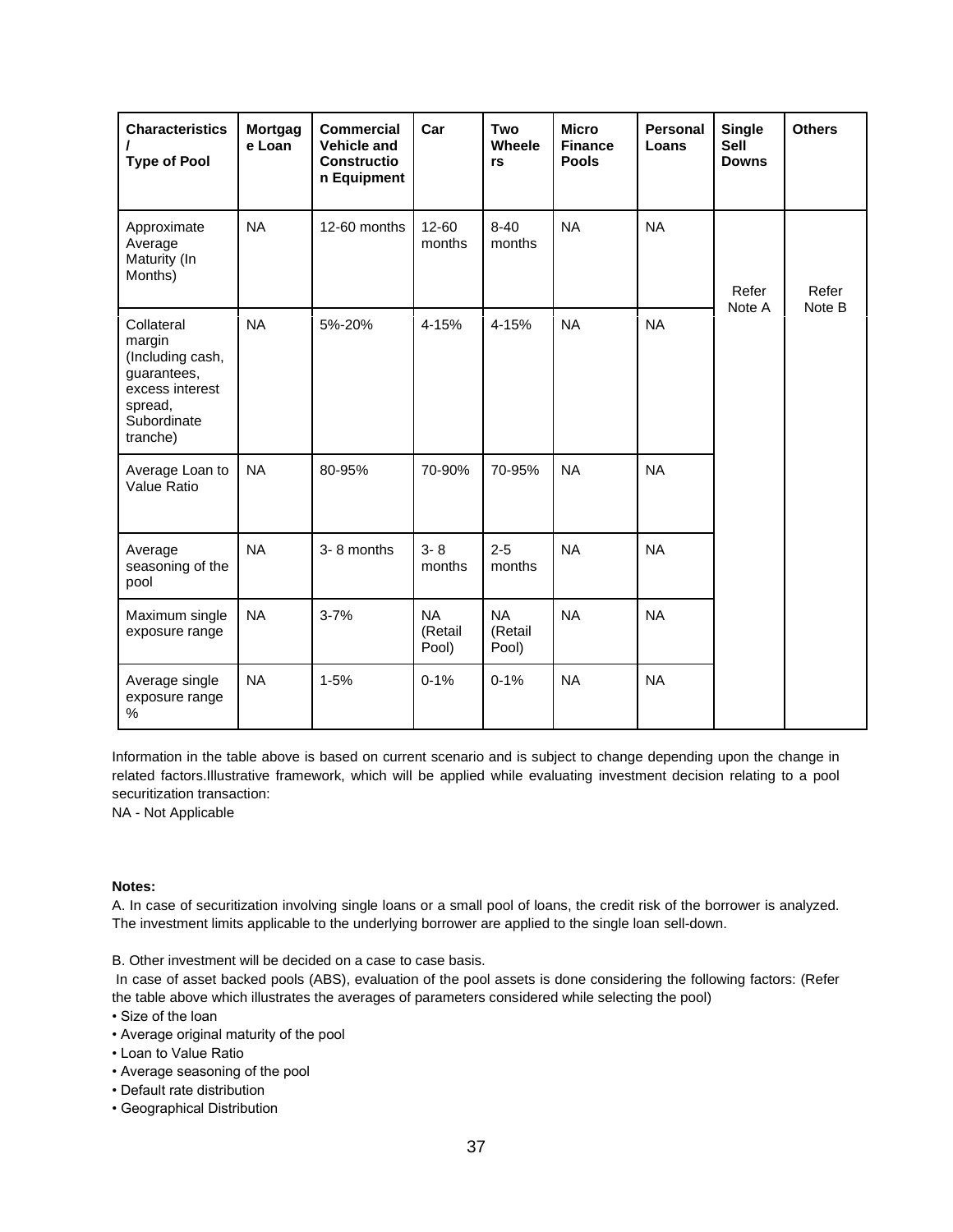- Credit enhancement facility
- Liquid facility
- Structure of the pool

18. When issued security- When, as and if issued' (commonly known as "when-issued" (WI) security) refers to a security that has been authorized for issuance but not yet actually issued. WI trading takes place between the time a new issue is announced and the time it is actually issued. All "when issued" transactions are on an "if" basis, to be settled if and when the actual security is issued.

SEBI has on April 16, 2008 in principle allowed Mutual Funds to undertake 'When Issued (WI)' transactions in Central Government securities, at par with other market participants.

Open Position in the 'WI' market are subject to the following limits:

| <b>Category</b> | <b>Reissued Security</b>                                          | <b>Newly Issued Security</b>                                      |
|-----------------|-------------------------------------------------------------------|-------------------------------------------------------------------|
| Non-PDs         | Long Position, not exceeding 5<br>percent of the notified amount. | Long Position, not exceeding 5<br>percent of the notified amount. |

The Scheme may invest, if and to the extent permissible under the Regulations in derivative instruments

19**.** Trading in Derivatives**-**

Equity Derivatives like Futures and Options as described below:

# **Futures:**

Futures are exchange-traded contracts to sell or buy financial instruments for future delivery at an agreed price. There is an agreement to buy or sell a specified quantity of financial instrument on a designated future date at a price agreed upon by the buyer and seller at the time of entering into a contract. To make trading possible, the exchange specifies certain standardized features of the contract. A futures contract involves an obligation on both the parties to fulfill the terms of the contract.

SEBI has permitted futures contracts on indices and individual stocks with maturity of 1 month, 2 months and 3 months on a rolling basis. The futures contracts are settled on last Thursday (or immediately preceding trading day if Thursday is a trading holiday) of each month. Currently, the futures are settled in cash and in physical for some of the securities, the final settlement price is the closing price of the underlying stock(s)/index.

# **Options:**

Option is a contract which provides the buyer of the option (also called holder) the right, without the obligation, to buy or sell a specified asset at the agreed price on or upto a particular date. For acquiring this privilege, the buyer pays premium (fee) to the seller. The seller on the other hand has the obligation to buy or sell specified asset at the agreed price and for this obligation he receives premium. The premium is determined considering number of factors such as the market price of the underlying asset/security, number of days to expiry, risk free rate of return, strike price of the option and the volatility of the underlying asset. Option contracts are of two types viz:

Call Option - The option that gives the buyer the right but not the obligation to buy specified quantity of the underlying asset at the strike price is a call option. The buyer of the call option (known as the holder of call option) can call upon the seller of the option (writer of the option) and buy from him the underlying asset at the agreed price at any time on or before the expiry of the option.

The seller (writer of the option) on the other hand has the obligation to sell the underlying asset if the buyer of the call option decides to exercise his option to buy.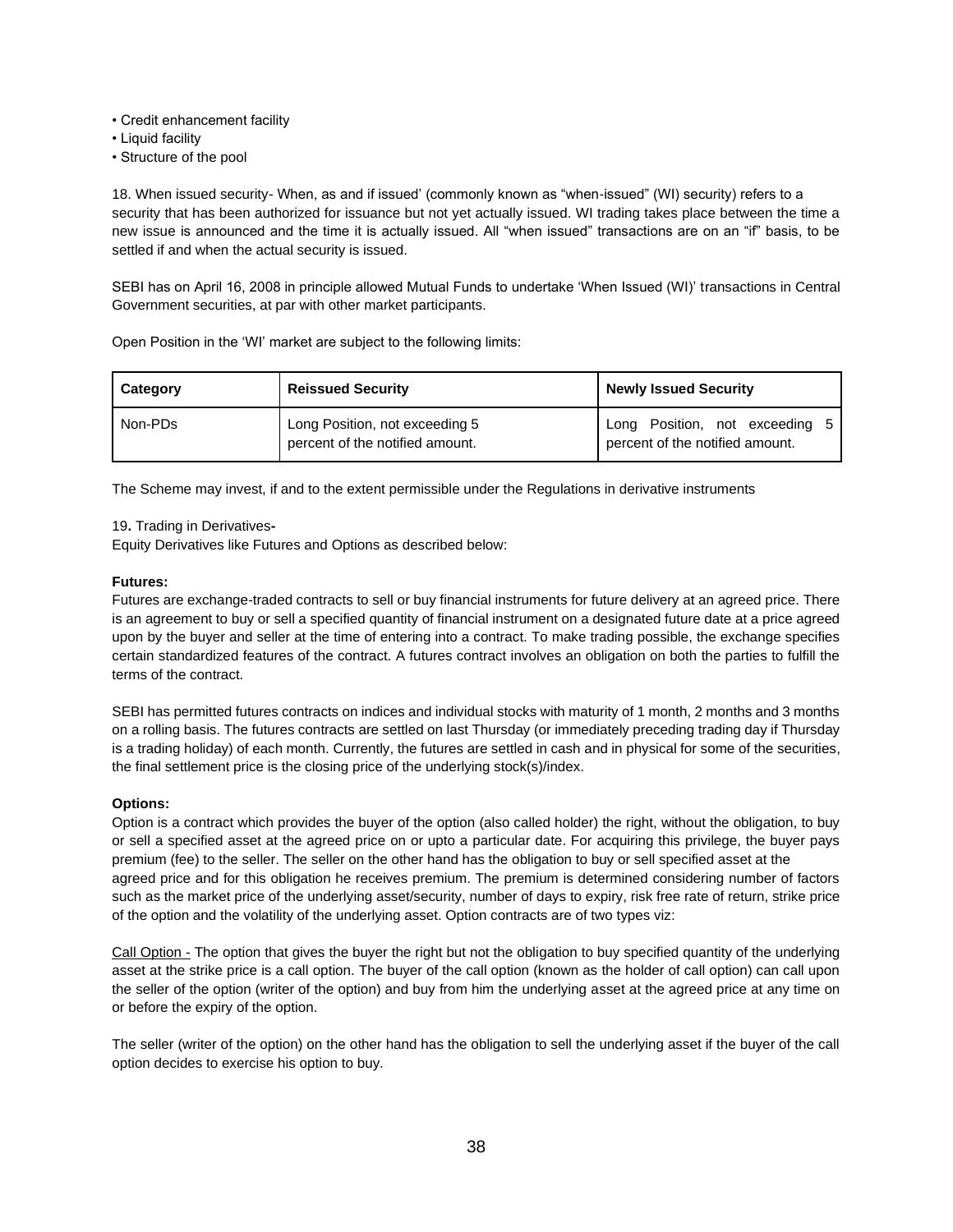Put Option – The option that gives the buyer the right but not the obligation to sell is called put option. A Put option gives the holder (buyer) the right to sell specified quantity of the underlying asset at the strike price. The seller of the put option (one who is short Put) however, has the obligation to buy the underlying asset at the strike price if the buyer decides to exercise his option to sell.

There are two kind of options based on the date of exercise of right. The first is the European Option which can be exercised only on the maturity date. The second is the American Option which can be exercised on or before the maturity date.

Debt Derivative instruments like Interest Rate Swaps, Forward Rate Agreements and such other derivative instruments permitted by SEBI/RBI.

**Interest Rate Swap** - An Interest Rate Swap ("IRS") is a financial contract between two parties exchanging or swapping a stream of interest payments for a "notional principal" amount on multiple occasions during a specified period. Such contracts generally involve exchange of a "fixed to floating" or "floating to fixed" rate of interest. Accordingly, on each payment date that occurs during the swap period, cash payments based on fixed/ floating and floating rates are made by the parties to one another.

**Forward Rate Agreement** - A Forward Rate Agreement ("FRA") is a financial contract between two parties to exchange interest payments for a notional principal amount on settlement date, for a specified period from start date to maturity date. Accordingly, on the settlement date, cash payments based on contract (fixed) and the settlement rate, are made by the parties to one another. The settlement rate is the agreed benchmark/ reference rate prevailing on the settlement date.

# **Interest Rate Futures:**

A futures contract is a standardized, legally binding agreement to buy or sell a commodity or a financial instrument in a designated future month at a market determined price (the futures price) by the buyer and seller. The contracts are traded on a futures exchange. An Interest Rate Future is a futures contract with an interest-bearing instrument as the underlying asset.

Characteristics of Interest Rate Futures

- 1. Obligation to buy or sell a bond at a future date.
- 2. Standardized contract.
- 3. Exchange traded
- 4. Physical/Cash settlement.
- 5. Daily mark to market.

The Scheme(s) may take derivatives position based on the opportunities available subject to the guidelines provided by SEBI from time to time and in line with the overall investment objective of the Scheme(s). The Fund has to comply with the prescribed disclosure requirements. These may be taken to hedge the portfolio, rebalance the same or to undertake any other strategy as permitted under SEBI (MF) Regulations from time to time. Hedging could be perfect or imperfect. Hedging does not mean maximisation of returns but only reduction of systematic or market risk inherent in the investment. The Scheme(s) intends to take position in derivative instruments like Futures, Options, Interest Rate Swaps, Forward Rate Agreements and such other derivative instruments as may be permitted by SEBI from time to time.

Mutual Funds may enter into plain vanilla Interest Rate Swaps (IRS) for hedging purposes. The value of the notional principal in such cases must not exceed the value of respective existing assets being hedged by the scheme.

In case of participation in IRS is through over the counter transactions, the counter party has to be an entity recognized as a market maker by RBI and exposure to a single counterparty in such transactions should not exceed 10% of the net assets of the scheme. However, if mutual funds are transacting in IRS through an electronic trading platform offered by the Clearing Corporation of India Ltd. (CCIL) and CCIL is the central counterparty for such transactions guaranteeing settlement, the single counterparty limit of 10% shall not be applicable.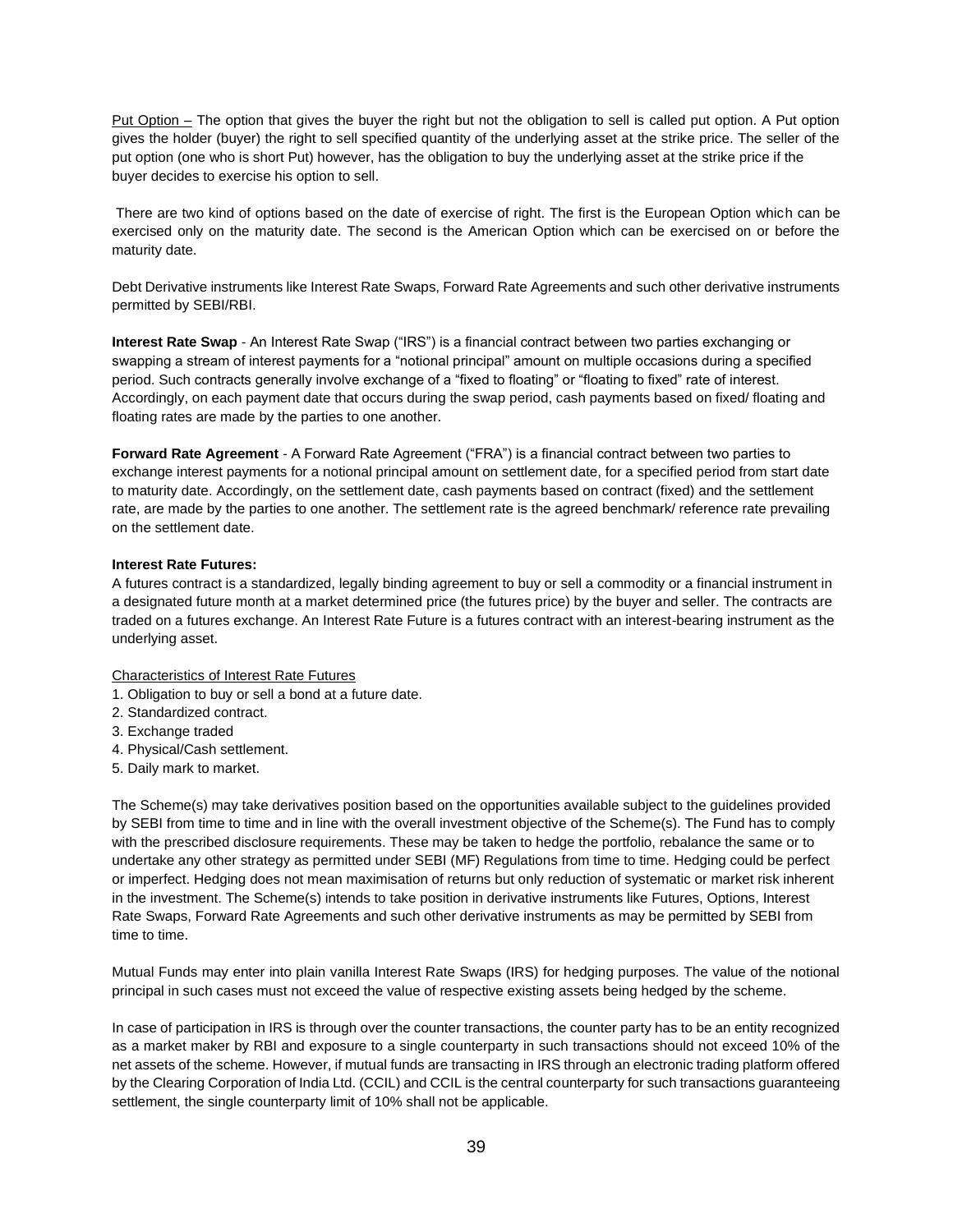# **Exposure limits on Interest Rate Futures (IRF)**

The exposure limits for trading in Interest Rate Futures (IRFs) by Mutual Funds specified by SEBI vide its Circular No. SEBI/HO/IMD/DF2/CIR/P/2017/109 dated September 27, 2017 are as follows:

i. To reduce interest rate risk in a debt portfolio, mutual funds may hedge the portfolio or part of the portfolio (including one or more securities) on weighted average modified duration basis by using Interest Rate Futures (IRFs). The maximum extent of short position that may be taken in IRFs to hedge interest rate risk of the portfolio or part of the portfolio, is as per the formula given below:

(Portfolio Modified Duration\* Market Value of the Portfolio)/ (Futures Modified Duration \*Futures Price/PAR)

ii. In case the IRF used for hedging the interest rate risk has different underlying security(s) than the existing position being hedged, it would result in imperfect hedging.

iii. Imperfect hedging using IRFs may be considered to be exempted from the gross exposure, upto maximum of 20% of the net assets of the scheme, subject to the following:

a) Exposure to IRFs is created only for hedging the interest rate risk based on the weighted average modified duration of the bond portfolio or part of the portfolio.

b) Mutual Funds are permitted to resort to imperfect hedging, without it being considered under the gross exposure limits, if and only if, the correlation between the portfolio or part of the portfolio (excluding the hedged portions, if any) and the IRF is atleast 0.9 at the time of initiation of hedge. In case of any subsequent deviation from the correlation criteria, the same may be rebalanced within 5 working days and if not rebalanced within the timeline, the derivative positions created for hedging shall be considered under the gross exposure computed in terms of SEBI circular dated August 18, 2010. The correlation should be calculated for a period of last 90 days.

Explanation: If the fund manager intends to do imperfect hedging upto 15% of the portfolio using IRFs on weighted average modified duration basis, either of the following conditions need to be complied with:

i. The correlation for past 90 days between the portfolio and the IRF is at least 0.9 or

ii. The correlation for past 90 days between the part of the portfolio (excluding the hedged portions, if any) i.e. at least 15% of the net asset of the scheme (including one or more securities) and the IRF is at least 0.9.

c)At no point of time, the net modified duration of part of the portfolio being hedged should be negative.

d) The portion of imperfect hedging in excess of 20% of the net assets of the scheme should be considered as creating exposure and shall be included in the computation of gross exposure in terms of SEBI circular dated August 18, 2010.

20. Covered Call Options **-** A call option gives the holder (buyer) the right but not the obligation to buy an asset by a certain date for a certain price. Covered calls are an options strategy where a person holds a long position in an asset and writes (sells) call options on that same asset.

# **Benefits of using Covered Call strategy in Mutual Funds:**

The covered call strategy can be followed by the Fund Manager in order to hedge risk thereby resulting in better risk adjusted returns of the Scheme. The strategy offers the following benefits:

a) Down side protection to the extent of premium collected - Since the fund manager sells a call option on a stock already owned by the mutual fund scheme, the downside from fall in the stock price would be lower to the extent of the premium earned from the call option.

b) Generating additional returns in the form of option premium in a range bound market.

Thus, a covered call strategy involves gains for unit holders in case the strategy plays out in the right direction.

# **Illustration — Covered Call strategy using stock call options:**

A fund manager buys equity stock of ABC Ltd. for Rs. 1000 and simultaneously sells a call option on the same stock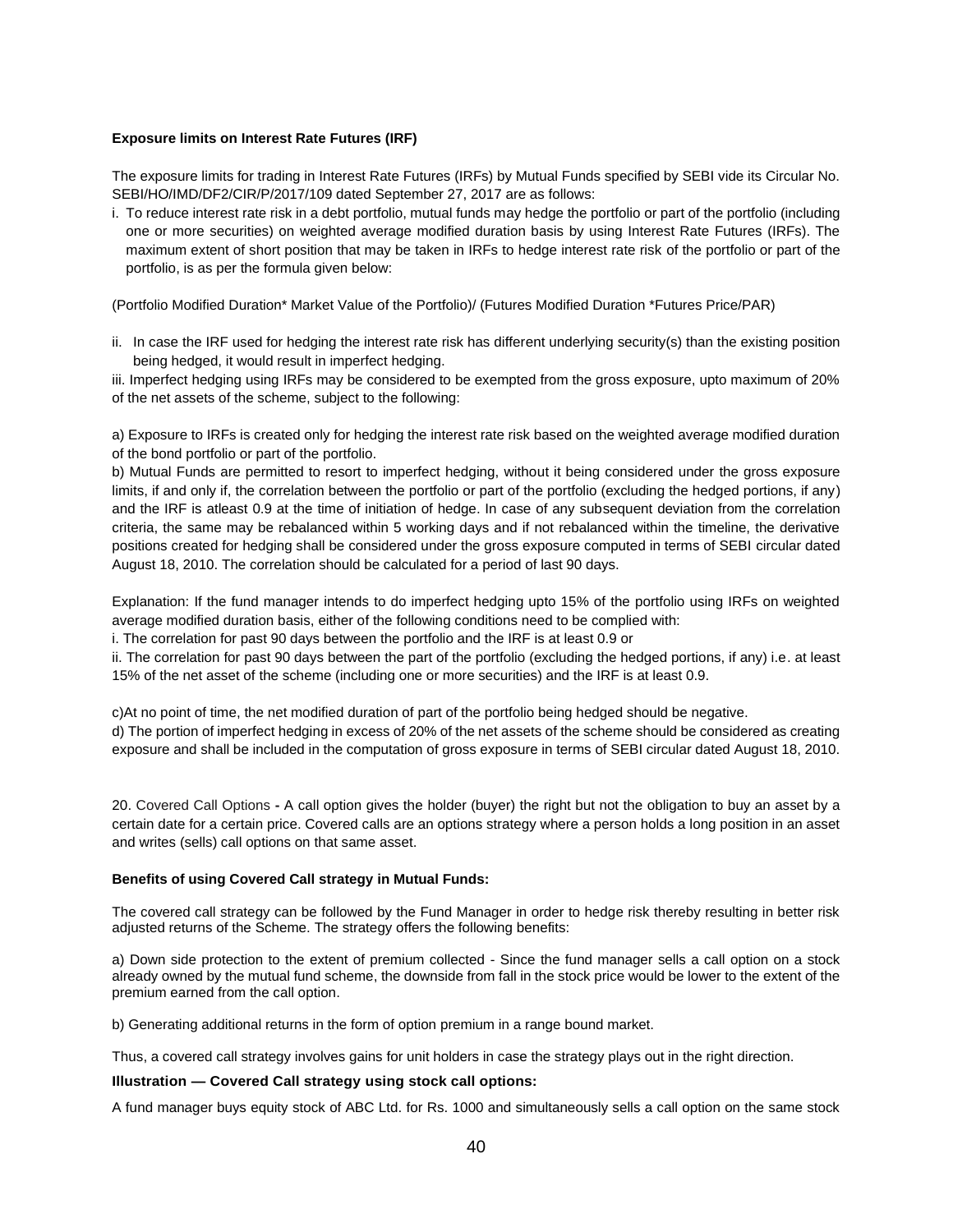at a strike price of Rs. 1100. Further, it is assumed that the scheme has earned a premium of Rs. 50 and the fund manager is of the opinion that the stock price will not exceed Rs. 1100, during the expiry period of the option.

#### *Scenario 1: Stock price exceeds Rs. 1100*

The call option will get exercised and the fund manager will sell the stock to settle his obligation on the call at Rs. 1100 (earning a return of 10% on the stock purchase price). Also, since the scheme has earned a premium of Rs. 50, this has reduced the purchase cost of the stock (Rs.  $1000 -$ Rs.  $50 =$ Rs.  $950$ ).

Hence, the Net Gain = Rs. 150 (Rs 100 stock appreciation + Rs 50 call option premium)

(However, please note that in a scenario where the stock price reaches Rs. 1300, investment in long only *equity* would be more beneficial than a covered call strategy as the net gain under the covered call strategy would be Rs. 150, against a net gain of Rs. 300 under a pure long only equity strategy.)

#### *Scenario 2: Stock prices stays below Rs. 1100*

The call option will not get exercised and will expire worthless. The premium earned on call option will generate alpha for the scheme.

Hence, the Net Gain = Rs. 50.

21. Investment in units of Real Estate Investment Trust ('REIT') & Infrastructure Investment Trust ('InvIT') subject to following

a. No mutual fund under all its schemes shall own more than 10% of units issued by a single issuer of REIT and InvIT; and

b. A mutual fund scheme shall not invest –

i. more than 10% of its NAV in the units of REIT and InvIT; and

ii. more than 5% of its NAV in the units of REIT and InvIT issued by a single issuer

Provided that the limits mentioned in (i) and (ii) above shall not be applicable for investments in case of index fund or sector or industry specific scheme pertaining to REIT and InvIT.

22. The Scheme may invest in Non-Convertible Preference Shares (NCPS).

23. Any other like instruments as may be permitted by RBI / SEBI / such other Regulatory Authority from time to time subject to approvals required, if any.

The securities / instruments mentioned above and such other securities the Scheme is permitted to invest in could be listed, unlisted, privately placed, secured, unsecured, rated or unrated and of any maturity.

The securities may be acquired through initial public offering (IPOs), secondary market, private placement, rights offers, negotiated deals. Further investments in debentures, bonds and other fixed income securities will be in instruments which have been assigned investment grade rating by the Credit Rating Agency.

Investment in unrated debt instruments shall be subject to complying with the provisions of the Regulations and within the limit as specified in Schedule VII to the Regulations. Pursuant to SEBI Circular No. MFD/CIR/9/120/2000 dated November 24, 2000, the AMC may constitute committee(s) to approve proposals for investments in unrated debt instruments. The AMC Board and the Trustee shall approve the detailed parameters for such investments. However, in case any unrated debt security does not fall under the parameters, the prior approval of Board of AMC and Trustee shall be sought.

For applicable regulatory investment limits please refer paragraph "Investment Restrictions". Details of various derivative strategies/examples of use of derivatives have been provided under the section "Strategies for Investment in Derivatives".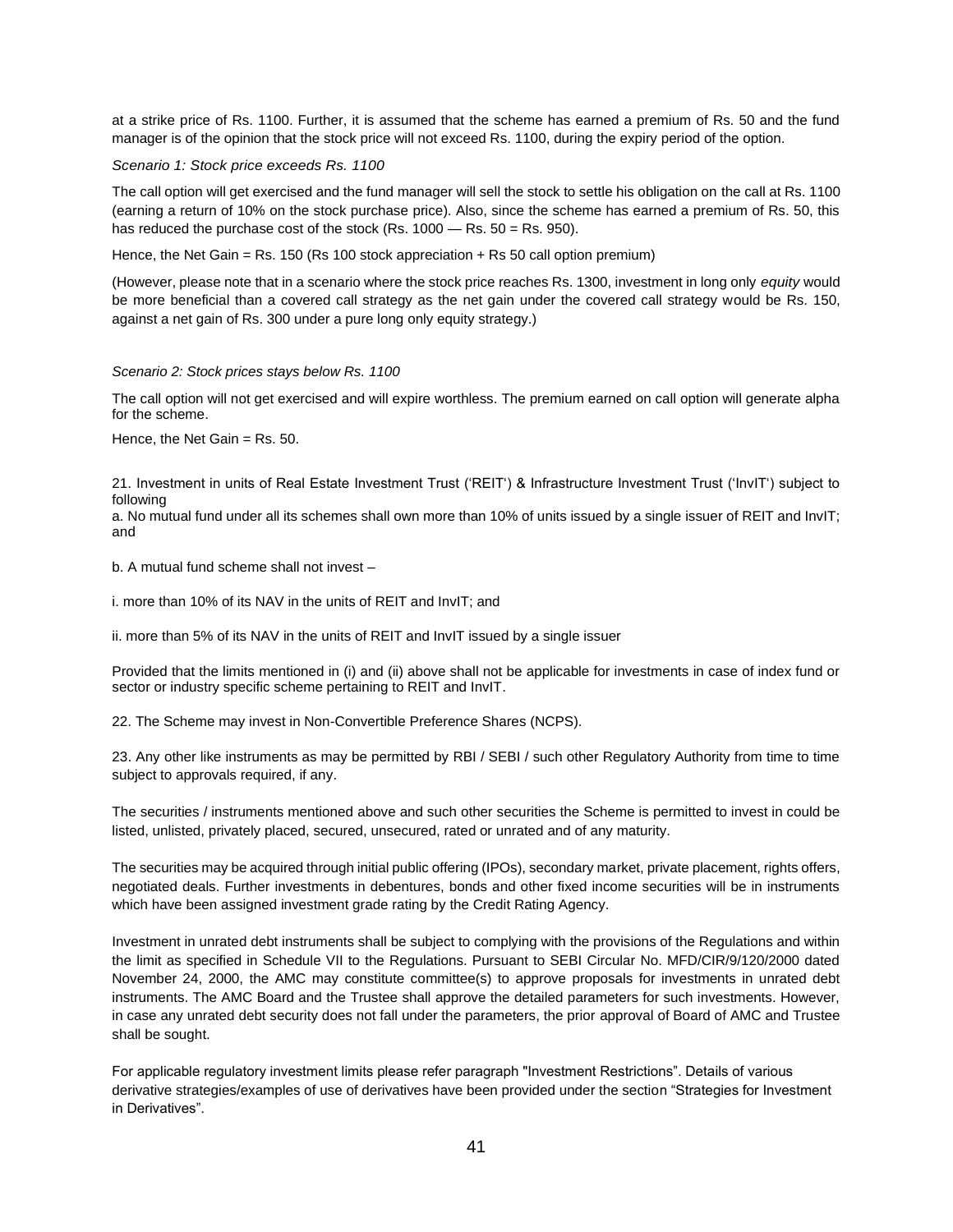The Fund Manager reserves the right to invest in such securities as maybe permitted from time to time and which are in line with the investment objectives of the Scheme.

#### **E. WHAT ARE THE INVESTMENT STRATEGIES?**

#### **INVESTMENT STRATEGIES**

The total assets of the Scheme will be invested primarily in Debt and Money market instruments. The Scheme seeks to generate regular income through investments predominantly in debt and money market instruments. The Scheme also seeks to generate long term capital appreciation from the portion of equity investments under the scheme. The aim of equity strategy will be to build a portfolio of companies diversified across major industries, economic sectors and market capitalization that offer an acceptable risk reward balance.

The Scheme will retain the flexibility to invest in the entire range of debt securities (including securitised debt) and money market instruments. Investment in Debt securities and Money Market Instruments will be as per the limits in the asset allocation table of the Scheme, subject to permissible limits laid under SEBI (MF) Regulations. Investment in debt securities will be guided by credit quality, liquidity, interest rates and their outlook. The Scheme may also invest in the hybrid securities viz. Units of REITs and InvITs for diversification and subject to necessary stipulations by SEBI from time to time.

Subject to the Regulations and the applicable guidelines, the Scheme may engage in Stock Lending activities.

The Scheme may also invest in the schemes of Mutual Funds.

The fund manager will seek to play out the yield curve and exploit anomalies if any in portfolio construction after analysing the macro-economic environment including future course of system liquidity, interest rates and inflation along with other considerations in the economy and markets.

The investment team of the AMC will, as a mitigation and risk control procedure, carry out rigorous credit evaluation of the issuer company proposed to be invested in. The credit evaluation will analyse the operating environment of the issuer, business model, management, governance practices, quality of the financials, the past track record as well as the future prospects of the issuer and the financial health of the issuer.

**Though every endeavour will be made to achieve the objectives of the Scheme, the AMC/Sponsor/Trustees do not guarantee that the investment objectives of the Scheme will be achieved. No guaranteed returns are being offered under the Scheme.**

# **Risk Control**

Risk is an inherent part of the investment function. Effective risk management is critical to fund management for achieving financial soundness. Since investing requires disciplined risk management, the AMC would incorporate adequate safeguards for controlling risks in the portfolio construction process. The risk control process involves reducing risks through portfolio diversification; The AMC believes that this diversification would help achieve the desired level of consistency in returns. The AMC aims to identify securities, which offer superior levels of yield at lower levels of risks. With the aim of controlling risks, rigorous in-depth credit evaluation of the securities proposed to be invested in will be carried out by the investment team of the AMC. Risk control would involve managing risk in order to keep it in line with the investment objective of the Scheme. AMC has implemented the MFUND Plus Software as Front Office System (FOS) for this purpose. The system has incorporated all the investment restrictions as per SEBI guidelines and "soft" warning alerts at appropriate levels for preemptive monitoring.

# **Credit Evaluation Policy**

The credit evaluation policy of the AMC involves evaluation of credit fundamentals of each investment opportunity. Some of the factors that are evaluated inter-alia may include outlook on the sector, parentage, quality of management, and overall financial strength of the credit. The AMC utilises ratings of recognised rating agencies as an input in the credit evaluation process. Investments in bonds and debenture are usually in instruments that have been assigned high investment grade ratings by a recognized rating agency.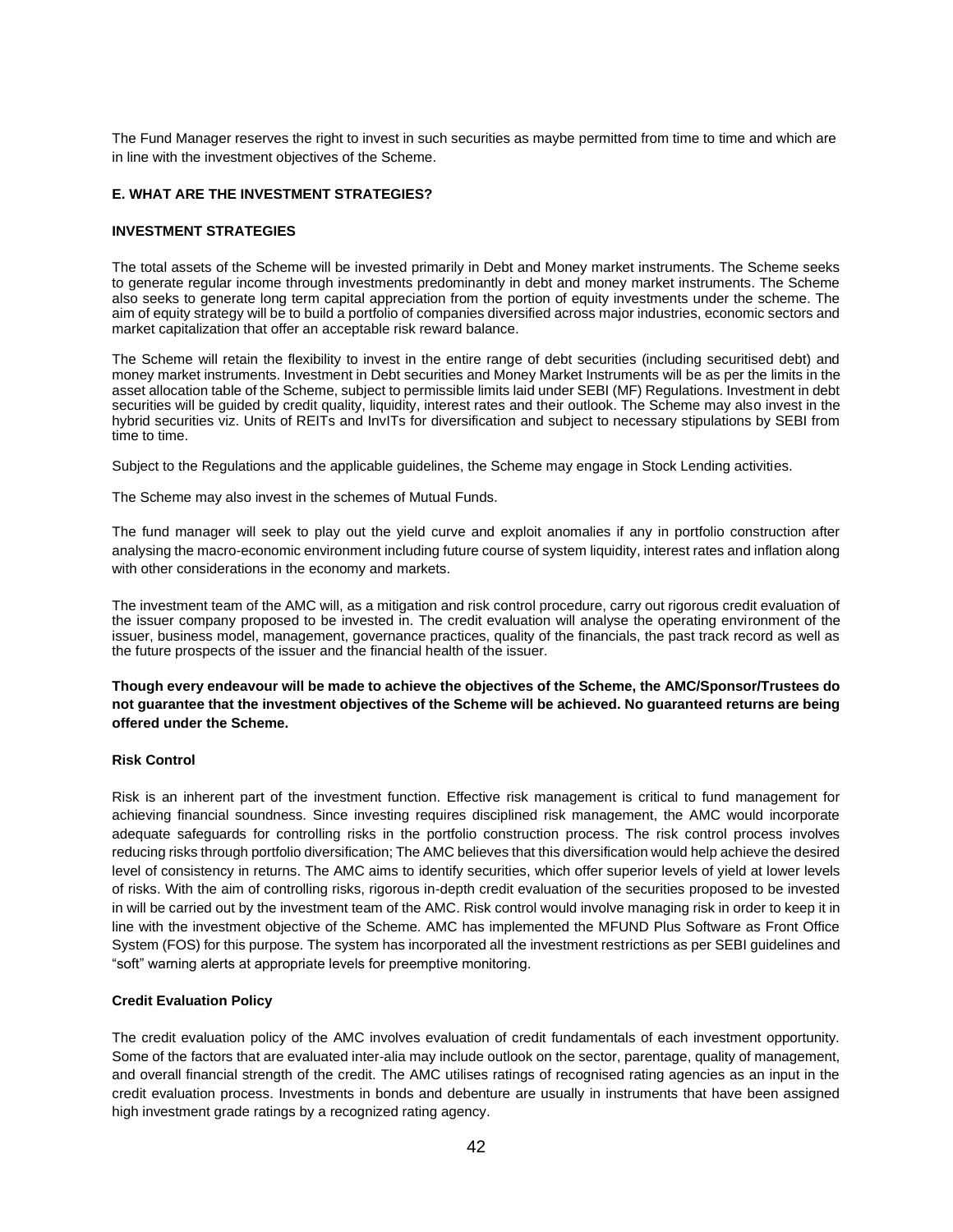In accordance with SEBI Circular No. MFD/CIR/9/120/ 2000 dated November 24, 2000, the AMC may constitute committee(s) to approve proposals for investments in unrated instruments. The AMC Board and the Trustee shall approve the detailed parameters for such investments. The details of such investments would be communicated by the AMC to the Trustee in their periodical reports. It would also be clearly mentioned in the reports, how the parameters have been complied with. However, in case any security does not fall under the parameters, the prior approval of Board of AMC and Trustee shall be sought.

#### **Strategies for Investment in Derivatives**

The Scheme may use Derivative instruments like interest rate swaps, Overnight Indexed Swaps ("OIS"), forward rate agreements, interest rate futures (as and when permitted) or such other Derivative instruments as may be permitted under the applicable regulations. Derivatives will be used for the purpose of hedging, and portfolio balancing or such other purpose as may be permitted under the regulations and Guidelines from time to time.

The Fund will be allowed to take exposure in interest rate swaps only on a non-leveraged basis. A swap will be undertaken only if there is an underlying asset in the portfolio. In terms of Circular No. MFD.BC.191/07.01.279/1999- 2000 and MPD.BC.187/07.01.279/1999-2000 dated November 1, 1999 and July 7, 1999 respectively issued by RBI permitting participation by Mutual Funds in interest rate swaps and forward rate agreements, the Fund will use Derivative instruments for the purpose of hedging and portfolio balancing. The Fund may also use derivatives for such purposes as maybe permitted from time to time. Further, the guidelines issued by RBI from time to time for forward rate agreements and interest rate swaps and other derivative products would be adhered to by the Mutual Fund.

IRS and FRA do also have inherent credit and settlement risks. However, these risks are substantially reduced as they are limited to the interest streams and not the notional principal amounts.

Investments in Derivatives will be in accordance with the extant Regulations / guidelines. Presently Derivatives shall be used for hedging and / or portfolio balancing purposes, as permitted under the Regulations. The circumstances under which such transactions would be entered into would be when, for example using the IRS route it is possible to generate better returns / meet the objective of the Scheme at a lower cost. e.g. if buying a 2 Yr FBIL Mibor based instrument and receiving the 2 Yr swap rate yields better return than the 2 Yr AAA corporate, the Scheme would endeavour to do that. Alternatively, the Scheme would also look to hedge existing fixed rate positions if the view on interest rates is that it would likely rise in the future.

The following information provides a basic idea as to the nature of the Derivative instruments proposed to be used by the Fund and the benefits and risks attached therewith. Please note that the examples have been given for illustration purposes only.

#### **Interest Rate Swaps (IRS)**

The Indian markets have faced high volatility in debt markets. An interest rate swap is a contractual agreement between two counterparties to exchange streams of interest amount on a notional principal basis. In this, one party agrees to pay a fixed stream of interest amount against receiving a variable or floating stream of interest amount. The variable or floating part is determined on a periodical basis.

Mutual Funds may enter into plain vanilla interest rate swaps for hedging purposes. The counterparty in such transactions has to be an entity recognized as a market maker by RBI. Further, the value of the notional principal in such cases must not exceed the value of respective existing assets being hedged by the scheme.

#### **Example**

Entity A has a Rs.50 crores, 3-month asset which is being funded through call. Entity B, on the other hand, has deployed in overnight call money market Rs.50 crores, 3-month liability. Both the entities are taking on an interest rate risk.

To hedge against the interest rate risk, both the entities can enter into a 3-month swap agreement based on say FBIL MIBOR (Financial Benchmarks India Private Limited , Mumbai Interbank Offered Rate). Through this swap, entity B will receive a fixed pre-agreed rate (say 7%) and pay FBIL MIBOR ("the benchmark rate") which will neutralize the interest rate risk of lending in call. Similarly, entity A will neutralize its interest rate risk from call borrowing as it will pay 8% and receive interest at the benchmark rate.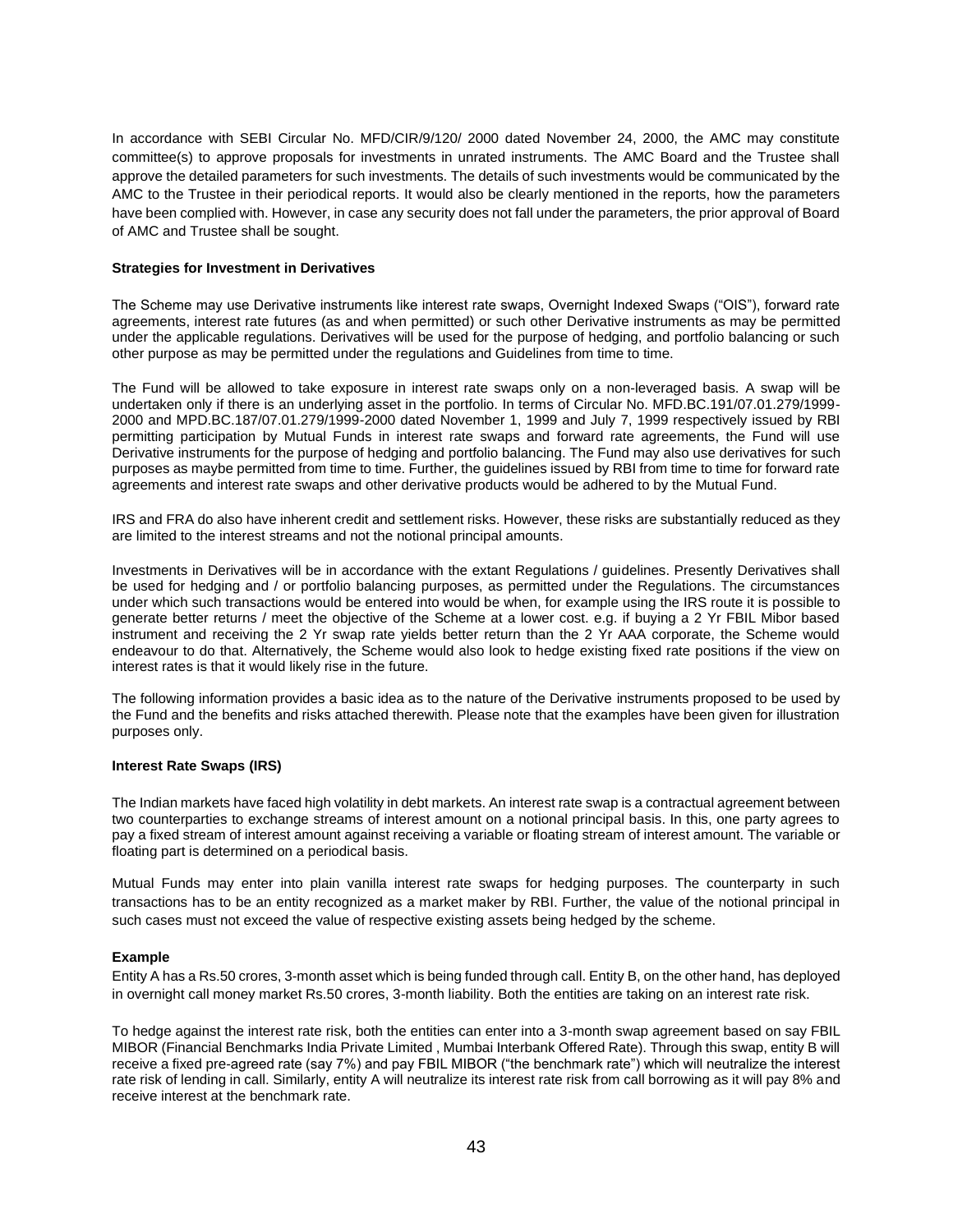Assuming the swap is for Rs.50 crores 1 January to 1 April, Entity A is a floating rate receiver at the overnight compounded rate and Entity B is a fixed rate receiver. On a daily basis, the benchmark rate fixed by NSE will be tracked by them.

On April 1, they will calculate as explained below:

Entity A is entitled to receive daily compounded call rate for 91 days and pay 7% fixed.

Entity B is entitled to receive interest on Rs.50 crores @ 7% i.e. Rs. 87.26 lakhs, and pay the compounded benchmark rate.

Thus on December 1, if the total interest on the daily overnight compounded benchmark rate is higher than Rs. 87.26 lakhs, entity B will pay entity A the difference and vice versa.

The above example illustrates the use of Derivatives for hedging and optimizing the investment portfolio. Swaps have their own drawbacks like credit risk, settlement risk. However, these risks are substantially reduced as the amount involved is interest streams and not principal.

# **Forward Rate Agreements (FRA)**

A FRA is referred to by the beginning and end dates of the period covered in the transaction. A 2x5 FRA means the 3 month rate starting 2 months from now.

For example, a corporate has a three month fixed liability three months from now. To meet this liability the company enters into a 3x6 FRA where it receives 7.25% for 100 crore and fixes the interest cost for the 3-6 months period. If the actual three month rate three months from now is 7% the corporate has gained 25 bps through interest cost. As the settlement is done at the beginning of the period, the net present value of the savings needs to be calculated using the 3 month rate as the discount rate.

Interest savings = INR 100 crores \* 25 bps \* 92/365 (assuming 92 days in the 3 month period and 365 days for the year) = INR 6,30,137/-

Settlement Amount = INR 6,30,137 / (1+ 7%\*92/365) = INR 6,19,212/-

#### **Interest Rate Futures:**

Assume that ABC hold GOI securities, hence is exposed to the risk of rising interest rates, which in turn results in the reduction in the value of their portfolio. So in order to protect against a fall in the value of their portfolio due to falling bond prices, they can take short position in IRF contracts.

#### **Example:**

Date: 15-12-2020 Spot price of GOI Security: Rs 100.05 Futures price of IRF Contract: Rs 100.12

On 15-12-2020 ABC bought 2000 GOI securities from spot market at Rs 100.05. He anticipates that the interest rate will rise in near future. Therefore, to hedge the exposure in underlying market he may sell December 2020 Interest Rate Futures contracts at Rs. 100.12. On 30-12-2020 due to increase in interest rate: Spot price of GOI Security: Rs 99.24 Futures Price of IRF Contract: Rs 99.28 Loss in underlying market will be (99.24 - 100.05) \*2000 = Rs. 1620/- Profit in the Futures market will be (99.28 - 100.12) \*2000 = Rs. 1680/-

#### **Imperfect Hedging using IRF**

IRF can be taken at portfolio level to reduce the interest rate risk of the portfolio or part of the portfolio (including one or more securities). However, in case the IRF used for hedging the interest rate risk has different underlying security(s) than the existing position being hedged, it would result in imperfect hedging ie basis risk. In order to reduce the basis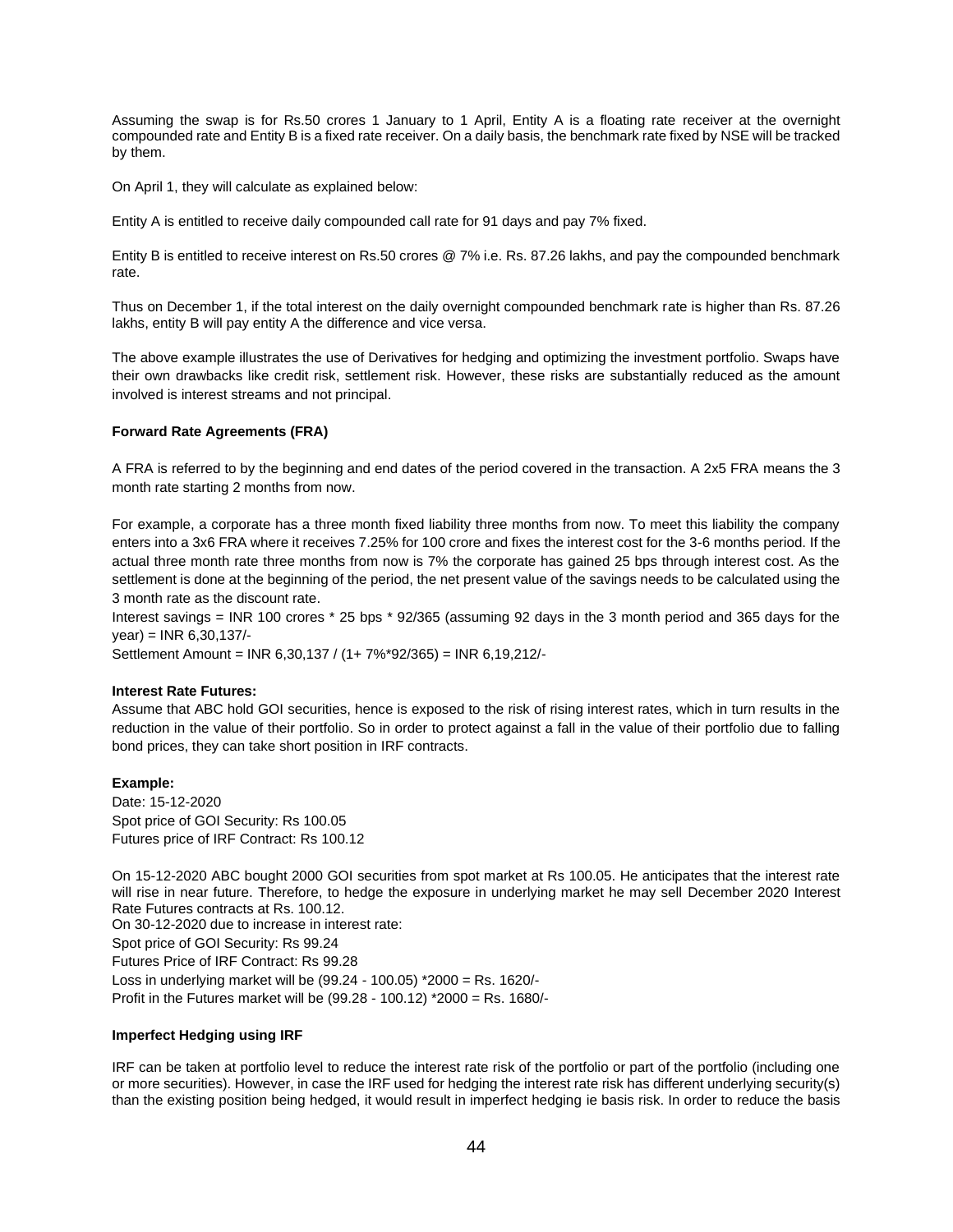risk for the portfolio hedging strategy, the correlation between the portfolio or part of the portfolio (excluding the hedged portions, if any) and the IRF would be atleast 0.9 at the time of initiation of hedge. The correlation should be calculated for a period of last 90 days. Additionally, Imperfect hedging using IRFs would be restricted upto maximum of 20% of the total assets of the scheme.

# **Example:**

Date: 15/06/2020 Total Assets of the Scheme: Rs. 100 cr Modified Duration of the Scheme: 4.75 August 2020 Future Price of IRF contract of 6.79 GOI 2030: 103.24 Modified Duration of 6.79 GOI 2030: 7.13 Correlation between IRF and Portfolio during last 90 days: 0.95

On 15/06/2020, the fund manager anticipates that the interest rates will rise in near future. Therefore, to hedge the exposures of the portfolio he sells 19,00,000 IRF contracts of August 2020 6.79 GOI 2030 at 103.24. Thus, the value of Futures contract is Rs. 19.62 cr, which is less than 20% of Scheme value.

On 15/07/2020, due to interest rate increase by 5 basis points the values of securities in the portfolio reduced to Rs. 99.76 cr and the price of IRF contract for August 2020 6.79 GOI 2030 reduced to Rs. 102.88 . This resulted in loss in the value of the securities of Rs. 0.24 cr (Rs. 100 cr - Rs. 99.76 cr) and profit in the futures position of Rs. 0.07 cr {(103.24- 102.88)\*19,00,000}

Given that there was imperfect correlation between portfolio and the IRF (ie basis risk) as well as cap on the maximum portfolio hedging allowed as per extant regulation, the loss in the value of portfolio was not completely matched by the gain from the IRF contract. Nevertheless, the fund manager was able to protect the value of the portfolio, to an extent, using the IRF contract. The loss on proportionate basis (ie ~20% of portfolio) would have been only Rs. 0.05 cr as against gain of Rs. 0.07 cr of gain from IRF.

Certain risks are inherent to Derivative strategies viz. lack of opportunities, inability of Derivatives to correlate perfectly with the underlying and execution risks, whereby the rate seen on the screen may not be the rate at which the transaction is executed. For details of risk factors relating to use of Derivatives, the investors are advised to refer to Scheme Specific Risk Factors.

# **Risk Factors of SWAP/ Forward Rate Agreement/ Interest Rate Futures**

- Credit Risk: This is the risk of defaults by the counterparty. This is usually negligible, as there is no exchange of principal amounts in a derivative transaction.
- Market Risk: Market movements may adversely affect the pricing and settlement derivatives.
- Liquidity Risk: The risk that a derivative cannot be sold or purchased quickly enough at a fair price, due to lack of liquidity in the market.
- Additional Risk viz. Basis Risk associated with imperfect hedging using Interest Rate Futures (IRF): The imperfect correlation between the prices of securities in the portfolio and the IRF contract used to hedge part of the portfolio leads to basis risk. Thus, the loss on the portfolio may not exactly match the gain from the hedge position entered using the IRF.

# **PORTFOLIO TURNOVER**

The Scheme being an open-ended scheme, it is expected that there would be a number of subscriptions and redemptions on a daily basis. Consequently, it is difficult to estimate with any reasonable measure of accuracy, the likely turnover in the portfolio. There may be an increase in transaction cost such as brokerage paid, if trading is done frequently. However, the cost would be negligible as compared to the total expenses of the Scheme. Frequent trading may increase the profits which will offset the increase in costs. The fund manager will endeavor to optimize portfolio turnover to maximize gains and minimize risks keeping in mind the cost associated with it. However, it is difficult to estimate with reasonable accuracy, the likely turnover in the portfolio of the Scheme. The Scheme has no specific target relating to portfolio turnover.

# **INVESTMENT DECISIONS**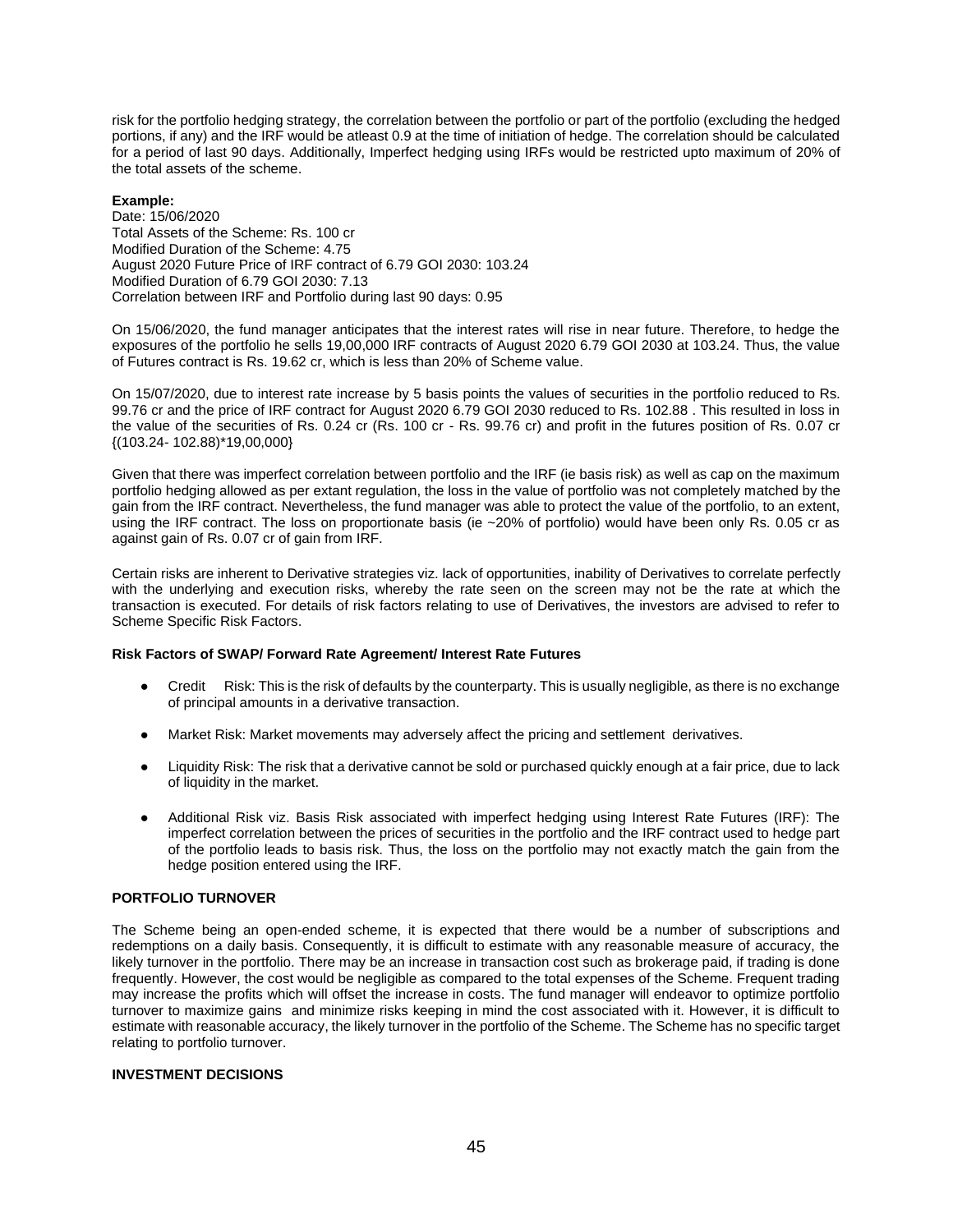The Chief Investment Officer / Fund Manager of the Scheme is responsible for making buy / sell decisions for the Scheme's portfolio and will seek to develop a reasonably diversified portfolio that minimizes liquidity and credit risk. The investment decisions will be taken by the Scheme keeping in view the investment objective of the Scheme, market conditions and all the relevant aspects.

The AMC will formulate broad investment strategies for the Scheme including investments in unrated debt instruments, reviewing performance of the Scheme and general market outlook. The approval of unrated debt instruments will be based on detailed parameters laid down by the Board of the AMC and the Trustees. The details of such investments will be communicated by the AMC to the Trustees in their periodical reports along with a disclosure regarding how the parameters have been complied with. Such reporting shall be in the manner prescribed by SEBI from time to time. The AMC will review all the investments made by the Scheme.

It is the responsibility of the AMC to seek to ensure that the investments are made as per the Regulatory guidelines, the investment objectives of the Scheme and in the interest of the Unit holders of the Scheme.

The AMC will keep a record of all investment decisions in accordance with the guidelines issued by SEBI. The Fund Manager shall seek to ensure that the funds of the Scheme are invested in line with the Regulatory guidelines, the investment objective of the Scheme and in the interest of the Unit holders of the Scheme.

Investment decisions are taken by the Chief Investment Officer/ Fund manager of the Scheme(s) and the CEO does not play any role in the day-to-day investment decisions. The CEO of the AMC shall ensure that the investments made by the fund managers are in the interest of the Unit holders.

Periodic presentations will be made to the Board of Directors of the AMC and Trustee Company to review the performance of the Scheme.

# **INVESTMENT BY THE AMC/SPONSOR IN THE SCHEME**

The Sponsor or the AMC shall invest not less than one percent of the amount which would be raised in the new fund offer or fifty lacs rupees, whichever is less, in the growth option of the Scheme and such investment shall not be redeemed unless the Scheme is wound up. For such schemes where growth option is not available the investment shall be made in the Reinvestment of Income Distribution cum capital withdrawal option of the scheme. Further, for such schemes where growth option as well as Reinvestment of Income Distribution cum capital withdrawal option are not available the investment shall be made in the Income Distribution cum capital withdrawal option of the scheme.

The AMC may invest in the Scheme anytime during the continuous offer period subject to the SEBI (MF) Regulations. As per the existing SEBI (MF) Regulations, the AMC will not charge Investment Management and Advisory fee on the investment made by it in the Scheme or other existing schemes of the Mutual Fund.

The Scheme may invest in other schemes managed by the AMC or in the schemes of any other mutual funds, provided it is in conformity with the investment objectives of the Scheme and in terms of the prevailing SEBI (MF) Regulations.

# **INVESTMENT IN SCHEME BY DIRECTORS OF AMC AND TRUSTEE COMPANY**.

Directors of Asset Management Company and Trustee Company may invest in the scheme(s) of PPFAS Mutual Fund. AMC will charge normal investment management and advisory fees as per existing SEBI (MF) Regulations.

Compliance with SEBI (Prohibition of Insider Trading) Regulations, 2015 and SEBI Circular SEBI/HO/IMD/DF2/CIR/P/2016/124 dated November 17, 2016 will be ensured.

# **INVESTMENT IN SCHEME BY EMPLOYEES OF ASSET MANAGEMENT COMPANY.**

Fund Manager/s of the scheme will invest in the scheme managed by him/ her. Further employees of Asset Management Company may invest in the scheme(s) floated by the PPFAS Mutual Fund. AMC will charge normal investment management and advisory fees as per existing SEBI (MF) Regulations.

## **Aggregate investment in the scheme by categories of persons :**

| Sr. no. | <b>Category of Persons</b> | Net Asset Value of Units held as on<br>March 31, 2022 (in Rs.) |
|---------|----------------------------|----------------------------------------------------------------|
|         | AMC's Board of Directors   | 40.63.281.60                                                   |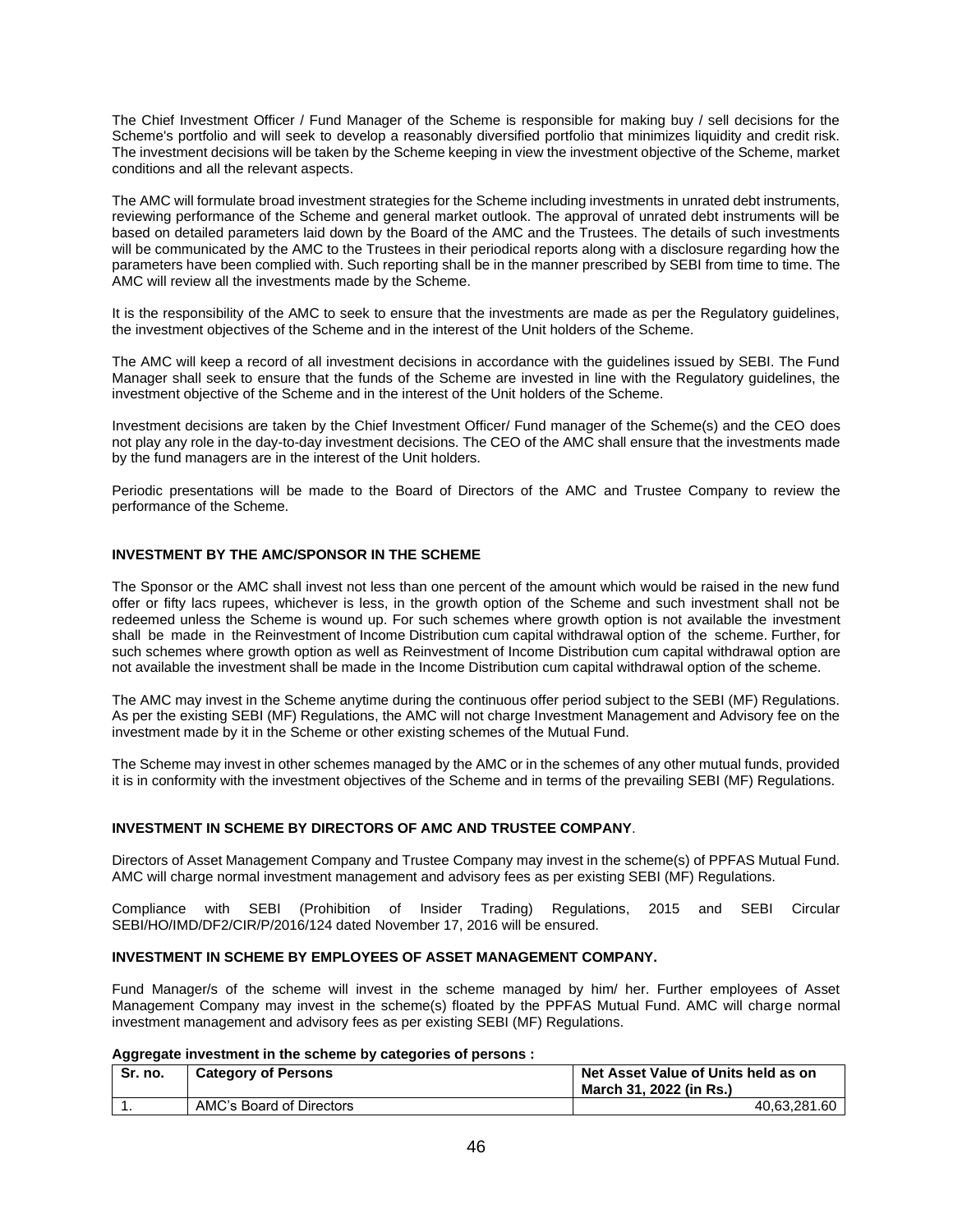| . . | Concerned scheme's Fund<br>l Manager(s)  | 14.36.             |
|-----|------------------------------------------|--------------------|
| J.  | Other<br>∶ key manaqerial ∣<br>personnel | 5.08.550.<br>∣ h∕4 |

**Note:** Mr. Rajeev Thakkar is Director, Fund Manager as well as Key Employee and AMC Director and Mr. Raunak Onkar and Mr. Raj Mehta is the Fund Manager as well as Key Employee, their investments in the Scheme is covered only under the head Investment by "**Concerned scheme's Fund Manager(s)**".

Mr. Neil Parag Parikh and Mr. Shashi Kataria are Director as well as Key Employee, their investment in the Scheme is covered only under the head Investments by "**AMC's Board of Directors**".

Compliance with SEBI (Prohibition of Insider Trading) Regulations, 2015 and SEBI Circular SEBI/HO/IMD/DF2/CIR/P/2016/124 dated November 17, 2016 will be ensured.

#### **Voluntary Disclosure of Investment in the Scheme:**

PPFAS Mutual Fund will disclose on its website http://amc.ppfas.com the details of investment in the units of the scheme by Directors of AMC and Trustee Company. These details shall also be provided for any investment by Fund Manager/s and key employees of AMC.

## **F. FUNDAMENTAL ATTRIBUTES**

Following are the Fundamental Attributes of the Scheme, in terms of Regulation 18 (15A) of the SEBI (MF) Regulations:

#### **(i) Type of a scheme**

Please refer to Section 'Type of the Scheme': **An open-ended hybrid scheme investing predominantly in debt instruments.**

# **(ii) Investment Objective**

## **Main Objective -What is the Investment Objective of the Scheme?'**

To generate regular income through investments predominantly in debt and money market instruments. The Scheme also seeks to generate long term capital appreciation from the portion of equity investments under the scheme.

However, there is no assurance or guarantee that the investment objective of the Scheme will be realized.

Investment pattern - Please refer to section **'How will the Scheme Allocate its Assets?'**.

#### **(iii) Terms of Issue**

a) Liquidity provisions such as listing, repurchase, redemption. Refer to Page 62.

b) Aggregate Fees and Expenses charged to the Scheme Please refer to section 'Fees and Expenses' for details.

c) Any safety net or guarantee provided: The Scheme does not provide any guaranteed or assured return.

#### **Changes in Fundamental Attributes**

In accordance with Regulation 18 (15A) of the SEBI (Mutual Funds) Regulations, the Trustee shall ensure that no change in the fundamental attributes of the Scheme and the Option thereunder or the trust or fee and expenses payable or any other change which would modify the Scheme and the Option thereunder and affect the interest of Unit holders is carried out unless: -

- A prior approval is taken from Securities and Exchange Board of India before brining such change(s) -A written communication about the proposed change is sent to each Unit holder and an advertisement is given in one English daily newspaper having nationwide circulation as well as in a newspaper published in the language of the region where the Head Office of the Mutual Fund is situated; and

The consent or approval of unitholders can also be done through Postal Ballot mechanism i.e. voting by post or through any electronic mode.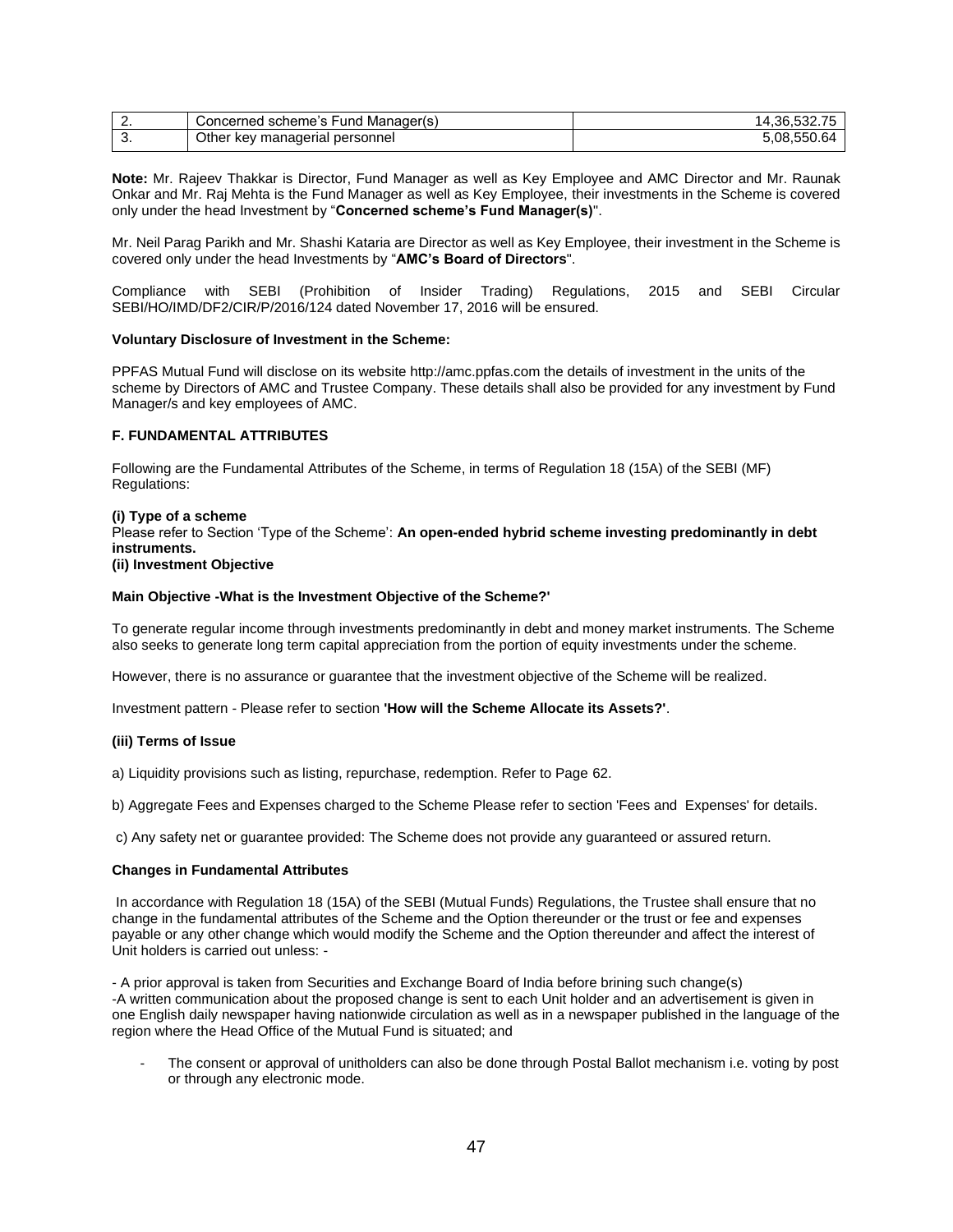- The Unit holders are given an option for a period of 30 days to exit at the prevailing Net Asset Value without any Exit Load.

# **G. HOW WILL THE SCHEME BENCHMARK ITS PERFORMANCE?**

The performance of the Scheme will be benchmarked against CRISIL Hybrid 85+15 – Conservative Index TRI.

The composition of the aforesaid benchmark is such that, it is most suited for comparing the performance of the scheme

The Trustee reserves the right to change the benchmark for evaluation of performance of the Scheme from time to time in conformity with investment objective of the Scheme and appropriateness of the benchmark subject to SEBI Regulations and other prevailing guidelines, if any. Total Return variant of the index (TRI) will be used for performance comparison.

# **H.WHO MANAGES THE SCHEME?**

| Name and Age                                                                           | <b>Educational</b><br><b>Qualifications</b>                                                         | <b>Experience (last 10 years)</b>                                                                                                                                                                                                                                                                                                                                                                                                                                                                                                                                               | <b>Other Fund Managed</b>                                                                                                                                                                                                                                                                     |
|----------------------------------------------------------------------------------------|-----------------------------------------------------------------------------------------------------|---------------------------------------------------------------------------------------------------------------------------------------------------------------------------------------------------------------------------------------------------------------------------------------------------------------------------------------------------------------------------------------------------------------------------------------------------------------------------------------------------------------------------------------------------------------------------------|-----------------------------------------------------------------------------------------------------------------------------------------------------------------------------------------------------------------------------------------------------------------------------------------------|
| Rajeev Thakkar<br>(Chief Investment Officer<br>and Equity Fund<br>Manager)<br>49 years | B. Com. (Bombay<br>University)<br>Chartered<br>Accountant<br><b>CFA Charter Holder</b><br>Grad ICWA | Till March 2012 he was acting as<br>a Chief Executive Officer of<br>PPFAS (Sponsor Company).<br>He has joined the company in<br>2001.<br>He started his career in the year<br>1994 and he has experience of<br>working in areas like; merchant<br>banking, managing fixed income<br>portfolio, broking operations, PMS<br>operations for over two decades.<br>He was functioning as a Fund<br>Manager for PMS service of<br>PPFAS managing a portfolio of<br>around Rs. 300 crores.<br>He is acting as a Chief Investment<br>Officer and Equity Fund Manager<br>to the Company. | He<br><b>PMS</b><br>managed<br>Scheme of Parag Parikh<br>Financial<br>Advisory<br>Services (with a corpus of<br>around Rs. 300 crores)<br>He<br>is<br>managing<br>the<br>Scheme- Parag Parikh<br>Flexi Cap Fund (PPFCF)<br>and Parag Parikh Tax<br>Saver Fund (PPTSF) since<br>its inception. |
| <b>Raunak Onkar</b><br>(Equity Fund Manager)<br>36 years                               | Bsc. IT (Bombay<br>University)<br>MMS-Finance<br>(Bombay<br>University)                             | He has more than 10 years of<br>experience in the capital market.<br>He started his career with Parag<br>Parikh<br>Financial<br>Advisory<br>Services Limited, following his<br>internship, in the year 2009.<br>He joined PPFAS as a research<br>analyst. He was appointed as<br>Head-research in the year 2011.<br>He is working with the company<br>as an Associate Fund Manager.                                                                                                                                                                                             | He manages the overseas<br>investment of the Scheme-<br>Parag Parikh Flexi Cap<br>Fund (PPFCF)<br>And acts as Co- Fund<br>Manager for Parag Parikh<br>Tax Saver Fund (PPTSF)<br>since its inception.                                                                                          |
| Raj Mehta<br>(Debt Fund Manager)                                                       | B.Com (Mumbai<br>University),                                                                       | He is appointed as a Debt Fund - Debt component of<br>Manager of the Parag Parikh Flexi                                                                                                                                                                                                                                                                                                                                                                                                                                                                                         | Parag Parikh Flexi Cap<br>Fund (PPFCF) since 2016                                                                                                                                                                                                                                             |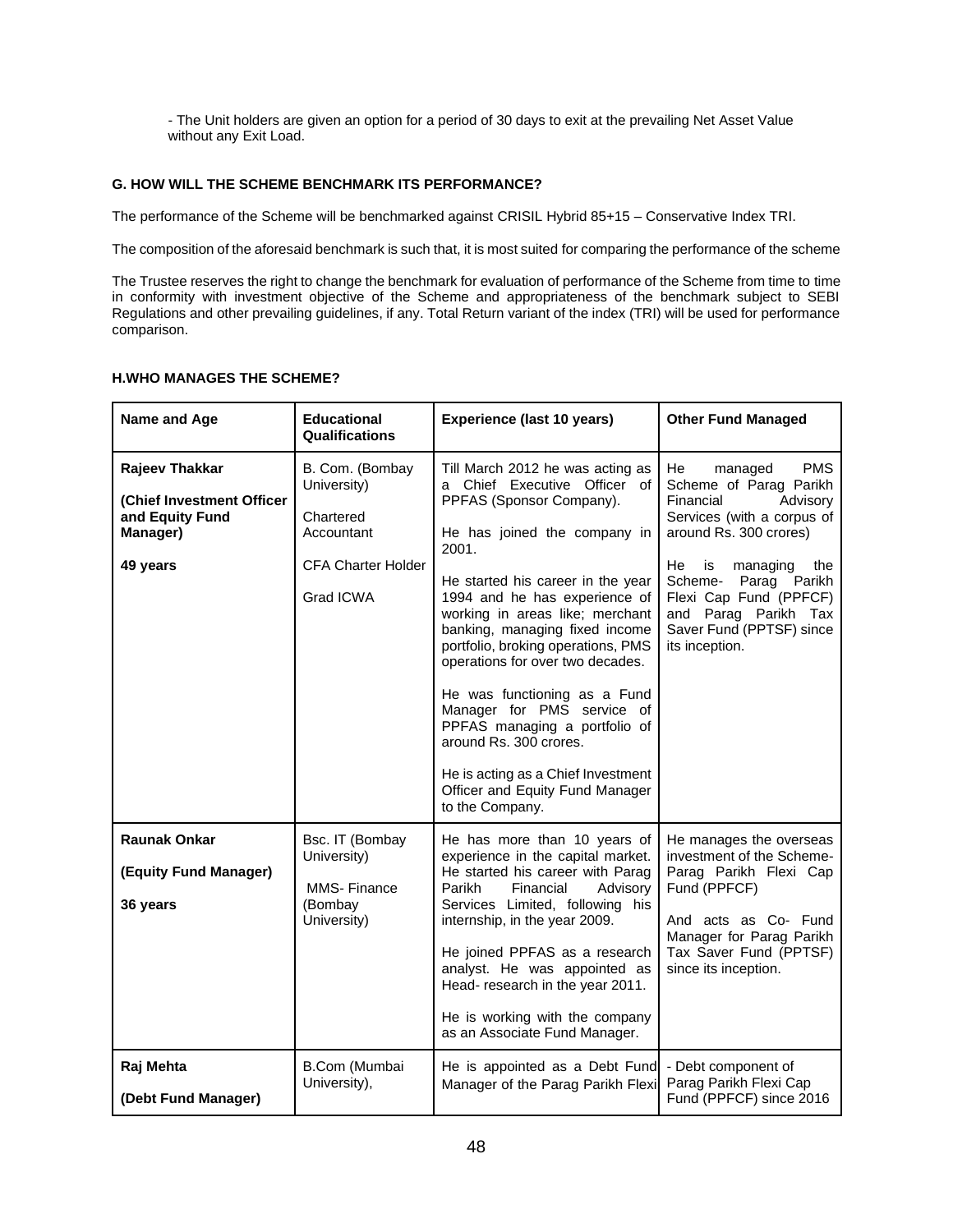| M.Com(Mumbai<br>University),<br>32 years<br>Chartered<br>Accountant,<br><b>CFA Charter</b><br>Holder. | Cap Fund w.e.f 27th January 2016.<br>He has collectively over 8 years of<br>experience in investment research.<br>He started his career with PPFAS<br>Asset Management Pvt Ltd as an<br>intern in 2012. Following which,<br>he joined the company as a<br>Research Analyst in 2013. | - Parag Parikh Liquid<br>Fund (PPLF) and Debt<br>component of Parag<br>Parikh Tax Saver Fund<br>since its inception. |
|-------------------------------------------------------------------------------------------------------|-------------------------------------------------------------------------------------------------------------------------------------------------------------------------------------------------------------------------------------------------------------------------------------|----------------------------------------------------------------------------------------------------------------------|
|-------------------------------------------------------------------------------------------------------|-------------------------------------------------------------------------------------------------------------------------------------------------------------------------------------------------------------------------------------------------------------------------------------|----------------------------------------------------------------------------------------------------------------------|

# **I. WHAT ARE THE INVESTMENT RESTRICTIONS?**

#### **Pursuant to Regulations, specifically the Seventh Schedule and amendments thereto, the following investment restrictions are currently applicable to the Scheme:**

1.The Scheme shall not invest more than 10% of its NAV in the equity shares or equity related instruments of any company.

Provided that, the limit of 10% shall not be applicable for investments in case of index fund or sector or industry specific scheme.

2. The Scheme shall not invest more than 5% of its NAV in the unlisted equity shares or equity related instruments.

3. The Mutual Fund under all its Scheme(s) shall not own more than 10% of any company's paid up capital carrying voting rights.

Provided, investment in the asset management company or the trustee company of a mutual fund shall be governed by clause (a), of sub-regulation (1), of regulation 7B.

4. The Scheme shall not invest more than 10% of its NAV in debt instruments comprising money market instruments and non-money market instruments issued by a single issuer which are rated not below investment grade by a credit rating agency authorised to carry out such activity under the Act. Such investment limit may be extended to 12% of the NAV of the scheme with the prior approval of the Board of Trustees and the Board of directors of the asset management company:

Provided that such limit shall not be applicable for investments in Government Securities, treasury bills and Triparty repo

Provided further that investment within such limit can be made in mortgaged backed securitized debt which are rated not below investment grade by a credit rating agency registered with the Board.

5.Debentures, irrespective of any residual maturity period (above or below one year), shall attract the investment restrictions as applicable for debt instruments. It is further clarified that the investment limits are applicable to all debt securities, which are issued by public bodies/institutions such as electricity boards, municipal corporations, state transport corporations etc. guaranteed by either state or central government. Government securities issued by central/state government or on its behalf by the RBI are exempt from the above investment limits.

6.The investment of the Scheme in the following instruments shall not exceed 10% of the debt portfolio of the Scheme and the group exposure in such instruments shall not exceed 5% of the debt portfolio of the Scheme: -

-Unsupported rating of debt instruments (i.e. without factoring-in credit enhancements) is below investment grade; and -Supported rating of debt instruments (i.e. after factoring-in credit enhancement) is above investment grade

The above limits shall not be applicable on investments in securitized debt instruments.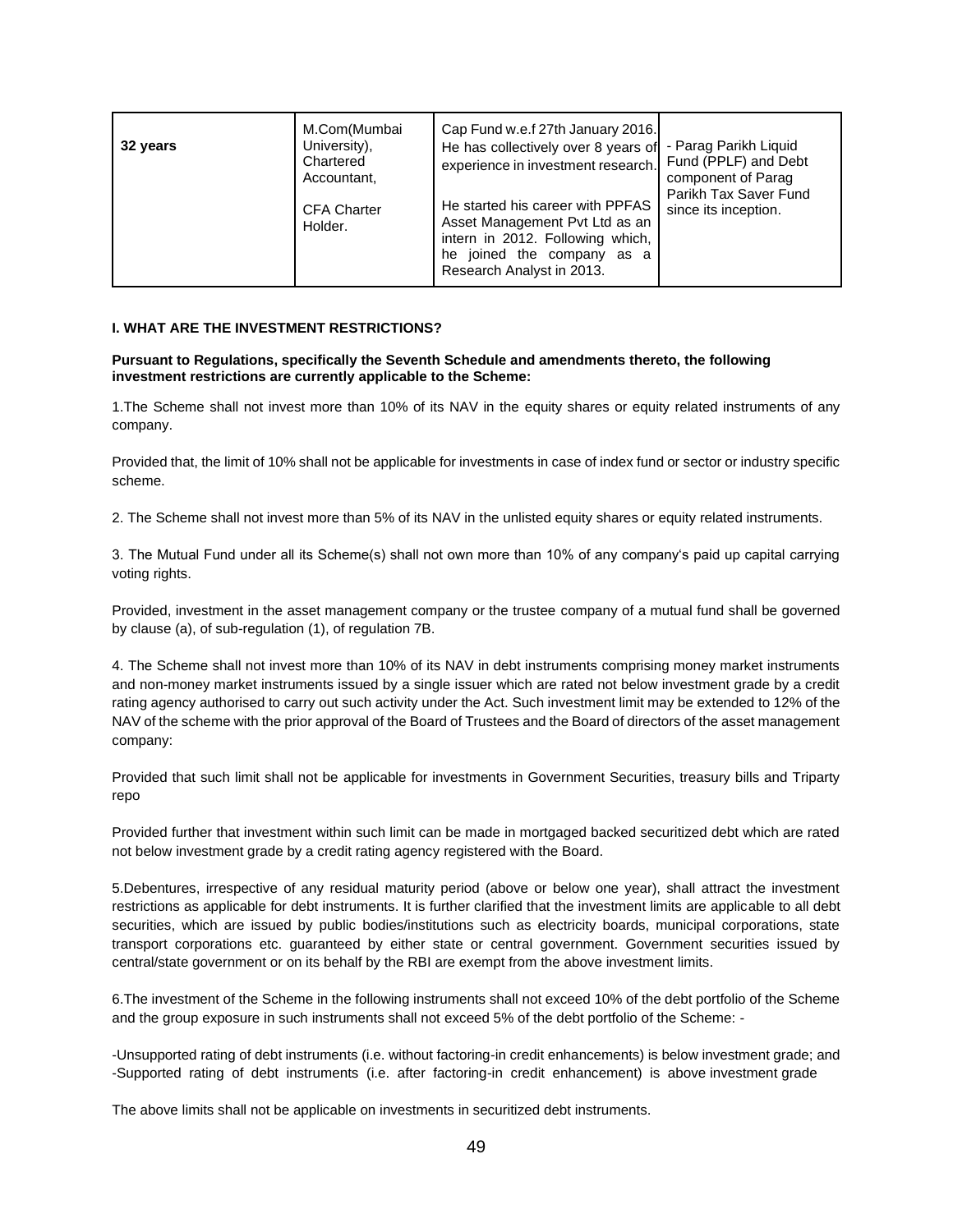Investment by the Scheme in debt instruments, having credit enhancements backed by equity shares directly or indirectly, shall have a minimum cover of 4 times considering the market value of such shares.

Further, the investment in debt instruments having credit enhancements should be sufficiently covered to address the market volatility and reduce the inefficiencies of invoking of the pledge or cover, whenever required, without impacting the interest of the investors. In case of fall in the value of the cover below the specified limit, AMCs will initiate necessary steps to ensure protection of the interest of the investors.

7. The Scheme may invest in another scheme under the same AMC or any other mutual fund without charging any fees, provided that aggregate inter-scheme investment made by all schemes under the same AMC or in schemes under the management of any other asset management shall not exceed 5% of the net asset value of the Mutual Fund. However, the aforesaid provision will not apply to fund of funds scheme.

8. The Scheme shall not make any investments in:

- (a) any unlisted security of an associate or group company of the Sponsors; or
- (b) any security issued by way of private placement by an associate or group company of the Sponsors; or
- (c) the listed securities of group companies of the Sponsors which is in excess of 25% of the net assets.

9. The Scheme shall not invest in any Fund of Funds Scheme.

10. Transfer of investments from one scheme to another scheme in the same Mutual Fund, shall be allowed only if:- (a) such transfers are made at the prevailing market price for quoted Securities on spot basis (spot basis shall have the same meaning as specified by Stock Exchange for spot transactions.)

(b)the securities so transferred shall be in conformity with the investment objective of the scheme to which such transfer has been made.

11.The Mutual Fund shall buy and sell securities on the basis of deliveries and shall in all cases of purchases, take delivery of relevant securities and in all cases of sale, deliver the securities:

· Provided that the Mutual Fund may engage in short selling of securities in accordance with the framework relating to short selling and securities lending and borrowing specified by SEBI.

·Provided further that the Mutual Fund may enter into derivatives transactions in a recognized stock exchange, subject to the framework specified by SEBI.

·Provided further that sale of government security already contracted for purchase shall be permitted in accordance with the guidelines issued by the Reserve Bank of India in this regard.

12.The Fund shall not borrow except to meet temporary liquidity needs of the Fund for the purpose of repurchase/redemption of Units or payment of interest and/or dividend to the Unit holders.

Provided that the Fund shall not borrow more than 20% of the net assets of the individual Scheme and the duration of the borrowing shall not exceed a period of 6 months.

13. The Mutual Fund shall enter into transactions relating to Government Securities only in dematerialised form.

14. The mutual fund shall get the securities purchased / transferred in the name of the fund on account of the concerned scheme, where investments are intended to be of long term nature.

15. Pending deployment of funds of a scheme in terms of investment objectives of the scheme, a mutual fund may invest them in short term deposits of scheduled commercial banks, subject to the guidelines issued by SEBI vide its circular dated April 16, 2007, to be read with SEBI circular dated August 16, 2019 and September 20, 2019, as may be amended from time to time. The AMC shall not charge any investment management and advisory fees for parking of funds in such short term deposits of scheduled commercial banks for the scheme.

16.In accordance with SEBI circular no. CIR/IMD/DF/21/2012 dated September 13, 2012, CIR/IMD/DF/24/2012 dated November 19, 2012, SEBI circular no. SEBI/HO//DF2/CIR/P/2016/35 dated February 15, 2016, SEBI circular no. SEBI/HO/IMD/DF2/CIR/P/2016/68 dated August 10, 2016 and SEBI/HO/IMD/DF2/CIR/P/2017/14 dated February 22,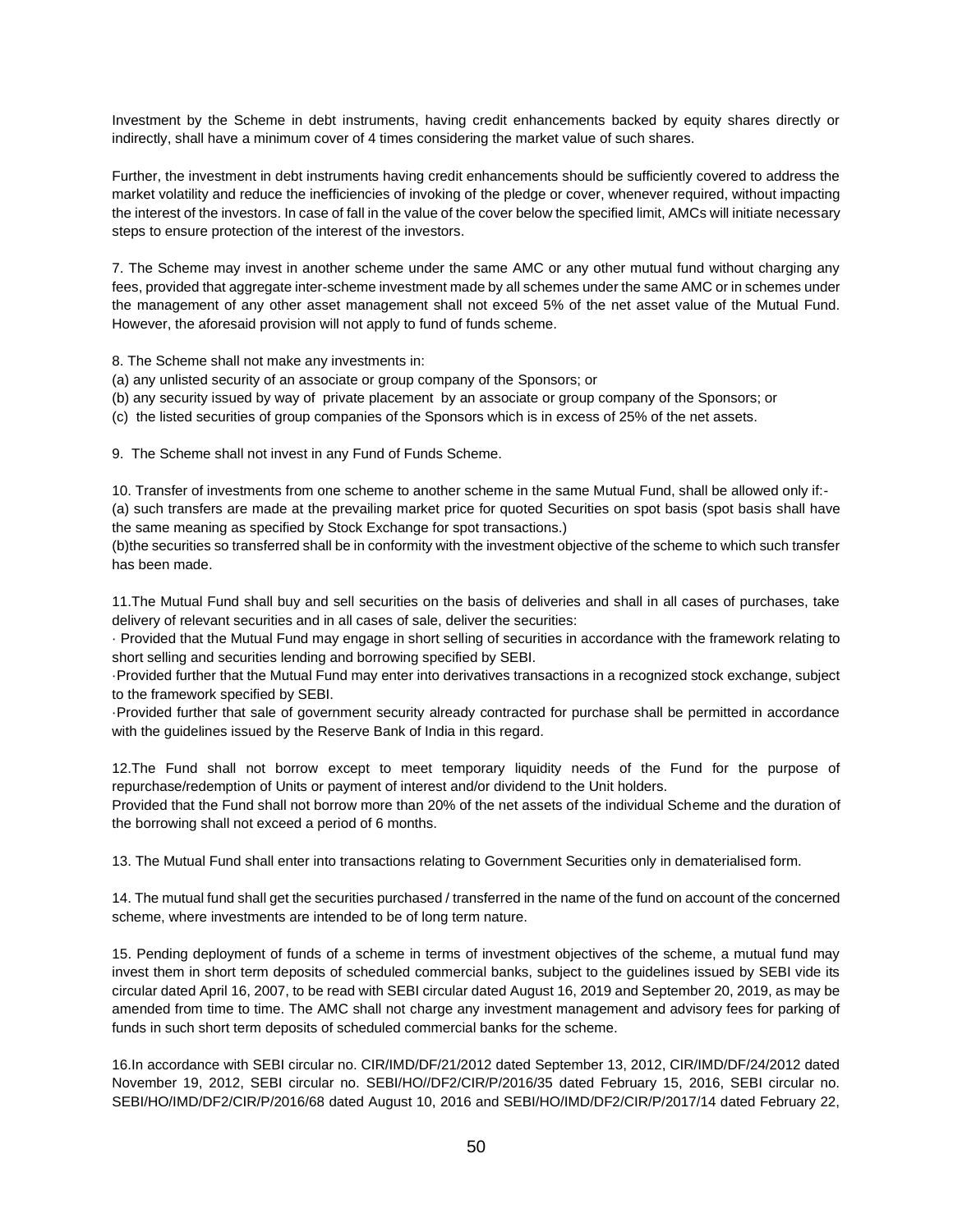2017 in case of debt schemes, the total exposure to single sector shall not exceed 20% of the net assets of the scheme. However, this limit is not applicable for investments in Bank CDs, Tri-party Repo, G-Secs, T-Bills short term deposits of scheduled commercial banks and AAA rated securities issued by Public Financial Institutions and Public Sector Banks.

Provided that an additional exposure to financial services sector (over and above the limit of 20%) not exceeding 10% of the net assets of the scheme shall be allowed by way of increase in exposure to Housing Finance Companies (HFCs) only; Further, an additional exposure of 5% of the net assets of the scheme has been allowed for investments in securitized debt instruments based on retail housing loan portfolio and/or affordable housing loan portfolio.

However, the overall exposure in HFCs shall not exceed the sector exposure limit of 20% of the net assets of the scheme.

Provided further that the additional exposure to such securities issued by HFCs are rated AA and above and these HFCs are registered with National Housing Bank (NHB) and the total investment/ exposure in HFCs shall not exceed 20% of the net assets of the scheme

17.In accordance with SEBI circular no. SEBI/HO//DF2/CIR/P/2016/35 dated February 15, 2016 and SEBI/HO/IMD/DF2/CIR/P/2019/104 dated October 01, 2019, in case of debt scheme the total exposure in a group, except and in the group of sponsor and the asset management company, (excluding investments in securities issued by Public Sector Units, Public Financial Institutions and Public Sector Banks) shall not exceed 20% of the net assets of the scheme. Such investment limit may be extended to 25% of the net assets of the scheme with the prior approval of the Board of Trustees.

Further, the investments in debt and money market instruments of group companies of both the sponsor and the asset management company shall not exceed 10% of the net assets of the scheme. Such investment limit may be extended to 15% of the net assets of the scheme with the prior approval of the Board of Trustees.

For this purpose, a group means a group as defined under regulation 2 (mm) of SEBI (Mutual Funds) Regulations, 1996 (Regulations) and shall include an entity, its subsidiaries, fellow subsidiaries, its holding company and its associates.

18. In accordance with the guidelines as stated under SEBI circular no. SEBI/HO/IMD/DF2/CIR/P/2019/104 dated October 01, 2019, investments in following instruments as specified in the said circular, as may be amended from time to time, shall be applicable:

i.The Scheme shall not invest in unlisted debt instruments including commercial papers (CPs), other than (a) government securities, (b) other money market instruments and (c) derivative products such as Interest Rate Swaps (IRS), Interest Rate Futures (IRF), etc. which are used by mutual funds for hedging. However, Mutual fund schemes may invest in unlisted Non-Convertible Debentures (NCDs) not exceeding 10% of the debt portfolio of the scheme subject to the condition that such unlisted NCDs have a simple structure (i.e. with fixed and uniform coupon, fixed maturity period, without any options, fully paid up upfront, without any credit enhancements or structured obligations) and are rated and secured with coupon payment frequency on monthly basis. Provided further that, the Scheme shall comply with the norms under this clause within the time and in the manner as may be specified by the Board.

ii. Further, investment in unrated debt and money market instruments, other than government securities, treasury bills, derivative products such as Interest Rate Swaps (IRS), Interest Rate Futures (IRF), etc. by mutual fund schemes shall be subject to the conditions as specified in the said circular:

Investments should only be made in such instruments, including bills rediscounting, usance bills, etc., that are generally not rated and for which separate investment norms or limits are not provided in SEBI (Mutual Fund) Regulations, 1996 and various circulars issued thereunder.

iii. Exposure of mutual fund schemes in such instruments, shall not exceed 5% of the net assets of the schemes.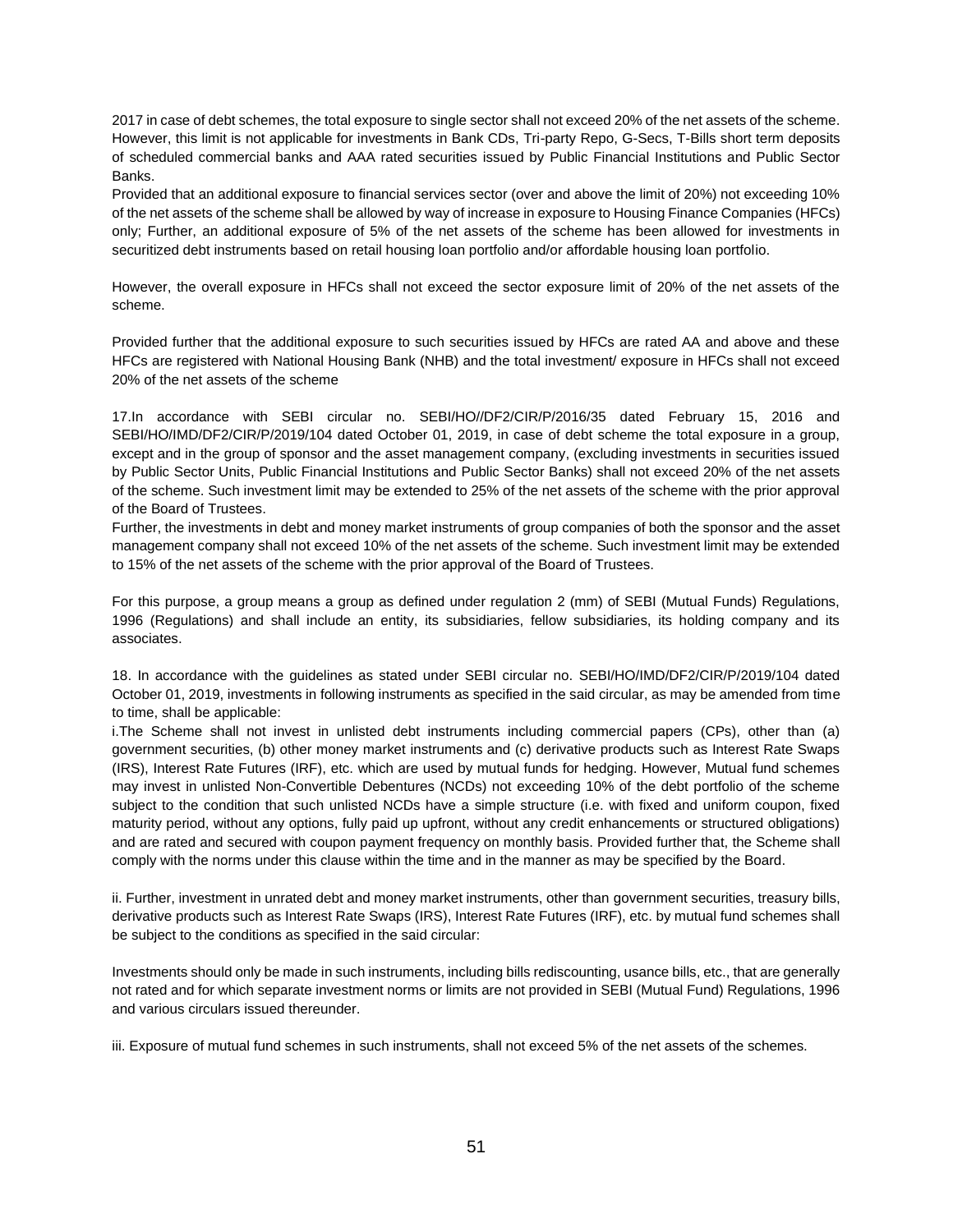19. The Scheme shall invest in Debt instruments having Structured Obligations/ Credit Enhancements in accordance with provisions of SEBI Circular No. SEBI/HO/ IMD/DF2/ CIR/P/ 2019/104 dated October 1, 2019 as may be amended by SEBI from time to time. The same are currently as under:

The investment of the Scheme in the following instruments shall not exceed 10% of the debt portfolio of the Scheme and the group exposure in such instruments shall not exceed 5% of the debt portfolio of the Scheme:

a. Unsupported rating of debt instruments (i.e. without factoring-in credit enhancements) is below investment grade; and

b. Supported rating of debt instruments (i.e. after factoring in credit enhancement) is above investment grade.

For this purpose, a group means a group as defined under regulation 2 (mm) of the Regulations and shall include an entity, its subsidiaries, fellow subsidiaries, its holding company and its associates.

However the above Investment limits shall not be applicable on investments in securitized debt instruments, as defined in SEBI (Public Offer and Listing of Securitized Debt Instruments) Regulations 2008. Investment in debt instruments, having credit enhancements backed by equity shares directly or indirectly, shall have a minimum cover of 4 times considering the market value of such shares.

20.SEBI vide its circular no. Cir/ IMD/ DF/ 11/ 2010 dated August 18, 2010 has prescribed the following investment restrictions w.r.t investment in derivatives:

- The cumulative gross exposure through equity, debt, derivative positions (including commodity and fixed income derivatives), repo transactions and credit default swaps in corporate debt securities, Real Estate Investment Trusts (REITs), Infrastructure Investment Trusts (InvITs), other permitted securities/assets and such other securities/assets as may be permitted by the Board from time to time should not exceed 100% of the net assets of the scheme. Cash or cash equivalents with residual maturity of less than 91 days shall be treated as not creating any exposure.
- The Scheme shall not write options or purchase instruments with embedded written options.
- The total exposure related to option premium paid shall not exceed 20% of the net assets of the Scheme.
- Exposure due to hedging positions may not be included in the above mentioned limits subject to the following: a. Hedging positions are the derivative positions that reduce possible losses on an existing position in securities and till the existing position remains.

b. Hedging positions cannot be taken for existing derivative positions.

.

Exposure due to such positions shall have to be added and treated under limits mentioned in Point 1.

c. Any derivative instrument used to hedge has the same underlying security as the existing position being hedged.

d. The quantity of underlying associated with the derivative position taken for hedging purposes does not exceed the quantity of the existing position against which hedge has been taken.

- Exposure due to derivative positions taken for hedging purposes in excess of the underlying position against which the hedging position has been taken, shall be treated under the limits mentioned in point 1.
- Each position taken in derivatives shall have an associated exposure as defined under. Exposure is the maximum possible loss that may occur on a position. However, certain derivative positions may theoretically have unlimited possible loss. Exposure in derivative positions shall be computed as follows:

| <b>Position</b>     | <b>Exposure</b>                                       |  |
|---------------------|-------------------------------------------------------|--|
| Long Future         | Futures Price * Lot Size * Number of Contracts        |  |
| <b>Short Future</b> | Futures Price * Lot Size * Number of Contracts        |  |
| Option bought       | Option Premium Paid * Lot Size * Number of Contracts. |  |

The Scheme may enter into plain vanilla interest rate swaps for hedging purposes. The counterparty in such transactions has to be an entity recognized as a market maker by RBI. Further, the value of the notional principal in such cases shall not exceed the value of respective existing assets being hedged by the Scheme. Exposure to a single counterparty in such transactions shall not exceed 10% of the net assets of the Scheme.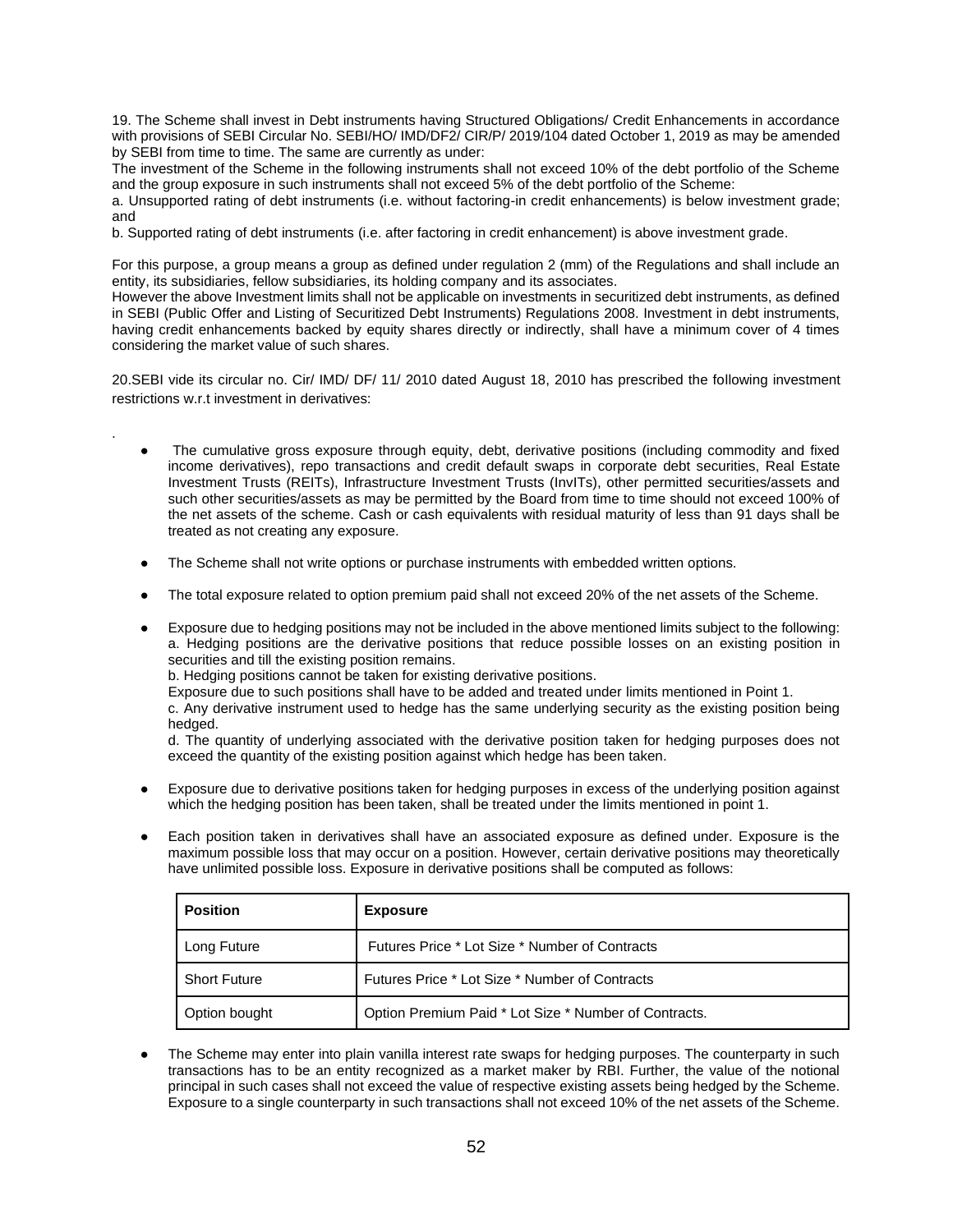21. The scheme will invest in Repos in Corporate debt in accordance with SEBI circular no CIR / IMD / DF / 19 / 2011 dated November 11, 2011.

22. Investment restrictions w.r.t. REITs and InvITS:

a. The Mutual Fund under all its schemes shall not own more than 10% of units issued by a single issuer of REIT and InvIT.

b. The Scheme shall not invest more than 10% of its NAV in the units of REITs and InvITs.

c. The Scheme shall not invest more than 5% of its NAV in the units of REITs and InvITs issued by a single issuer.

23. Save as otherwise expressly provided under the Regulations, the Scheme shall not advance any loans for any purpose.

24. Covered Call Strategy- The Scheme can write Call options under a covered strategy for constituent stocks of NIFTY 50 and BSE SENSEX subject to the following condition:

a) The total notional value (taking into account strike price as well as premium value) of call options written by a scheme shall not exceed 15% of the total market value of equity shares held in that scheme.

b) The total number of shares underlying the call options written shall not exceed 30% of the unencumbered shares of a particular company held in the scheme. The unencumbered shares in a scheme shall mean shares that are not part of Securities Lending and Borrowing Mechanism (SLBM), margin or any other kind of encumbrances.

c) At all points of time the scheme shall comply with the provisions at points (a) and (b) above. In case of any passive breach of the requirement at paragraph (a) above, the respective scheme shall have 7 trading days to rebalance the portfolio. During the rebalancing period, no additional call options can be written in the said scheme.

d) In case the scheme needs to sell securities on which a call option is written under a covered call strategy, it must ensure compliance with paragraphs (a) and (b) above while selling the securities.

e) In no case, the scheme shall write a call option without holding the underlying equity shares. A call option can be written only on shares which are not hedged using other derivative contracts.

f) The premium received shall be within the requirements prescribed in terms of SEBI circular dated August 18, 2010 i.e. the total gross exposure related to option premium paid and received must not exceed 20% of the net assets of the scheme.

g) The exposure on account of the call option written under the covered call strategy shall not be considered as exposure in terms of paragraph 3 of SEBI Circular no. Cir/IMD/DF/11/2010, dated August 18, 2010.

h) The call option written shall be marked to market daily and the respective gains or losses factored into the daily NAV of the respective scheme(s) until the position is closed or expired.

The AMC/Trustee may alter these above stated restrictions from time to time to the extent the SEBI (MF) Regulations change, so as to permit the Scheme to make its investments in the full spectrum of permitted investments for mutual funds to achieve its investment objective. The AMC/Trustee may from time to time alter these restrictions in conformity with the SEBI (MF) Regulations. Further, apart from the investment restrictions prescribed under SEBI (MF) Regulations, the Fund may follow any internal norms vis-à-vis restricting / limiting exposure to a particular scrip or sector, etc. All investment restrictions shall be applicable at the time of making investment.

# **J. HOW HAS THE SCHEME PERFORMED?**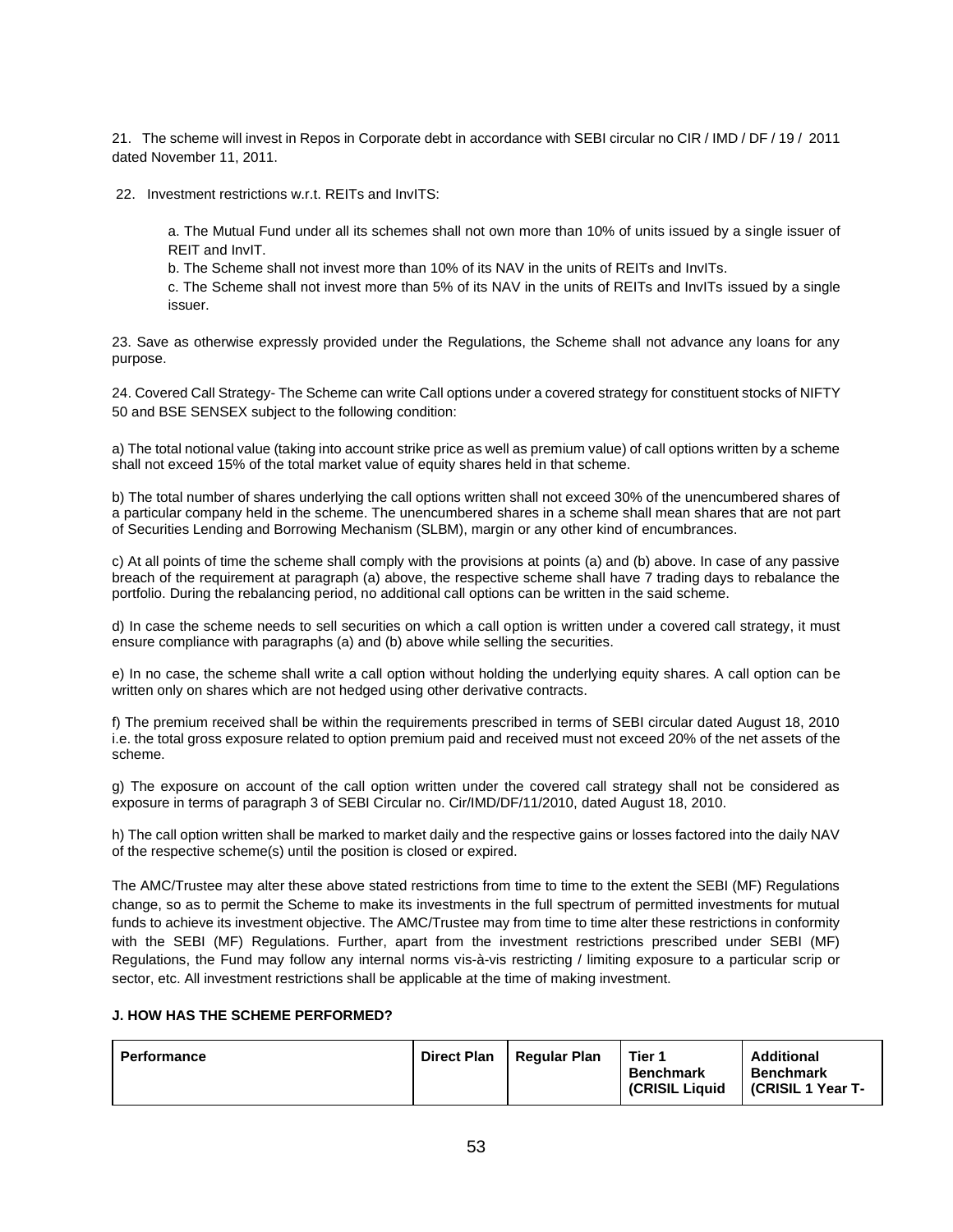|                                                                                                  |       |       | <b>Fund Index)</b> | bill Index) |
|--------------------------------------------------------------------------------------------------|-------|-------|--------------------|-------------|
| Since Inception*<br>(Since inception date till March 31, 2022)<br>(Inception Date: May 26, 2021) | 8.46% | 8.14% | 5.45%              | $-1.37\%$   |
| September 30, 2021 to March 31, 2022 (Last<br>6 Months)                                          | 5.82% | 5.51% | 1.69%              | $-2.25%$    |

\*Since inception returns are calculated on Rs. 10 (allotment price)

- Different plans shall have different expense structures.
- Past performance may or may not be sustained in the future.
- Less than 1 year returns are annualised returns.
- Data presented here is upto the last calendar month
- The scheme has not completed one year since the date of launch

# **Absolute returns for the last 5 Financial years (%) :**

Not Applicable

# **Additional Scheme related disclosures**

**PORTFOLIO HOLDINGS**

Scheme's portfolio holdings (top 10 holdings by issuer and fund allocation towards various sectors) as on March 31, 2022

# **a. Top 10 Issuer wise holdings**

| Name of the Instrument                                 | % of Net<br><b>Assets</b> |
|--------------------------------------------------------|---------------------------|
| Government of India (Gol)#                             | 74.66%                    |
| <b>Equity &amp; Equity related Instruments</b>         | 12.65%                    |
| Bajaj Auto Ltd.                                        | 2.50%                     |
| Coal India Ltd.                                        | 2.78%                     |
| Petronet LNG Ltd.                                      | 2.13%                     |
| <b>ITC Ltd.</b>                                        | 2.68%                     |
| Power Grid Corporation of India Ltd.                   | 2.56%                     |
|                                                        |                           |
| <b>Real Estate Investment Trust</b>                    | 8.70%                     |
| Mindspace Business Parks Reit                          | 2.19%                     |
| <b>Embassy Office Parks Reit</b>                       | 2.60%                     |
| Brookfield India Real Estate Trust                     | 3.91%                     |
|                                                        |                           |
| <b>Clearing Corporation of India Ltd</b><br>(CCIL)     | 1.15%                     |
| <b>India Grid Trust (Non-Convertible</b><br>Debenture) | 0.65%                     |
| <b>HDFC Bank Ltd. (Fixed Deposits)</b>                 | 0.45%                     |

**\*Term Deposits Placed as Margins have been excluded in calculating top 10 issuer holdings. #GoI includes Government Securities and State Development Loans**

**b. Sector wise holdings**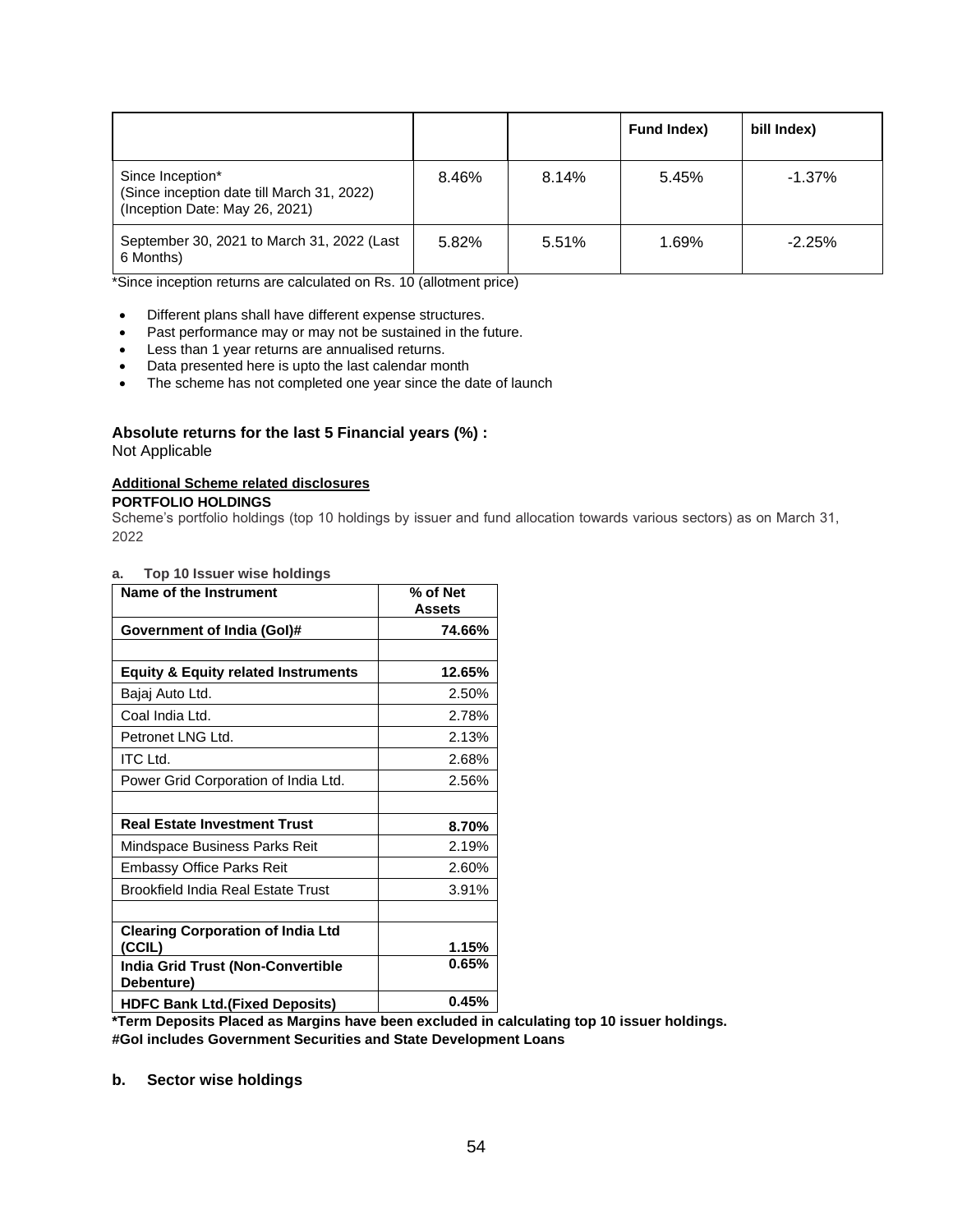| <b>Sector</b>             | % to Net<br><b>Assets</b> |
|---------------------------|---------------------------|
| Government of India       | 74.66%                    |
| Construction              | 8.70%                     |
| Power                     | 3.21%                     |
| Metals                    | 2.78%                     |
| <b>Consumer Goods</b>     | 2.68%                     |
| Automobile                | 2.50%                     |
| Oil & Gas                 | 2.13%                     |
| Cash & Cash Receivables   | 1.61%                     |
| Others <sup>^</sup>       | 1.15%                     |
| <b>Financial Services</b> | 0.58%                     |
| Total                     | 100.00%                   |

^Others includes TREPS

#### **Monthly Scheme portfolio can be checked here:**

<https://amc.ppfas.com/downloads/portfolio-disclosure/>

## **PORTFOLIO TURNOVER**

The Scheme's portfolio turnover as on March 31, 2022 : **Not Applicable**

## **K. HOW THIS SCHEME IS DIFFERENT?**

Nil

PPFAS Mutual Fund does not have any other open-ended hybrid scheme other than 'Parag Parikh Conservative Hybrid Fund'.

#### **Undertaking by The Trustee**

The Board of Trustees have ensured that Parag Parikh Conservative Hybrid Fund as approved by them on December 29, 2020 is a new product offered by PPFAS Mutual Fund and is not a minor modification of any existing scheme/fund/product.

## **III. UNITS AND OFFER**

This section provides details you need to know for investing in the scheme.

# **A. NEW FUND OFFER (NFO)**

**The Scheme forming part of this SID has already been launched. , The date of allotment is mentioned hereunder.** 

| Name of the Scheme                                                                 | Date of Allotment                                                                                                                                                                                                                                                     |  |  |  |
|------------------------------------------------------------------------------------|-----------------------------------------------------------------------------------------------------------------------------------------------------------------------------------------------------------------------------------------------------------------------|--|--|--|
| Parag Parikh Conservative Hybrid<br><b>Fund</b>                                    | May 26, 2022                                                                                                                                                                                                                                                          |  |  |  |
| The section New Fund Offer (NFO) is not relevant, except for the details as under: |                                                                                                                                                                                                                                                                       |  |  |  |
| <b>Plans / Options offered</b>                                                     | SEBI vide its circular, CIR/IMD/DF/21/2012 dated 13th September 2012<br>directed the following:<br>Mutual Fund/AMC shall provide a separate plan for direct investments,<br>i.e. investments not routed through a distributor, in existing as well as<br>new schemes. |  |  |  |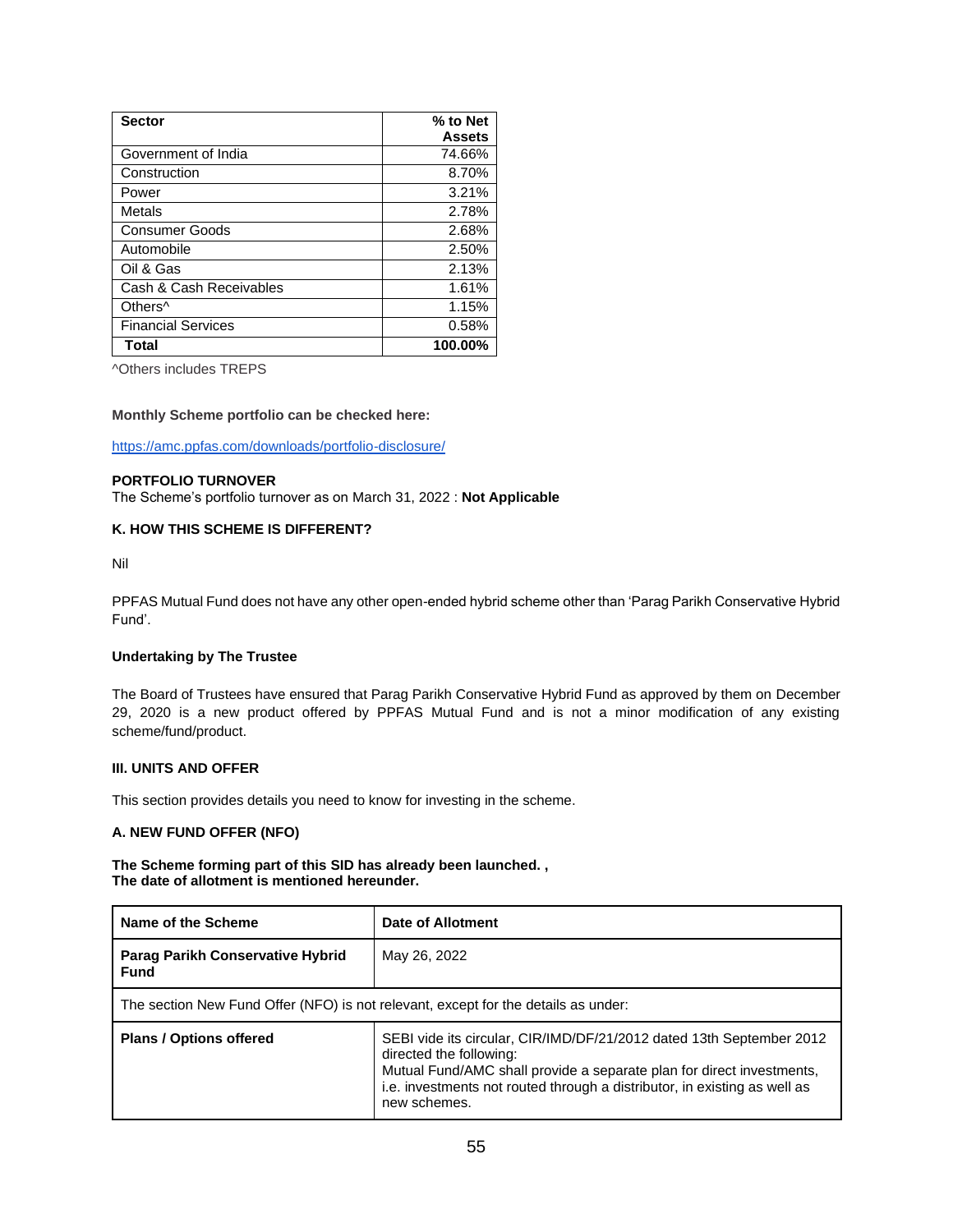Accordingly, PPFAS Mutual fund is offering two plans to its investors. Plans offered by the Scheme: 1. Direct Plan (i.e., investments not routed through distributor.) 2. Regular Plan Both Regular and Direct Plan, offer the below options / sub-options / facilities: Options | Sub-Options/ **Facilities** Frequency of IDCW Record Date Growth NA NA NA Income Distributio n cum capital withdrawa l (IDCW) **Monthly** Reinvestment of Income Distribution<br>cum ca capital withdrawal option Monthly Last Monday of the Month. Monthly Payout of Income **Distribution** cum capital withdrawal option Monthly Last Monday of the Month.

# **Default Plan**

Investors subscribing under Direct Plan of the Scheme will have to indicate "Direct Plan" against the Scheme name in the application form. However, if distributor code is mentioned in application form, but "Direct Plan" is mentioned against the Scheme name, the distributor code will be ignored and the application will be processed under "Direct Plan". Further, where application is received for Regular Plan without Distributor code or "Direct" mentioned in the ARN Column, the application will be processed under Direct Plan.

The below table summarizes the procedures which would be adopted by the AMC for applicability of Direct Plan / Regular Plan, while processing application form/transaction request under different scenarios:

| Sr.<br>No. | <b>AMFI Registration</b><br>Number (ARN) code<br>mentioned/not<br>mentioned in the<br>application form /<br>transaction request | Plan as selected<br>in the application<br>form/transaction<br>request | <b>Transaction</b><br>shall be<br>processed and<br>Units shall be<br>allotted under |
|------------|---------------------------------------------------------------------------------------------------------------------------------|-----------------------------------------------------------------------|-------------------------------------------------------------------------------------|
|            | Not mentioned                                                                                                                   | Not mentioned                                                         | Direct Plan                                                                         |
| 2          | Not mentioned                                                                                                                   | Direct                                                                | Direct Plan                                                                         |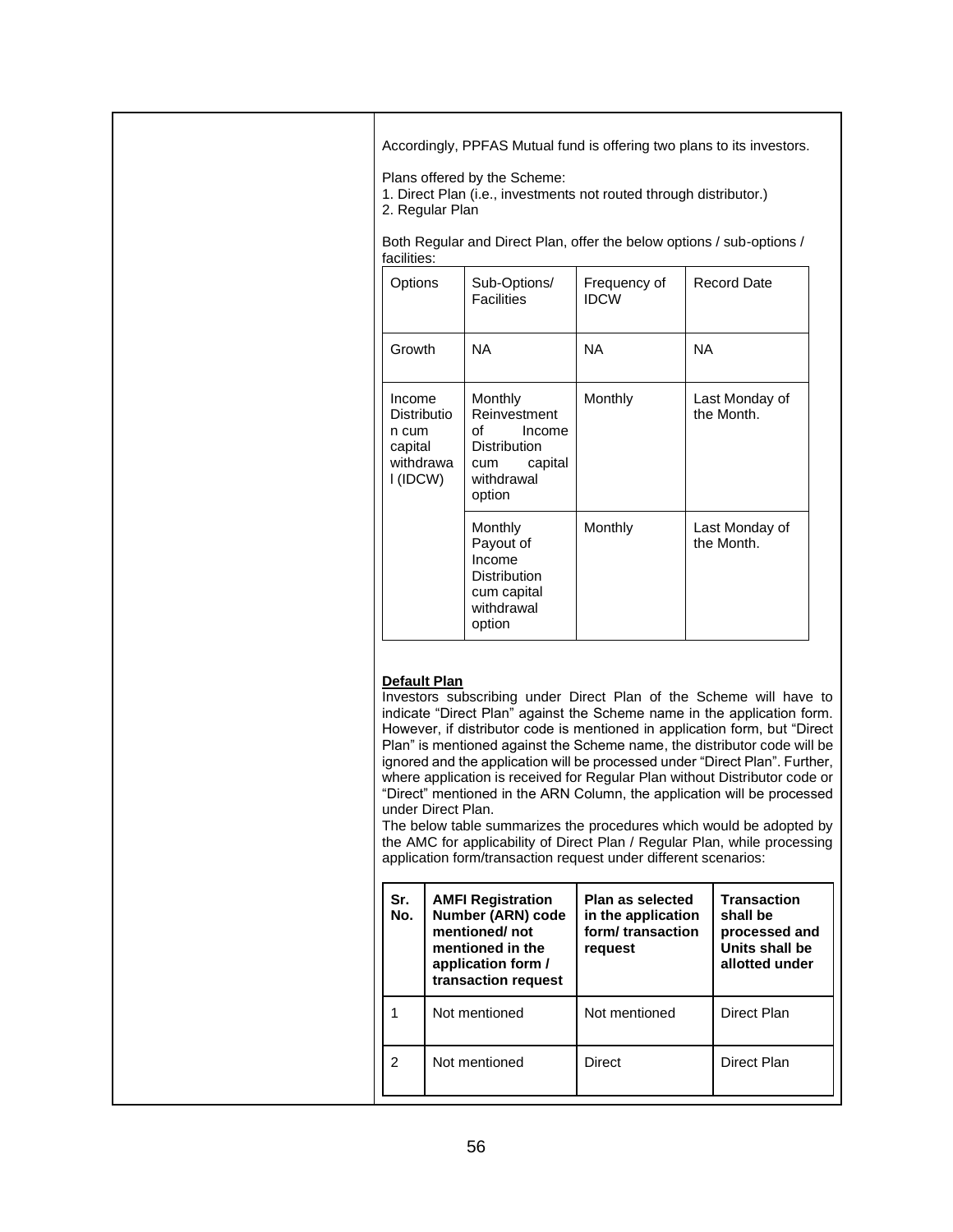| 3              | Not mentioned | Regular       | Direct Plan  |
|----------------|---------------|---------------|--------------|
|                |               |               |              |
| 4              | Mentioned     | Direct        | Direct Plan  |
| 5              | Direct        | Not mentioned | Direct Plan  |
| 6              | <b>Direct</b> | Regular       | Direct Plan  |
| $\overline{7}$ | Mentioned     | Regular       | Regular Plan |
| 8              | Mentioned     | Not mentioned | Regular Plan |

In cases of wrong/ invalid/ incomplete ARN codes mentioned on the application form, the application shall be processed under Regular Plan. The AMC/RTA shall endeavour to contact the investor/distributor and obtain the correct ARN code within 30 calendar days of the receipt of the application form from the investor/ distributor. In case, the correct code is not received within 30 calendar days, the AMC shall reprocess the transaction under Direct Plan from the date of application without any exit load.

Default Option: Growth

Default IDCW Frequency- Monthly Reinvestment of Income Distribution cum capital withdrawal option

**I) Growth Option:** The Mutual Fund will not declare any dividends under this option. The income earned under this Option will remain invested in the option and will be reflected in the NAV. This option is suitable for investors who are not looking for current income but who have invested with the intention of capital appreciation.

**II) Income Distribution cum capital withdrawal (IDCW) Option:** Under this option, dividends will be declared at periodic intervals at the discretion of the Trustees and partly out of the investors capital (Equalization Reserve), which is part of sale price that represents realized gains and subject to availability of distributable surplus calculated in accordance with SEBI (MF) Regulations. On payment of dividend, the NAV of the Units under IDCW option will fall to the extent of the Payout of Income Distribution cum capital withdrawal option, and applicable statutory levies, if any.

**Income Distribution cum capital withdrawal Option offers Monthly Reinvestment of Income Distribution cum capital withdrawal option and Monthly Payout of Income Distribution cum capital withdrawal option.**

It must be distinctly understood that the actual declaration of dividend and frequency thereof is at the sole discretion of Board of Trustee and the amounts can be distributed out of investors capital (Equalization Reserve), which is part of sale price that represents realized gains. There is no assurance or guarantee to the Unit holders as to the rate of dividend distribution nor that the dividend will be paid regularly. The Trustee reserves the right to declare a dividend at any other frequency in addition to the frequencies mentioned above.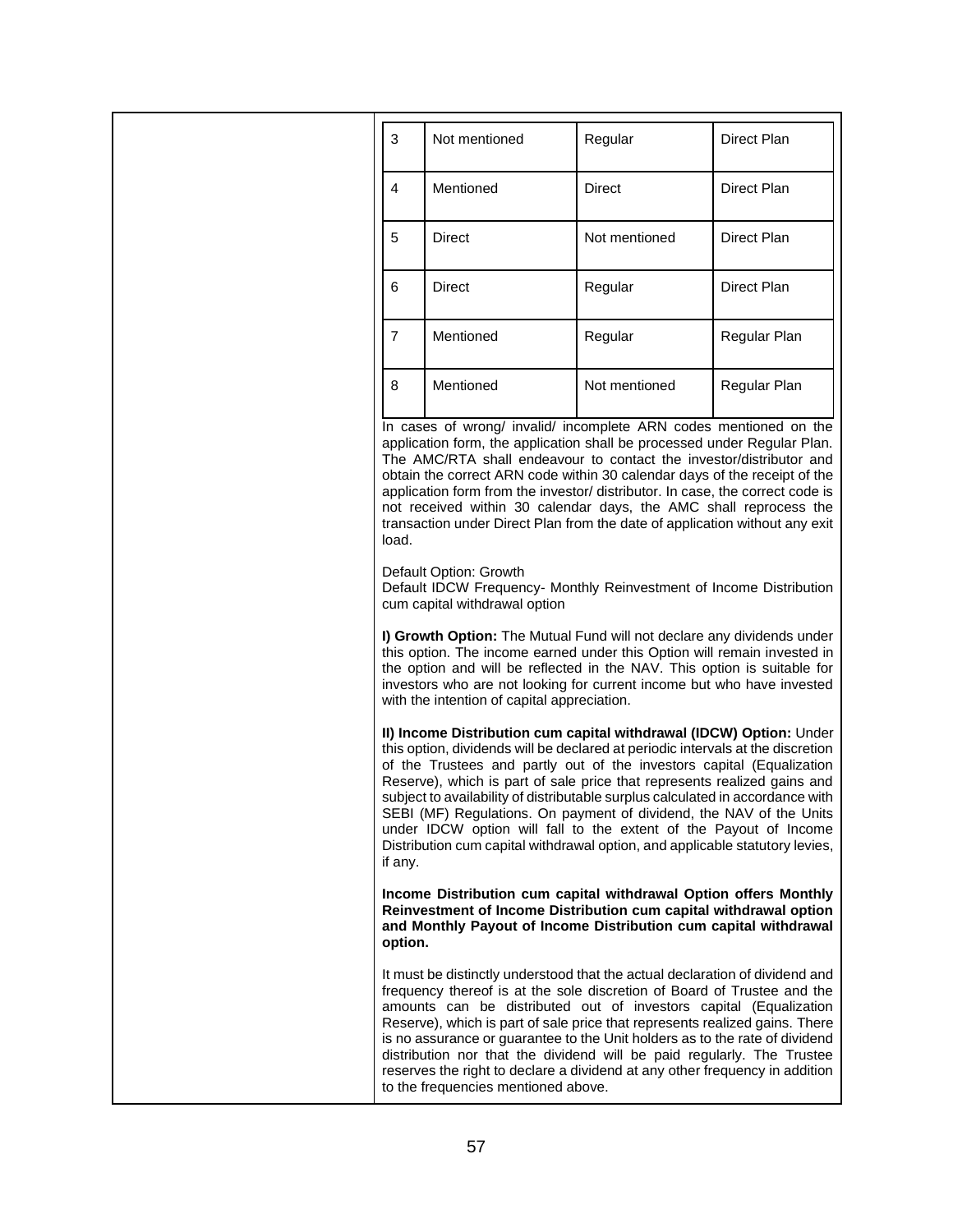|                        | Monthly Reinvestment of Income Distribution cum capital<br>withdrawal option:<br>Under this facility, the dividend due and payable to the Unit holders will be<br>compulsorily and without any further act by the Unit holder, reinvested in<br>the IDCW option at a price based on the prevailing ex-dividend Net Asset<br>Value per Unit on the record date. The amount of dividend re-invested will<br>be net of tax deducted at source, wherever applicable. The dividends so<br>reinvested shall constitute an actual payment of dividends to the Unit<br>holders and an actual receipt of the same amount from each Unit holder<br>for re-investment in Units.<br>On Reinvestment of Income Distribution cum capital withdrawal option,<br>the number of Units to the credit of Unit holder will increase to the extent<br>of the dividend reinvested divided by the Applicable NAV. |
|------------------------|--------------------------------------------------------------------------------------------------------------------------------------------------------------------------------------------------------------------------------------------------------------------------------------------------------------------------------------------------------------------------------------------------------------------------------------------------------------------------------------------------------------------------------------------------------------------------------------------------------------------------------------------------------------------------------------------------------------------------------------------------------------------------------------------------------------------------------------------------------------------------------------------|
|                        | Monthly Payout of Income Distribution cum capital withdrawal<br>option:<br>Dividends, if declared, will be paid (subject to deduction of tax at source,<br>if any) to those Unitholders / Beneficial Owners whose names appear in<br>the Register of Unit holders maintained by the Mutual Fund/ statement of<br>beneficial ownership maintained by the Depositories, as applicable, on the<br>notified record date.                                                                                                                                                                                                                                                                                                                                                                                                                                                                       |
|                        | As and when the payable dividend amount is less than or equal to Rs.<br>500/-, the same will be compulsorily reinvested in the respective<br>Plan(s)/Option(s) of the Scheme irrespective of the dividend facility<br>selected by investor. If the dividend amount payable is greater than Rs.<br>500/ - then it will be either reinvested or paid as per the mandate selected<br>by the investor.                                                                                                                                                                                                                                                                                                                                                                                                                                                                                         |
|                        | There shall, however, be no Load(s) (if any) on the dividend so reinvested.                                                                                                                                                                                                                                                                                                                                                                                                                                                                                                                                                                                                                                                                                                                                                                                                                |
|                        | For details on taxation of dividend, please refer the SAI.                                                                                                                                                                                                                                                                                                                                                                                                                                                                                                                                                                                                                                                                                                                                                                                                                                 |
|                        | Notes:<br>a. An investor on record for the purpose of dividend distributions is an<br>investor who is a Unit Holder as of the Record Date. In order to be a Unit<br>Holder, an investor has to be allocated Units representing receipt of clear<br>funds by the Scheme.<br>b. Investors should indicate the name of the Plan and/or Option, clearly in<br>the application form. In case of valid applications received, without<br>indicating the Plan and/or Option etc. or where the details regarding<br>Option are not clear or ambiguous, the default options as mentioned<br>above, will be applied.                                                                                                                                                                                                                                                                                 |
|                        | Investors shall note that once Units are allotted, AMC shall not<br>entertain requests regarding change of Option, with a retrospective<br>effect.                                                                                                                                                                                                                                                                                                                                                                                                                                                                                                                                                                                                                                                                                                                                         |
|                        | The Trustees reserve the right to offer dividend to the investors<br>under this option which in the opinion of the Trustees is in the best<br>interest of the unit-holder.                                                                                                                                                                                                                                                                                                                                                                                                                                                                                                                                                                                                                                                                                                                 |
|                        | The AMC, in consultation with the Trustee reserves the right to<br>discontinue/ add more options/facilities at a later date subject to<br>complying with the prevailing SEBI guidelines and Regulations.                                                                                                                                                                                                                                                                                                                                                                                                                                                                                                                                                                                                                                                                                   |
| <b>Dividend Policy</b> | Under the Income Distribution cum capital withdrawal option, the Trustee<br>will have discretion to declare the dividend, subject to availability of                                                                                                                                                                                                                                                                                                                                                                                                                                                                                                                                                                                                                                                                                                                                       |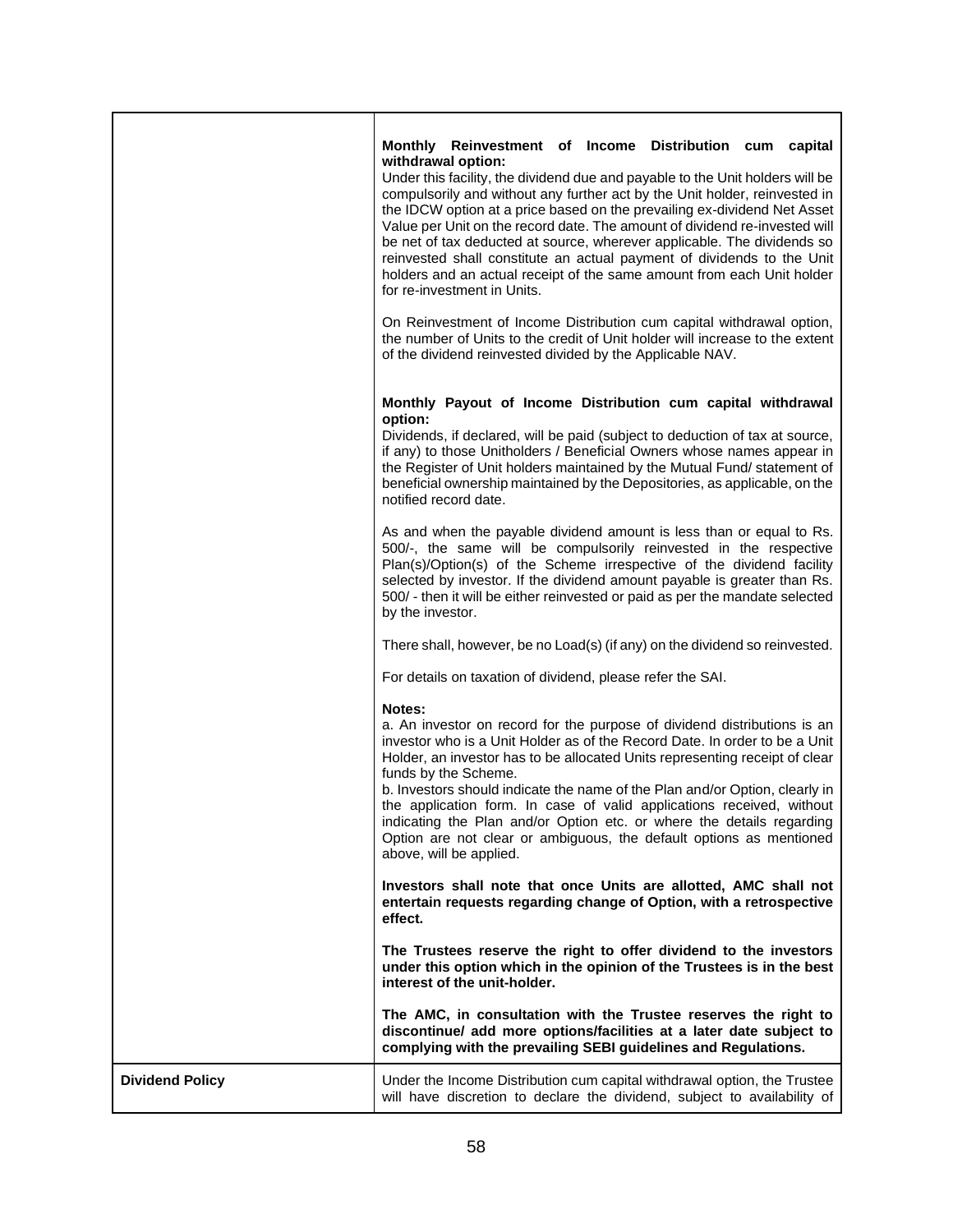|                  | distributable surplus and partly out of investor's capital calculated in<br>accordance with the Regulations. The actual declaration of Dividend and<br>frequency will inter-alia, depend on availability of distributable surplus<br>calculated in accordance with SEBI (MF) Regulations and the decisions<br>of the Trustee shall be final in this regard. The amounts can be distributed<br>out of investors capital (Equalization Reserve), which is part of sale price<br>that represents realized gains. There is no assurance or guarantee to the<br>Unitholder as to the rate of Dividend nor that will the Dividend be paid<br>regularly. |
|------------------|---------------------------------------------------------------------------------------------------------------------------------------------------------------------------------------------------------------------------------------------------------------------------------------------------------------------------------------------------------------------------------------------------------------------------------------------------------------------------------------------------------------------------------------------------------------------------------------------------------------------------------------------------|
|                  | The AMC/Trustee reserves the right to change the frequency of<br>declaration of Dividend or may provide additional frequency for<br>Declaration of Dividend.                                                                                                                                                                                                                                                                                                                                                                                                                                                                                      |
|                  | <b>Dividend Distribution Procedure:</b><br>In accordance with SEBI Circular no. SEBI/IMD/ Cir No. 1/64057/06 dated<br>April 4, 2006, the procedure for Dividend distribution would be as under:<br>1. Quantum of Dividend and the record date will be fixed by the Trustee.<br>Dividend so decided shall be paid, subject to availability of distributable<br>surplus.                                                                                                                                                                                                                                                                            |
|                  | 2. Within one calendar day of decision by the Trustees, the AMC shall<br>issue notice to the public communicating the decision including the record<br>date. The record date shall be 5 calendar days from the date of publication<br>in atleast one English newspaper or in a newspaper published in the<br>language of the region where the Head Office of the Mutual Fund is<br>situated, whichever is issued earlier.                                                                                                                                                                                                                         |
|                  | 3. Record date shall be the date, which will be considered for the purpose<br>of determining the eligibility of Unitholders whose names appear on the<br>register of Unitholder for receiving Dividends. The Record Date will be 5<br>calendar days from the date of issue of public notice.                                                                                                                                                                                                                                                                                                                                                      |
|                  | 4. The notice will, in font size 10, bold, categorically state that pursuant to<br>payment of Dividend, the NAV of the Scheme would fall to the extent of<br>payout and statutory levy (if applicable).                                                                                                                                                                                                                                                                                                                                                                                                                                           |
|                  | 5. The NAV will be adjusted to the extent of Dividend distribution and<br>statutory levy, if any, at the close of Business Hours on record date.                                                                                                                                                                                                                                                                                                                                                                                                                                                                                                  |
|                  | 6. Before the issue of such notice, no communication indicating the<br>probable date of Dividend declaration in any manner whatsoever will be<br>issued by Mutual Fund.                                                                                                                                                                                                                                                                                                                                                                                                                                                                           |
|                  | The requirement of giving public notice shall not be applicable for<br>dividend options having frequency ranging from daily up to monthly<br>distribution.                                                                                                                                                                                                                                                                                                                                                                                                                                                                                        |
| <b>Allotment</b> | Investors may apply for Units by filling up an Application Form. All valid<br>and complete applications will be allotted Units at the Applicable NAV for<br>the application amount. Allotment of units shall be made within 5 business<br>days from the closure of the NFO and the Scheme shall be available for<br>ongoing repurchase/sale/trading within 5 business days of the allotment.                                                                                                                                                                                                                                                      |
|                  | <b>Units</b><br>shall<br>Allotment<br>οf<br>subject<br>be<br>to:<br>(i) the achievement of the minimum target amount; (ii) receipt of complete<br>Application Forms that are in order; (iii) realisation of the specified<br>minimum Subscription amount from the Investor, and (iv) provisions set<br>out in the section on 'Refund/Rejection of the application' given below.                                                                                                                                                                                                                                                                   |
|                  |                                                                                                                                                                                                                                                                                                                                                                                                                                                                                                                                                                                                                                                   |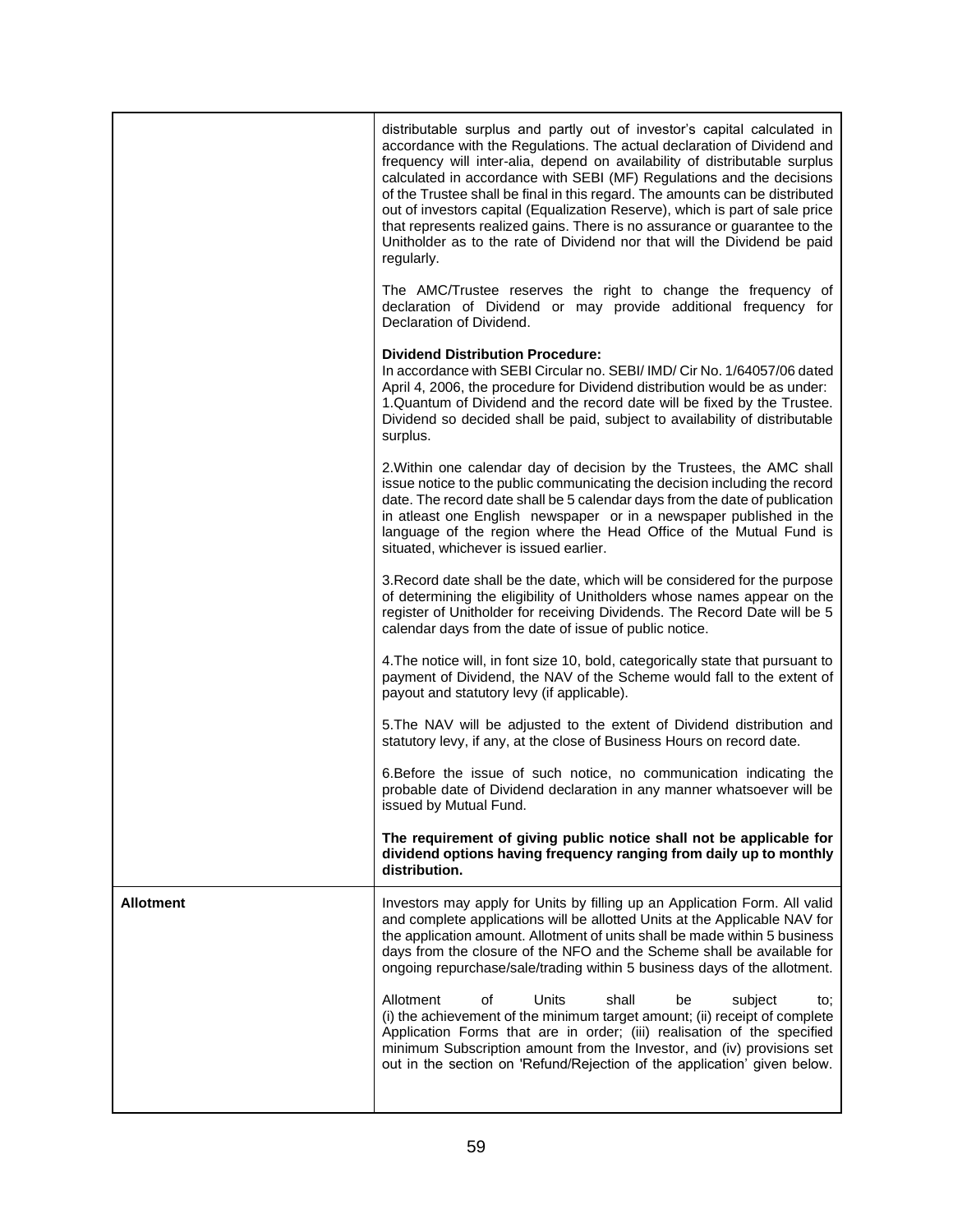|                                                                                                                                                                                 | <b>Account Statements</b>                                                                                                                                                                                                                                                                                                                                                                                                                                                                                                                                                                                                                                                                                                                                                                                                                                                                                            |
|---------------------------------------------------------------------------------------------------------------------------------------------------------------------------------|----------------------------------------------------------------------------------------------------------------------------------------------------------------------------------------------------------------------------------------------------------------------------------------------------------------------------------------------------------------------------------------------------------------------------------------------------------------------------------------------------------------------------------------------------------------------------------------------------------------------------------------------------------------------------------------------------------------------------------------------------------------------------------------------------------------------------------------------------------------------------------------------------------------------|
|                                                                                                                                                                                 | An account statement will be sent by ordinary post/courier/electronic<br>mail to each Unit Holder within 5 business days from the closure of the<br>NFO, stating the number of Units purchased.                                                                                                                                                                                                                                                                                                                                                                                                                                                                                                                                                                                                                                                                                                                      |
|                                                                                                                                                                                 | In case, the investor provides the e-mail address, the Fund will provide<br>the Account Statement only through e-mail message. Should the unit<br>holder experience any difficulty in accessing the electronically delivered<br>documents, the unit holders shall promptly advise the Mutual Fund to<br>enable the Mutual Fund to make the delivery through alternate means. It<br>is deemed that the unit holder is aware of all security risks including<br>possible third party interception of the documents and contents of the<br>documents becoming known to third parties.                                                                                                                                                                                                                                                                                                                                   |
|                                                                                                                                                                                 | Normally, no unit certificates will be issued. However, if an applicant so<br>desires, the AMC shall issue the unit certificates to the applicant within 5<br>business days of the receipt of request for the certificate.                                                                                                                                                                                                                                                                                                                                                                                                                                                                                                                                                                                                                                                                                           |
|                                                                                                                                                                                 | <b>Consolidated Account Statements</b><br>In accordance with SEBI Circular No. Cir/ IMD/ DF/ 16 / 2011 dated<br>September 08, 2011 a consolidated account statement for each<br>calendar month is issued to the investors in whose folios transactions<br>has taken place during that month.                                                                                                                                                                                                                                                                                                                                                                                                                                                                                                                                                                                                                         |
| Refund                                                                                                                                                                          | Application money may be refunded in case the minimum target amount<br>required to operate the Scheme is not collected during the NFO period.<br>Applications may also be rejected if they are found to be incomplete,<br>invalid or for any other reason whatsoever.                                                                                                                                                                                                                                                                                                                                                                                                                                                                                                                                                                                                                                                |
|                                                                                                                                                                                 | If application is rejected, the Fund will refund the full application amount<br>within 5 Business Days of the closure of the NFO period. In the event of<br>delay beyond 5 Business Days of the closure of the NFO, interest at the<br>rate of 15% per annum or such other rate of interest as may be prescribed<br>from time to time for the delay period will be paid to the applicant and<br>borne by the AMC.                                                                                                                                                                                                                                                                                                                                                                                                                                                                                                    |
|                                                                                                                                                                                 | Refund orders will be marked 'A/c Payee only' and drawn in the name of<br>the applicant (in the case of a sole applicant) and in the name of the first<br>applicant in all other cases.                                                                                                                                                                                                                                                                                                                                                                                                                                                                                                                                                                                                                                                                                                                              |
|                                                                                                                                                                                 | All refund orders will be sent by either registered post, speed post, courier<br>etc with acknowledgment due or through RTGS, NEFT, IMPS or direct<br>credit facility etc or any other mode allowed by Reserve Bank of India.                                                                                                                                                                                                                                                                                                                                                                                                                                                                                                                                                                                                                                                                                        |
| Who can invest<br>This is an indicative list and you are<br>requested to consult your financial<br>advisor to ascertain whether the<br>scheme is suitable to your risk profile. | The following persons are eligible to apply for subscription to the units of<br>the Scheme (subject to, wherever relevant, subscription to units of the<br>Scheme being permitted under the respective constitutions and relevant<br>statutory regulations):<br>1. Indian resident adult individuals either singly or jointly (not exceeding<br>three) or on an Anyone or Survivor basis;<br>2. Hindu Undivided Family (HUF) through Karta of the HUF;<br>3. Minor through parent / legal guardian;<br>4. Partnership Firms and Limited Liability Partnerships (LLPs);<br>5. Proprietorship in the name of the sole proprietor;<br>6. Companies, Bodies Corporate, Public Sector Undertakings (PSUs),<br>Association of Persons (AOP) or Bodies of Individuals (BOI) and societies<br>registered under the Societies Registration Act, 1860;<br>7. Banks (including Co-operative Banks and Regional Rural Banks) and |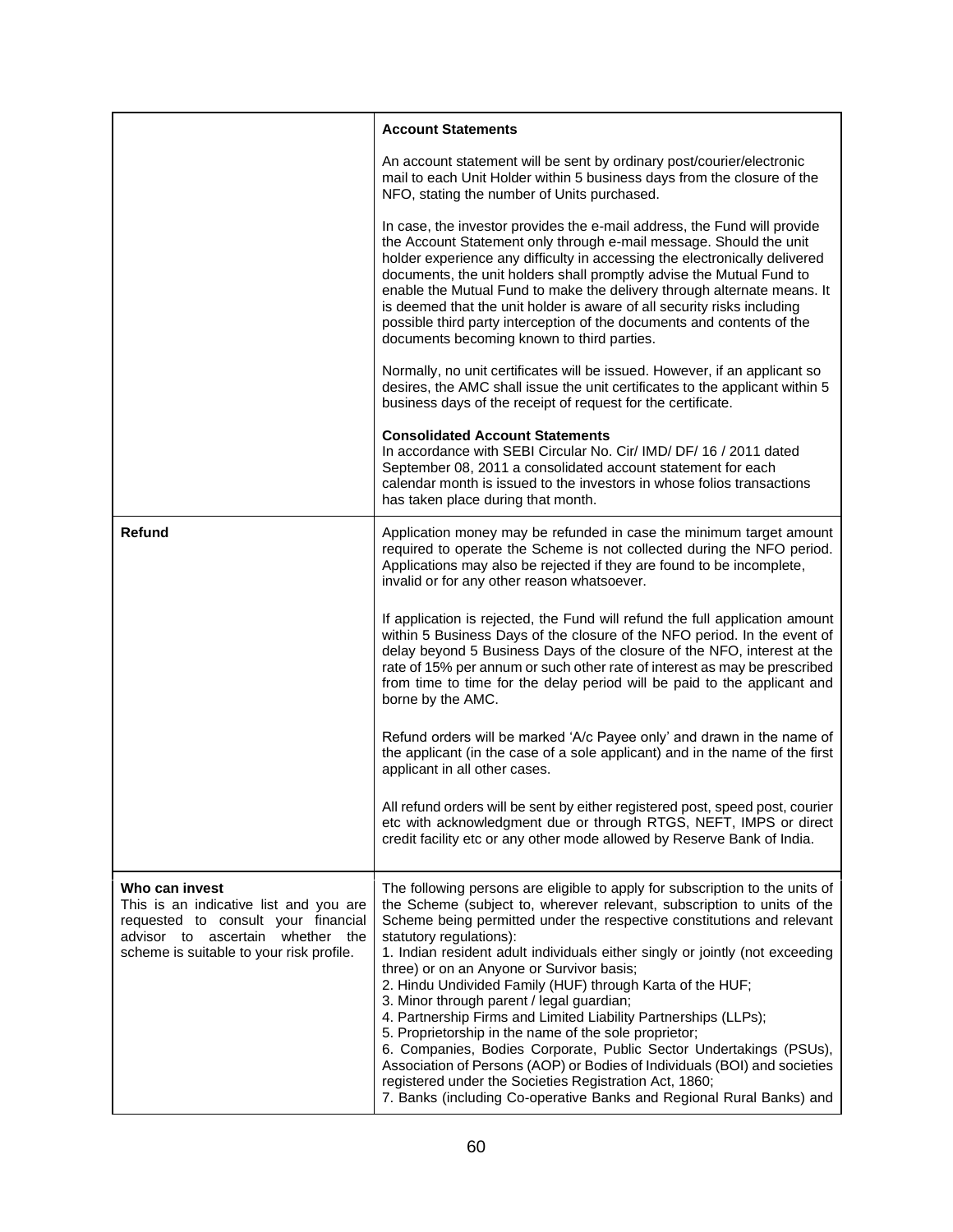| Financial Institutions;<br>8. Mutual Funds/ Alternative Investments Fund registered with SEBI;<br>9. Religious and Charitable Trusts, Wakfs or endowments of private trusts<br>(subject to receipt of necessary approvals as "Public Securities" as<br>required) and private trusts authorised to invest in mutual fund schemes<br>under their trust deeds;<br>10. Non-Resident Indians (NRIs) / Persons of Indian origin (PIOs) residing<br>abroad on repatriation basis or on non-repatriation basis;<br>11. Foreign Institutional Investors (FIIs) and their sub-accounts registered<br>with SEBI on repatriation basis;<br>12. Army, Air Force, Navy and other para-military units and bodies created<br>by such institutions;<br>13. Scientific and Industrial research Organizations;<br>14. Multilateral Funding Agencies / Bodies Corporate incorporated outside<br>India with the permission of Government of India / RBI;<br>15. Provident Funds, Pension Funds, Gratuity Funds and Superannuation<br>Funds to the extent they are permitted;<br>16. Other schemes of PPFAS Mutual Fund subject to the conditions and<br>limits prescribed by SEBI (Mutual Funds) Regulations;<br>17. Trustee, AMC or Sponsor or their associates may subscribe to units<br>under the Scheme;<br>18. Qualified Foreign Investor (QFI)<br>19. Foreign Portfolio Investors (FPI) registered with SEBI on repatriation<br>basis;<br>20. Such other individuals /institutions/ body corporates etc., as may be<br>decided by the AMC from time to time, so long as, wherever applicable,<br>subject to their respective constitutions and relevant statutory regulations.<br>The list given above is indicative and the applicable laws, if any, as<br>amended from time to time shall supersede the list.                                                                                                                                                                                                                                     |
|--------------------------------------------------------------------------------------------------------------------------------------------------------------------------------------------------------------------------------------------------------------------------------------------------------------------------------------------------------------------------------------------------------------------------------------------------------------------------------------------------------------------------------------------------------------------------------------------------------------------------------------------------------------------------------------------------------------------------------------------------------------------------------------------------------------------------------------------------------------------------------------------------------------------------------------------------------------------------------------------------------------------------------------------------------------------------------------------------------------------------------------------------------------------------------------------------------------------------------------------------------------------------------------------------------------------------------------------------------------------------------------------------------------------------------------------------------------------------------------------------------------------------------------------------------------------------------------------------------------------------------------------------------------------------------------------------------------------------------------------------------------------------------------------------------------------------------------------------------------------------------------------------------------------------------------------------------------------------------------------------------------------------------------|
| Note:<br>1. Non-Resident Indians (NRIs) and Persons of Indian Origin<br>(PIOs)residing abroad / Foreign Institutional Investors (FIIs) have been<br>granted a general permission by Reserve Bank of India under Schedule<br>5 of the Foreign Exchange Management (Transfer or Issue of Security by<br>a Person Resident Outside India) Regulations, 2000 for investing in /<br>redeeming units of the mutual funds subject to conditions set out in the<br>aforesaid regulations.<br>2. It is expressly understood that at the time of investment, the investor/<br>unitholder has the express authority to invest in units of the Scheme and<br>the AMC / Trustee / Mutual Fund will not be responsible if such investment<br>is ultravires the relevant constitution. Subject to the Regulations, the<br>Trustee may reject any application received in case the application is<br>found invalid/ incomplete or for any other reason in the Trustee's sole<br>discretion.<br>3. For subscription in the Scheme, it is mandatory for investors to make<br>certain disclosures like bank details etc. and provide certain documents<br>like PAN copy etc. (for details please refer SAI) without which the<br>application is liable to be rejected.<br>4. Subject to the SEBI (MF) Regulations, any application for units of this<br>Scheme may be accepted or rejected in the sole and absolute discretion<br>of the Trustee/AMC. The Trustee/AMC may inter-alia reject any<br>application for the purchase of units if the application is invalid or<br>incomplete or if the Trustee for any other reason does not believe that it<br>would be in the best interest of the Scheme or its unitholders to accept<br>such an application.<br>5. The AMC / Trustees may request Investors / Unit holders to provide<br>other further details as may be required in the opinion of the AMC /<br>Trustees under applicable Laws. This may result in a delay in dealing with<br>the applicants, Unit holders, benefits distribution, etc. |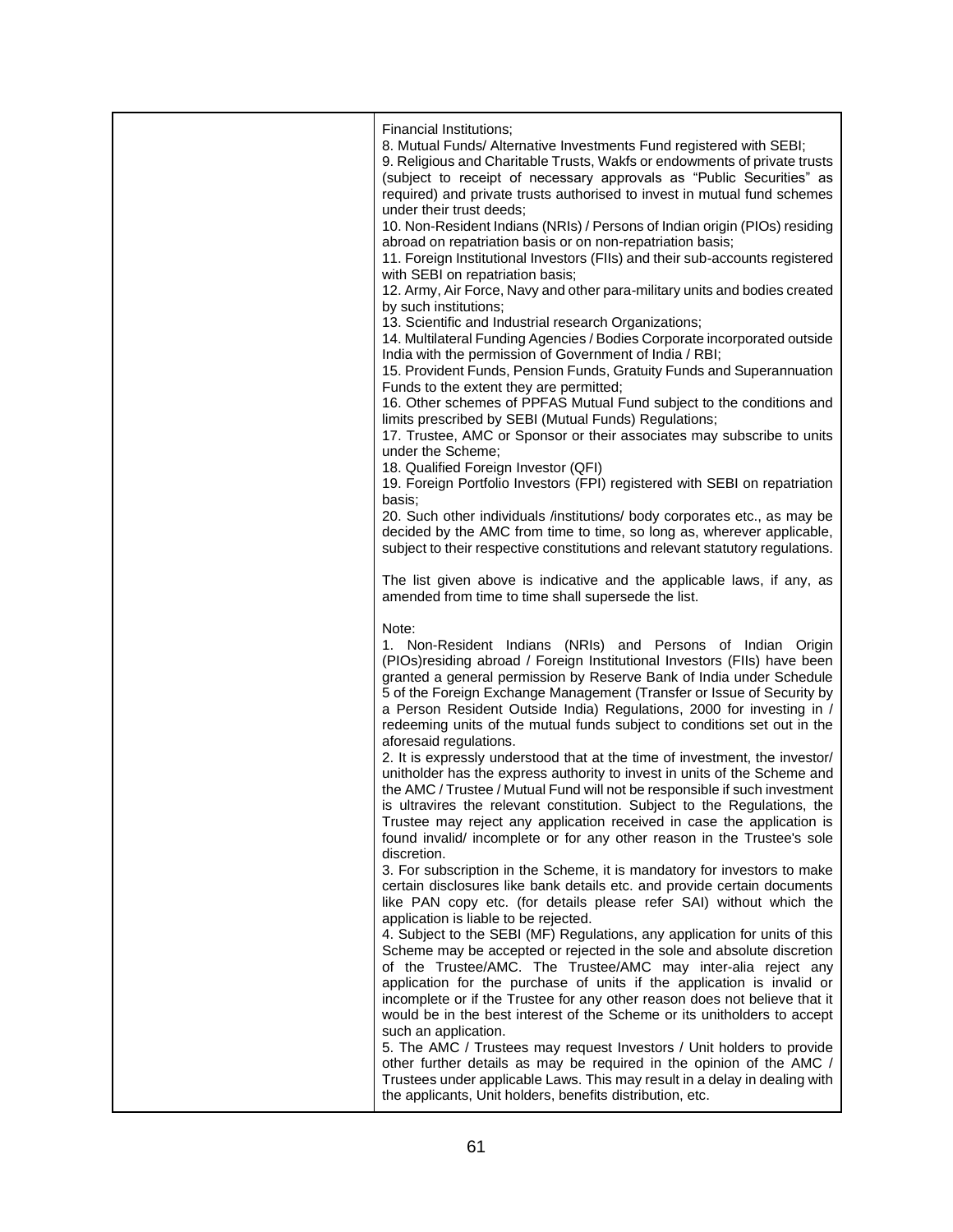| Who cannot invest                                   | 6. In case of application(s) made by individual investors under a Power of<br>Attorney, the original Power of Attorney or a duly notarized copy should<br>be submitted along with the subscription application form. In case of<br>applications made by non-individual investors, the authorized signatories<br>of such non-individual investors should sign the application form in terms<br>of the authority granted to them under the Constitutional Documents/<br>Board resolutions/Power of Attorneys, etc. A list of specimen signatures<br>of the authorized signatories, duly certified / attested should also be<br>attached to the Application Form. The Mutual Fund/AMC/Trustee shall<br>deem that the investments made by such non-individual investors are not<br>prohibited by any law/Constitutional documents governing them and they<br>possess the necessary authority to invest.<br>7. Investors desiring to invest / transact in mutual fund schemes are<br>required to comply with the KYC norms applicable from time to time.<br>Under the KYC norms, Investors are required to provide prescribed<br>documents for establishing their identity and address such as copy of the<br>Memorandum and Articles of Association / bye-laws/trust deed/<br>partnership deed/Certificate of Registration along with the proof of<br>authorization to invest, as applicable, to the KYC Registration Agency<br>(KRA) registered with SEBI.<br>The Mutual Fund/ AMC/ Trustee/ other intermediaries will rely on the<br>declarations/ affirmations provided<br>by the<br>Investor(s)<br>in.<br>the<br>Application/Transaction Form(s) and the documents furnished to the KRA.<br>Further, the Investor shall be liable to indemnify the Fund/ AMC/ Trustee/<br>other intermediaries in case of any dispute regarding the eligibility, validity<br>and authorization of the transactions and/ or the applicant who has applied<br>on behalf of the Investor. The Mutual Fund/ AMC/ Trustee reserves the<br>right to call for such other information and documents as may be required<br>by it in connection with the investments made by the investors.<br>8. Returned cheques are not liable to be presented again for collection<br>and the accompanying application forms are liable to be rejected by the<br>AMC. In case the returned cheques are presented again, the necessary<br>charges are liable to be debited to the investor.<br>9. The Trustee reserves the right to recover from an investor any loss<br>caused to the Scheme on account of dishonour of cheques issued by the<br>investor for purchase of Units of the Scheme.<br>The following persons are not eligible to invest in the Scheme:<br>Pursuant to RBI A.P. (DIR Series) Circular No. 14 dated September 16, |
|-----------------------------------------------------|------------------------------------------------------------------------------------------------------------------------------------------------------------------------------------------------------------------------------------------------------------------------------------------------------------------------------------------------------------------------------------------------------------------------------------------------------------------------------------------------------------------------------------------------------------------------------------------------------------------------------------------------------------------------------------------------------------------------------------------------------------------------------------------------------------------------------------------------------------------------------------------------------------------------------------------------------------------------------------------------------------------------------------------------------------------------------------------------------------------------------------------------------------------------------------------------------------------------------------------------------------------------------------------------------------------------------------------------------------------------------------------------------------------------------------------------------------------------------------------------------------------------------------------------------------------------------------------------------------------------------------------------------------------------------------------------------------------------------------------------------------------------------------------------------------------------------------------------------------------------------------------------------------------------------------------------------------------------------------------------------------------------------------------------------------------------------------------------------------------------------------------------------------------------------------------------------------------------------------------------------------------------------------------------------------------------------------------------------------------------------------------------------------------------------------------------------------------------------------------------------------------------------------------------------------------------------------------------------------------------------------------------------------------------------------------------------------------------------------------------------------------------------------------------------|
|                                                     | 2003, Overseas Corporate Bodies (OCBs) cannot invest in Mutual Funds.<br>Any prospective investor/s residing in Non-Compliant Countries and<br>Territories (NCCTs) as determined by the Financial Action Task Force<br>(FATF), from time to time.<br>Such other persons as may be specified by AMC from time to time or as<br>may be required by the applicable rules and regulations.                                                                                                                                                                                                                                                                                                                                                                                                                                                                                                                                                                                                                                                                                                                                                                                                                                                                                                                                                                                                                                                                                                                                                                                                                                                                                                                                                                                                                                                                                                                                                                                                                                                                                                                                                                                                                                                                                                                                                                                                                                                                                                                                                                                                                                                                                                                                                                                                               |
| Where can you submit the filled-up<br>applications. | Duly completed application forms for purchase of units under the Scheme<br>during the NFO period along with the instrument for payment can be<br>submitted at the registered office of the AMC and investor service centers<br>of CAMS.                                                                                                                                                                                                                                                                                                                                                                                                                                                                                                                                                                                                                                                                                                                                                                                                                                                                                                                                                                                                                                                                                                                                                                                                                                                                                                                                                                                                                                                                                                                                                                                                                                                                                                                                                                                                                                                                                                                                                                                                                                                                                                                                                                                                                                                                                                                                                                                                                                                                                                                                                              |
|                                                     | For further details of CAMS Investors Centers, refer to Section List of<br>Investor Service Centres and Official Points of Acceptance of<br>Transactions. The Investors who are registered with the AMC to invest<br>online through the website of the AMC http://amc.ppfas.com can apply<br>online for purchase / redemption / switches.                                                                                                                                                                                                                                                                                                                                                                                                                                                                                                                                                                                                                                                                                                                                                                                                                                                                                                                                                                                                                                                                                                                                                                                                                                                                                                                                                                                                                                                                                                                                                                                                                                                                                                                                                                                                                                                                                                                                                                                                                                                                                                                                                                                                                                                                                                                                                                                                                                                            |
|                                                     | Investors can also purchase/redeem units of the Scheme by placing an<br>order for purchase/redemption with the members (Stock Broker) / clearing<br>members of stock exchanges or Mutual Fund Distributors registered with<br>AMFI as per SEBI Circular No. CIR/MRD/DSA/32/2013 dated October 4,                                                                                                                                                                                                                                                                                                                                                                                                                                                                                                                                                                                                                                                                                                                                                                                                                                                                                                                                                                                                                                                                                                                                                                                                                                                                                                                                                                                                                                                                                                                                                                                                                                                                                                                                                                                                                                                                                                                                                                                                                                                                                                                                                                                                                                                                                                                                                                                                                                                                                                     |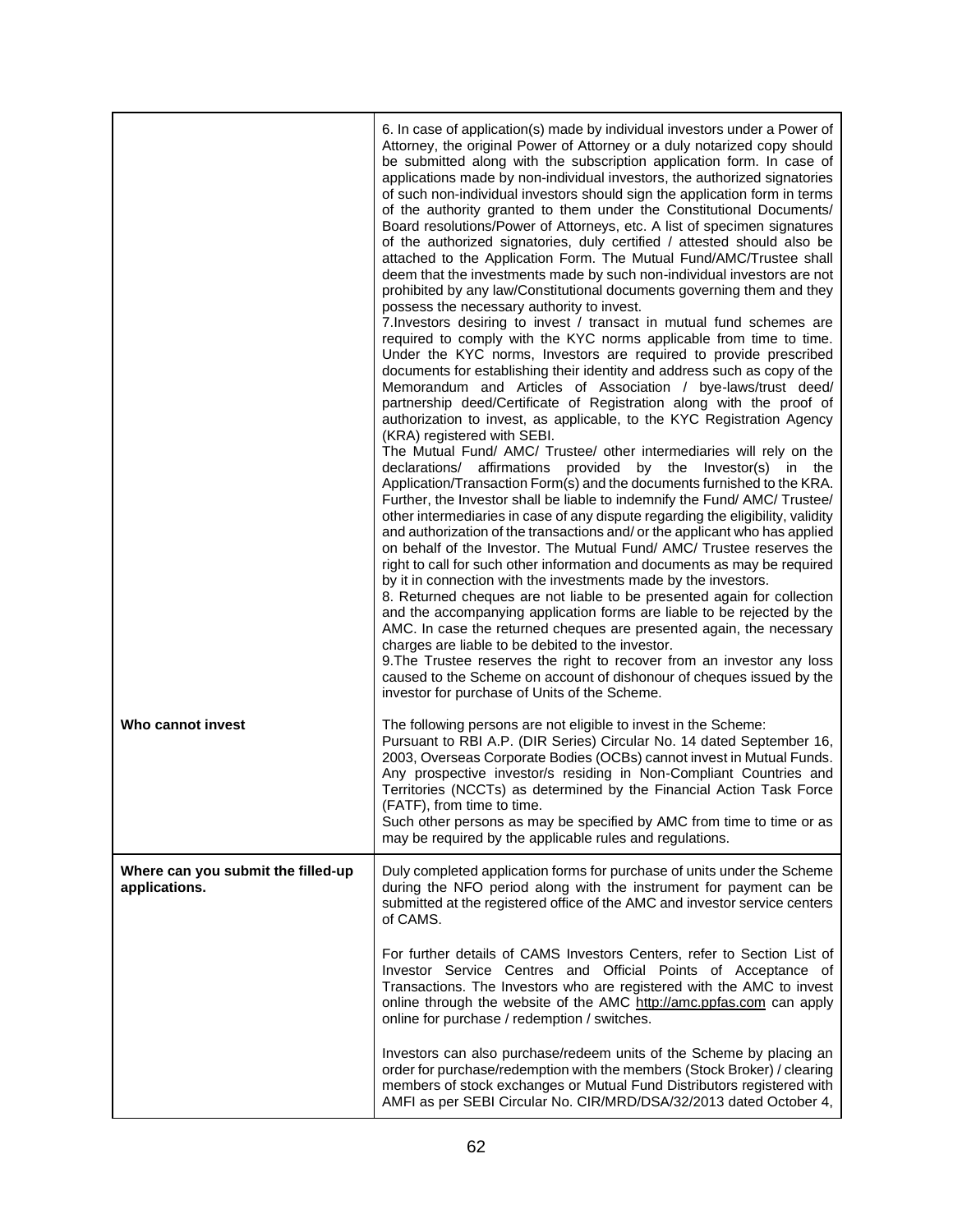|                                                | 2013. These members (Stock Brokers) / clearing members/ Mutual Fund<br>Distributors would be availing the platform / mechanism provided by the<br>stock exchanges for placing an order for purchase / redemption of units<br>of the Scheme. Investors may purchase / redeem units of the Scheme<br>through the Stock Exchange Infrastructure. In order to facilitate<br>transactions in mutual fund units BSE has introduced BSE STAR MF<br>Platform and NSE has introduced Mutual Fund Service System (MFSS)<br>and NMF II.                                                                                                                                                                                                           |
|------------------------------------------------|----------------------------------------------------------------------------------------------------------------------------------------------------------------------------------------------------------------------------------------------------------------------------------------------------------------------------------------------------------------------------------------------------------------------------------------------------------------------------------------------------------------------------------------------------------------------------------------------------------------------------------------------------------------------------------------------------------------------------------------|
|                                                | Investors should note that Brokers, Clearing members and Depository<br>Participants will be considered as Official Points of Acceptance (OPA) of<br>PPFAS Mutual Fund in line with SEBI Circular No. SEBI/IMD/CIR No.<br>11/78450/06 dated October 11, 2006 and conditions stipulated in SEBI<br>Circular No. SEBI/IMD/CIR No.11/183204/2009 dated November 13,<br>2009 for stock brokers viz. AMFI /NISM certification and the provisions of<br>SEBI Circular No. CIR/MRD/DSA/32/2013 dated October 4, 2013 for<br>Mutual Fund Distributors, code of conduct prescribed by SEBI for<br>Intermediaries of Mutual Fund, shall be applicable for such Clearing<br>members, Mutual Fund Distributors and Depository participants as well. |
|                                                | Please refer the section List of Investor Service Centres and Official<br>Points of Acceptance of Transactions for address, contact details and<br>website address of the AMC and for the Registrar and Transfer Agent,<br>Official Points of Acceptance, etc.                                                                                                                                                                                                                                                                                                                                                                                                                                                                         |
|                                                | AMC reserves the right to appoint collecting bankers during the New Fund<br>Offer Period and change the bankers and/or appoint any other bankers<br>subsequently.                                                                                                                                                                                                                                                                                                                                                                                                                                                                                                                                                                      |
| <b>How to Apply</b>                            | Investors may obtain Key Information Memorandum (KIM) along with the<br>application forms from the AMC offices or Point of Acceptance of the<br>Registrar or may be downloaded from http://amc.ppfas.com (AMC's<br>website). Please refer to the SAI and Application Form for the instructions.<br>An Application Form accompanied by a payment instrument issued from<br>a bank account other than that of the Applicant / Investor will not be<br>accepted except in certain circumstances. For further details, please refer<br>paragraph - Non-acceptance of Third Party Payment Instruments for<br>subscriptions / investments under the section - How to Apply in SAI.                                                           |
|                                                | <b>Bank Details:</b>                                                                                                                                                                                                                                                                                                                                                                                                                                                                                                                                                                                                                                                                                                                   |
|                                                | In order to protect the interest of Unit holders from fraudulent encashment<br>of redemption / dividend cheques, SEBI has made it mandatory for<br>investors to provide their bank details viz. name of bank, branch, address,<br>account type and number, etc. to the Mutual Fund. Applications without<br>complete bank details shall be rejected. The AMC will not be responsible<br>for any loss arising out of fraudulent encashment of cheques / warrants<br>and / or any delay / loss in transit. Also, please refer to the point on<br>Registration of Multiple Bank Accounts in respect of an Investor Folio<br>under section "Special Products/Facilities available".                                                        |
| Listing                                        | Being an open ended Scheme under which Sale and Redemption of Units<br>will be made on a continuous basis by the Mutual Fund (subject to<br>completion of lock in period, if any), the Units of the Scheme are not<br>proposed to be listed on any stock exchange. However, the Mutual Fund<br>may at its sole discretion list the Units under the Scheme on one or more<br>stock exchanges at a later date.                                                                                                                                                                                                                                                                                                                           |
| <b>Special Products / facilities available</b> | <b>Switching Option</b>                                                                                                                                                                                                                                                                                                                                                                                                                                                                                                                                                                                                                                                                                                                |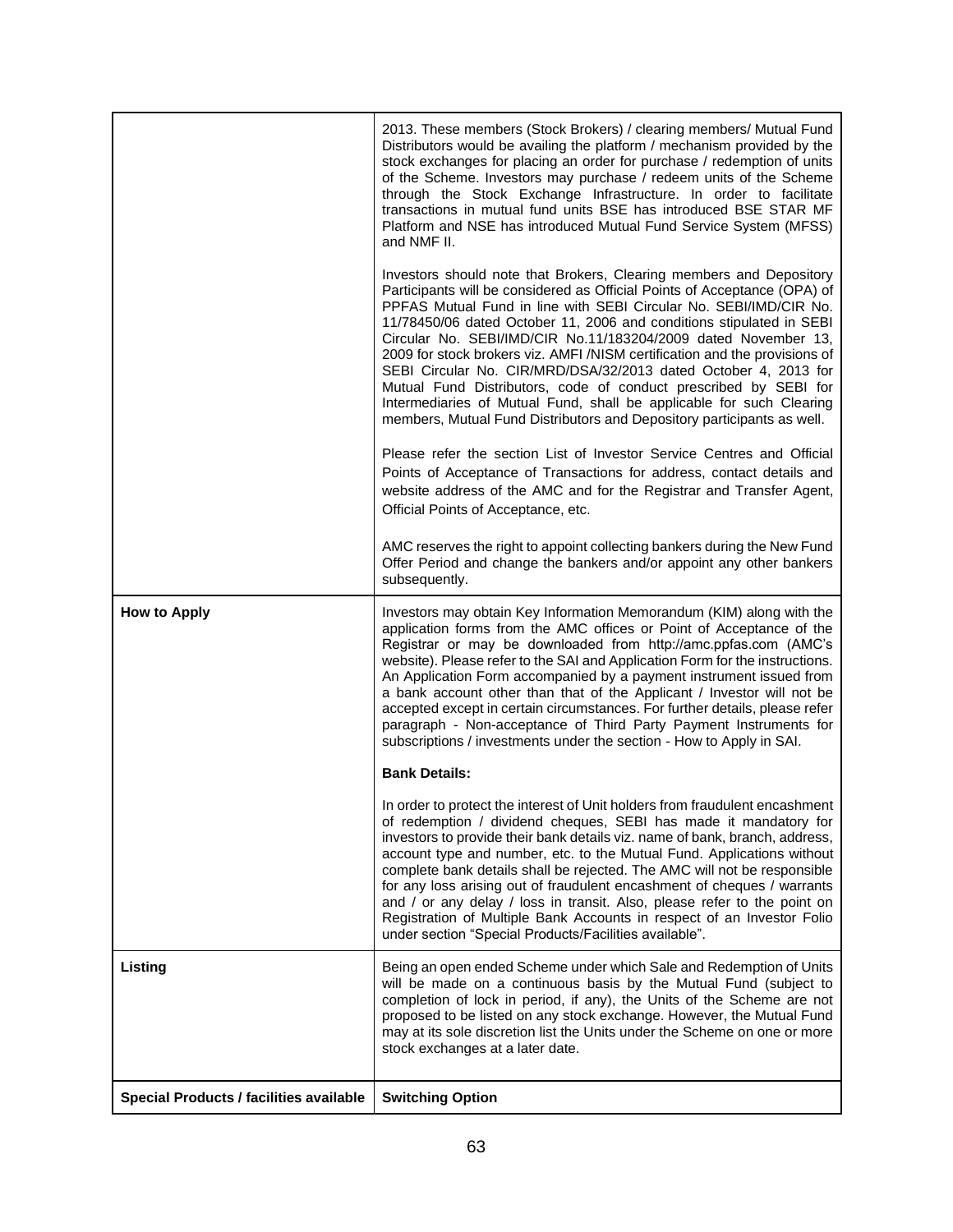| during the NFO                                                                                                                                                               |                                   |    |                                                | the scheme(s) from where the Units are being switched).            | During the NFO period, Switch requests will be accepted upto 3.00 p.m.<br>on the last day of the NFO. The investors will be able to invest in the NFO<br>under the Scheme by switching part or all of their Unit holdings, if any,<br>held in the respective option(s) /plan(s) of the existing scheme(s) of the<br>Mutual Fund (subject to completion of lock-in period, if any, of the Units of                                                                                                                                                                                                               |
|------------------------------------------------------------------------------------------------------------------------------------------------------------------------------|-----------------------------------|----|------------------------------------------------|--------------------------------------------------------------------|-----------------------------------------------------------------------------------------------------------------------------------------------------------------------------------------------------------------------------------------------------------------------------------------------------------------------------------------------------------------------------------------------------------------------------------------------------------------------------------------------------------------------------------------------------------------------------------------------------------------|
|                                                                                                                                                                              |                                   |    |                                                |                                                                    | The Switch will be affected by way of a Redemption of Units from the<br>Scheme/ Plan and a reinvestment of the Redemption proceeds in the<br>Scheme and accordingly, to be effective, the Switch must comply with the<br>Redemption rules of the Scheme/ Plan and the issue rules of the Scheme<br>(e.g. as to the minimum number of Units that may be redeemed or issued,<br>Exit Load etc). The price at which the units will be switched - out will be<br>based on the redemption price of the scheme from which switch - out is<br>done and the proceeds will be invested into the scheme at the NFO Price. |
|                                                                                                                                                                              |                                   |    |                                                | Statement, which should be submitted at any of the ISCs.           | The Switch request can be made on a pre-printed form or by using the<br>relevant tear off section of the Transaction Slip enclosed with the Account                                                                                                                                                                                                                                                                                                                                                                                                                                                             |
|                                                                                                                                                                              |                                   |    | application form for detailed instructions.    | Applications Supported by Blocked Amount (ASBA) facility           | ASBA facility will be provided to the investors subscribing to NFO of the<br>Scheme. It shall co-exist with the existing process, wherein cheques /<br>demand drafts are used as a mode of payment. Please refer ASBA                                                                                                                                                                                                                                                                                                                                                                                           |
|                                                                                                                                                                              | units through its platform.       |    | <b>Stock Exchange Infrastructure Facility:</b> |                                                                    | The investors can subscribe and redeem the Units of the Direct and<br>Regular Plan in the "Growth and Income Distribution cum capital<br>withdrawal" option of the Scheme through NMF -II platform of National<br>Stock Exchange and "BSEStAR MF" platform of Bombay Stock Exchange<br>and any other platform which will provide subscription and redemption of                                                                                                                                                                                                                                                 |
|                                                                                                                                                                              | Ongoing Offer Details.            |    |                                                |                                                                    | Further, Systematic Investment Plan (SIP) facility would be available to<br>the investors. For details, investors/ unitholders are requested to refer to<br>paragraph "Special Products available" given in the document under                                                                                                                                                                                                                                                                                                                                                                                  |
| Option to hold units in Demat Form                                                                                                                                           | form shall be fully transferable. |    |                                                |                                                                    | In terms of SEBI Circular No. CIR/IMD/DF/9/2011, dated May 19, 2011,<br>investors have the option to receive allotment of Mutual Fund units in their<br>demat account while subscribing to this scheme. Such units held in demat                                                                                                                                                                                                                                                                                                                                                                                |
|                                                                                                                                                                              |                                   |    | <b>Demat Facility for SIP Transactions:</b>    | investors demat account on weekly basis on realisation of funds.   | Demat option shall be available for SIP transactions. However, the units<br>will be allotted on the applicable NAV as per SID and will be credited to                                                                                                                                                                                                                                                                                                                                                                                                                                                           |
| The policy regarding reissue of<br>repurchased units, including the<br>maximum extent, the manner of<br>reissue, the entity (the scheme or the<br>AMC) involved in the same. |                                   |    |                                                | Units once redeemed will be extinguished and will not be reissued. |                                                                                                                                                                                                                                                                                                                                                                                                                                                                                                                                                                                                                 |
| Restrictions, if any, on the right to<br>freely retain or dispose of units being<br>offered.                                                                                 | time                              |    | to                                             |                                                                    | Units of the Scheme which are issued in demat (electronic) form will be<br>transferred and transmitted in accordance with the provisions of SEBI<br>(Depositories and Participants) Regulations, as may be amended from<br>time.                                                                                                                                                                                                                                                                                                                                                                                |
|                                                                                                                                                                              | <b>Right</b>                      | to | Limit                                          | Fresh                                                              | <b>Subscription</b>                                                                                                                                                                                                                                                                                                                                                                                                                                                                                                                                                                                             |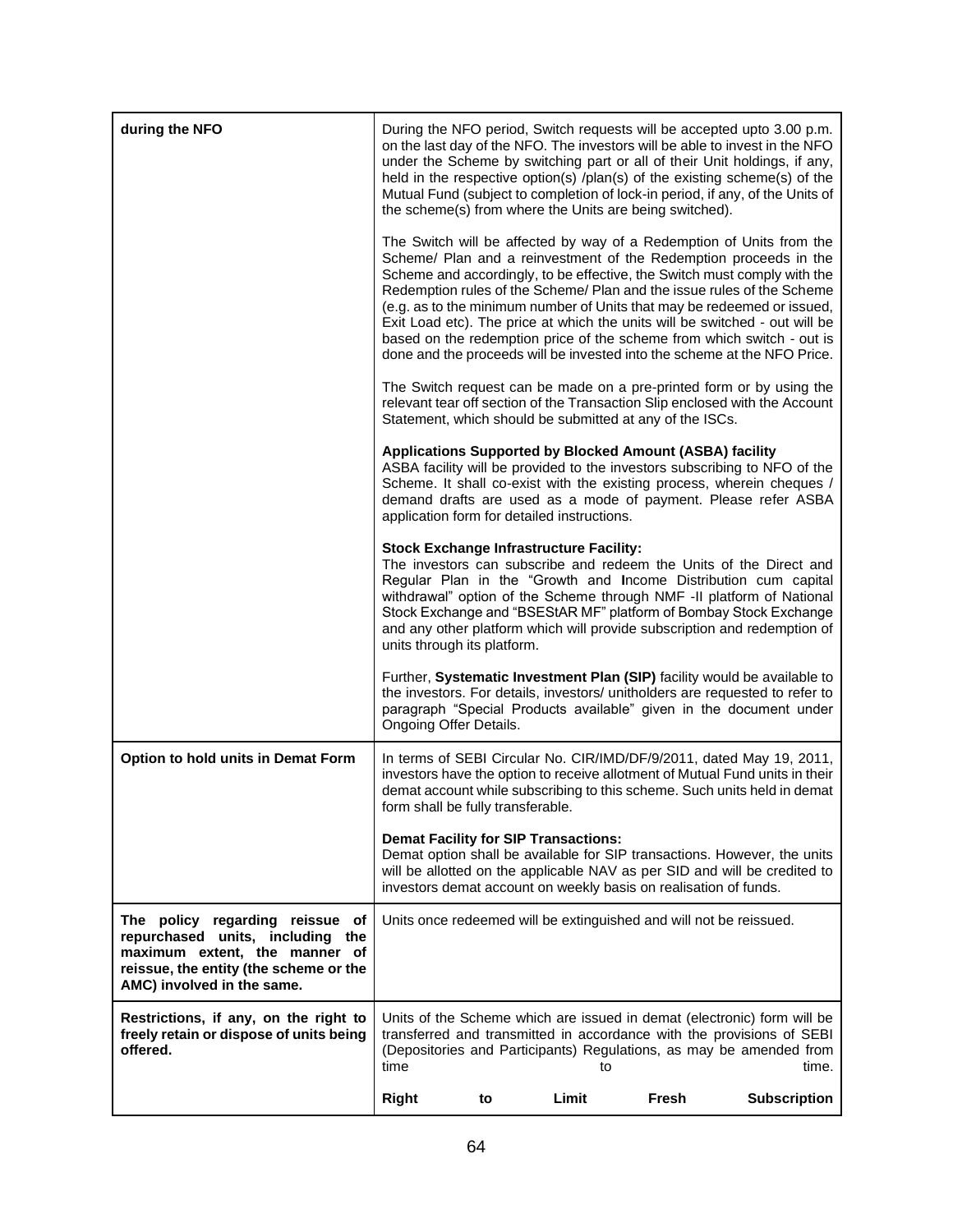| The Trustees reserves the right at its sole discretion to withdraw / suspend<br>the allotment / Subscription of Units in the Scheme temporarily or<br>indefinitely, at the time of NFO or otherwise, if it is viewed that increasing<br>the size of such Scheme may prove detrimental to the Unit holders of such<br>Scheme. An order to Purchase the Units is not binding on and may be<br>rejected by the Trustees or the AMC unless it has been confirmed in<br>writing<br>by the<br>AMC<br>and/or payment<br>has<br>received.<br>been                                                                                                                                                                                                     |
|-----------------------------------------------------------------------------------------------------------------------------------------------------------------------------------------------------------------------------------------------------------------------------------------------------------------------------------------------------------------------------------------------------------------------------------------------------------------------------------------------------------------------------------------------------------------------------------------------------------------------------------------------------------------------------------------------------------------------------------------------|
| Please refer to paragraphs on Transfer and Transmission of units, Right<br>to limit Redemption, Suspension of Purchase and / or Redemption of Units<br>and Pledge of Units' in the SAI for further details.                                                                                                                                                                                                                                                                                                                                                                                                                                                                                                                                   |
| <b>Pledge of Units</b><br>The Units under the Scheme may be offered as security by way of a<br>pledge / charge in favour of scheduled banks, financial institutions, non-<br>banking finance companies (NBFCs), or any other body. The AMC/RTA<br>will note and record such Pledged Units. The AMC/RTA shall mark a lien<br>on the specified units only upon receiving the duly completed form and<br>documents as it may require. Disbursement of such loans will be at the<br>entire discretion of the bank / financial institution / NBFC or any other<br>body concerned and the Mutual Fund assumes no responsibility thereof.                                                                                                            |
| The Pledgor will not be able to redeem/switch Units that are pledged until<br>the entity to which the Units are pledged provides a written authorisation<br>to the Mutual Fund that the pledge / lien/ charge may be removed. As long<br>as Units are pledged, the Pledgee will have complete authority to redeem<br>such Units. Dividends declared on Units under lien will be paid / re-<br>invested to the credit of the Unit Holder and not the lien holder unless<br>specified otherwise in the lien letter.                                                                                                                                                                                                                             |
| For units of the Scheme held in electronic (Demat) form, the rules of<br>Depository applicable for pledge will be applicable for Pledge/Assignment<br>of units of the Scheme. Pledgor and Pledgee must have a beneficial<br>account with the Depository. These accounts can be with the same DP or<br>with different DPs.                                                                                                                                                                                                                                                                                                                                                                                                                     |
| <b>Lien on Units</b><br>On an ongoing basis, when existing and new investors make<br>Subscriptions, pending clearance of the payment instrument, a<br>temporary hold (lien) will be created on the Units allotted and such Units<br>shall not be available for redemption/switch out until the payment<br>proceeds are realised by the Fund. In respect of NRIs, the AMC/ RTA<br>shall mark a temporary hold (lien) on the Units, in case the requisite<br>documents (such as FIRC/Account debit letter) have not been submitted<br>along with the application form and before the submission of the<br>redemption request. The AMC reserves the right to change the<br>operational guidelines for temporary lien on Units from time to time. |
| <b>Right to Limit Redemption</b><br>Subject to the approval of Board of Director of the AMC and Trustee<br>Company and immediate intimation to SEBI, a restriction on<br>redemptions may be imposed by the Scheme when there are<br>circumstances, which the AMC / Trustee believe that may lead to a<br>systemic crisis or event that constrict liquidity of most securities or the<br>efficient functioning of markets such as:                                                                                                                                                                                                                                                                                                             |
| 1. Liquidity issues - when market at large becomes illiquid affecting<br>almost all securities rather than any issuer specific security.                                                                                                                                                                                                                                                                                                                                                                                                                                                                                                                                                                                                      |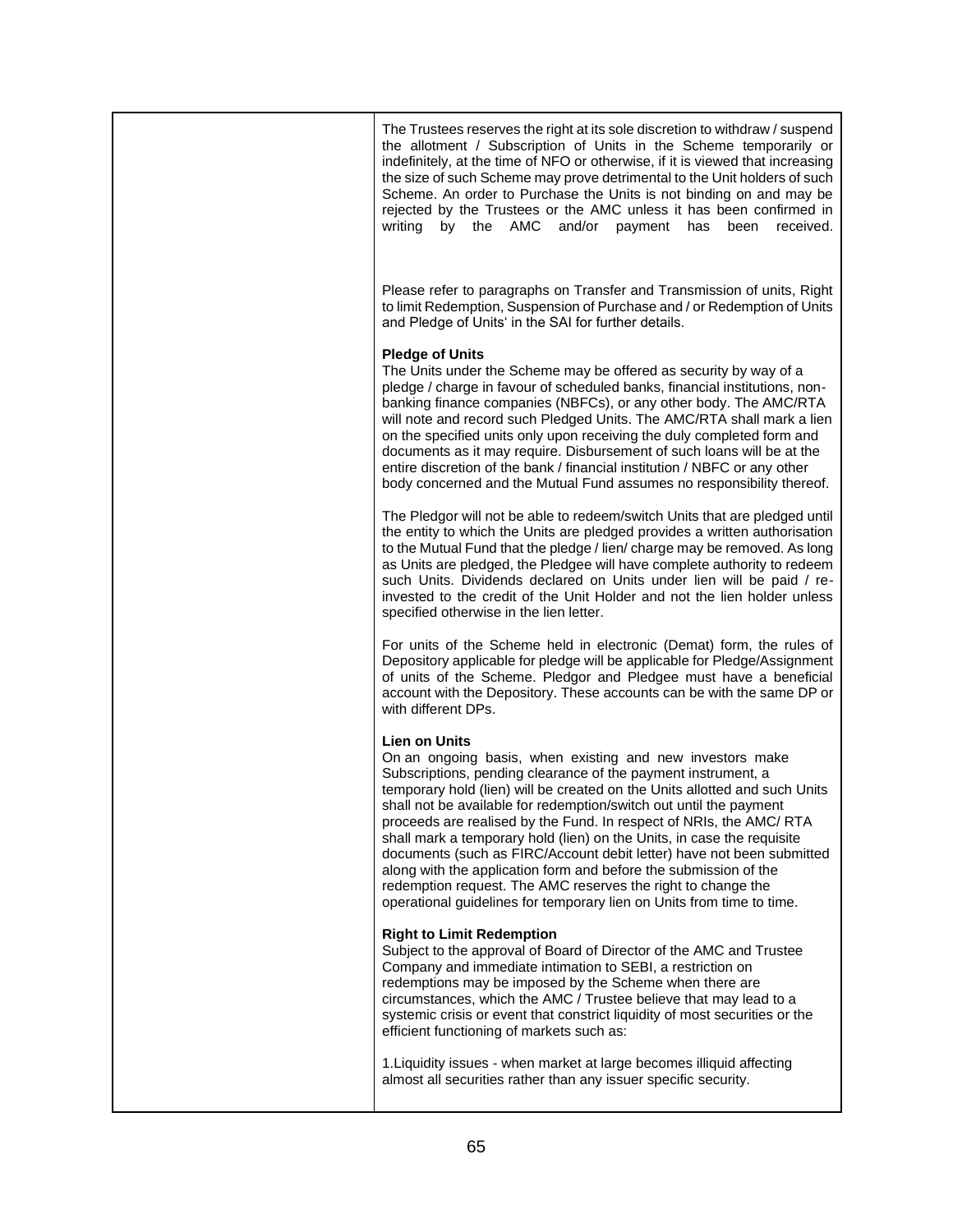|                                                                         | 2. Market failures, exchange closures - when markets are affected by<br>unexpected events which impact the functioning of exchanges or the<br>regular course of transactions. Such unexpected events could also be<br>related to political, economic, military, monetary or other emergencies.                                                                                                                                                                                                                                                                                                                                                                                                                                                                                                                                                                                                                                                                                                                                                                                       |
|-------------------------------------------------------------------------|--------------------------------------------------------------------------------------------------------------------------------------------------------------------------------------------------------------------------------------------------------------------------------------------------------------------------------------------------------------------------------------------------------------------------------------------------------------------------------------------------------------------------------------------------------------------------------------------------------------------------------------------------------------------------------------------------------------------------------------------------------------------------------------------------------------------------------------------------------------------------------------------------------------------------------------------------------------------------------------------------------------------------------------------------------------------------------------|
|                                                                         | 3. Operational issues - when exceptional circumstances are caused by<br>force majeure, unpredictable operational problems and technical failures<br>(e.g. a black out). Such cases can only be considered if they are<br>reasonably unpredictable and occur in spite of appropriate diligence of<br>third parties, adequate and effective disaster recovery procedures and<br>systems.                                                                                                                                                                                                                                                                                                                                                                                                                                                                                                                                                                                                                                                                                               |
|                                                                         | Such restriction on redemption may be imposed for a specified period of<br>time not exceeding 10 working days in any 90 days period. However, if<br>exceptional circumstances / systemic crisis referred above continues<br>beyond the expected timelines, the restriction may be extended further<br>subject to the prior approval of Board of Directors of the AMC and Trustee<br>Company giving details of circumstances and justification for seeking<br>such extension shall also be informed to SEBI in advance.                                                                                                                                                                                                                                                                                                                                                                                                                                                                                                                                                               |
|                                                                         | Procedure to be followed while imposing restriction on redemptions                                                                                                                                                                                                                                                                                                                                                                                                                                                                                                                                                                                                                                                                                                                                                                                                                                                                                                                                                                                                                   |
|                                                                         | a. No redemption requests upto INR 2 lacs per request shall be subject<br>to such restriction;<br>b. Where redemption requests are above INR 2 lacs:<br>. The AMC shall redeem the first INR 2 lacs of each redemption request,<br>without such restriction;<br>. Remaining part over and above INR 2 lacs shall be subject to such<br>restriction and be dealt as under:<br>. Any Units which are not redeemed on a particular Business Day will be<br>carried forward for Redemption to the next Business Day, in order of<br>receipt.<br>. Redemptions so carried forward will be priced on the basis of the<br>Applicable NAV (subject to the prevailing Load, if any) of the subsequent<br>Business Day(s) on which redemptions are being processed.<br>. Under such circumstances, to the extent multiple redemption requests<br>are received at the same time on a single Business Day, redemptions<br>will be made on a pro rata basis based on the size of each redemption<br>request, the balance amount being carried forward for redemption to the<br>next Business Day. |
| Transaction Charges (applicable for<br>both existing and new investors) | In accordance with SEBI Circular No. Cir/ IMD/ DF/13/ 2011 dated August<br>22, 2011 the following are the terms and conditions relating to Transaction  <br>Charges:                                                                                                                                                                                                                                                                                                                                                                                                                                                                                                                                                                                                                                                                                                                                                                                                                                                                                                                 |
|                                                                         | 1. The Distributor would be allowed to charge the Mutual Fund Investor a<br>Transaction Charge where the amount of investment is Rs. 10,000/- and<br>above per subscription.                                                                                                                                                                                                                                                                                                                                                                                                                                                                                                                                                                                                                                                                                                                                                                                                                                                                                                         |
|                                                                         | 2. For existing investors in a Mutual Fund, the Transaction Charge allowed<br>will be Rs. 100/- per subscription of Rs. 10,000/- and above. For a first-<br>time investor in a Mutual Fund, the Transaction Charge allowed will be<br>Rs. 150/- per subscription of Rs. 10,000/- and above.                                                                                                                                                                                                                                                                                                                                                                                                                                                                                                                                                                                                                                                                                                                                                                                          |
|                                                                         | 3. The Transaction Charge, where applicable based on the above criteria,<br>will be deducted by the AMC from the subscription amount remitted by the<br>Investor and paid to the distributor; and the balance (net) amount will be<br>invested in the Scheme. Thus, units will be allotted against the net<br>investment.                                                                                                                                                                                                                                                                                                                                                                                                                                                                                                                                                                                                                                                                                                                                                            |
|                                                                         | 4. In case of SIPs, the transaction charge shall be applicable only if the                                                                                                                                                                                                                                                                                                                                                                                                                                                                                                                                                                                                                                                                                                                                                                                                                                                                                                                                                                                                           |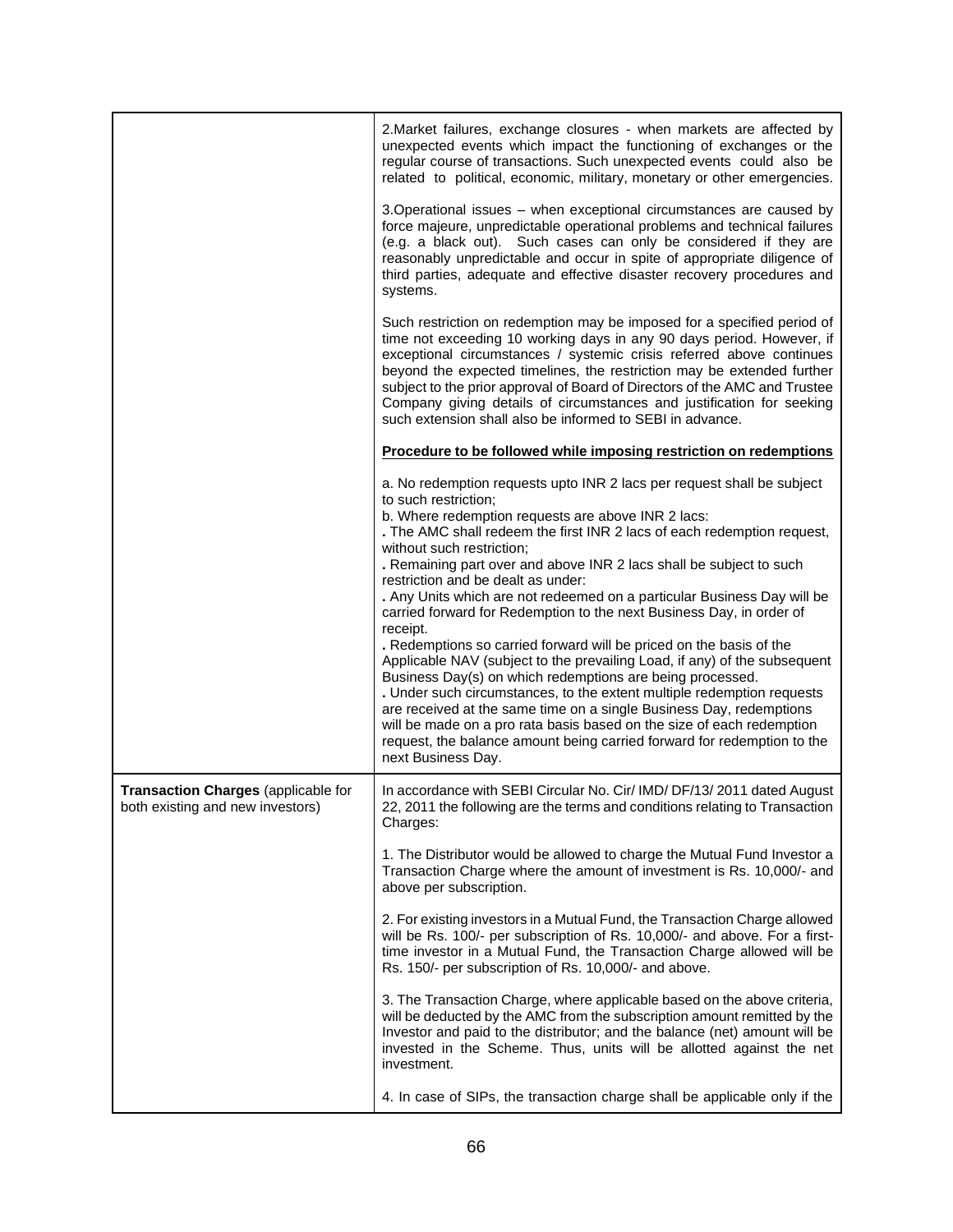|                                                                                                                                                                                               | total commitment through SIPs amounts to Rs 10,000/- and above. In<br>such cases the transaction charge shall be recovered in 3-4 installments.                                                                                                                                                                                                                                                                                                                                                                                                                                                                                                                                                                                                                           |
|-----------------------------------------------------------------------------------------------------------------------------------------------------------------------------------------------|---------------------------------------------------------------------------------------------------------------------------------------------------------------------------------------------------------------------------------------------------------------------------------------------------------------------------------------------------------------------------------------------------------------------------------------------------------------------------------------------------------------------------------------------------------------------------------------------------------------------------------------------------------------------------------------------------------------------------------------------------------------------------|
|                                                                                                                                                                                               | 5. No Transaction charges shall be levied:<br>a) where the distributor of the investor has not opted to receive any<br>transaction charges (distributors' decision to opt in or opt out of levying<br>transaction charges is applicable at plan/option/product level);<br>b) Where the investor purchases the Units directly from the Mutual Fund.<br>c) Where the amount of investment is below Rs. 10,000/- per subscription.<br>d) On transactions other than purchases/ subscriptions relating to new<br>inflows. Switch-in / Transfer / Transmission of units/ Allotment of Bonus<br>Units / Reinvestment of Income Distribution cum capital withdrawal option<br>Units will not be considered as subscription for the purpose of levying the<br>transaction charge. |
|                                                                                                                                                                                               | 6. The terms and conditions relating to transaction charges shall be part of<br>the application form.                                                                                                                                                                                                                                                                                                                                                                                                                                                                                                                                                                                                                                                                     |
|                                                                                                                                                                                               | 7. The statement of account shall clearly state that the net investment as<br>gross subscription less transaction charge and give the number of units<br>allotted against the net investment.                                                                                                                                                                                                                                                                                                                                                                                                                                                                                                                                                                             |
|                                                                                                                                                                                               | Transaction charges shall also be deducted on purchases/subscriptions<br>received through non-demat mode from the investors investing through a<br>valid ARN holder i.e. AMFI Registered Distributor (provided the distributor<br>has opted-in to receive the transaction charges) in respect of transactions<br>routed through Stock Exchange(s) platform viz. NSE Mutual Fund<br>Platform ("NMF-II") and BSE Mutual Fund Platform ("BSE STAR MF").                                                                                                                                                                                                                                                                                                                      |
|                                                                                                                                                                                               | The transaction charges are in addition to the existing system of<br>commission permissible to the Distributors. The transaction charges are<br>in compliance with SEBI Circular, dated August 22, 2011.                                                                                                                                                                                                                                                                                                                                                                                                                                                                                                                                                                  |
|                                                                                                                                                                                               | No transaction charges will be levied for an investor who is investing<br>directly with the Mutual Fund.                                                                                                                                                                                                                                                                                                                                                                                                                                                                                                                                                                                                                                                                  |
| <b>B. Ongoing Offer Period:</b>                                                                                                                                                               |                                                                                                                                                                                                                                                                                                                                                                                                                                                                                                                                                                                                                                                                                                                                                                           |
| This is the date from which the Scheme<br>will reopen for subscriptions /<br>redemptions after the closure of the<br>NFO period.                                                              | The scheme will reopen for subscriptions/ redemptions within 5 business<br>days from the date of allotment.                                                                                                                                                                                                                                                                                                                                                                                                                                                                                                                                                                                                                                                               |
| <b>Ongoing price for subscription</b><br>(purchase)/ switch-in (between plans<br>of the scheme) (from other                                                                                   | Units of the Scheme shall be available for subscription (purchase)/<br>switch-in at the applicable NAV, subject to applicable load.                                                                                                                                                                                                                                                                                                                                                                                                                                                                                                                                                                                                                                       |
| schemes/plans of the Mutual Fund)<br>by Investors.                                                                                                                                            | Pursuant to SEBI Circular No. SEBI/IMD/CIR No. 4/168230/09 dated June<br>30, 2009, there is no entry load for purchase of Units of the Scheme.<br>Accordingly, Purchase Price will be equal to Applicable NAV.                                                                                                                                                                                                                                                                                                                                                                                                                                                                                                                                                            |
| This is the price you need to pay for<br>purchase/ switch-in<br>Example: If the applicable NAV is Rs.<br>1000, exit load is 1% then sale price will<br>be: Rs. $1000^*$ (1+0.01) = Rs. 1010/- | The investors should also note that stamp duty at the applicable rate will<br>levied on applicable transactions i.e. purchase, switch-in,<br>be<br>Reinvestment of Income Distribution cum capital withdrawal option,<br>instalment of Systematic Investment Plan, Systematic Transfer Plan.<br>Accordingly, pursuant to levy of stamp duty, the number of units allotted<br>will be lower to that extent. For more details & impact of stamp duty on<br>number of units allotted, please refer section D. Special Considerations<br>- Levy of Stamp Duty on applicable mutual fund transactions.                                                                                                                                                                         |
| Ongoing price for redemption (sale)<br>and switch-in and switch out                                                                                                                           | Units of the Scheme can be redeemed at the applicable NAV subject to<br>prevailing exit load.                                                                                                                                                                                                                                                                                                                                                                                                                                                                                                                                                                                                                                                                             |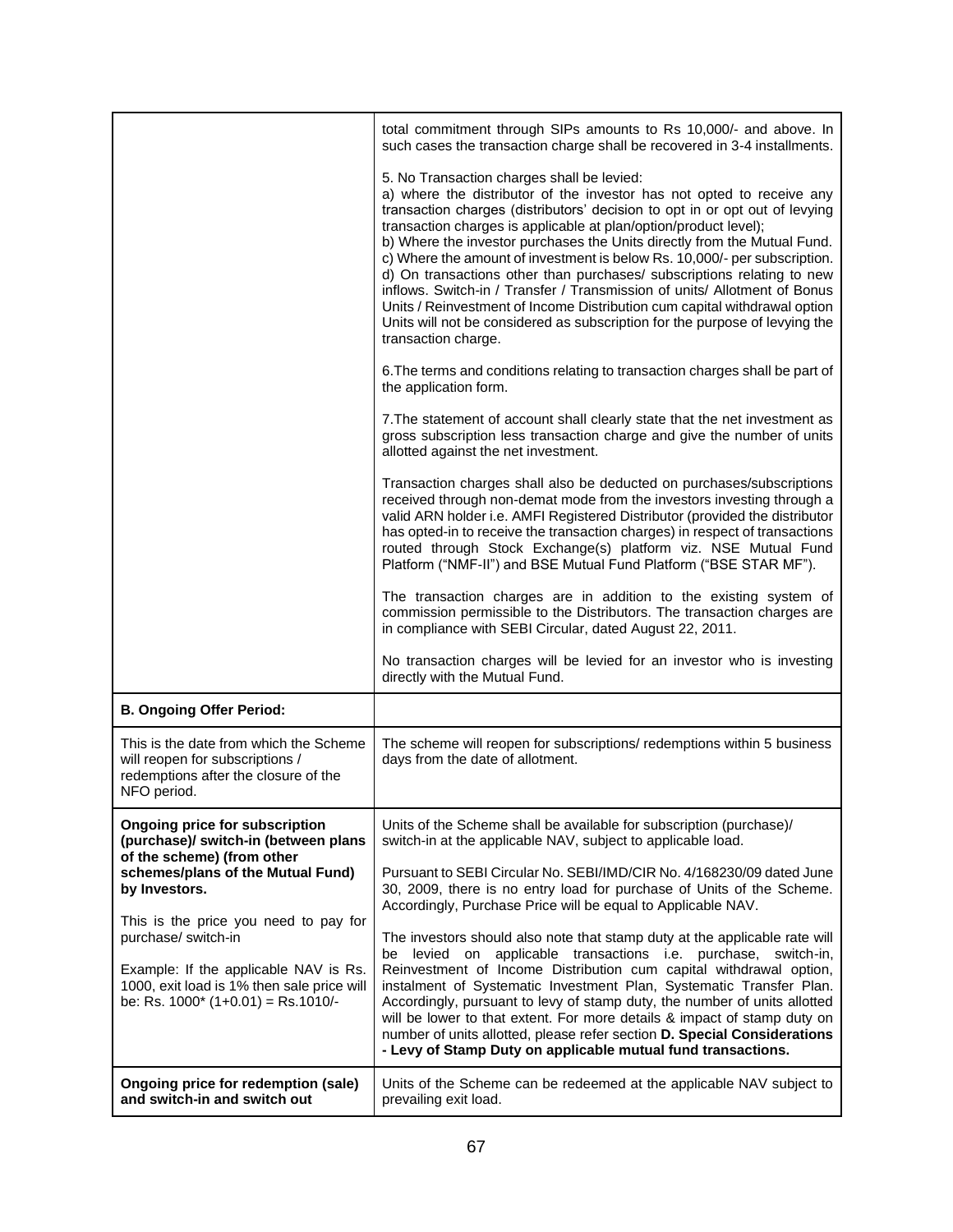| between the plans of the<br>Scheme by Investors.<br>This is the price you will receive for<br>redemptions/ Switch outs.<br>Example: If the applicable NAV is Rs.<br>10, exit load is 1% then redemption<br>price will be: Rs. $10^*$ (1-0.01) = Rs. 9.90/- | Investors/Unit holders should note that the AMC/Trustee has right to<br>modify existing Load structure and to introduce Loads subject to a<br>maximum limit prescribed under the Regulations.<br>Any change in Load structure will be effective on prospective basis and<br>will not affect the existing Unit holder in any manner.                                                                                                                                                                                     |  |
|------------------------------------------------------------------------------------------------------------------------------------------------------------------------------------------------------------------------------------------------------------|-------------------------------------------------------------------------------------------------------------------------------------------------------------------------------------------------------------------------------------------------------------------------------------------------------------------------------------------------------------------------------------------------------------------------------------------------------------------------------------------------------------------------|--|
| Cut<br>off<br>timing<br>for<br>subscriptions/redemptions                                                                                                                                                                                                   | Subscriptions/Purchases including Switch - ins for any amount.                                                                                                                                                                                                                                                                                                                                                                                                                                                          |  |
| This is the time before which your<br>application (complete in all respects)<br>should reach the Official points of<br>Acceptance                                                                                                                          | In respect of valid applications received for any amount upto 3.00<br>p.m. on a Business Day at the Official Point(s) of Acceptance<br>and where the funds for the entire amount of subscription /<br>purchase as per the application / switch-in request, are credited<br>to the bank account of the Scheme before the cut-off time i.e.<br>available for utilization before the cut-off time - the closing NAV<br>of the day on which application is received shall be applicable.                                    |  |
|                                                                                                                                                                                                                                                            | In respect of valid applications received for any amount after 3.00<br>p.m. on a Business Day at the Official Point(s) of Acceptance<br>and where the funds for the entire amount of subscription /<br>purchase as per the application / switch-in request, are credited<br>to the bank account of the Scheme before the cut-off time of the<br>next Business Day i.e. available for utilization before the cut-off<br>time of the next Business Day - the closing NAV of the next<br>Business Day shall be applicable. |  |
|                                                                                                                                                                                                                                                            | Irrespective of the time of receipt of application, where the funds<br>$\bullet$<br>for the entire amount are credited to the bank account of the<br>Scheme before the cut-off time on any subsequent Business Day<br>i.e. available for utilization before the cut-off time on any<br>subsequent Business Day - the closing NAV of such subsequent<br>Business Day shall be applicable.                                                                                                                                |  |
|                                                                                                                                                                                                                                                            | Redemptions including switch-out:<br>The following cut-off timings shall be observed by the Mutual Fund in<br>respect of Repurchase of Units:<br>1. Where the valid application is received up to 3.00 p.m. on a business<br>day by the Mutual Fund- the closing NAV of the day on which application<br>is received shall be applicable and<br>2. Where the valid application is received after 3.00 p.m. on a business<br>day by the Mutual Fund- the closing NAV of the next business day shall<br>be applicable.     |  |
|                                                                                                                                                                                                                                                            |                                                                                                                                                                                                                                                                                                                                                                                                                                                                                                                         |  |
|                                                                                                                                                                                                                                                            |                                                                                                                                                                                                                                                                                                                                                                                                                                                                                                                         |  |
|                                                                                                                                                                                                                                                            | The above mentioned cut off timing shall be applicable to transactions<br>through the online trading platform. The Date of Acceptance will be<br>reckoned as per the date & time; the transaction is entered in stock<br>exchanges infrastructure for which a system generated confirmation slip<br>will be issued to the unitholder.                                                                                                                                                                                   |  |
|                                                                                                                                                                                                                                                            | Investors shall make sure that after deducting bank charges for outstation<br>cheque amount available for investment shall not be less than amount<br>specified for minimum investment.                                                                                                                                                                                                                                                                                                                                 |  |
|                                                                                                                                                                                                                                                            | Transactions through online facilities / electronic modes:<br>The time of transaction done through various online facilities / electronic<br>modes offered by the AMC, for the purpose of determining the applicability                                                                                                                                                                                                                                                                                                 |  |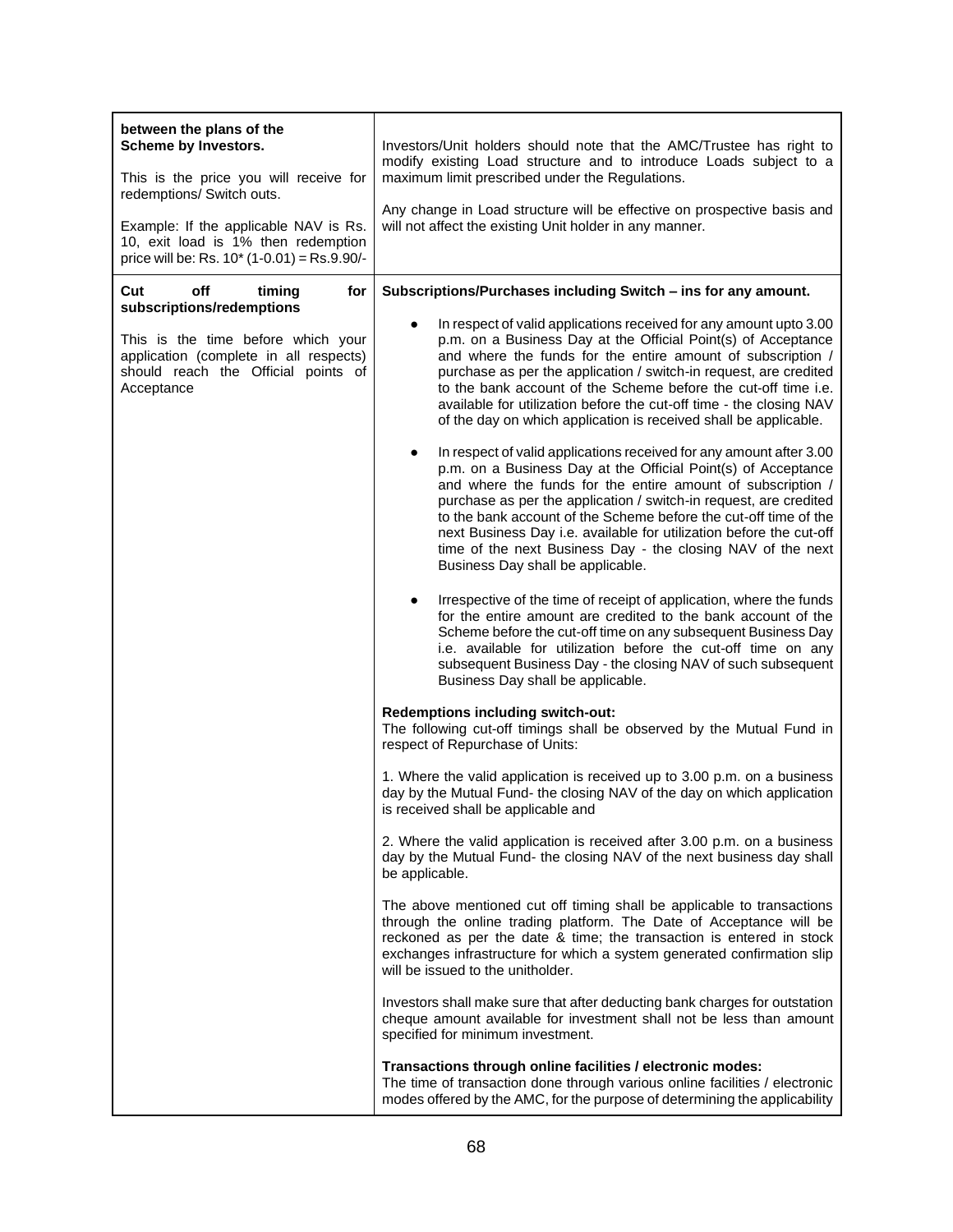|                                                                      | of NAV, would be the time when the request for purchase / sale / switch<br>of units is received in the servers of AMC/RTA.                                                                                                                                                                                                                                                                                                                                                                                                                                                                                                                          |
|----------------------------------------------------------------------|-----------------------------------------------------------------------------------------------------------------------------------------------------------------------------------------------------------------------------------------------------------------------------------------------------------------------------------------------------------------------------------------------------------------------------------------------------------------------------------------------------------------------------------------------------------------------------------------------------------------------------------------------------|
|                                                                      | In case of transactions through online facilities / electronic modes, there<br>may be a time lag of upto 5-7 banking days between the amount of<br>subscription being debited to the investor's bank account and the<br>subsequent credit into the respective Scheme's bank account. This lag<br>may impact the applicability of NAV for transactions where NAV is to be<br>applied, based on actual realization of funds by the Scheme. Under no<br>circumstances will PPFAS Asset Management Private Limited or its<br>bankers or its service providers be liable for any lag / delay in realization<br>of funds and consequent pricing of units. |
|                                                                      | The AMC has the right to amend cut off timings subject to SEBI (MF)<br>Regulations for the smooth and efficient functioning of the Scheme.                                                                                                                                                                                                                                                                                                                                                                                                                                                                                                          |
|                                                                      | <b>MF Central as Official Point of Acceptance:</b><br>Pursuant to SEBI circular no SEBI/HO/IMD/IMD- II DOF3/P/CIR/2021/604<br>dated July 26, 2021, to comply with the requirements of RTA inter-<br>operable Platform for enhancing investors' experience in Mutual Fund<br>transactions / service requests, the Qualified RTAs, at present, Kfin<br>Technologies Private Limited ("KFintech") and Computer Age<br>Management Services Limited ("CAMS") have jointly developed<br>MFCentral - A digital platform for Mutual Fund investors (hereinafter<br>referred to as "MFCentral" or "the Platform").                                           |
|                                                                      | MFCentral is created with an intent to be a one stop portal / mobile app<br>for all Mutual fund investments and service-related needs that significantly<br>reduces the need for submission of physical documents by enabling<br>various digital / physical services to Mutual fund investors across fund<br>houses subject to applicable Terms and Conditions of the Platform.<br>MFCentral will be enabling various features and services in a phased<br>manner. MFCentral may be accessed using https://mfcentral.com/ and a<br>Mobile App in future.                                                                                            |
|                                                                      | With a view to comply with all provisions of the aforesaid circular and to<br>increase digital penetration of Mutual Funds, PPFAS Mutual Fund<br>designates MFCentral as its Official Point of Acceptance (DISC -<br>Designated Investor Service Centre) w.e.f. September 23, 2021.                                                                                                                                                                                                                                                                                                                                                                 |
|                                                                      | Any registered user of MFCentral, requiring submission of physical<br>document as per the requirements of MFCentral, may do so at any of the<br>DISCs or collection centres of Kfintech or CAMS.                                                                                                                                                                                                                                                                                                                                                                                                                                                    |
| Where can the applications for<br>purchase/ redemption be submitted? | Investors can submit the application forms for purchase or redemption at<br>any of the Official Points of Acceptance, details of which are mentioned<br>under section List of Investor Service Centres and Official Points of<br>Acceptance of Transactions and also on the website http://amc.ppfas.com                                                                                                                                                                                                                                                                                                                                            |
|                                                                      | Investors can submit their application for purchase or redemption at the<br>office of the AMC or at Official Point of Acceptance of Registrar and<br>Transfer Agent.                                                                                                                                                                                                                                                                                                                                                                                                                                                                                |
|                                                                      | Investors can also purchase/redeem units of the Scheme by placing an<br>order for purchase/redemption with the members (Stock Broker) / clearing<br>members of stock exchanges/ Mutual Fund Distributors registered with<br>AMFI. These members (Stock Brokers) / clearing members / Mutual Fund<br>Distributors registered with AMFI would be availing the platform /<br>mechanism provided by the stock exchanges for placing an order for<br>purchase / redemption of units of the Scheme.                                                                                                                                                       |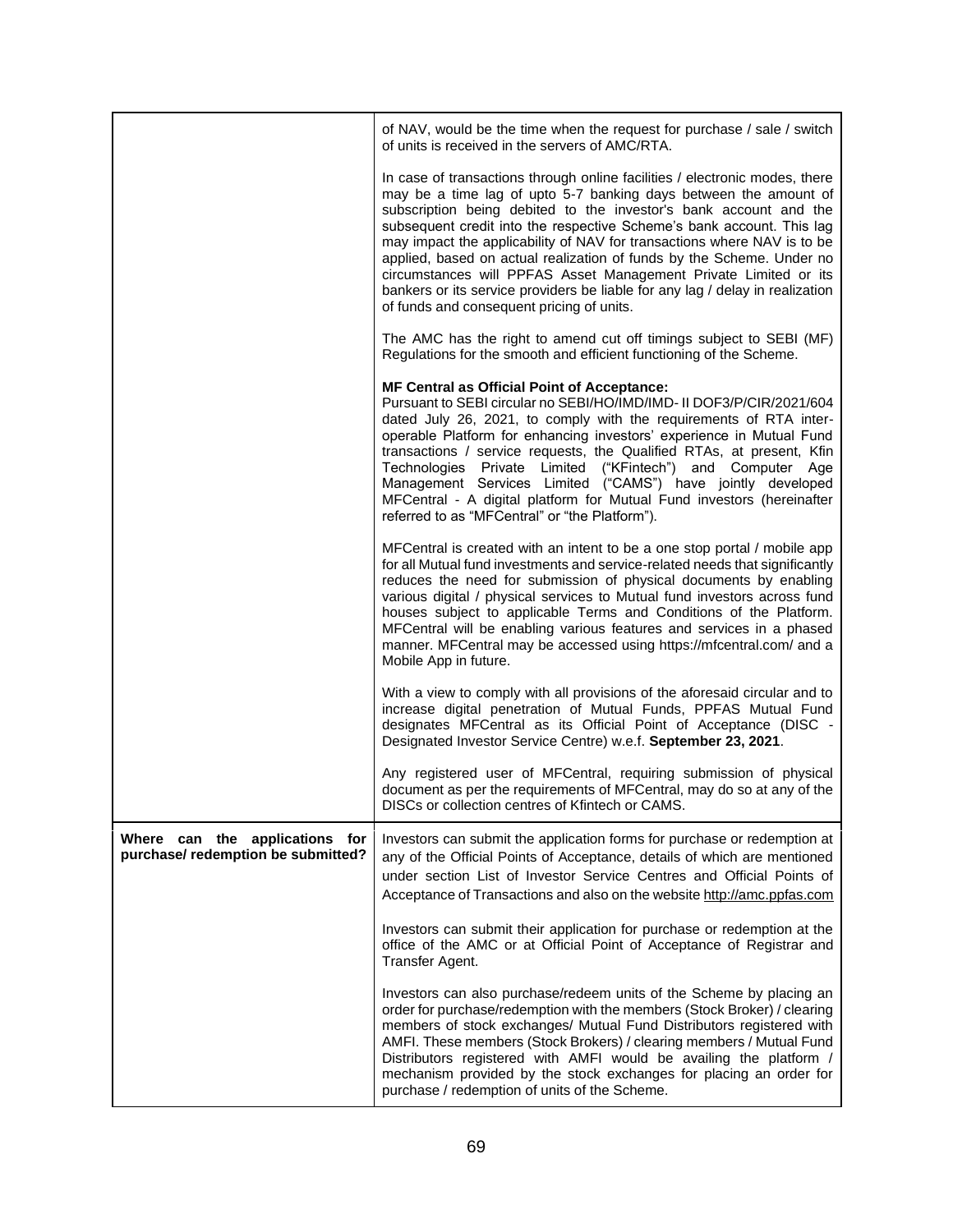|                                                                    | Investors may purchase / redeem units of the Scheme through the Stock<br>Exchange Infrastructure. In order to facilitate transactions in mutual fund<br>units BSE has introduced BSE STAR MF Platform and NSE has<br>introduced NMF-II platform.                                                                                                                                                                                                                                                                                                                                                                                                                           |  |  |
|--------------------------------------------------------------------|----------------------------------------------------------------------------------------------------------------------------------------------------------------------------------------------------------------------------------------------------------------------------------------------------------------------------------------------------------------------------------------------------------------------------------------------------------------------------------------------------------------------------------------------------------------------------------------------------------------------------------------------------------------------------|--|--|
| <b>Minimum</b><br>purchase/<br>amount for<br>redemption/ switches: | Minimum amount for subscription/purchase (including switch -ins):<br>Rs.5000 and in multiples of Re.1 thereafter.                                                                                                                                                                                                                                                                                                                                                                                                                                                                                                                                                          |  |  |
|                                                                    | Minimum amount for additional purchase:<br>Rs. 1000 and in multiples of Re. 1 thereafter.                                                                                                                                                                                                                                                                                                                                                                                                                                                                                                                                                                                  |  |  |
|                                                                    | <b>Minimum Amount for Redemption / Switch-outs:</b><br>Rs. 1000/- or 1 units or account balance, whichever is lower in respect of<br>each Option. In case the Investor specifies both the number of units and<br>amount, the number of Units shall be considered for Redemption. In case<br>the unitholder does not specify the number or amount, the request will not<br>be processed.                                                                                                                                                                                                                                                                                    |  |  |
|                                                                    | Where Units under a Scheme are held under both Plans and the<br>redemption / Switch request pertains to the Direct Plan, the same must<br>clearly be mentioned on the request (along with the folio number), failing<br>which the request would be processed from the Regular Plan. However,<br>where Units under the requested Option are held only under one Plan, the<br>request would be processed under such Plan.                                                                                                                                                                                                                                                    |  |  |
|                                                                    | The AMC reserves the right to change the minimum amounts for various<br>purchase/ redemption/ switches. Such changes shall only be applicable<br>to transactions on a prospective basis.                                                                                                                                                                                                                                                                                                                                                                                                                                                                                   |  |  |
|                                                                    | Non-applicability of Minimum Application Amount (Lump-sum) and<br>Minimum Redemption amount to Alignment of interest of<br><b>Designated Employees of AMC:</b>                                                                                                                                                                                                                                                                                                                                                                                                                                                                                                             |  |  |
|                                                                    | SEBI vide its circular SEBI/HO/IMD/IMD-I/DOF5/P/CIR/2021/553 dated<br>with<br>28,<br>2021<br>read<br>along<br>SEBI/HO/IMD/IMD-<br>April<br>IDOF5/P/CIR/2021/624 dated September 20, 2021 (Alignment of<br>interest of Designated Employees of Asset Management Companies<br>(AMCs) with the Unitholders of the Mutual Fund Schemes) has, inter alia<br>mandated that a minimum of 20% of gross annual CTC net of income<br>tax and any statutory contributions of the Designated Employees of the<br>AMCs shall be invested in units of the scheme(s) of the Fund in which<br>they have a role/oversight The said guidelines came into effect from the<br>October 1, 2021. |  |  |
|                                                                    | In accordance with the regulatory requirement, the minimum application<br>amount and minimum redemption amount wherever specified in the<br>concerned SID / KIM will not be applicable for investment made in<br>schemes of the Fund in compliance with the aforesaid circular(s).                                                                                                                                                                                                                                                                                                                                                                                         |  |  |
| Option to hold units in Demat Form                                 | In terms of SEBI Circular CIR/IMD/DF/9/2011, dated May 19, 2011,<br>investors have the option to receive allotment of Mutual Fund units in their<br>demat account while subscribing to this scheme. Such units held in demat<br>form shall be fully transferable.                                                                                                                                                                                                                                                                                                                                                                                                          |  |  |
|                                                                    | <b>Demat Facility for SIP Transactions:</b><br>Demat option shall be available for SIP transactions. However, the units<br>will be allotted on the applicable NAV as per SID and will be credited to<br>investors demat account on weekly basis on realisation of funds.                                                                                                                                                                                                                                                                                                                                                                                                   |  |  |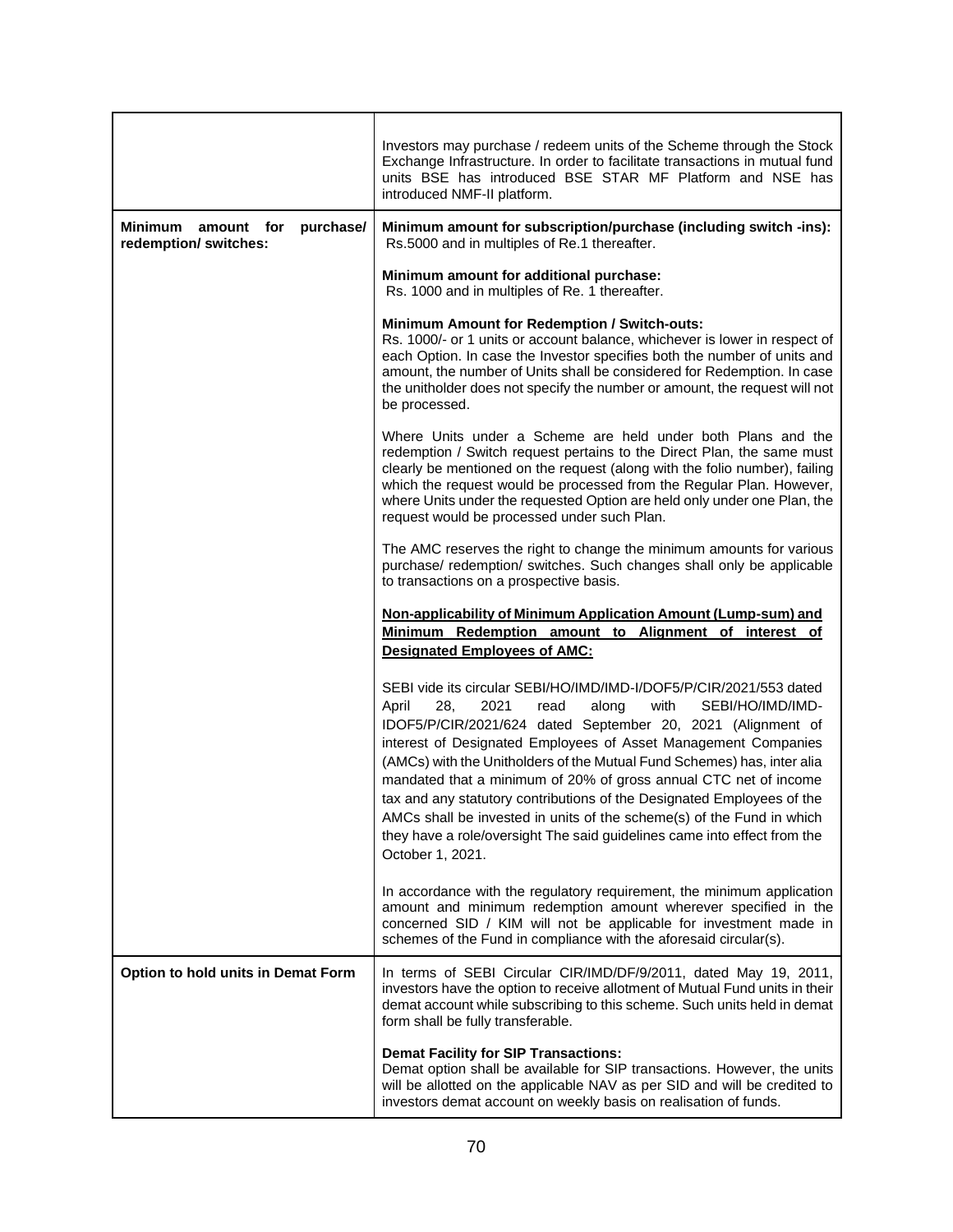| Minimum balance to be maintained<br>of<br>and<br>consequences<br>non-<br>maintenance. | The scheme does not require maintenance of minimum balance in the<br>units of the scheme.                                                                                                                                                                                                                                                                                                                                                                                                                                                                                                                                                                                                                                                                                                         |                                                                                  |                                                                              |
|---------------------------------------------------------------------------------------|---------------------------------------------------------------------------------------------------------------------------------------------------------------------------------------------------------------------------------------------------------------------------------------------------------------------------------------------------------------------------------------------------------------------------------------------------------------------------------------------------------------------------------------------------------------------------------------------------------------------------------------------------------------------------------------------------------------------------------------------------------------------------------------------------|----------------------------------------------------------------------------------|------------------------------------------------------------------------------|
|                                                                                       | In case the balance in the account of the unitholder does not cover the<br>amount of redemption request, then the Mutual Fund is authorized to<br>redeem all the units in the folio and send the redemption proceeds to the<br>unitholder.                                                                                                                                                                                                                                                                                                                                                                                                                                                                                                                                                        |                                                                                  |                                                                              |
| <b>Special Products/Facilities available</b>                                          | The Special Products / Facilities available under the Scheme, are:<br>i. Systematic Investment Plan (SIP)<br>ii. SIP Top up Facility<br>iii. SIP Pause Facility<br>iv. Systematic Transfer Plan (STP)<br>v. Systematic Withdrawal Plan (SWP)<br>vi. Investment through "PPFAS SELFINVEST"<br>vii. Transactions through Electronic Mode<br>viii. Registration of Multiple Bank Accounts in respect of an Investor Folio<br>ix. Facilitating transactions through Stock Exchange Mechanism.<br>i)Systematic Investment Plan (SIP):                                                                                                                                                                                                                                                                  |                                                                                  |                                                                              |
|                                                                                       | The conditions for investing in SIP will be as follows:                                                                                                                                                                                                                                                                                                                                                                                                                                                                                                                                                                                                                                                                                                                                           |                                                                                  |                                                                              |
|                                                                                       | <b>Particulars</b>                                                                                                                                                                                                                                                                                                                                                                                                                                                                                                                                                                                                                                                                                                                                                                                | <b>Frequency available</b>                                                       |                                                                              |
|                                                                                       |                                                                                                                                                                                                                                                                                                                                                                                                                                                                                                                                                                                                                                                                                                                                                                                                   | Monthly                                                                          | Quarterly                                                                    |
|                                                                                       | <b>SIP</b><br>Transaction<br>Dates                                                                                                                                                                                                                                                                                                                                                                                                                                                                                                                                                                                                                                                                                                                                                                | Any date within<br>Month (upto a<br>maximum 6 dates per<br>application)          | Any date within Quarter<br>(upto a maximum 6 dates<br>per application)       |
|                                                                                       | Minimum no.<br>of installments<br>and Minimum<br>amount per<br>installment                                                                                                                                                                                                                                                                                                                                                                                                                                                                                                                                                                                                                                                                                                                        | 6 installments of Rs.<br>1000/- each and in<br>multiples of Re.1/-<br>thereafter | 4 installments of Rs.3000/-<br>each and in multiples of<br>Re.1/- thereafter |
|                                                                                       | Mode of<br>a. Direct Debit mandate through select banks with<br>Payment<br>whom AMC has an arrangement.<br>b. Post-Dated Cheques (PDCs).<br>c. National Automated Clearing House (NACH)<br>Facility<br>d. ISIP (online mode)                                                                                                                                                                                                                                                                                                                                                                                                                                                                                                                                                                      |                                                                                  |                                                                              |
|                                                                                       | Registration period: AMC will endeavour to register SIP within a period of<br>30 days from the date of receipt of first SIP cheque and subsequent due<br>date of NACH/OTM (debit clearing) In case of the auto debit facility, the<br>default options (where auto debit period, frequency and SIP date are not<br>indicated) will be as follows:<br>. SIP auto debit period: The SIP auto debit will continue till 5 years.<br>• SIP date: 10th of the Month/Quarter (commencing 30 days after the first<br>SIP installment date); and<br>• SIP frequency: Monthly<br>1. If the SIP period is not specified by the investor then the SIP enrollment<br>will be deemed to be for perpetuity and processed accordingly.<br>2. If any SIP installment due date falls on a non-Business day, then the |                                                                                  |                                                                              |
|                                                                                       |                                                                                                                                                                                                                                                                                                                                                                                                                                                                                                                                                                                                                                                                                                                                                                                                   |                                                                                  |                                                                              |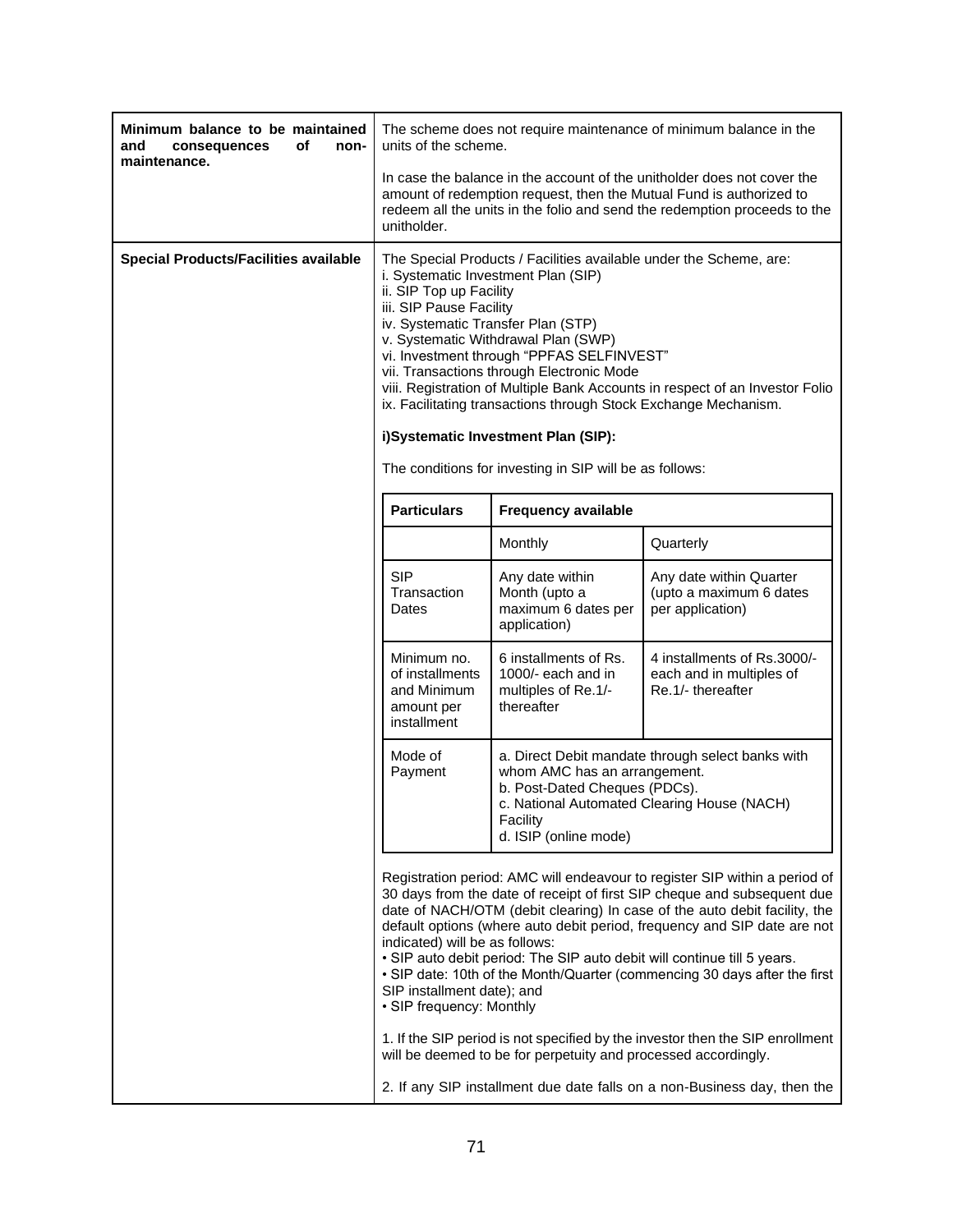| respective transactions will be processed on the next Business day.                                                                                                                                                                                                                                                                                                                                                                                                                        |
|--------------------------------------------------------------------------------------------------------------------------------------------------------------------------------------------------------------------------------------------------------------------------------------------------------------------------------------------------------------------------------------------------------------------------------------------------------------------------------------------|
| 3. SIP in a folio of a minor will be registered only upto the date of minor<br>attaining the majority even though the instruction may be for the period<br>beyond that date.                                                                                                                                                                                                                                                                                                               |
| 4. The Load structure prevailing at the time of submission of the SIP<br>application (whether fresh or extension) will apply for all the Installments<br>indicated in such application.                                                                                                                                                                                                                                                                                                    |
| 5. SIP registered for more than one date or all dates of 1st, 5th, 10th, 15th,<br>20th, 25th of the month / calendar quarter will be considered as separate<br>SIP instruction for the purpose of fulfilling the criteria under "Minimum no.<br>of installments" section above.                                                                                                                                                                                                            |
| 6. The SIP enrollment will be discontinued if:<br>a. 3 consecutive SIP installments in case of Monthly & Quarterly<br>frequency are not honoured.<br>b. the Bank Account (for Standing Instruction) is closed and request for<br>change in bank account (for Standing Instruction) is not submitted at least<br>30 days before the next SIP Auto Debit installment due date.                                                                                                               |
| 7. The SIP mandate may be discontinued by a Unit holder by giving a<br>written notice of 30 days to any of the Official Point(s) of Acceptance.                                                                                                                                                                                                                                                                                                                                            |
| Investors can avail of the SIP facility during the NFO period as well.<br>However, in such a case the SIP must be through the NACH or Direct<br>Debit. The first investment in SIP during the NFO period shall be through<br>a cheque only.                                                                                                                                                                                                                                                |
| The AMC reserves the right to introduce SIP facility at any other<br>frequencies or on any other dates as the AMC may feel appropriate from<br>time to time.                                                                                                                                                                                                                                                                                                                               |
| ii)Systematic Investment Plan (SIP) Top-UP Facility:                                                                                                                                                                                                                                                                                                                                                                                                                                       |
| It is a facility wherein an investor who is enrolling for SIP has an option to<br>increase the amount of the SIP installment by a fixed amount at pre-<br>defined intervals. Thus, an investor can progressively start increasing the<br>amount invested, allowing them to gradually increase the investment<br>corpus in a systematic manner. The salient features of this facility are as<br>follows:                                                                                    |
| 1. New investors can opt for it at the time of initiating the SIP. Existing<br>unitholders can opt for it at the time of SIP renewal.                                                                                                                                                                                                                                                                                                                                                      |
| 2. Investor can opt for an amount-based Cap whereby they can choose<br>the amount from which the top-ups will cease (even though the SIP will<br>continue at this final amount till the expiry date). In case the top-up<br>amount-based cap is not chosen, the top-up will occur at the chosen<br>frequency (half-yearly /yearly) until the SIP expiry date (Please refer to<br>illustrations 1 - A and 2 - A below)                                                                      |
| 3. The amount of each such SIP installment cannot exceed the Daily One<br>Time Mandate (OTM) limit for purchases in scheme(s) of PPFAS Mutual<br>Fund from all modes (lump sum as well as SIP). In case of any conflict,<br>such SIP installment will have precedence over any lump sum purchases<br>undertaken on that day. Any lumpsum purchase exceeding the OTM limit<br>will be reversed within three working days of the relevant intimation<br>received from the unitholder's bank. |
|                                                                                                                                                                                                                                                                                                                                                                                                                                                                                            |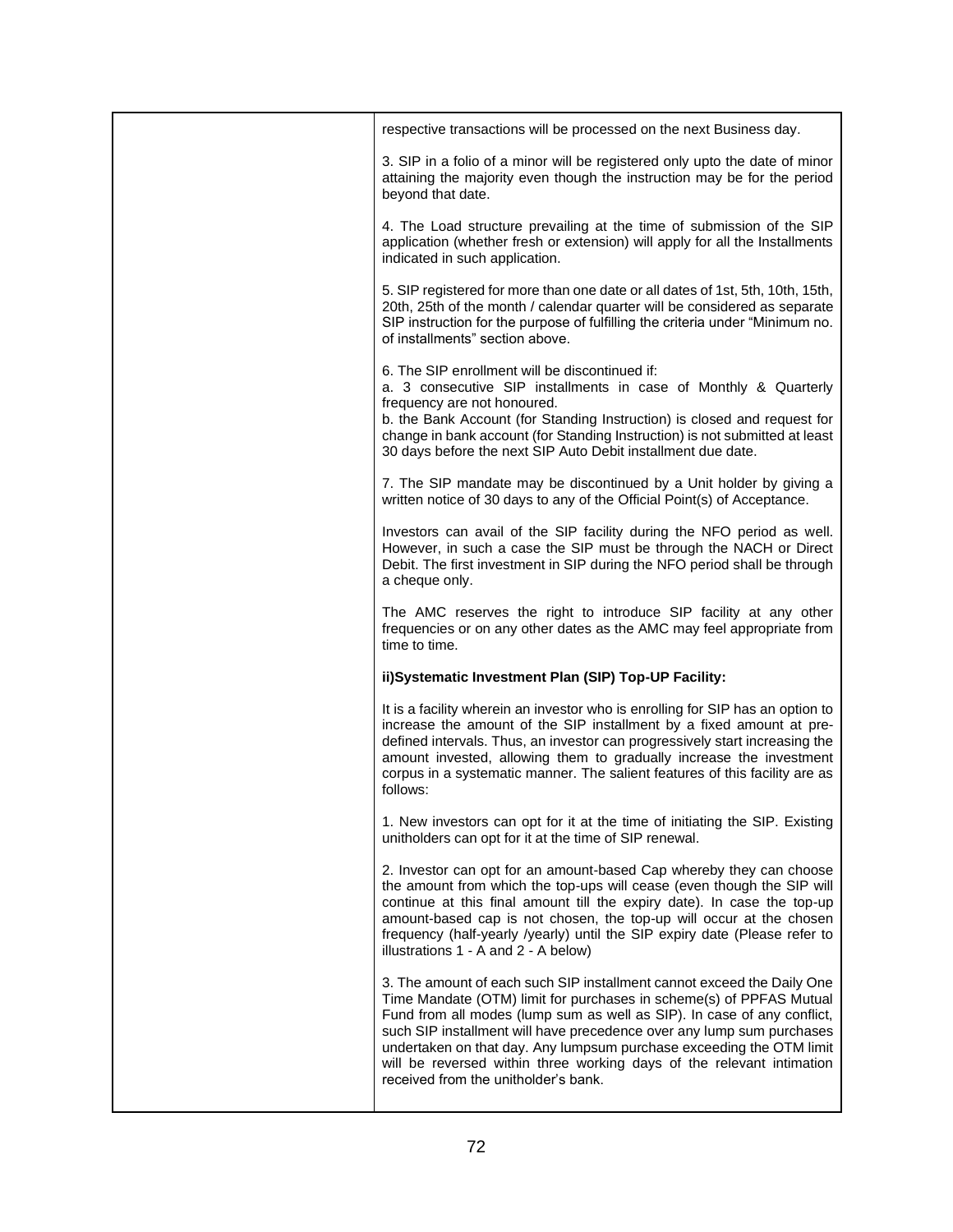|                        | mentioned are liable to be rejected.                                                            |                                                              |                                                | 4. Minimum Top-up Amount for the said facility will be Rs. 500/- & in<br>multiple of Re. 1/- thereafter. Forms where a specific amount is not clearly                                                                                                                                                         |  |
|------------------------|-------------------------------------------------------------------------------------------------|--------------------------------------------------------------|------------------------------------------------|---------------------------------------------------------------------------------------------------------------------------------------------------------------------------------------------------------------------------------------------------------------------------------------------------------------|--|
|                        |                                                                                                 | frequency will be considered as 'Yearly' for monthly SIP.    |                                                | 5. Frequency for the Top up facility: Investors can choose either 'Half-<br>Yearly' or 'Yearly' Top-Up increments under Monthly and Quarterly SIP<br>options. In case SIP Top-Up frequency is not mentioned, the default                                                                                      |  |
|                        |                                                                                                 |                                                              |                                                | 6. The facility is available only for the investors who submit "NACH / One<br>Time Mandate (OTM) Form" mentioning the 'Maximum Amount'. This will<br>limit the total investment to the pre-determined 'maximum amount'.                                                                                       |  |
| below.                 |                                                                                                 |                                                              |                                                | 7. Once the SIP Top-Up upper limit is reached, the Top-Up will be<br>discontinued. However, the SIP will continue at this upper limit for the<br>remaining SIP enrollment period (subject to it not exceeding the daily OTM<br>limit). For further clarification, please refer the illustrations as mentioned |  |
| figure is Rs. 1000/-). |                                                                                                 |                                                              |                                                | 8. The initial investment under the SIP Top-UP will be subject to minimum<br>SIP investment requirement applicable from time to time (As on date, this                                                                                                                                                        |  |
|                        | and continue with the same SIP.                                                                 |                                                              |                                                | 9. Once enrolled, the Top-up details cannot be modified. However,<br>investors can choose to cancel the Top-Up, by filling in the relevant Form                                                                                                                                                               |  |
| Mutual Fund.           |                                                                                                 |                                                              |                                                | 10. For further details and Forms, investors are requested to refer the<br>website (http://amc.ppfas.com) or contact the Corporate Office of PPFAS                                                                                                                                                            |  |
|                        |                                                                                                 | application, as and when initiated by the Fund.              |                                                | 11. The above terms apply for both, offline and online modes of                                                                                                                                                                                                                                               |  |
|                        | herein above remain unchanged.                                                                  |                                                              |                                                | 12. All the other provisions of the SID/KIM except as specifically modified                                                                                                                                                                                                                                   |  |
|                        | Amount-based cap opted for)                                                                     |                                                              |                                                | Illustration no. 1 (Monthly SIP ; Top-Up Frequency : Half-Yearly;                                                                                                                                                                                                                                             |  |
|                        |                                                                                                 | SIP enrollment period: 5th Jan 2017 to 5th Dec 2022;         |                                                |                                                                                                                                                                                                                                                                                                               |  |
|                        |                                                                                                 | Starting Monthly SIP amount : Rs. 1000/-                     |                                                |                                                                                                                                                                                                                                                                                                               |  |
|                        | Top Up Amount: Rs. 555/-                                                                        |                                                              |                                                |                                                                                                                                                                                                                                                                                                               |  |
|                        | Top Up frequency: Half - Yearly<br>Top-Up Amount cap: Rs. 3220/-<br>Daily OTM Limit: Rs. 4000/- |                                                              |                                                |                                                                                                                                                                                                                                                                                                               |  |
| <b>From</b>            | To                                                                                              | <b>Monthly</b><br><b>SIP</b><br><b>Installmen</b><br>t (Rs.) | <b>SIP Top</b><br>Up<br><b>Amount</b><br>(Rs.) | <b>Total</b><br><b>Amount of</b><br>SIP (Rs.)                                                                                                                                                                                                                                                                 |  |
| 5-Jan-17               | 5-Jun-17                                                                                        | 1000                                                         | <b>NA</b>                                      | 1000                                                                                                                                                                                                                                                                                                          |  |
|                        |                                                                                                 |                                                              |                                                |                                                                                                                                                                                                                                                                                                               |  |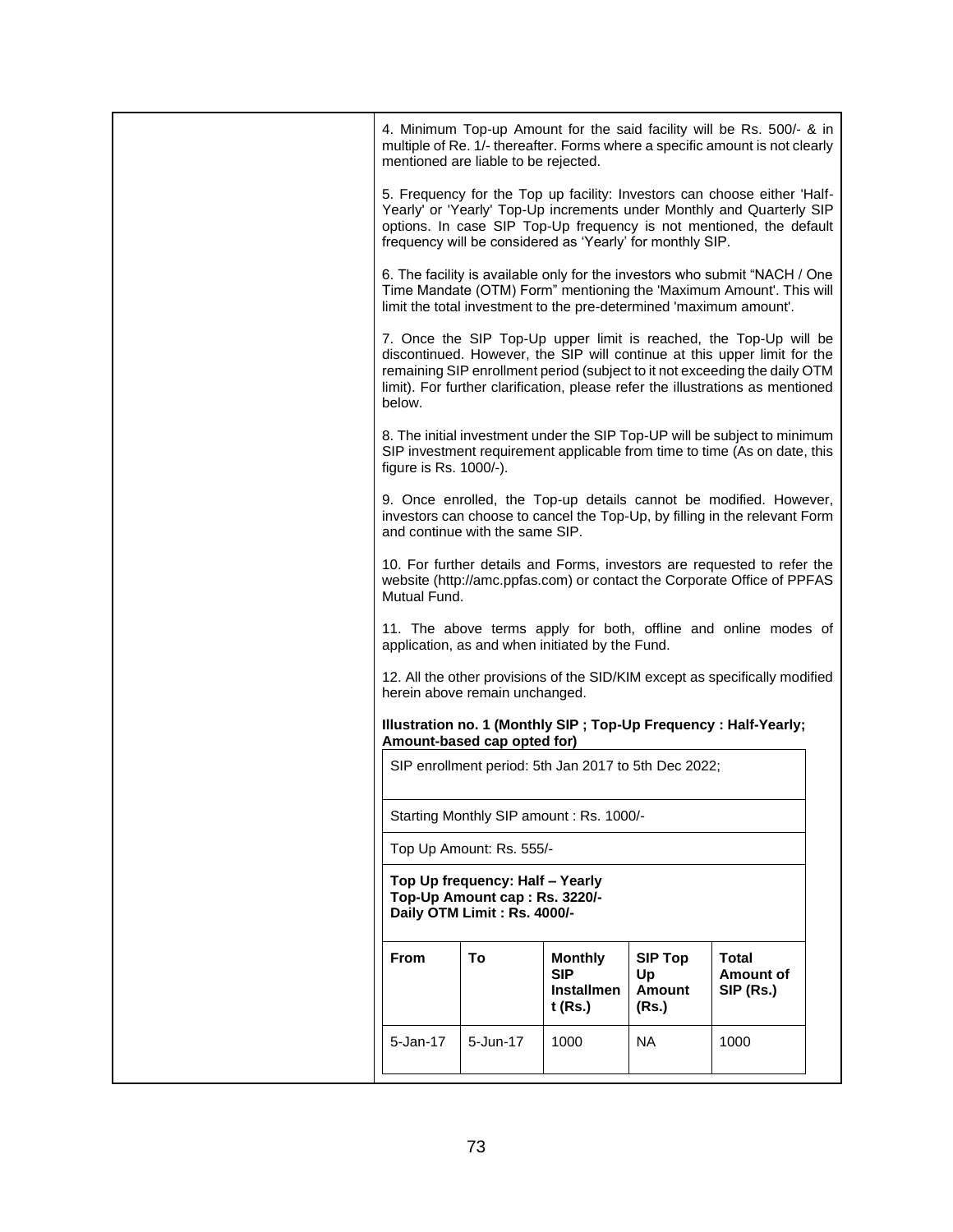| 5-Jul-17        | 5-Dec-17                                                                                                                                                         | 1000                                                                                                                                                                                                      | 555                                     | 1555                                                                                                                                                                                                                                                                                   |  |
|-----------------|------------------------------------------------------------------------------------------------------------------------------------------------------------------|-----------------------------------------------------------------------------------------------------------------------------------------------------------------------------------------------------------|-----------------------------------------|----------------------------------------------------------------------------------------------------------------------------------------------------------------------------------------------------------------------------------------------------------------------------------------|--|
| $5 - Jan-18$    | 5-Jun-18                                                                                                                                                         | 1555                                                                                                                                                                                                      | 555                                     | 2110                                                                                                                                                                                                                                                                                   |  |
| $5 -$ Jul $-18$ | 5-Dec-18                                                                                                                                                         | 2110                                                                                                                                                                                                      | 555                                     | 2665                                                                                                                                                                                                                                                                                   |  |
| $5 - Jan-19$    | 5-Dec-22                                                                                                                                                         | 2665                                                                                                                                                                                                      | 555                                     | 3220                                                                                                                                                                                                                                                                                   |  |
|                 | Amount-based cap not opted for)<br>Top Up Amount: Rs. 555/-<br>Top Up frequency: Half - Yearly<br>Top-Up Amount cap : Not chosen<br>Daily OTM Limit : Rs. 6000/- | though the OTM limit of Rs. 4000, is higher.<br>2022). The amount cannot cross the OTM limit, though.<br>SIP enrollment period: 5th Jan 2017 to 5th Dec 2022;<br>Starting Monthly SIP amount : Rs. 1000/- |                                         | Here the monthly SIP installment will be frozen at Rs. 3220/- even<br>Illustration no. 1-A (Monthly SIP ; Top-Up Frequency : Half-Yearly ;<br>In this case the top-up will keep occurring at the chosen frequency<br>(half-yearly in this case) until the SIP expiry date (December 5, |  |
| <b>From</b>     | To                                                                                                                                                               | <b>Monthly</b><br><b>SIP</b><br><b>Installmen</b><br>$t$ (Rs.)                                                                                                                                            | <b>SIP Top</b><br>Up<br>Amount<br>(Rs.) | Total<br><b>Amount of</b><br>SIP (Rs.)                                                                                                                                                                                                                                                 |  |
| 5-Jan-17        | 5-Jun-17                                                                                                                                                         | 1000                                                                                                                                                                                                      | <b>NA</b>                               | 1000                                                                                                                                                                                                                                                                                   |  |
| 5-Jul-17        | 5-Dec-17                                                                                                                                                         | 1000                                                                                                                                                                                                      | 555                                     | 1555                                                                                                                                                                                                                                                                                   |  |
| 5-Jan-18        | 5-Jun-18                                                                                                                                                         | 1555                                                                                                                                                                                                      | 555                                     | 2110                                                                                                                                                                                                                                                                                   |  |
| 5-Jul-18        | 5-Dec-18                                                                                                                                                         | 2110                                                                                                                                                                                                      | 555                                     | 2665                                                                                                                                                                                                                                                                                   |  |
| 5-Jan-19        | 5-Jun-19                                                                                                                                                         | 2665                                                                                                                                                                                                      | 555                                     | 3220                                                                                                                                                                                                                                                                                   |  |
| 5-Jul-19        | 5-Dec-19                                                                                                                                                         | 3220                                                                                                                                                                                                      | 555                                     | 3775                                                                                                                                                                                                                                                                                   |  |
| 5-Jan-20        | 5-Jun-20                                                                                                                                                         | 3775                                                                                                                                                                                                      | 555                                     | 4330                                                                                                                                                                                                                                                                                   |  |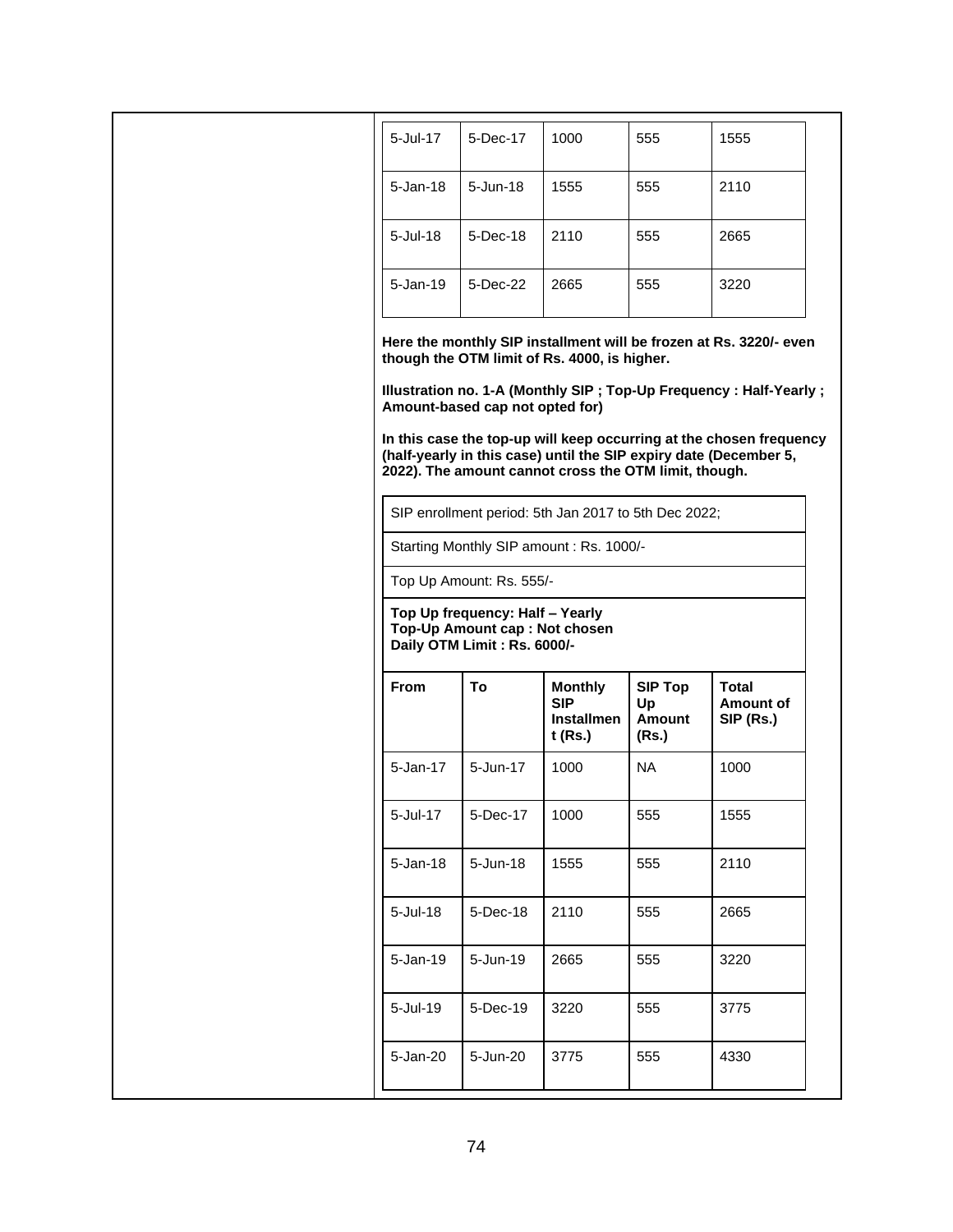| 5-Jul-20                 | 5-Dec-20                                                            | 4330                                                         | 555                                     | 4885                                                                                                                                     |
|--------------------------|---------------------------------------------------------------------|--------------------------------------------------------------|-----------------------------------------|------------------------------------------------------------------------------------------------------------------------------------------|
| 5-Jan-21                 | 5-Jun-21                                                            | 4885                                                         | 555                                     | 5440                                                                                                                                     |
| 5-Jul-21                 | 5-Dec-21                                                            | 5440                                                         | 555                                     | 5995                                                                                                                                     |
| 5-Jan-22                 | 5-Dec-22                                                            | 5995                                                         | <b>NIL</b>                              | 5995                                                                                                                                     |
|                          | not permitted to cross it.<br>Amount-based cap opted for)           | SIP enrollment period: 10th Jan 2017 to 10th Dec 2022;       |                                         | level which is closest to the daily OTM limit of Rs. 6000/-, as it is<br>Illustration no. 2 : (Monthly SIP ; Top-Up Frequency : Yearly ; |
|                          |                                                                     | Starting Monthly SIP amount : Rs. 1000/-                     |                                         |                                                                                                                                          |
|                          |                                                                     |                                                              |                                         |                                                                                                                                          |
| Top Up Amount: Rs. 777/- | Top Up frequency: Yearly                                            |                                                              |                                         |                                                                                                                                          |
| <b>From</b>              | Top-Up Amount cap : Rs. 4108/-<br>Daily OTM Limit: Rs. 5000/-<br>To | <b>Monthly</b><br><b>SIP</b><br><b>Installm</b><br>ent (Rs.) | <b>SIP Top</b><br>Up<br>Amount<br>(Rs.) | <b>Total</b><br><b>Amount of</b><br>SIP (Rs.)                                                                                            |
| 10-Jan-17                | 10-Dec-17                                                           | 1000                                                         | NA                                      | 1000                                                                                                                                     |
| $10 - Jan-18$            | 10-Dec-18                                                           | 1000                                                         | 777                                     | 1777                                                                                                                                     |
| 10-Jan-19                | 10-Dec-19                                                           | 1777                                                         | 777                                     | 2554                                                                                                                                     |
| 10-Jan-20                | 10-Dec-20                                                           | 2554                                                         | 777                                     | 3331                                                                                                                                     |
| 10-Jan-21                | 10-Dec-21                                                           | 3331                                                         | 777                                     | 4108                                                                                                                                     |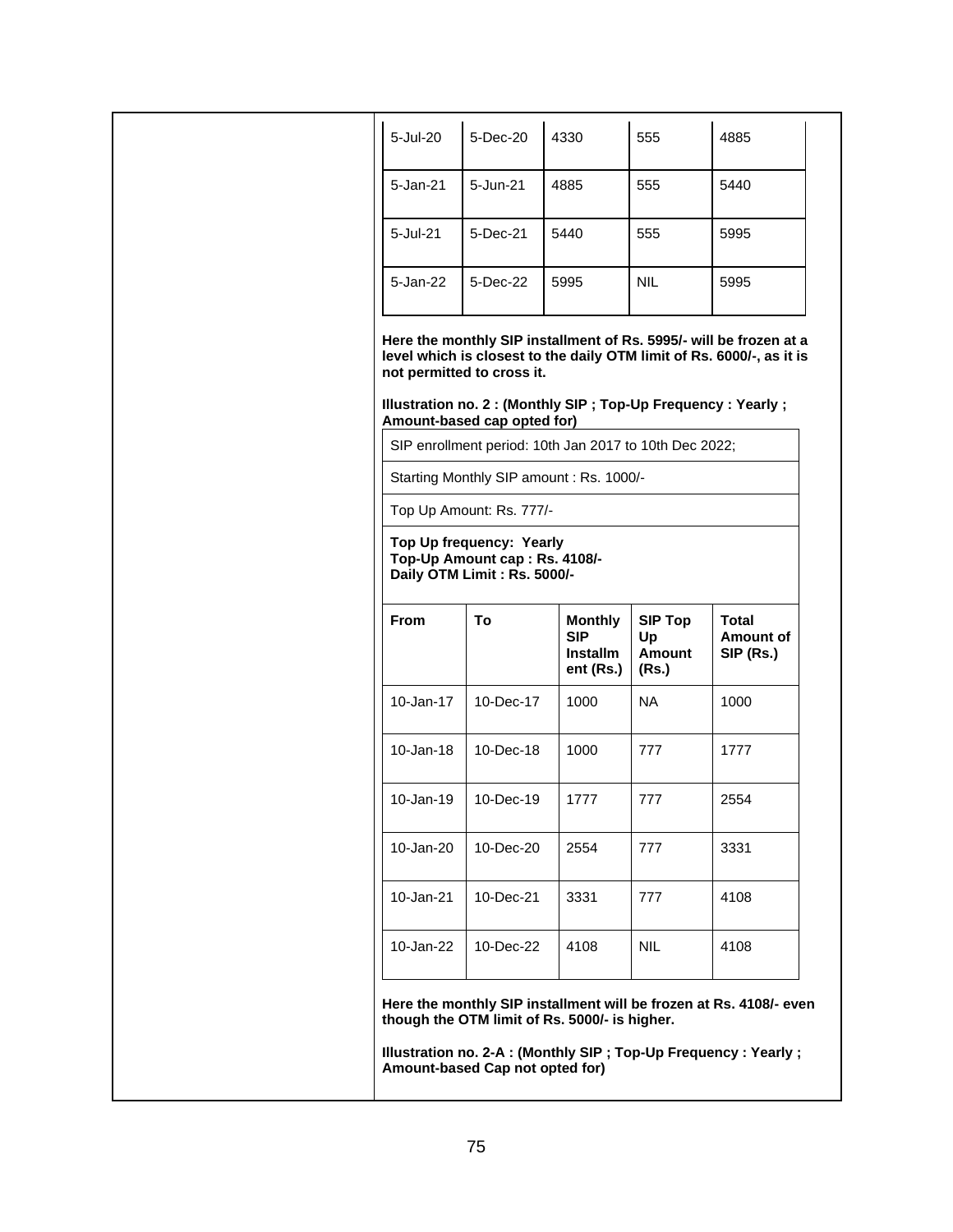|                         |                                                                                          | SIP enrollment period: 10th Jan 2017 to 10th Dec 2022;      |                                         |                                                                                                                                                                                                                             |
|-------------------------|------------------------------------------------------------------------------------------|-------------------------------------------------------------|-----------------------------------------|-----------------------------------------------------------------------------------------------------------------------------------------------------------------------------------------------------------------------------|
|                         |                                                                                          | Starting Monthly SIP amount : Rs. 1000/-                    |                                         |                                                                                                                                                                                                                             |
|                         | Top Up Amount: Rs. 777/-                                                                 |                                                             |                                         |                                                                                                                                                                                                                             |
|                         | Top Up frequency: Yearly<br>Top-Up Amount cap: Not chosen<br>Daily OTM Limit: Rs. 4500/- |                                                             |                                         |                                                                                                                                                                                                                             |
| <b>From</b>             | To                                                                                       | <b>Monthly</b><br><b>SIP</b><br><b>Installment</b><br>(Rs.) | <b>SIP Top</b><br>Up<br>Amount<br>(Rs.) | Total<br>Amount of<br>SIP (Rs.)                                                                                                                                                                                             |
| 10-Jan-17               | 10-Dec-17                                                                                | 1000                                                        | NA.                                     | 1000                                                                                                                                                                                                                        |
| $10 - Jan-18$           | 10-Dec-18                                                                                | 1000                                                        | 777                                     | 1777                                                                                                                                                                                                                        |
| 10-Jan-19               | 10-Dec-19                                                                                | 1777                                                        | 777                                     | 2554                                                                                                                                                                                                                        |
| 10-Jan-20               | 10-Dec-20                                                                                | 2554                                                        | 777                                     | 3331                                                                                                                                                                                                                        |
| 10-Jan-21               | 10-Dec-21                                                                                | 3331                                                        | 777                                     | 4108                                                                                                                                                                                                                        |
| 10-Jan-22               | 10-Dec-22                                                                                | 4108                                                        | <b>NIL</b>                              | 4108                                                                                                                                                                                                                        |
| cross it.               |                                                                                          |                                                             |                                         | Here the monthly SIP installment will be frozen at Rs. 4108/- as it is<br>closest to the daily OTM limit of Rs. 4500/- and is not permitted to                                                                              |
| iii) SIP Pause Facility |                                                                                          |                                                             |                                         |                                                                                                                                                                                                                             |
|                         |                                                                                          | period, without discontinuing the existing SIP.             |                                         | SIP Pause facility allows investors to pause their SIP for a temporary                                                                                                                                                      |
| follows:                |                                                                                          |                                                             |                                         | The features, terms and conditions for availing SIP Pause facility are as                                                                                                                                                   |
| paused.                 |                                                                                          |                                                             |                                         | 1. SIP Pause request should be received at least 30 calendar days prior<br>to the instalment date for the concerned SIP, which is required to be                                                                            |
|                         | ECS/NACH/Direct Debit, etc.                                                              |                                                             |                                         | 2. The Facility is applicable only for AMC initiated debit feeds i.e.                                                                                                                                                       |
|                         |                                                                                          |                                                             |                                         | 3. This Facility is available only for SIPs with Monthly and Quarterly<br>frequencies except for SIPs registered through Mutual Fund Utility (MFU),<br>MFSS system of NSE or any other platforms of the said stock exchange |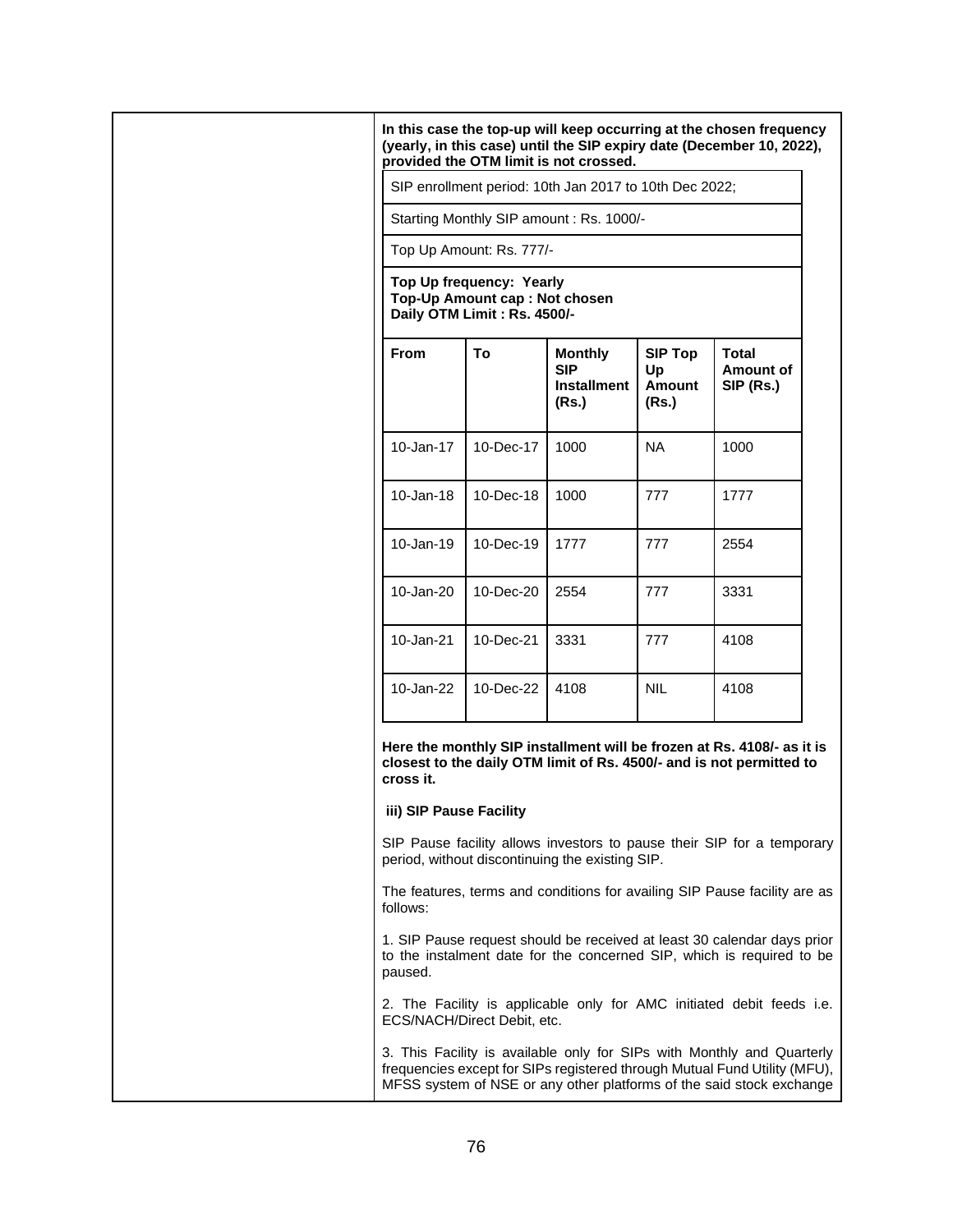|                                                | and Channel Partners or those who have standing instructions with Banks                                                                                                                                                                                                                                                                                                      |
|------------------------------------------------|------------------------------------------------------------------------------------------------------------------------------------------------------------------------------------------------------------------------------------------------------------------------------------------------------------------------------------------------------------------------------|
|                                                | as the SIP are registered directly with them and not with the fund house.                                                                                                                                                                                                                                                                                                    |
| registered) will automatically resume.         | 4. The maximum number of instalments that can be paused using this<br>facility are 3 (three) consecutive instalments for SIPs registered with<br>Monthly frequency and 1 (one) for SIPs registered with Quarterly<br>frequency. Thereafter, the balance SIP instalments (as originally                                                                                       |
| completion of Pause period shall be ₹ 3,000/-. | 5. If SIP Pause period coincides with SIP Top Up period, SIP instalment<br>amount post completion of SIP Pause period would be inclusive of SIP<br>Top Up amount. For e.g: SIP Instalment amount prior to Pause period is<br>₹ 2,000/- and the Top-Up amount is ₹ 1,000/-. If the Pause period is<br>completed after date of Top-Up, then the SIP instalment amount post-    |
|                                                | 6. SIP Pause once registered cannot be cancelled.                                                                                                                                                                                                                                                                                                                            |
|                                                | 7. Investors can opt for the Facility only once during the tenure of the SIP.                                                                                                                                                                                                                                                                                                |
| iv)Systematic Transfer Plan (STP):             |                                                                                                                                                                                                                                                                                                                                                                              |
|                                                | from one scheme of the Mutual Fund ("Transferor Scheme") to another<br>("Transferee Scheme") by redeeming units of the Transferor Scheme at<br>the Applicable NAV, subject to Exit Load, if any and investing the same<br>amount in Transferee Scheme at the Applicable NAV, on a recurrent basis<br>for a specified period at specified frequency as per the investor's STP |
|                                                | mandate. Investors may register for STP using a prescribed enrollment<br>form. STP facility is offered by the Scheme subject to following terms and                                                                                                                                                                                                                          |
| <b>Particular</b>                              | <b>Frequency available</b>                                                                                                                                                                                                                                                                                                                                                   |
| conditions:<br>Default Day/Date                | Default Day/ Date<br>of<br><b>Type</b><br><b>STP</b>                                                                                                                                                                                                                                                                                                                         |
|                                                | Daily<br>Daily                                                                                                                                                                                                                                                                                                                                                               |
|                                                | Every Monday of the<br>Weekly<br>week                                                                                                                                                                                                                                                                                                                                        |
|                                                | Fortnightly<br>Every Monday of the<br>alternate week                                                                                                                                                                                                                                                                                                                         |
|                                                | 10th of the Month<br>Monthly                                                                                                                                                                                                                                                                                                                                                 |
|                                                | $10th$ of First month<br>Quarterly                                                                                                                                                                                                                                                                                                                                           |
|                                                | of the quarter.                                                                                                                                                                                                                                                                                                                                                              |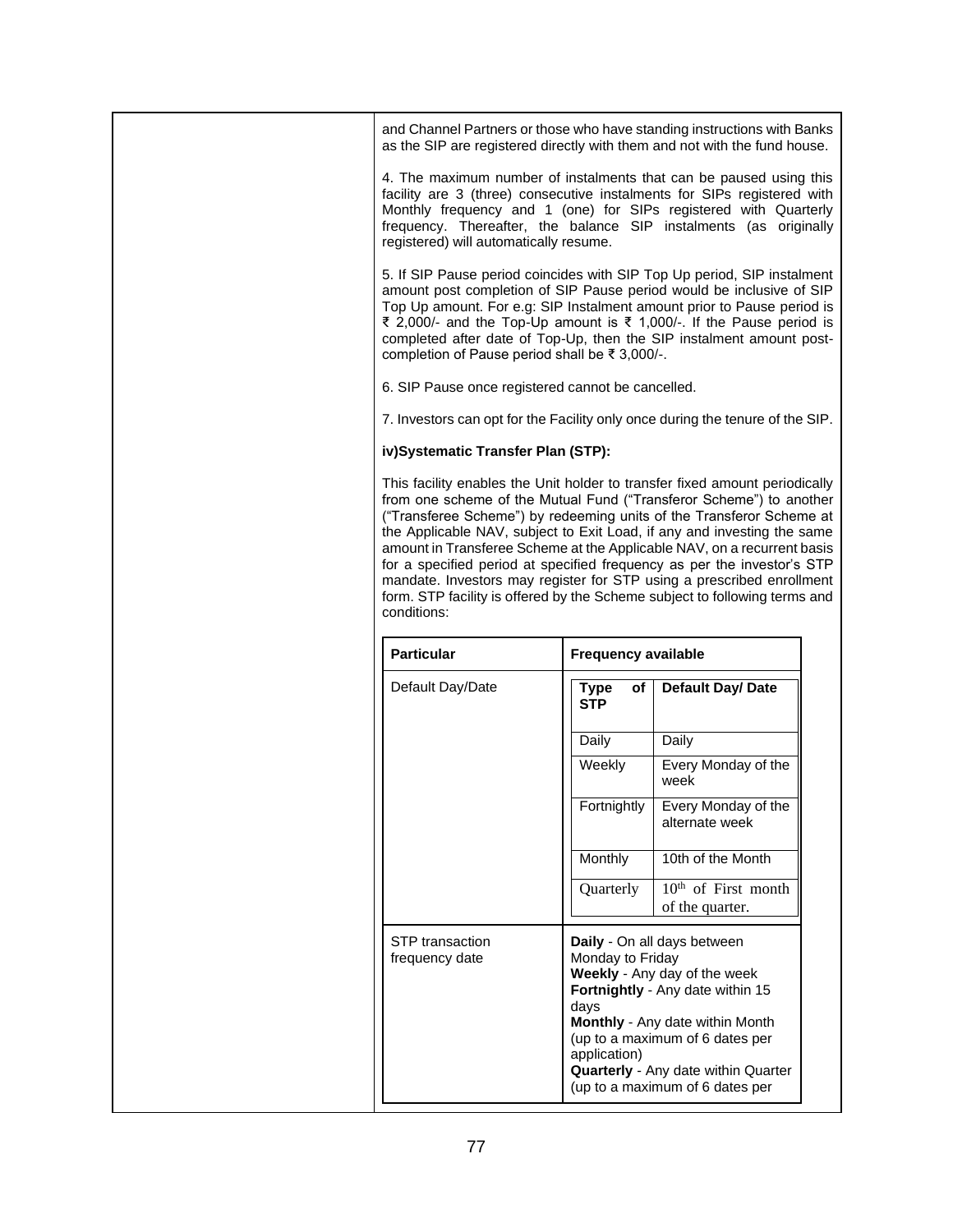|                                                                                                                                                                         | application)                                                                                                                                                                                                                                                                                                                                                                                                                                        |
|-------------------------------------------------------------------------------------------------------------------------------------------------------------------------|-----------------------------------------------------------------------------------------------------------------------------------------------------------------------------------------------------------------------------------------------------------------------------------------------------------------------------------------------------------------------------------------------------------------------------------------------------|
| Minimum no. of<br>installments                                                                                                                                          | Daily, Weekly and Monthly:<br>6 Installments                                                                                                                                                                                                                                                                                                                                                                                                        |
|                                                                                                                                                                         | <b>Fortnightly and Quarterly:</b><br>4 Installments                                                                                                                                                                                                                                                                                                                                                                                                 |
| Minimum amount per<br>installment                                                                                                                                       | Daily, Weekly and Monthly: Rs.<br>1,000 & in multiples of Re. 1<br>thereafter                                                                                                                                                                                                                                                                                                                                                                       |
|                                                                                                                                                                         | Fortnightly: Rs. 1,500 & in<br>multiples of Re. 1 thereafter                                                                                                                                                                                                                                                                                                                                                                                        |
|                                                                                                                                                                         | Quarterly - Rs. 3,000 & in multiples<br>of Re. 1 thereafter.                                                                                                                                                                                                                                                                                                                                                                                        |
| holder's<br>Minimum<br>unit<br>balance<br>account<br>or<br>minimum<br>οf<br>amount<br>application at the time of<br>STP enrolment in<br>the<br><b>Transferor Scheme</b> | For Daily, Weekly, Fortnightly and<br>Monthly Rs.6,000/- and Quarterly<br>Rs. 12,000/-                                                                                                                                                                                                                                                                                                                                                              |
| on the immediately succeeding Business Day.                                                                                                                             | The amount transferred under the STP from the Transferor Scheme to the<br>Transferee Scheme shall be effected by redeeming units of Transferor<br>Scheme at Applicable NAV, after payment of Exit Load, if any, and<br>subscribing to the units of the Transferee Scheme at Applicable NAV in<br>respect of each STP investment. If any STP transaction due date falls on<br>a non-Business Day, then the respective transactions will be processed |
|                                                                                                                                                                         | If the STP period or no. of installments is not specified in the transaction<br>Form, the STP transactions will be processed until the balance of units in<br>the unit holder's folio in the Transferor/Source Scheme becomes zero.                                                                                                                                                                                                                 |
|                                                                                                                                                                         | STP registered for more than one date or all dates of the month will be<br>considered as separate STP instruction for the purpose of fulfilling the<br>criteria under "Minimum no. of installments" section above.                                                                                                                                                                                                                                  |
| time to time.                                                                                                                                                           | The AMC reserves the right to introduce STP facility at any other<br>frequencies or on any other dates as the AMC may feel appropriate from                                                                                                                                                                                                                                                                                                         |
| application.                                                                                                                                                            | The load structure in the Transferee/Target Scheme prevailing at time of<br>submission of STP application (whether for fresh enrollment or extension)<br>will be applicable for all the investment through STP specified in such                                                                                                                                                                                                                    |
| notification of death or incapacity of the Unit holder.                                                                                                                 | The STP mandate may be discontinued by a Unit holder by giving a<br>written notice of 7 working days to any of the Official Point(s) of<br>Acceptance prior to the due date of the next transfer date. On receipt of<br>such request, the STP facility will be terminated. STP will be terminated<br>automatically if all the Units are liquidated or withdrawn from the<br>Transferor/Source Scheme or pledged or upon the Fund's receipt of       |
|                                                                                                                                                                         | Units marked under lien or pledge in the Transferor/Source Scheme will                                                                                                                                                                                                                                                                                                                                                                              |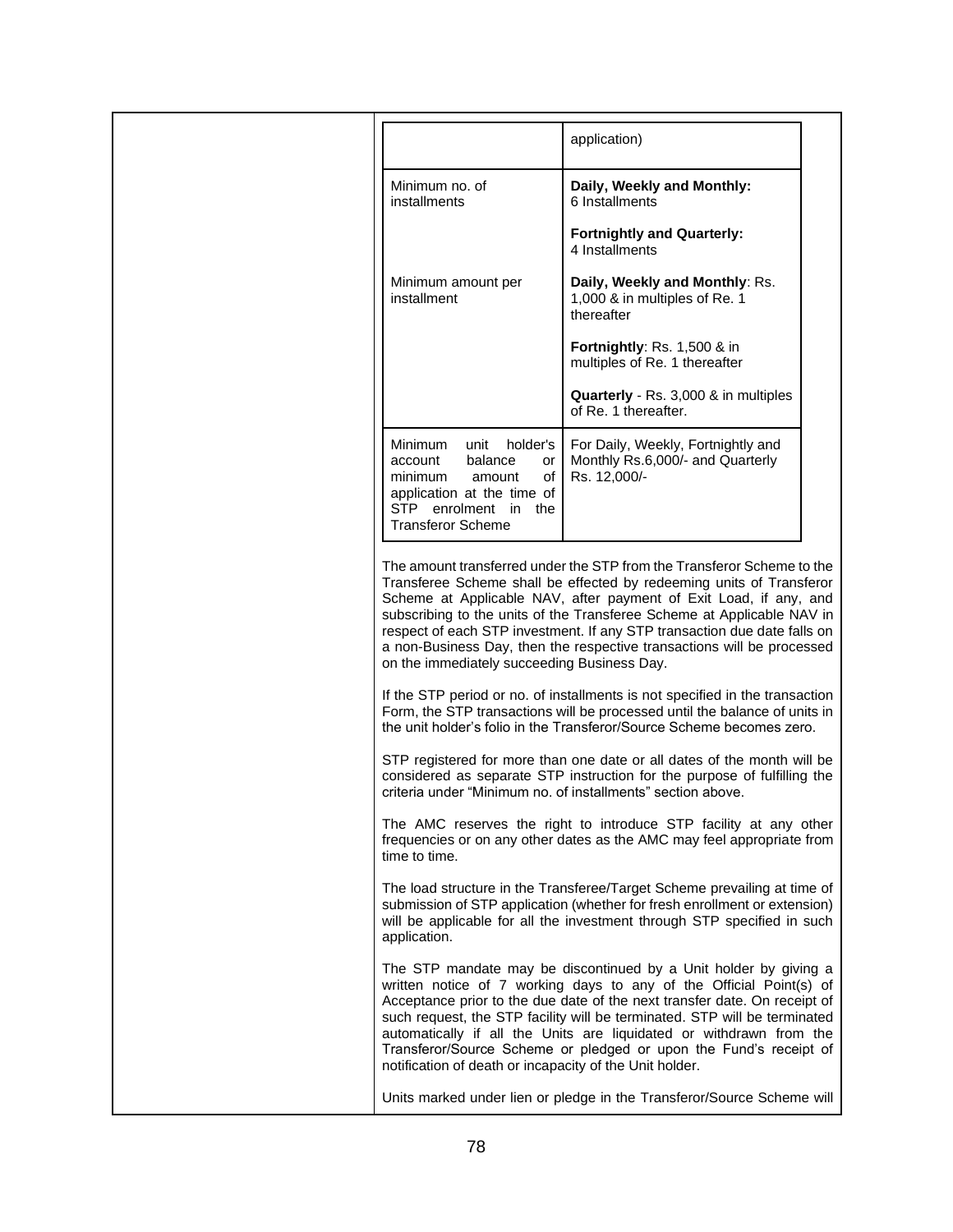| not be eligible for STP.                                                                                                                                                                                                                                                                                                                                                                                                                                                                                                                                                                                                                  |
|-------------------------------------------------------------------------------------------------------------------------------------------------------------------------------------------------------------------------------------------------------------------------------------------------------------------------------------------------------------------------------------------------------------------------------------------------------------------------------------------------------------------------------------------------------------------------------------------------------------------------------------------|
| In case the unit balance in the Transferor/Source Scheme is lesser than<br>amount specified by the unit holders for STP, the AMC will transfer<br>remaining unit balance to the Transferee/Target Scheme.                                                                                                                                                                                                                                                                                                                                                                                                                                 |
| STP in a folio of minor will be registered only upto the date of minor<br>attaining majority even though the instruction may be for the period<br>beyond that date.                                                                                                                                                                                                                                                                                                                                                                                                                                                                       |
| The AMC / Trustee reserves the right to change / modify the terms and<br>conditions under the STP prospectively at a future date.                                                                                                                                                                                                                                                                                                                                                                                                                                                                                                         |
| v)Systematic Withdrawal Plan (SWP):<br>This facility enables unit-holders to withdraw a fixed sum from the Scheme<br>on a recurrent basis for a specified period at specified frequency by<br>providing a single mandate/ standing instruction. The amount thus<br>withdrawn by redemption will be converted into Units at Applicable NAV<br>based prices and the number of Units so arrived at will be subtracted from<br>the Units balance to the credit of that Unitholder. Investors may register<br>for SWP using a prescribed enrollment form. SWP facility is offered by the<br>Scheme subject to following terms and conditions:. |
| -The unit-holder can choose 1st, 5th, 10th, 15th, 20th and 25th of the<br>month as the SWP date (in case the date selected falls on a non-business<br>day, the transaction will be effected on the next business day of the<br>scheme.) the default SWP date will be 10th of every month. The SWP<br>frequency will be monthly.                                                                                                                                                                                                                                                                                                           |
| -The minimum SWP installment size is Rs. 1000/- and in multiples of Re.<br>1 thereafter and SWP request should be for a minimum period of 12<br>months.                                                                                                                                                                                                                                                                                                                                                                                                                                                                                   |
| -Minimum unit holder's account balance or minimum amount of<br>application at the time of SWP enrolment in the Transferor Scheme should<br>be Rs.12000/-                                                                                                                                                                                                                                                                                                                                                                                                                                                                                  |
| -A minimum period of 15 calendar days shall be required for registration<br>of SWP. Unit-holder may change the amount (but not below the minimum<br>specified amount)/ frequency by giving a written notice at any Investor<br>Service Center at least 15 calendar days prior to next SWP execution<br>date.                                                                                                                                                                                                                                                                                                                              |
| -The SWP may be terminated by a written notice of 15 calendar days by<br>a unit-holder. This SWP termination request may be sent to the office of<br>AMC or at any Investor Service Center                                                                                                                                                                                                                                                                                                                                                                                                                                                |
| -SWP will be automatically terminated if all units are liquidated or<br>withdrawn from the scheme or pledged or upon receipt of intimation of<br>death of unit-holder.                                                                                                                                                                                                                                                                                                                                                                                                                                                                    |
| -Load structure prevailing at the time of submission of the SWP<br>application will apply for all installments indicated in such application                                                                                                                                                                                                                                                                                                                                                                                                                                                                                              |
| Unitholders can enroll themselves for the facility by submitting the duly<br>completed Systematic Withdrawal enrolment Form at any of the Investor<br>Service Centers (ISCs)/ Official Points of Acceptance (OPAs). The AMC/<br>Trustee reserve the right to change / modify the terms and conditions<br>under the SWP prospectively at a future date.                                                                                                                                                                                                                                                                                    |
|                                                                                                                                                                                                                                                                                                                                                                                                                                                                                                                                                                                                                                           |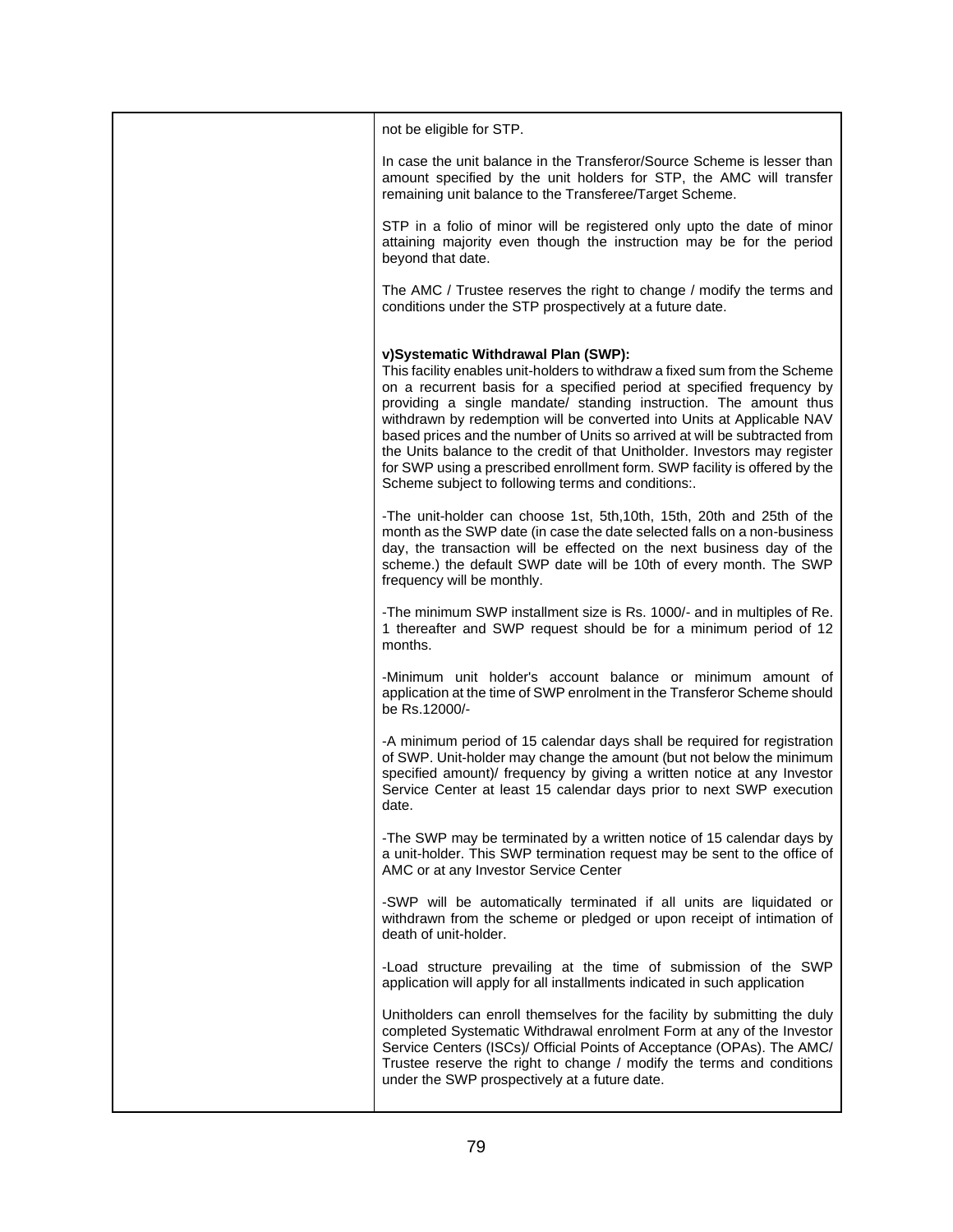## **vi) Investment through "PPFAS** *SelfInvest***" (Mobile & Web App)**

PPFAS Mutual Fund has launched 'PPFAS Self Invest' a mobile application available on Android (Google Play) and iOS (App store). Existing investors can register for PPFAS Self Invest after completing a simple One-Time-Password (OTP) based registration process and choosing their Mobile Personal Identification Number (M-PIN) for each Folio.

#### **Key Features:**

- Create new Folios
- Purchase additional units / Redeem units / Switch units between Plans
- Initiate Systematic Investment Plans online (iSIPs)
- Systematic Transfer Plan (STP)
- SIP Pause in case of SIP registered through AMC Apps
- Systematic Withdrawal Plan (SWP)
- Have Account Statements sent to their email ID.
- View the latest Factsheet

## **vii)Transactions through Electronic Mode:**

The Mutual Fund may (at its sole discretion and without being obliged in any manner to do so and without being responsible and /or liable in any manner whatsoever), allow transactions in Units by electronic mode (web/ electronic transactions) including transactions through the various web sites with which the AMC would have an arrangement from time to time. Subject to the investor fulfilling certain terms and conditions as stipulated by AMC from time to time, the AMC, Mutual Fund, Registrar or any other agent or representative of the AMC, Mutual Fund, the Registrar may accept transactions through any electronic mode including web transactions and as permitted by SEBI or other regulatory authorities from time to time

#### **viii)Registration of Multiple Bank Accounts in respect of an Investor Folio:**

An Investor can register with the Fund upto 5 bank accounts in case of individuals and HUFs and upto 10 in other cases.

Registering of Multiple Bank Accounts will enable the Fund to systematically validate the pay-in of funds and avoid acceptance of third party payments. For the purpose of registration of bank account(s), Investor should submit Bank Mandate Registration Form (available at the AMC Website, office of AMC and Official point of Acceptance) together with any of the following documents:

Cancelled original cheque leaf in respect of bank account to be registered where the account number and names of the account holders are printed on the face of the cheque; or Bank statement or copy of Bank Pass Book page with the Investor's Bank Account number, name and address.

The above documents will also be required for change in bank account mandate submitted by the Investor.

The AMC will register the Bank Account only after verifying that the sole/ first joint holder is the holder / one of the joint holders of the bank account. In case, if a copy of the above documents is submitted, Investor shall submit the original to the AMC/ Investor Service Centre for verification and the same shall be returned.

In case of Multiple Registered Bank Account, Investor may choose one of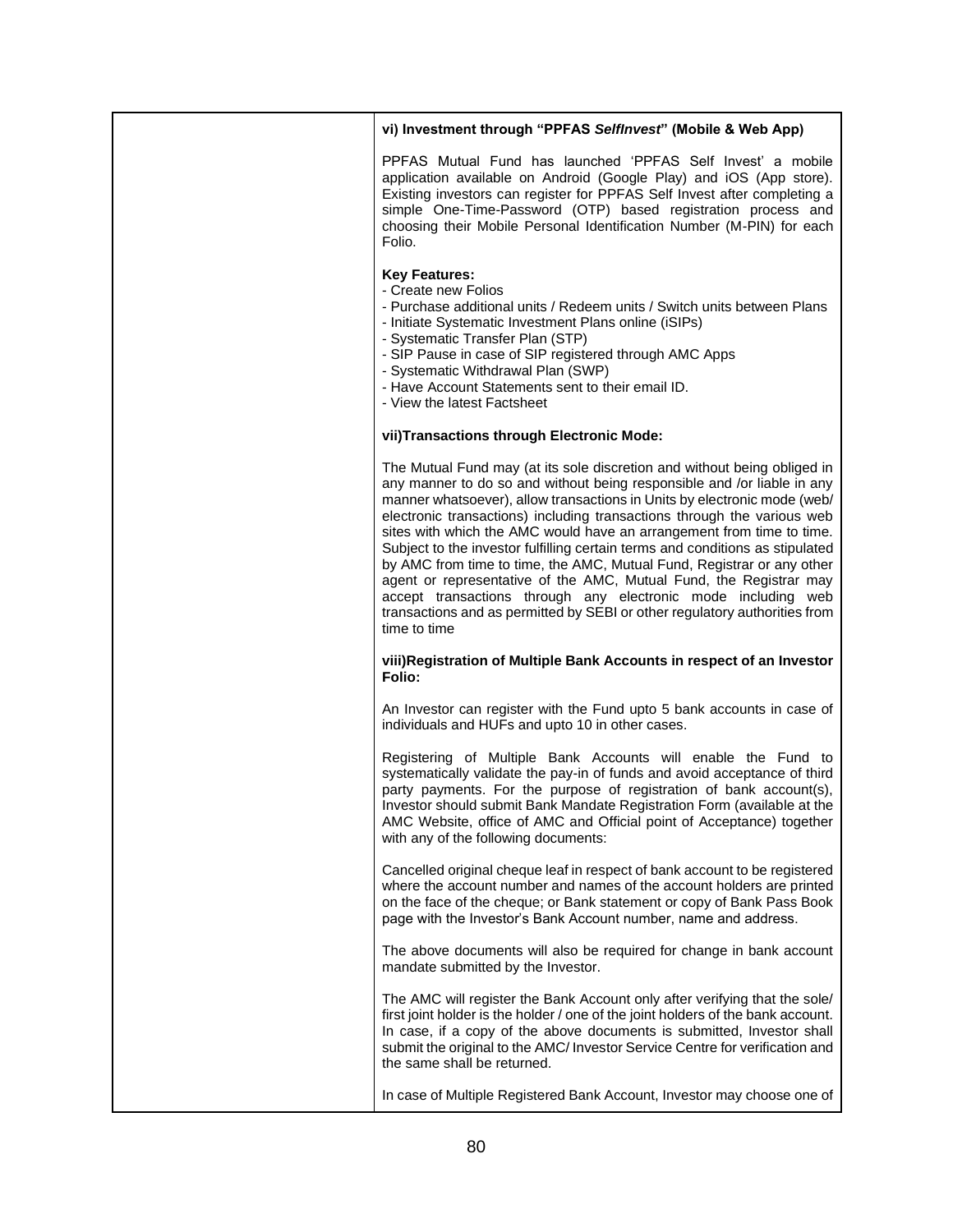| the registered bank accounts for the credit of redemption/dividend<br>proceeds (being - Pay-out bank account). Investor may however, specify<br>any other registered bank accounts for credit of redemption proceeds at<br>the time of requesting for the redemption.                                                                                                                                                                                                                                                                                                                                                                                                                                                                                                                                                                                                                                                                                                                                      |
|------------------------------------------------------------------------------------------------------------------------------------------------------------------------------------------------------------------------------------------------------------------------------------------------------------------------------------------------------------------------------------------------------------------------------------------------------------------------------------------------------------------------------------------------------------------------------------------------------------------------------------------------------------------------------------------------------------------------------------------------------------------------------------------------------------------------------------------------------------------------------------------------------------------------------------------------------------------------------------------------------------|
| Investor may change such Payout Bank account, as necessary, through<br>written instructions.                                                                                                                                                                                                                                                                                                                                                                                                                                                                                                                                                                                                                                                                                                                                                                                                                                                                                                               |
| However, if request for redemption is received together with a change of<br>bank account (unregistered new bank account) or before verification and<br>validation of new bank account, the redemption request would be<br>processed to the currently registered default old bank account.                                                                                                                                                                                                                                                                                                                                                                                                                                                                                                                                                                                                                                                                                                                  |
| Bank account which is stated first shall be treated as default bank account.                                                                                                                                                                                                                                                                                                                                                                                                                                                                                                                                                                                                                                                                                                                                                                                                                                                                                                                               |
| For further details please refer to paragraph on Registration of Multiple<br>Bank Accounts in respect of an Investor Folio in the SAI.                                                                                                                                                                                                                                                                                                                                                                                                                                                                                                                                                                                                                                                                                                                                                                                                                                                                     |
| The AMC reserves the right to alter/ discontinue all / any of the above<br>mentioned special product(s)/ facility(ies) at any point of time. Further, the<br>AMC reserves the right to introduce more special product(s) / facility(ties)<br>at a later date subject to prevailing SEBI Guidelines and Regulations.                                                                                                                                                                                                                                                                                                                                                                                                                                                                                                                                                                                                                                                                                        |
| <b>Email ID for communication</b><br>First / Sole Holders should register their own email address and mobile<br>number in their folio for speed and ease of communication in a convenient<br>and cost-effective manner, and to help prevent fraudulent transactions.                                                                                                                                                                                                                                                                                                                                                                                                                                                                                                                                                                                                                                                                                                                                       |
| ix)FACILITY TO PURCHASE / REDEEM UNITS OF THE SCHEME(S)<br>THROUGH STOCK EXCHANGE(S).                                                                                                                                                                                                                                                                                                                                                                                                                                                                                                                                                                                                                                                                                                                                                                                                                                                                                                                      |
| PPFAS Mutual Fund is introducing the facility to purchase and redeem<br>units of PPFAS Mutual Fund scheme/s through Stock Exchange Platform,<br>in accordance with SEBI Circulars No. CIR/MRD/DSA/32/2013 dated<br>October 4, 2013, Circular No. SEBI/IMD/CIR No. 11/183204/ 2009 dated<br>November 13, 2009 and Circular No. CIR/IMD/DF/17/2010 dated<br>November 9, 2010.                                                                                                                                                                                                                                                                                                                                                                                                                                                                                                                                                                                                                                |
| The following are the salient features of the facility introduced for<br>the benefit to investors                                                                                                                                                                                                                                                                                                                                                                                                                                                                                                                                                                                                                                                                                                                                                                                                                                                                                                          |
| 1. This facility i.e. purchase/redemption of units will be available to both<br>existing and new investors.                                                                                                                                                                                                                                                                                                                                                                                                                                                                                                                                                                                                                                                                                                                                                                                                                                                                                                |
| 2. The investors will be eligible to purchase /redeem units of the aforesaid<br>scheme.                                                                                                                                                                                                                                                                                                                                                                                                                                                                                                                                                                                                                                                                                                                                                                                                                                                                                                                    |
| 3. All trading members of BSE & NSE who are registered with AMFI as<br>Mutual Fund Advisors, mutual fund distributors registered with the AMFI<br>and who are permitted by the respective recognised stock exchange and<br>who have signed up with PPFAS Asset Management Private Limited and<br>also registered with BSE & NSE as Participants ("AMFI certified stock<br>exchange brokers") will be eligible to offer this facility to investors. In order<br>to facilitate transactions in mutual fund units through the stock exchange<br>infrastructure, BSE has introduced BSE STAR MF Platform and NSE has<br>introduced NMF-II. Further, the units of PPFAS Mutual Fund scheme/(s)<br>are permitted to be transacted through clearing members of the registered<br>Stock Exchanges and Depository Participants of Registered Depositories<br>are permitted to process only redemption request of units held in demat<br>form as per SEBI Circular No. CIR/IMD/DF/17/2010 dated November 9,<br>2010. |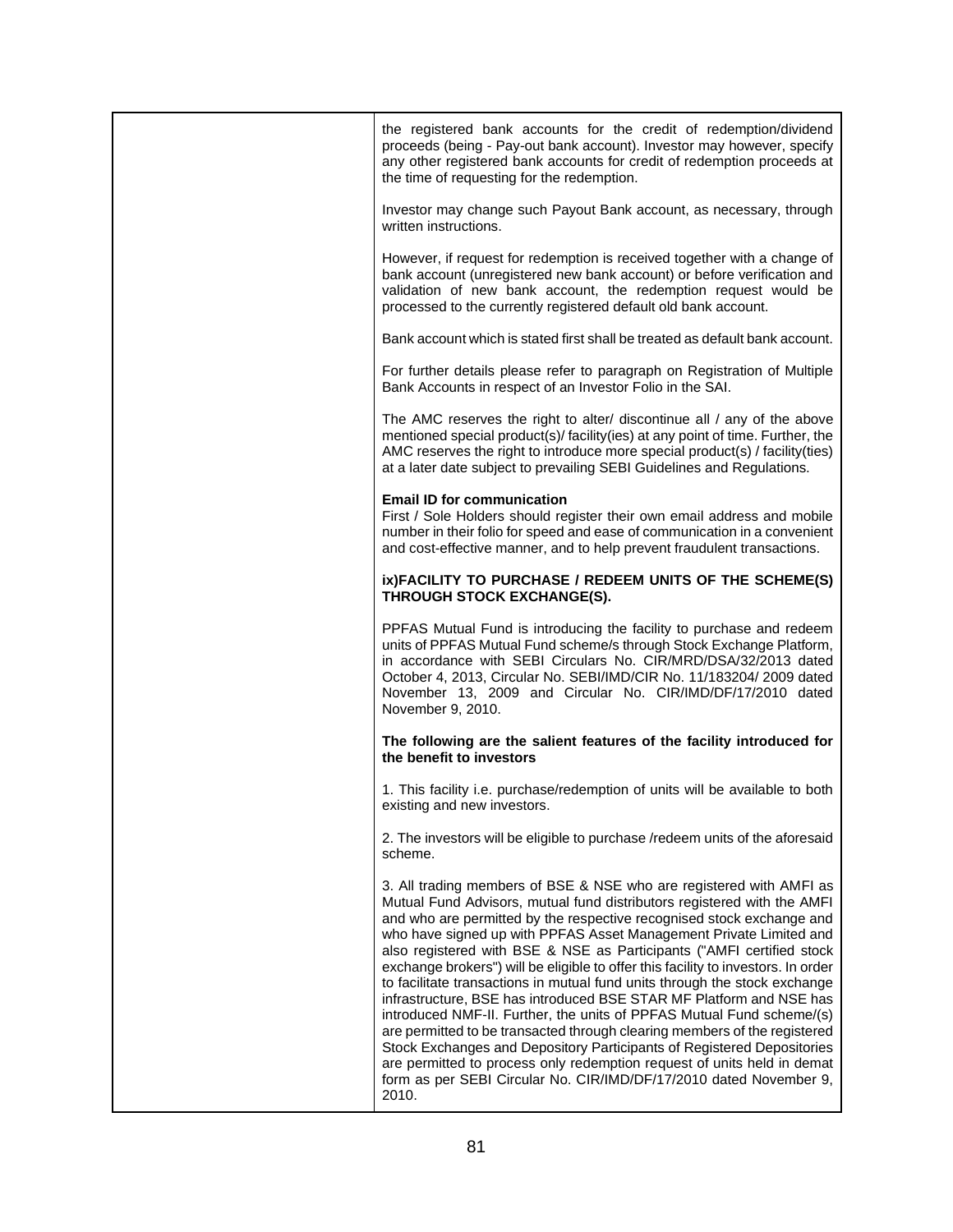| 4. BSE StAR MF and NMF-II are electronic platforms introduced by BSE<br>& NSE respectively for transacting in units of mutual funds. The units of<br>eligible Scheme are not listed on BSE & NSE and the same cannot be<br>traded on the Stock Exchange. The window for purchase/redemption of<br>units on BSE & NSE will be available between 9 a.m. and 3 p.m. or such<br>other timings as may be decided.                                                                                                                                                                                                                                                                                                                                                                                                        |
|---------------------------------------------------------------------------------------------------------------------------------------------------------------------------------------------------------------------------------------------------------------------------------------------------------------------------------------------------------------------------------------------------------------------------------------------------------------------------------------------------------------------------------------------------------------------------------------------------------------------------------------------------------------------------------------------------------------------------------------------------------------------------------------------------------------------|
| 5.PPFAS Mutual Fund has entered into an arrangement with BSE & NSE<br>for facilitating transactions in select PPFAS Mutual Fund scheme/s<br>through the AMFI certified stock exchange brokers. Investors who are<br>interested in transacting in eligible schemes of PPFAS Mutual Fund<br>should register themselves with AMFI certified stock exchange brokers.                                                                                                                                                                                                                                                                                                                                                                                                                                                    |
| 6. The eligible AMFI certified stock exchange brokers, Clearing members<br>of recognised stock exchanges and Depository Participants will be<br>considered as Official Points of Acceptance (OPA) of PPFAS Mutual Fund<br>as per applicable guidelines.                                                                                                                                                                                                                                                                                                                                                                                                                                                                                                                                                             |
| 7. Investors have an option to hold the units in physical or dematerialized<br>form.                                                                                                                                                                                                                                                                                                                                                                                                                                                                                                                                                                                                                                                                                                                                |
| 8. Investors will be able to purchase/redeem units in eligible scheme/s in<br>the following manner:                                                                                                                                                                                                                                                                                                                                                                                                                                                                                                                                                                                                                                                                                                                 |
| i. Purchase of Units:                                                                                                                                                                                                                                                                                                                                                                                                                                                                                                                                                                                                                                                                                                                                                                                               |
| a. Physical Form - The investor who chooses the physical mode is<br>required to submit all requisite documents along with the purchase<br>application (subject to applicable limits prescribed by BSE/NSE) to the<br>AMFI certified stock exchange brokers.                                                                                                                                                                                                                                                                                                                                                                                                                                                                                                                                                         |
| The AMFI certified stock exchange broker shall verify the application for<br>mandatory details and KYC compliance.                                                                                                                                                                                                                                                                                                                                                                                                                                                                                                                                                                                                                                                                                                  |
| After completion of the verification, the purchase order will be entered in<br>the Stock Exchange system and an order confirmation slip will be issued<br>to investor.                                                                                                                                                                                                                                                                                                                                                                                                                                                                                                                                                                                                                                              |
| The investor will transfer the funds to the AMFI certified stock exchange<br>brokers.                                                                                                                                                                                                                                                                                                                                                                                                                                                                                                                                                                                                                                                                                                                               |
| Allotment details will be provided by the AMFI certified stock exchange<br>brokers to the investor.                                                                                                                                                                                                                                                                                                                                                                                                                                                                                                                                                                                                                                                                                                                 |
| b. Dematerialized Form-<br>. The investors who intend to deal in depository mode are required to have<br>a demat account with CDSL/NSDL.<br>• The investor who chooses the depository mode is required to place an<br>order for purchase of units (subject to applicable limits prescribed by<br>BSE/NSE) with the AMFI certified stock exchange brokers.<br>. The investor should provide their depository account details to the AMFI<br>certified stock exchange brokers.<br>• The purchase order will be entered in the Stock Exchange system and<br>an order confirmation slip will be issued to investor.<br>• The investor will transfer the funds to the AMFI certified stock exchange<br>brokers.<br>• Allotment details will be provided by the AMFI certified stock exchange<br>brokers to the investor. |
| ii. Redemption of Units:                                                                                                                                                                                                                                                                                                                                                                                                                                                                                                                                                                                                                                                                                                                                                                                            |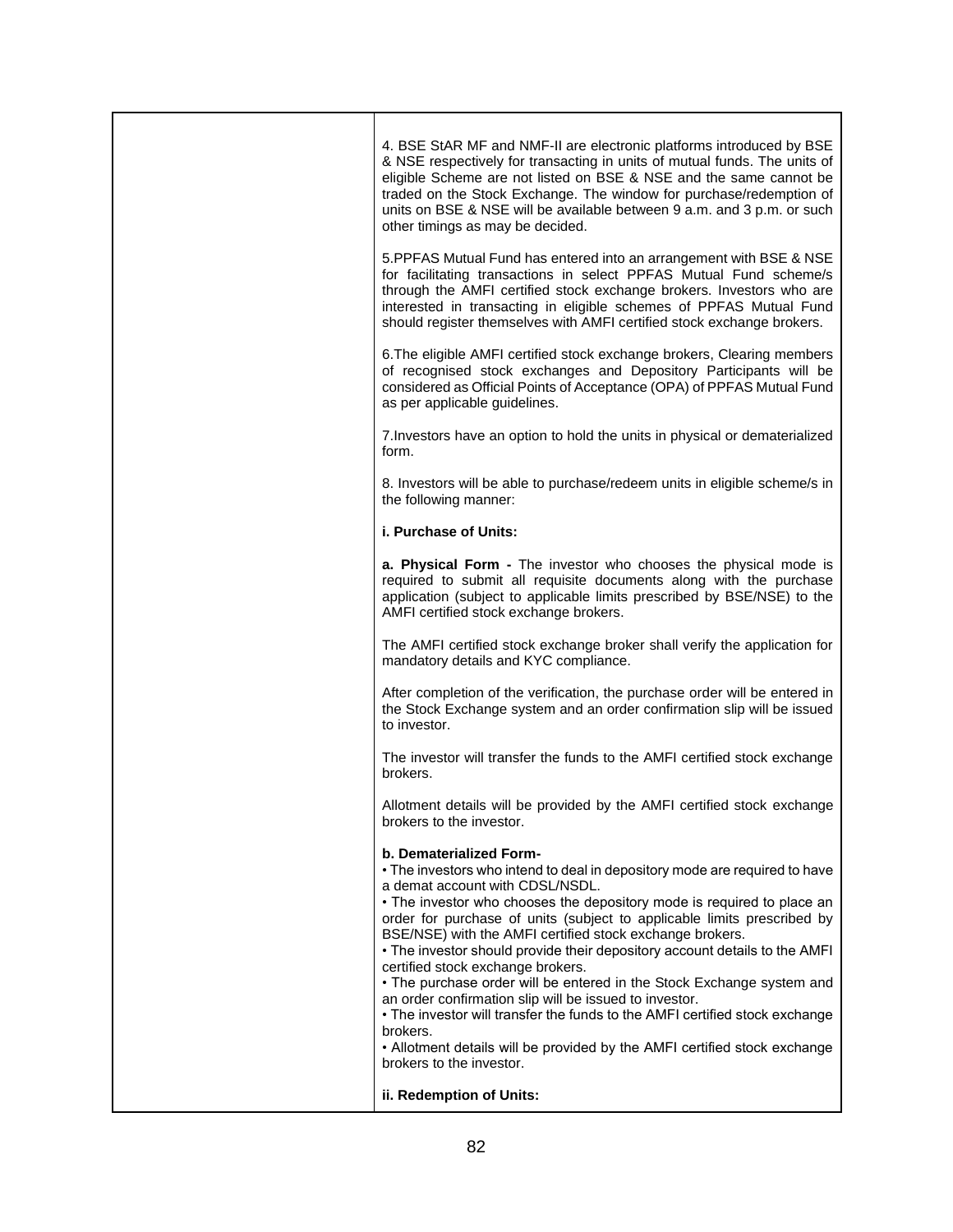| a. Physical Form-<br>. The investor who chooses the physical mode is required to submit all<br>requisite documents along with the redemption application (subject to<br>applicable limits prescribed by BSE/NSE) to the AMFI certified stock<br>exchange brokers.<br>• The redemption order will be entered in the Stock Exchange system and<br>an order confirmation slip will be issued to investor.<br>• The redemption proceeds will be credited to the bank account of the<br>investor, as per the bank account details recorded with PPFAS Mutual<br>Fund.                                                                                                                                                                                |
|-------------------------------------------------------------------------------------------------------------------------------------------------------------------------------------------------------------------------------------------------------------------------------------------------------------------------------------------------------------------------------------------------------------------------------------------------------------------------------------------------------------------------------------------------------------------------------------------------------------------------------------------------------------------------------------------------------------------------------------------------|
| b. Dematerialized Form-<br>. The investors who intend to deal in depository mode are required to have<br>a demat account with CDSL/NSDL and units converted from physical<br>mode to demat mode prior to placing of redemption order.<br>• The investor who chooses the depository mode is required to place an<br>order for redemption (subject to applicable limits prescribed by BSE/NSE)<br>with the AMFI certified stock exchange brokers. The investors should<br>provide their Depository Participant with Depository Instruction Slip with<br>relevant units to be credited to Clearing Corporation pool account.<br>• The redemption order will be entered in the system and an order<br>confirmation slip will be issued to investor. |
| Provisions of Point 9 and 10 shall be applicable with respect to investors<br>having demat account and purchasing or redeeming mutual fund units<br>through stock exchange brokers and clearing members:                                                                                                                                                                                                                                                                                                                                                                                                                                                                                                                                        |
| 9. Investors shall receive redemption amount (if units are redeemed) and<br>units (if units are purchased) through broker/ clearing member pool<br>account. PPFAS Asset Management Private Limited (the "AMC") /PPFAS<br>Mutual Fund (the "Mutual Fund") shall pay proceeds to the broker/<br>clearing member (in case of redemption) and broker/clearing member in<br>turn to the respective investor and similarly units shall be credited by the<br>AMC/ Mutual Fund into broker/ clearing member pool account (in case of<br>purchase) and broker/clearing member in turn shall credit the units to the<br>respective investor's demat account.                                                                                             |
| 10. Payment of redemption proceeds to the broker/clearing members by<br>AMC/Mutual Fund shall discharge AMC/ Mutual Fund of its obligation of<br>payment to individual investor. Similarly, in case of purchase of units,<br>crediting units into broker/clearing member pool account shall discharge<br>AMC/Mutual Fund of its obligation to allot units to individual investor.                                                                                                                                                                                                                                                                                                                                                               |
| 11. Applications for purchase/redemption of units which are incomplete<br>/invalid are liable to be rejected.                                                                                                                                                                                                                                                                                                                                                                                                                                                                                                                                                                                                                                   |
| 12. Separate folios will be allotted for units held in physical and demat<br>mode. In case of non-financial requests/applications such as change of<br>address, change of bank details, etc. investors should approach Investor<br>Service Centres (ISCs) of PPFAS Mutual Fund if units are held in physical<br>mode and the respective Depository Participant(s) if units are held in<br>demat mode.                                                                                                                                                                                                                                                                                                                                           |
| 13. An account statement will be issued by PPFAS Mutual Fund to<br>investors who purchase/ redeem their units under this facility in physical<br>mode. In case of investors who intend to deal in units in depository mode,<br>a demat statement will be sent by Depository Participant showing the<br>credit/debit of units to their account.                                                                                                                                                                                                                                                                                                                                                                                                  |
| 14. The applicability of NAV will be subject to guidelines issued by SEBI                                                                                                                                                                                                                                                                                                                                                                                                                                                                                                                                                                                                                                                                       |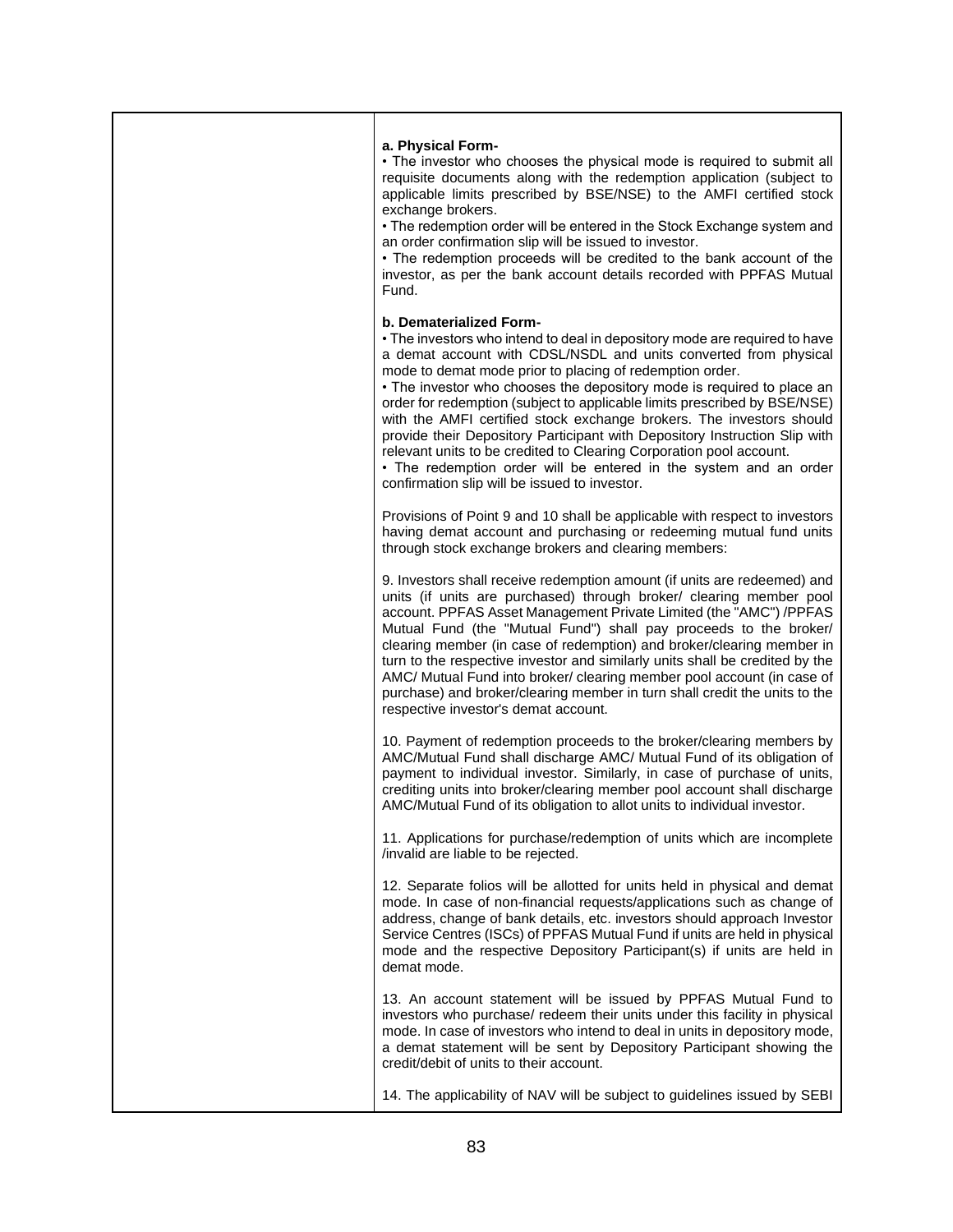|                            | on Uniform cut-off timings for applicability of NAV of Mutual Fund<br>Scheme(s)/Plan(s).                                                                                                                                                                                                                                                                                                                                                                                                                                                                                                                                                                                                                    |
|----------------------------|-------------------------------------------------------------------------------------------------------------------------------------------------------------------------------------------------------------------------------------------------------------------------------------------------------------------------------------------------------------------------------------------------------------------------------------------------------------------------------------------------------------------------------------------------------------------------------------------------------------------------------------------------------------------------------------------------------------|
|                            | 15. Investors will have to comply with Know Your Customer (KYC) norms<br>as prescribed by BSE/NSE/CDSL/ NSDL and PPFAS Mutual Fund to<br>participate in this facility.                                                                                                                                                                                                                                                                                                                                                                                                                                                                                                                                      |
|                            | 16. Investors should get in touch with Investor Service Centres (ISCs) of<br>PPFAS Mutual Fund for further details.                                                                                                                                                                                                                                                                                                                                                                                                                                                                                                                                                                                         |
|                            | 17. The Mutual Fund distributors (registered) shall not handle payout and<br>pay in of funds as well as units on behalf of investor. In the same manner,<br>units shall be credited and debited directly from the demat account of<br>investors, in accordance with applicable SEBI guidelines.                                                                                                                                                                                                                                                                                                                                                                                                             |
| <b>Switching Options</b>   | Unit holders under the Scheme holding units in non-demat form have the<br>option to Switch part or all of their Unit holdings in the Scheme to another<br>scheme established by the Mutual Fund, or within the Scheme from one<br>Plan / Option to another Plan / Option (subject to completion of lock-in<br>period, if any) which is available for investment at that time subject to<br>applicable exit load. This Option will be useful to Unit holders who wish to<br>alter the allocation of their investment among the Scheme(s)/ Plan(s) /<br>Option(s) of the Mutual Fund in order to meet their changed investment<br>needs.                                                                      |
|                            | The Switch will be affected by way of a Redemption of Units [On a First In<br>First Out (FIFO) basis] from the Scheme / Plan and a re-investment of the<br>Redemption proceeds in the other Scheme / Plan and accordingly, to be<br>effective, the Switch must comply with the Redemption rules of the<br>Scheme and the issue rules of the other scheme (e.g. as to the minimum<br>number of Units that may be redeemed or issued, Exit / Entry Load etc).<br>The price at which the Units will be Switched out of the Scheme(s) will be<br>based on the Redemption Price, and the proceeds will be invested in the<br>other Scheme/ Plan at the prevailing sale price for units in that Scheme /<br>Plan. |
|                            | Exit Load for switches within the Scheme:<br>(i) No exit load shall be levied for switching between Options under the<br>same Plan within the Scheme.                                                                                                                                                                                                                                                                                                                                                                                                                                                                                                                                                       |
|                            | (ii) No exit load shall be levied for switching from Direct Plan to Regular<br>Plan and vice versa.                                                                                                                                                                                                                                                                                                                                                                                                                                                                                                                                                                                                         |
|                            | The Switch request can be made on a pre-printed form or by Transaction<br>Slip which should be submitted any of the Official Point(s) of Acceptance.                                                                                                                                                                                                                                                                                                                                                                                                                                                                                                                                                        |
|                            | The AMC reserves the right to modify the load structure for Switching<br>between Plans within the Scheme or Options within the respective Plans<br>at a future date.                                                                                                                                                                                                                                                                                                                                                                                                                                                                                                                                        |
| <b>Account Statements:</b> | Under Regulation 36(4) of SEBI (Mutual Funds) Regulations, 1996, the<br>AMC/ RTA is required to send consolidated account statements for each<br>calendar month to all the investors in whose folio transaction has taken<br>place during the month. Further, SEBI vide its circular having ref. no.<br>CIR/MRD/DP/31/2014 dated November 12, 2014, in order to enable a<br>single consolidated view of all the investments of an investor in Mutual<br>Fund and securities held in demat form with Depositories, has required<br>Depositories to generate and dispatch a single consolidated account<br>statement for investors having mutual fund investments and holding<br>demat accounts.              |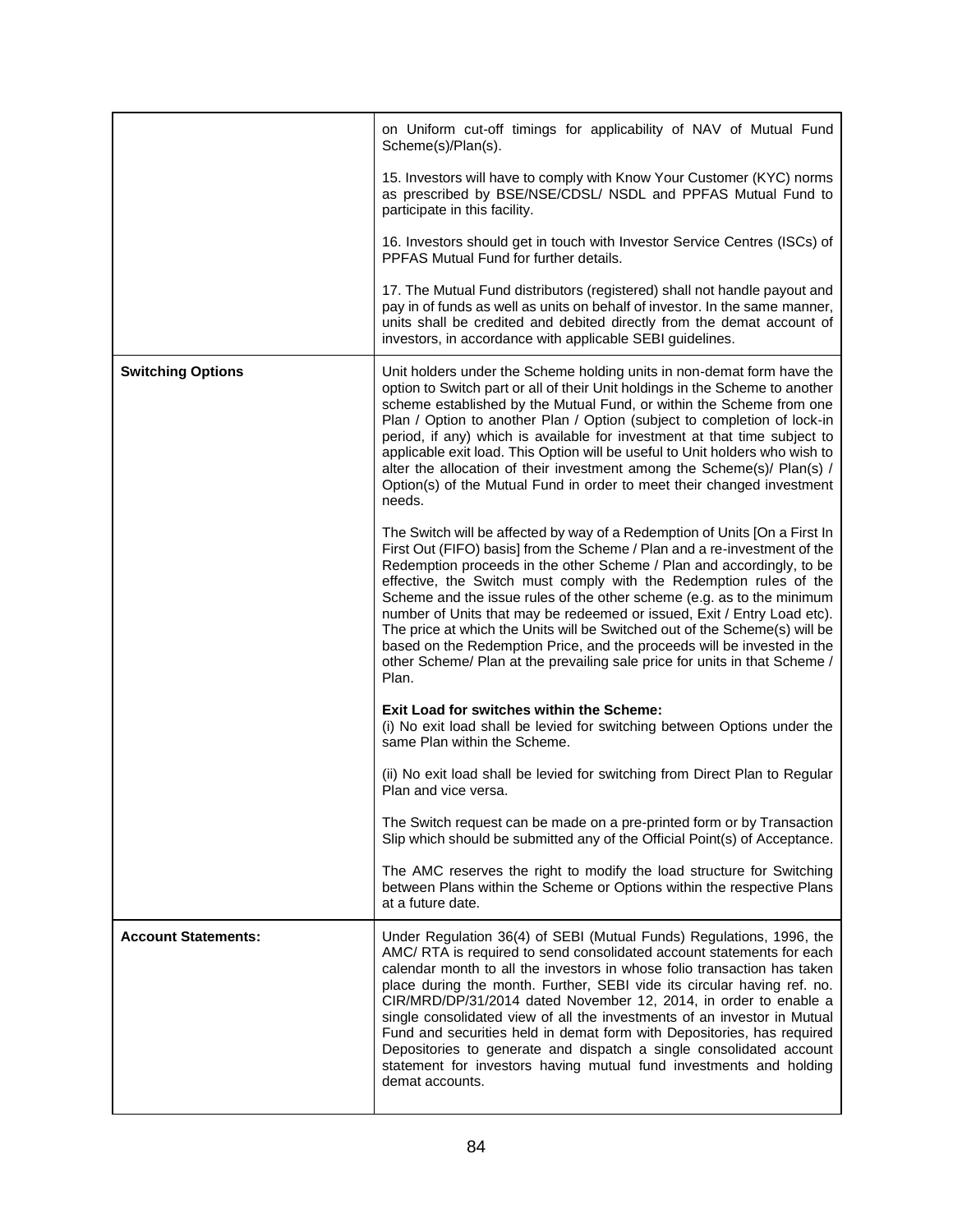| In view of the said requirements the account statements for transactions<br>in units of the Fund by investors will be dispatched to the investors in<br>following manner:                                                                                                                                                                                                                                                                                                                                               |
|-------------------------------------------------------------------------------------------------------------------------------------------------------------------------------------------------------------------------------------------------------------------------------------------------------------------------------------------------------------------------------------------------------------------------------------------------------------------------------------------------------------------------|
| I. Investors who do not hold Demat Account                                                                                                                                                                                                                                                                                                                                                                                                                                                                              |
| Further, on acceptance of application for subscription, an allotment<br>confirmation specifying the number of Units allotted will be sent by way of<br>e-mail and/or SMS to the applicant's registered e-mail address and/or<br>mobile number within five Business Days from the date of receipt of<br>transaction request from the unit holder(s).                                                                                                                                                                     |
| The AMC shall send first account statement for a new folio separately with<br>all details registered in the folio by way of a physical account statement<br>and/or an email to the investor's registered address / e-mail address not<br>later than five business days from the date of receipt of subscription<br>request from the unit holder                                                                                                                                                                         |
| Consolidated Account Statement (CAS), based on PAN of the holders,<br>shall be sent by AMC/RTA to investors not holding demat account, for<br>each calendar month within 15th day of the succeeding month to the<br>investors in whose folios, transactions have taken place during that<br>month.                                                                                                                                                                                                                      |
| CAS shall be sent by AMC/RTA every half yearly (September/ March), on<br>or before 21 <sup>st</sup> day of succeeding month, detailing holding at the end of<br>the six month, to all such investors in whose folios there have been no<br>transactions during that period.                                                                                                                                                                                                                                             |
| CAS sent by AMC/RTA is a statement containing details relating to all<br>financial transactions made by an investor across all mutual funds viz.<br>purchase, redemption, switch, Payout of Income Distribution cum capital<br>withdrawal option, Reinvestment of Income Distribution cum capital<br>withdrawal option, systematic investment plan, systematic withdrawal<br>plan, systematic transfer plan, bonus etc. (including transaction charges<br>paid to the distributor) and holding at the end of the month. |
| II. Investors who hold Demat Account                                                                                                                                                                                                                                                                                                                                                                                                                                                                                    |
| On acceptance of application for subscription, an allotment confirmation<br>Specifying the number of Units allotted will be sent by way of e-mail and/or<br>SMS to the applicant's registered e-mail address and/or mobile number<br>within five Business Days from the date of receipt of transaction request<br>from the unit holder(s).                                                                                                                                                                              |
| CAS, based on PAN of the holders, shall be sent by Depositories to<br>investors holding demat account, for each calendar month within 15th day<br>of the succeeding month to the investors in whose folios, transactions<br>have taken place during that month.                                                                                                                                                                                                                                                         |
| CAS shall be sent by Depositories every half yearly (September/March),<br>on or before 21 <sup>st</sup> day of succeeding month, detailing holding at the end of<br>the six month, to all such investors in whose folios and demat accounts<br>there have been no transactions during that period.                                                                                                                                                                                                                      |
| In case of demat accounts with nil balance and no transactions in<br>securities and in mutual fund folios, the depository shall send account<br>statement in terms of regulations applicable to the depositories.                                                                                                                                                                                                                                                                                                       |
| CAS sent by Depositories is a statement containing details relating to all<br>financial transactions made by an investor across all mutual funds viz.                                                                                                                                                                                                                                                                                                                                                                   |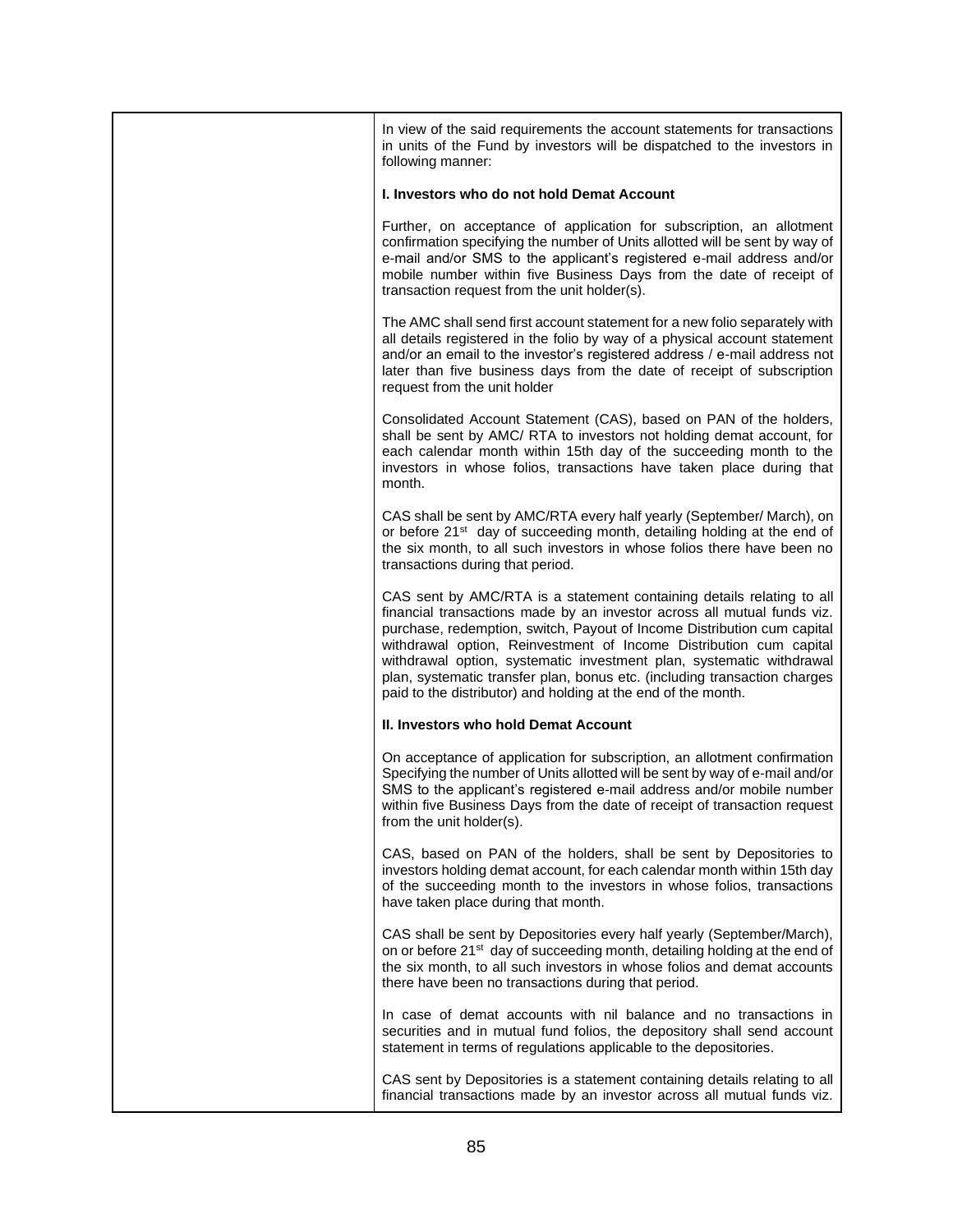| purchase, redemption, switch, Payout of Income Distribution cum capital<br>withdrawal option, Reinvestment of Income Distribution cum capital<br>withdrawal option, systematic investment plan, systematic withdrawal<br>plan, systematic transfer plan, bonus etc. (including transaction charges<br>paid to the distributor) and transaction in dematerialised securities across<br>demat accounts of the investors and holding at the end of the month.                                                                                                                                                                                                                                                                       |
|----------------------------------------------------------------------------------------------------------------------------------------------------------------------------------------------------------------------------------------------------------------------------------------------------------------------------------------------------------------------------------------------------------------------------------------------------------------------------------------------------------------------------------------------------------------------------------------------------------------------------------------------------------------------------------------------------------------------------------|
| Note: Investors will have an option not to receive CAS through<br>Depositories. Such Investors will be required to provide negative consent<br>to the Depositories. Investors who have opted not to receive CAS through<br>Depositories will continue to receive Statement from AMC/ the Fund.                                                                                                                                                                                                                                                                                                                                                                                                                                   |
| Following provisions shall be applicable to CAS sent through AMC/ RTA<br>and CAS sent through depositories:                                                                                                                                                                                                                                                                                                                                                                                                                                                                                                                                                                                                                      |
| i. Investors are requested to note that for folios which are not included in<br>the CAS, AMC shall henceforth issue monthly account statement to the<br>unit holders, pursuant to any financial transaction done in such folios; the<br>monthly statement will be sent on or before 15th day of succeeding month.<br>Such statements shall be sent in physical form if no email id is provided<br>in the folio.                                                                                                                                                                                                                                                                                                                  |
| ii. The statement sent within the time frame mentioned above is<br>provisional and is subject to realisation of payment instrument and/or<br>verification of documents, including the application form, by the RTA/AMC                                                                                                                                                                                                                                                                                                                                                                                                                                                                                                           |
| iii. In the event the folio/demat account has more than one registered<br>holder, the first named Unit holder/Account holder shall receive the CAS<br>(AMC/RTA or Depository). For the purpose of CAS (AMC/RTA or<br>Depository), common investors across mutual funds/depositories shall be<br>identified on the basis of PAN. Consolidation shall be based on the<br>common sequence/order of investors in various folios/demat accounts<br>across mutual funds / demat accounts across depository participants.<br>iv. Investors whose folio(s)/demat account(s) are not updated with PAN<br>shall not receive CAS. Investors are therefore requested to ensure that<br>their folio(s)/demat account(s) are updated with PAN. |
| v. For Unit Holders who have provided an e-mail address in KYC records,<br>the CAS will be sent by e-mail.                                                                                                                                                                                                                                                                                                                                                                                                                                                                                                                                                                                                                       |
| vi. The Unit Holder may request for a physical account statement by<br>writing to/calling the AMC/RTA. In case of a specific request received from<br>the unit holders, the AMC/RTA shall provide the account statement to the<br>unit holders within 5 business days from the receipt of such request.                                                                                                                                                                                                                                                                                                                                                                                                                          |
| vii. Account Statements shall not be construed as proof of title and are<br>only computer printed statements indicating the details of transactions<br>under the Schemes during the current financial year and giving the closing<br>balance of Units for the information of the Unit Holder.                                                                                                                                                                                                                                                                                                                                                                                                                                    |
| viii. In case an investor has multiple accounts across two Depositories,<br>the depository with whom the account has been opened earlier will be the<br>default Depository.                                                                                                                                                                                                                                                                                                                                                                                                                                                                                                                                                      |
| For SIP/STP/SWP transactions:                                                                                                                                                                                                                                                                                                                                                                                                                                                                                                                                                                                                                                                                                                    |
| Account Statement for SIP/STP/SWP will be despatched once every<br>quarter ending March, June, September and December within 10 working<br>days of the end of the respective quarter.                                                                                                                                                                                                                                                                                                                                                                                                                                                                                                                                            |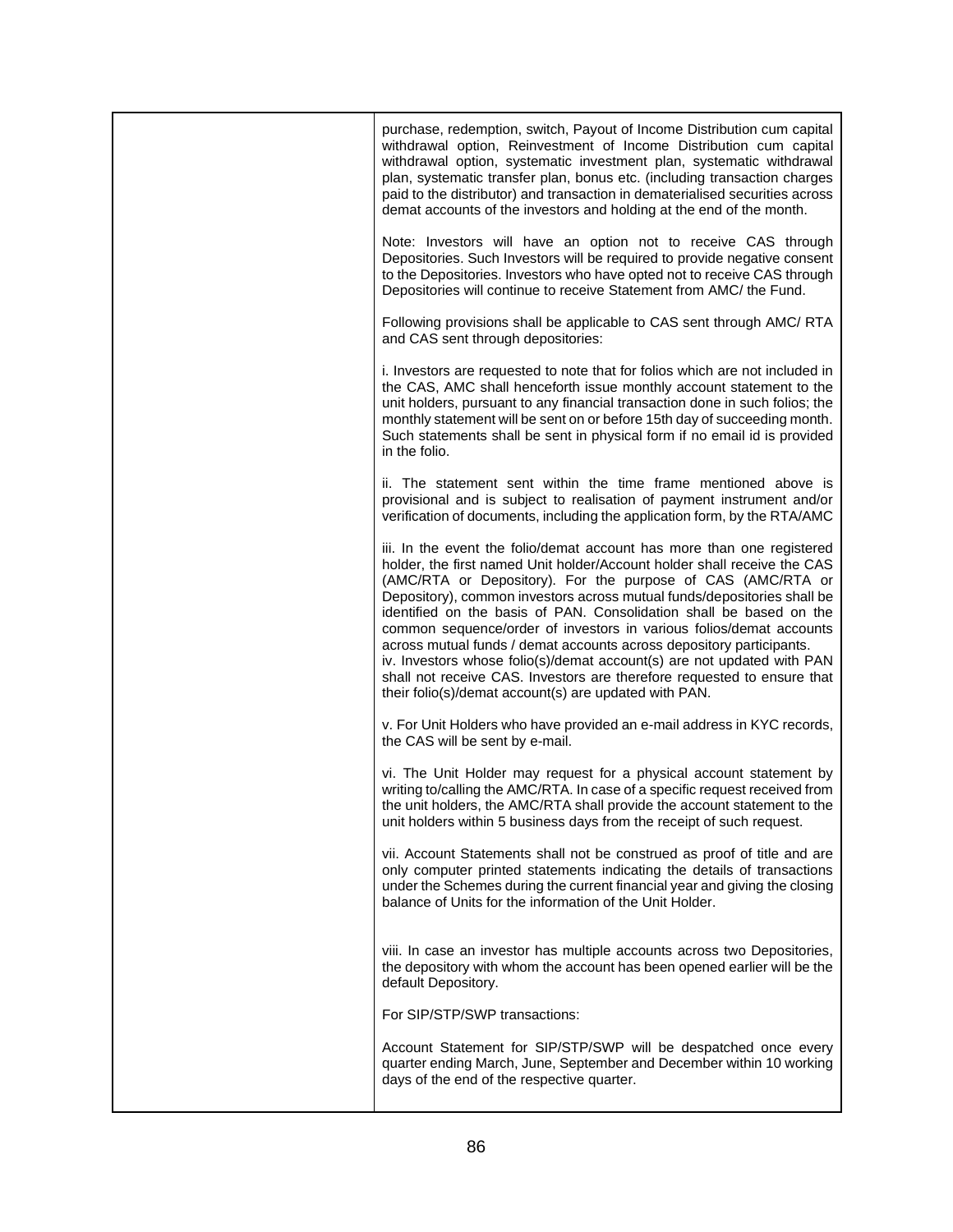|                                         | A soft copy of the Account Statement shall be mailed to the investors<br>under SIP/STP/SWP to their e-mail address on a monthly basis, if so<br>mandated.                                                                                                                                                                                                                                                                                                                                                                                                                                                                                                                          |  |  |
|-----------------------------------------|------------------------------------------------------------------------------------------------------------------------------------------------------------------------------------------------------------------------------------------------------------------------------------------------------------------------------------------------------------------------------------------------------------------------------------------------------------------------------------------------------------------------------------------------------------------------------------------------------------------------------------------------------------------------------------|--|--|
|                                         | However, the first Account Statement under SIP/STP/SWP shall be<br>issued within 10 working days of the initial investment/transfer.                                                                                                                                                                                                                                                                                                                                                                                                                                                                                                                                               |  |  |
|                                         | In case of specific request received from investors, Mutual Funds shall<br>provide the account statement to the investors within 5 working days from<br>the receipt of such request without any charges.                                                                                                                                                                                                                                                                                                                                                                                                                                                                           |  |  |
|                                         | <b>Annual Account Statement:</b><br>The Mutual Fund shall provide the Account Statement to the Unitholders<br>who have not transacted during the last six months prior to the date of<br>generation of account statements. The Account Statement shall reflect the<br>latest closing balance and value of the Units prior to the date of generation<br>of the account statement, The account statements in such cases may be<br>generated and issued along with the Portfolio Statement or Annual Report<br>of the Scheme. Alternately, soft copy of the account statements shall be<br>mailed to the investors' e-mail address, instead of physical statement, if<br>so mandated. |  |  |
|                                         | Note: If the investor(s) has/have provided his/their email address in the<br>application form or any subsequent communication in any of the folio<br>belonging to the investor(s), Mutual Fund / Asset Management Company<br>reserves the right to use Electronic Mail (email) as a default mode to send<br>various communication which include account statements for transactions<br>done by the investor(s). The investor shall from time to time intimate the<br>Mutual Fund / its Registrar and Transfer Agents about any changes in the<br>email address.                                                                                                                    |  |  |
| <b>Creation of Segregated Portfolio</b> | Segregated portfolio may be created, in case of a credit event at issuer<br>level i.e. downgrade in credit rating by a SEBI registered Credit Rating<br>Agency (CRA), as under:<br>Downgrade of a debt or money market instrument to 'below<br>$\bullet$<br>investment grade', or<br>Subsequent downgrades of the said instruments from 'below<br>investment grade', or<br>Similar such downgrades of a loan rating.                                                                                                                                                                                                                                                               |  |  |
|                                         | The most conservative rating shall be considered, if there is difference in<br>rating by multiple CRAs, Creation of segregated portfolio shall be based<br>on issuer level credit events as detailed at "Credit Events" and<br>implemented at the ISIN level.                                                                                                                                                                                                                                                                                                                                                                                                                      |  |  |
|                                         | <b>Actual default</b> (for unrated debt or money market instruments)                                                                                                                                                                                                                                                                                                                                                                                                                                                                                                                                                                                                               |  |  |
|                                         | In case of unrated debt or money market instruments, the actual default of<br>either the interest or principal amount by the issuer.                                                                                                                                                                                                                                                                                                                                                                                                                                                                                                                                               |  |  |
|                                         | On occurrence of any default, the AMC shall inform AMFI immediately<br>about the actual default by the issuer. Subsequent to dissemination of<br>information by AMFI about actual default by the issuer, the AMC might<br>segregate the portfolio of debt or money market instruments of the said<br>issuer.                                                                                                                                                                                                                                                                                                                                                                       |  |  |
|                                         | Process of creation of segregated portfolio:                                                                                                                                                                                                                                                                                                                                                                                                                                                                                                                                                                                                                                       |  |  |
|                                         | PPFAS AMC will decide on creation of a segregated portfolio on the day<br>of credit event/actual default and will seek approval of PPFAS Trustee.<br>Post that PPFAS AMC will immediately issue a press release disclosing                                                                                                                                                                                                                                                                                                                                                                                                                                                         |  |  |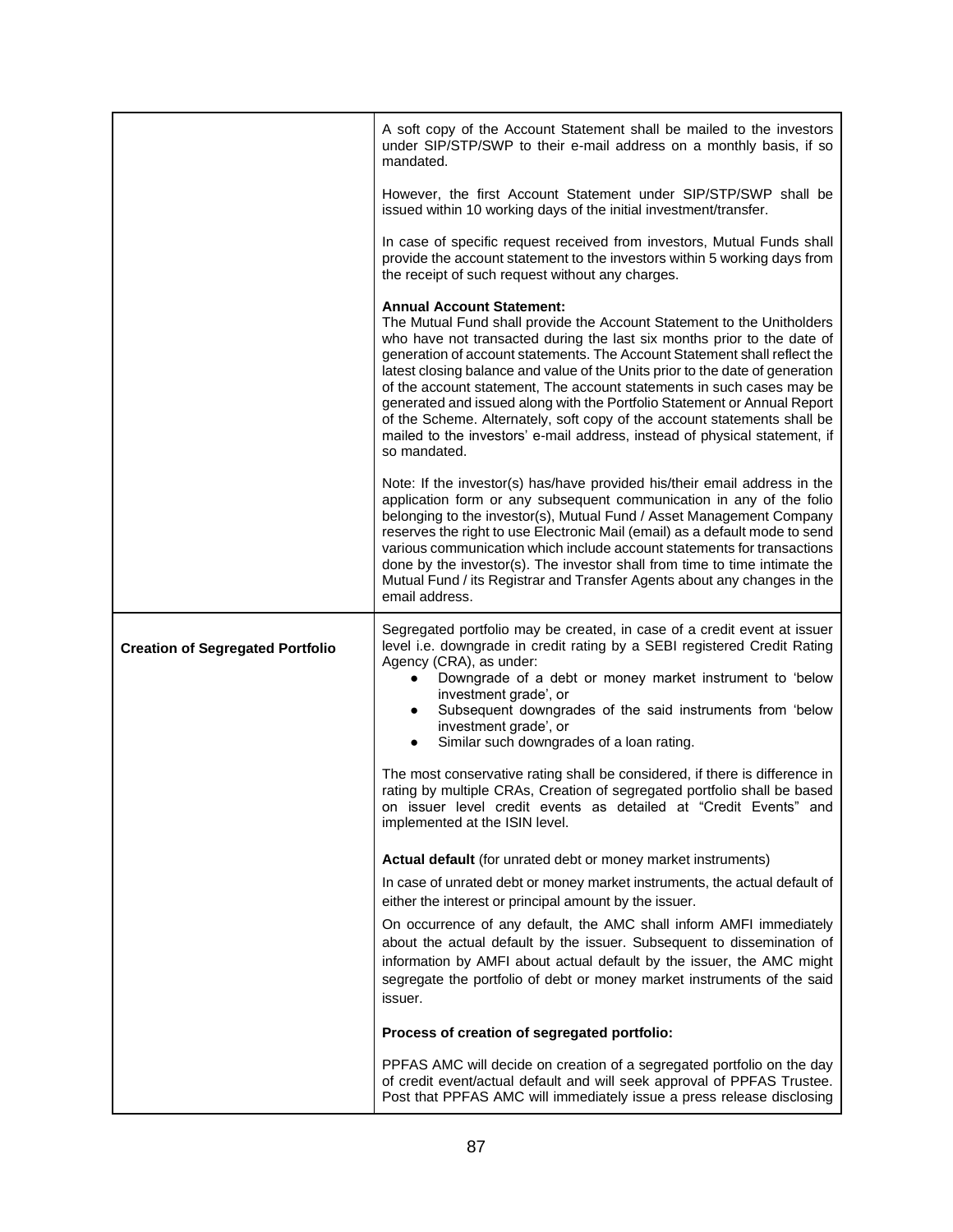| its intention to segregate such debt and money market instruments and<br>its impact on the investors. PPFAS AMC will also disclose that the<br>segregation shall be subject to trustee approval. Additionally, the said<br>press release will be prominently disclosed on the website of the AMC.<br>PPFAS AMC will ensure that till the time the trustee approval is received,<br>which in no case shall exceed 1(one) business day from the day of credit<br>event/actual default, the subscription and redemption in the scheme shall<br>be suspended for processing with respect to creation of units and payment<br>on redemptions. |
|------------------------------------------------------------------------------------------------------------------------------------------------------------------------------------------------------------------------------------------------------------------------------------------------------------------------------------------------------------------------------------------------------------------------------------------------------------------------------------------------------------------------------------------------------------------------------------------------------------------------------------------|
| The segregated portfolio shall be effective from the day of credit<br>event/actual default, post approval of Trustee.                                                                                                                                                                                                                                                                                                                                                                                                                                                                                                                    |
| PPFAS AMC will issue a press release immediately post approval of<br>PPFAS Trustee with all relevant information pertaining to the segregated<br>portfolio. The said information shall also be submitted to SEBI.                                                                                                                                                                                                                                                                                                                                                                                                                        |
| An e-mail or SMS will be sent to all unit holders of the concerned Scheme.<br>The NAV of both the segregated and main portfolio will be disclosed from<br>the day of the credit event. All existing unit holders in the Scheme as on<br>the day of the credit event shall be allotted an equal number of units in the<br>segregated portfolio as held in the main portfolio.                                                                                                                                                                                                                                                             |
| No redemption and subscription shall be allowed in the segregated<br>portfolio. However, in order to facilitate exit to unit holders in segregated<br>portfolios, PPFAS AMC will enable listing of units of segregated portfolio<br>on recognized stock exchange within 10 working days of creation of<br>segregated portfolio and also enable transfer of such units on receipt of<br>transfer request.                                                                                                                                                                                                                                 |
| If the trustees do not approve the proposal to segregate the portfolio, AMC<br>shall issue a press release immediately informing investors of the same.                                                                                                                                                                                                                                                                                                                                                                                                                                                                                  |
| Valuation and processing of subscription and redemptions:                                                                                                                                                                                                                                                                                                                                                                                                                                                                                                                                                                                |
| The valuation will take into account the credit event and the portfolio will<br>be valued based on the principles of fair valuation (i.e. realizable value of<br>the assets) in terms of the relevant provisions of SEBI (Mutual Funds)<br>Regulations, 1996 and Circular(s) issued thereunder.                                                                                                                                                                                                                                                                                                                                          |
| All subscription and redemption requests for which NAV of the day of<br>credit event/actual default or subsequent day is applicable will be<br>processed as per the existing circular on applicability of NAV. However,<br>in case of segregated portfolio, applicability of NAV will be as under:                                                                                                                                                                                                                                                                                                                                       |
| -Investors redeeming their units will get redemption proceeds based on<br>the NAV of the main portfolio and will continue to hold the units of the<br>segregated portfolio.<br>-Investors subscribing to the Scheme will be allotted units only in the main<br>portfolio based on its NAV.                                                                                                                                                                                                                                                                                                                                               |
| In case, PPFAS Trustee does not approve the above valuation process,<br>all subscription and redemption applications will be processed based on<br>the NAV of the total portfolio.                                                                                                                                                                                                                                                                                                                                                                                                                                                       |
| <b>Disclosure Requirements:</b>                                                                                                                                                                                                                                                                                                                                                                                                                                                                                                                                                                                                          |
| A statement of holding indicating the units held by the investors in the<br>segregated portfolio along with the NAV of both segregated portfolio and<br>main portfolio as on the day of the credit event will be communicated to<br>the investors within 5 working days of creation of the segregated portfolio.                                                                                                                                                                                                                                                                                                                         |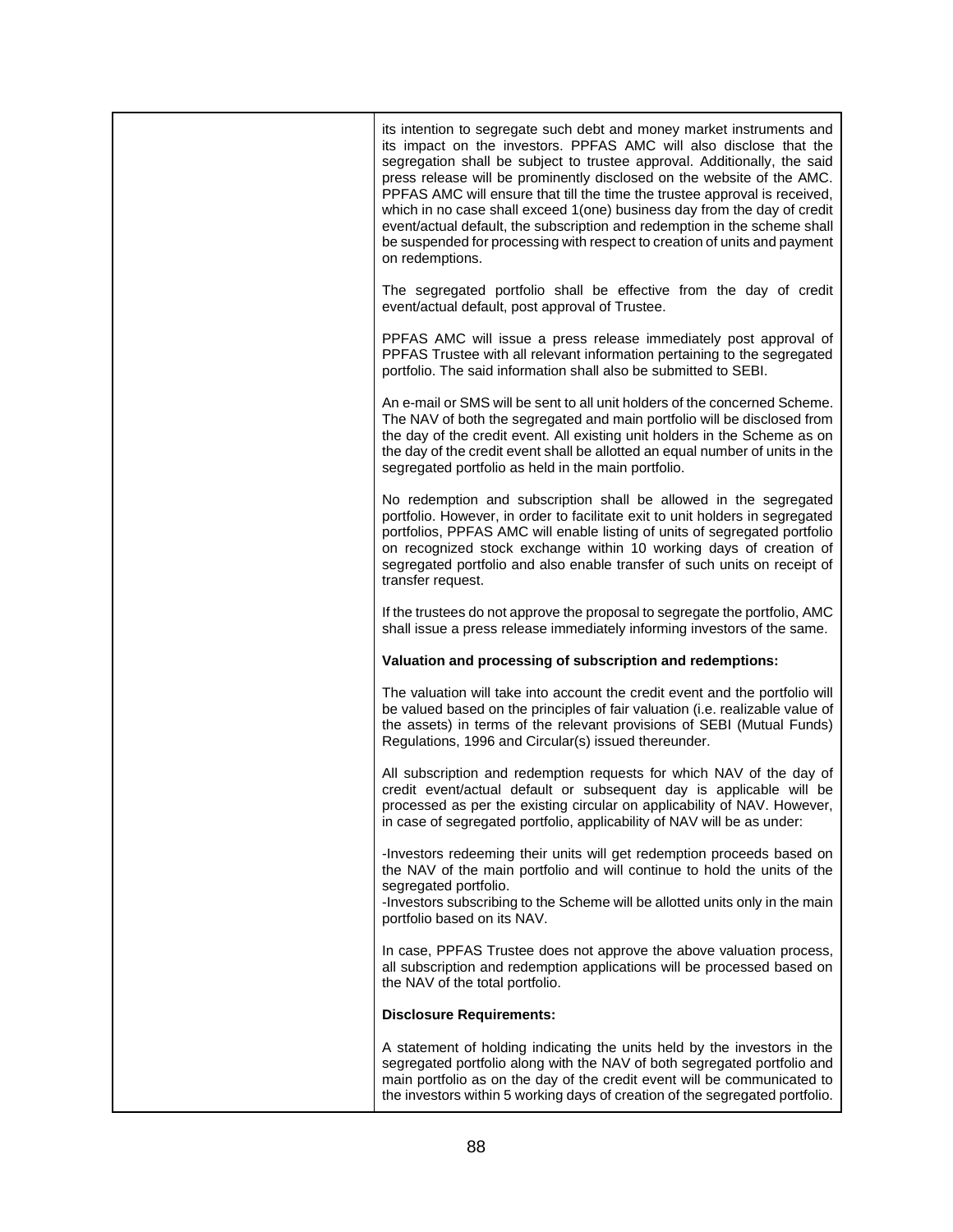Further, adequate disclosure of the segregated portfolio will also appear in all scheme related documents, in monthly and half-yearly portfolio disclosures and in the annual report of the mutual fund and the Scheme. Further, the NAV of the segregated portfolio will be declared on a daily basis.

The information regarding the number of segregated portfolios created in a scheme shall appear prominently under the name of the scheme at all relevant places such as SID, KIM-cum-Application Form, advertisements, AMC and AMFI websites, etc. The scheme performance required to be disclosed at various places will include the impact of creation of a segregated portfolio. The scheme performance will clearly reflect the fall in NAV to the extent of the portfolio segregated due to the credit event and the said fall in NAV along with recovery(ies), if any, will be disclosed as a footnote to the scheme performance. These disclosures regarding the segregated portfolio will be carried out for a period of at least 3 years after the investments in the segregated portfolio are fully recovered/ written-off.

The investors of the segregated portfolio will be duly informed of the recovery proceedings of the investments of the segregated portfolio and status update will be provided to the investors at the time of recovery and also at the time of writing-off of the segregated securities. Upon recovery of money, whether partial or full, it will be immediately distributed to the investors in proportion to their holding in the segregated portfolio.

## **Total Expense Ratio (TER) for segregated portfolio:**

AMC shall not charge investment and advisory fees on the segregated portfolio. TER (including legal charges and excluding the investment and advisory fees) shall be charged pro- rata basis only on upon recovery of investment in the segregated portfolio. The legal charges related to recovery of the investments of the segregated portfolio may be charged to the segregated portfolio in proportion to the amount of recovery. The maximum TER limit shall be same as applicable to the main portfolio. TER in excess of limit shall be borne by AMC. However, the costs related to segregated portfolio shall in no case be charged to the main portfolio. The TER so levied shall not exceed the simple average of such expenses (excluding the investment and advisory fees) charged on daily basis on the main portfolio (in % terms) during the period for which the segregated portfolio was in existence.

## **Monitoring by Trustees:**

In order to ensure timely recovery of investments of the segregated portfolio, Trustees will ensure that, PPFAS AMC puts in sincere efforts to recover the investments of the segregated portfolio. Upon recovery of money, whether partial or full, it will be immediately distributed to the investors in proportion to their holding in the segregated portfolio. Any recovery of amount of the security in the segregated portfolio even after the write off shall be distributed to the investors of the segregated portfolio. Further, an Action Taken Report (ATR) on the efforts made by PPFAS AMC to recover the investments of the segregated portfolio will be placed in every Trustee meeting till the investments are fully recovered/ writtenoff.

The Trustees will monitor the compliance of this circular and disclose in the half-yearly trustee reports filed with SEBI, the compliance in respect of every segregated portfolio created.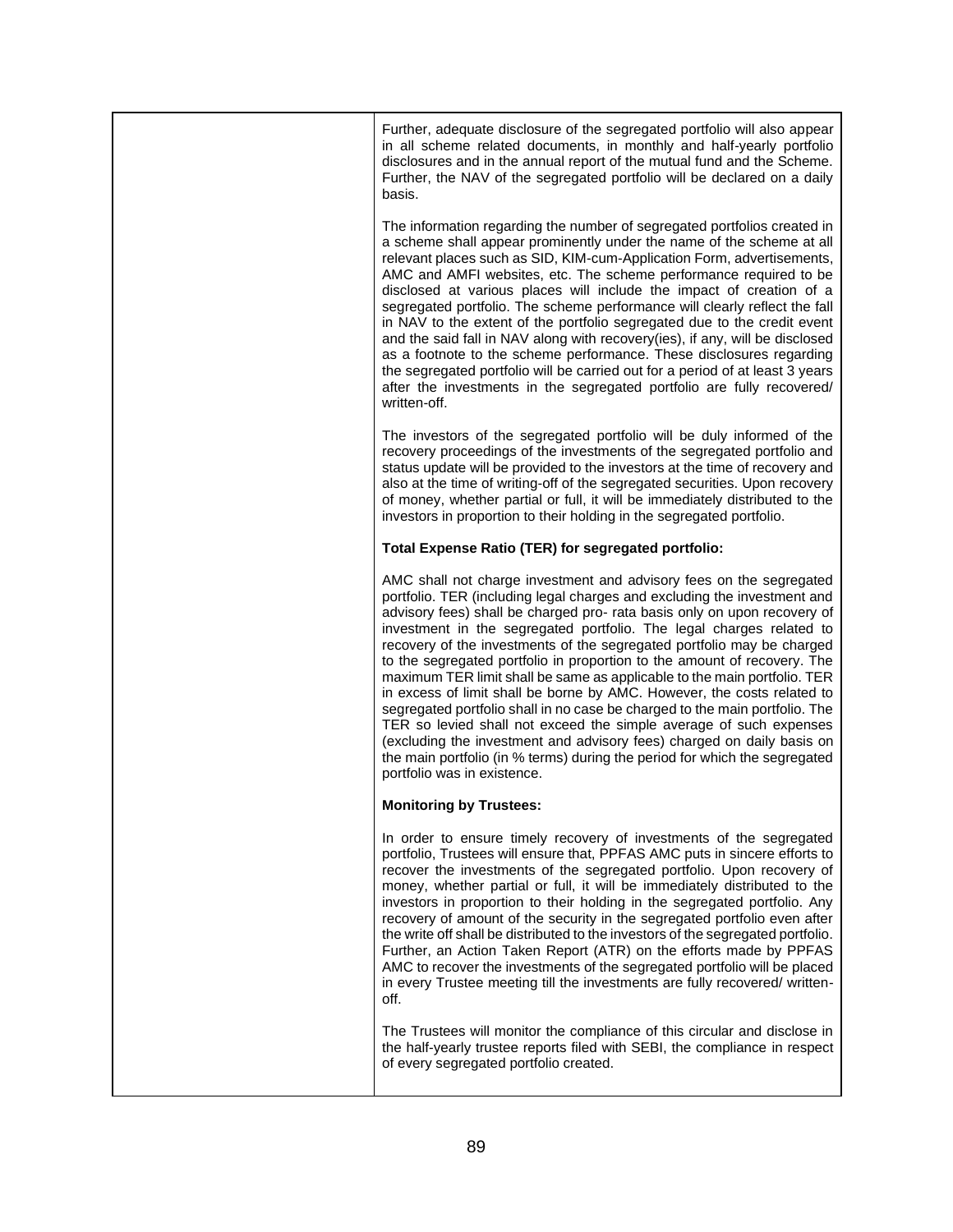In order to avoid mis-use of segregated portfolio, trustees will ensure that there is a mechanism in place to negatively impact the performance incentives of Fund Managers, Chief Investment Officers (CIOs), etc. involved in the investment process of securities under the segregated portfolio, mirroring the existing mechanism for performance incentives of the AMC, including claw back of such amount to the segregated portfolio of the scheme.

Creation of a segregated portfolio will be optional and at the discretion of PPFAS AMC.

## **Illustration of portfolio segregation:**

The below table shows how a security affected by a credit event will be segregated and its impact on investors

| <b>Total Portfolio</b> | <b>Regular Plan</b> | <b>Direct Plan</b> |
|------------------------|---------------------|--------------------|
| Net Assets (A)         | 200.00              | 110.00             |
| Units (B)              | 20,000              | 10.000             |
| NAV per unit $(A)/(B)$ | 10.0000             | 11.0000            |

Assuming, the above portfolio has a security with market value of Rs. 20 which has got impacted by a credit event. Based on Trustees approval for segregation of portfolio, total portfolio would be split into main portfolio and segregated portfolio as given below:

| <b>Main Portfolio</b>                                            | Regular<br>Plan | <b>Direct Plan</b> |
|------------------------------------------------------------------|-----------------|--------------------|
| Net Assets before Segregation<br>(A)                             | 200.00          | 110.00             |
| Value of impacted security (B)                                   | 12.9040         | 7.0970             |
| Net Assets after segregation (C)<br>$= (A) - (B)$                | 187.0960        | 102.903            |
| Units (D)                                                        | 20,000          | 10.000             |
| NAV per unit (C)/(D)                                             | 9.3548          | 10.2903            |
|                                                                  |                 |                    |
| <b>Segregated Portfolio</b>                                      | Regular<br>Plan | <b>Direct Plan</b> |
| impacted security<br>Value of<br>segregated from Total Portfolio | 12.9040         | 7.0970             |
| Haircut @ 25%                                                    | 3.226           | 1.774              |
| Net Assets after Haircut (A)                                     | 9.678           | 5.323              |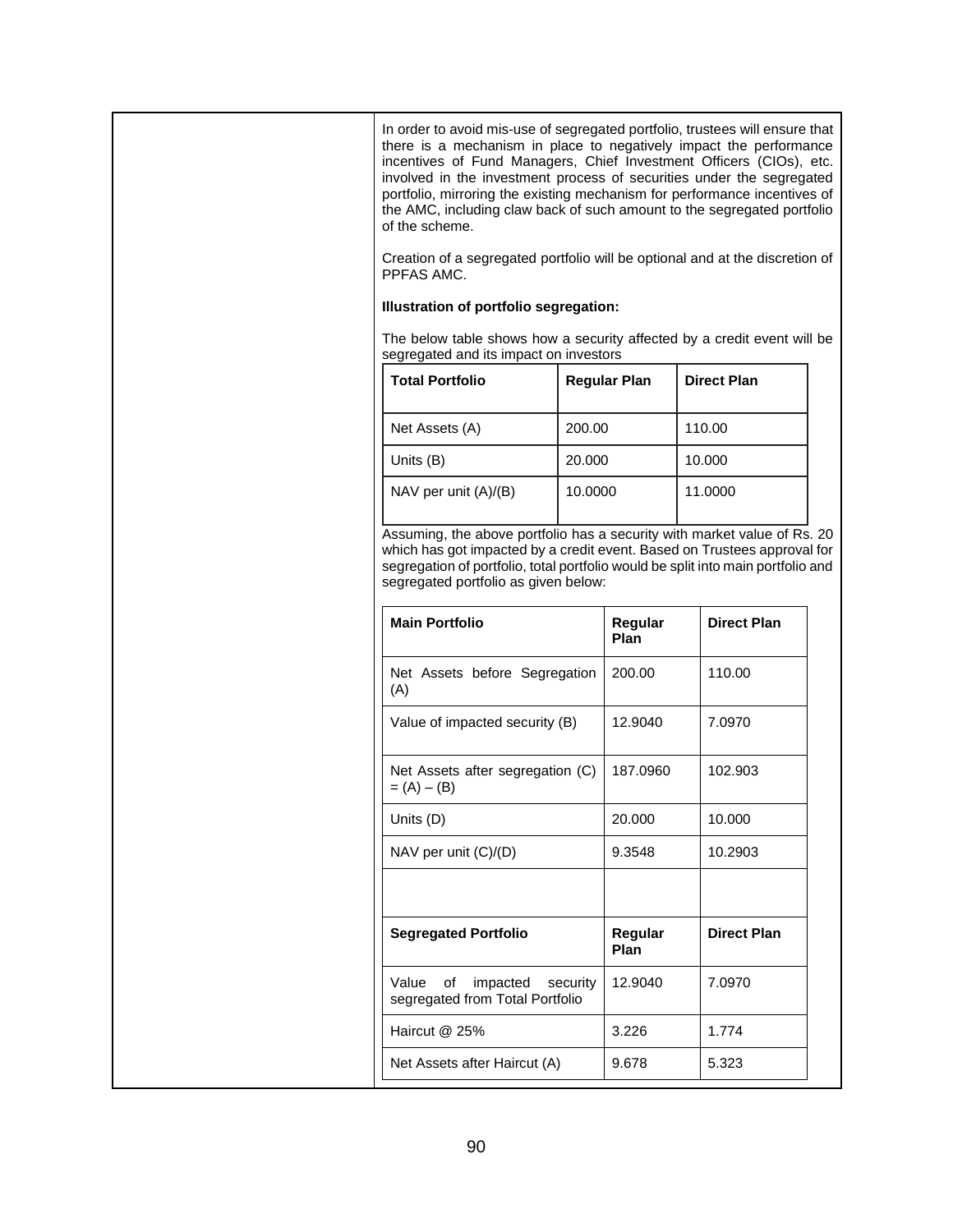|                                                                                                                                                                                                                                                                                                                                                                                                                                                                                                                                                                                                                 | Units (B)                                                                                                                                                                                                                                                                                                                                                                                                               | 20.000          | 10.000             |  |  |  |
|-----------------------------------------------------------------------------------------------------------------------------------------------------------------------------------------------------------------------------------------------------------------------------------------------------------------------------------------------------------------------------------------------------------------------------------------------------------------------------------------------------------------------------------------------------------------------------------------------------------------|-------------------------------------------------------------------------------------------------------------------------------------------------------------------------------------------------------------------------------------------------------------------------------------------------------------------------------------------------------------------------------------------------------------------------|-----------------|--------------------|--|--|--|
|                                                                                                                                                                                                                                                                                                                                                                                                                                                                                                                                                                                                                 | NAV per unit (A)/(B)                                                                                                                                                                                                                                                                                                                                                                                                    | 0.4839          | 0.5323             |  |  |  |
|                                                                                                                                                                                                                                                                                                                                                                                                                                                                                                                                                                                                                 | <b>Investor Holding</b>                                                                                                                                                                                                                                                                                                                                                                                                 | Regular<br>Plan | <b>Direct Plan</b> |  |  |  |
|                                                                                                                                                                                                                                                                                                                                                                                                                                                                                                                                                                                                                 | Net Assets in Total Portfolio                                                                                                                                                                                                                                                                                                                                                                                           | 200.00          | 110.00             |  |  |  |
|                                                                                                                                                                                                                                                                                                                                                                                                                                                                                                                                                                                                                 | Net Assets in Main Portfolio                                                                                                                                                                                                                                                                                                                                                                                            | 187.0960        | 102.903            |  |  |  |
|                                                                                                                                                                                                                                                                                                                                                                                                                                                                                                                                                                                                                 | Segregated<br>Net<br>Assets<br>in<br>Portfolio after Haircut*                                                                                                                                                                                                                                                                                                                                                           | 9.678           | 5.323              |  |  |  |
|                                                                                                                                                                                                                                                                                                                                                                                                                                                                                                                                                                                                                 | * Market value of investor holding will come down to the extent of a haircut<br>on the impacted security.                                                                                                                                                                                                                                                                                                               |                 |                    |  |  |  |
|                                                                                                                                                                                                                                                                                                                                                                                                                                                                                                                                                                                                                 | Impact on investors:                                                                                                                                                                                                                                                                                                                                                                                                    |                 |                    |  |  |  |
|                                                                                                                                                                                                                                                                                                                                                                                                                                                                                                                                                                                                                 | <b>Existing Investors:</b> All existing investors in the scheme as on the day of<br>the credit event will be allotted equal number of units in the segregated<br>portfolio as held in the main portfolio.                                                                                                                                                                                                               |                 |                    |  |  |  |
|                                                                                                                                                                                                                                                                                                                                                                                                                                                                                                                                                                                                                 | New Investors: Investors subscribing to the scheme will be allotted units<br>only in the main portfolio based on its NAV.                                                                                                                                                                                                                                                                                               |                 |                    |  |  |  |
|                                                                                                                                                                                                                                                                                                                                                                                                                                                                                                                                                                                                                 | Exiting Investors: Investors redeeming their units will get redemption<br>proceeds based on the NAV of main portfolio and will continue to hold the<br>units of segregated portfolio.                                                                                                                                                                                                                                   |                 |                    |  |  |  |
| <b>Redemption:</b>                                                                                                                                                                                                                                                                                                                                                                                                                                                                                                                                                                                              | The redemption or repurchase proceeds shall be dispatched to the<br>unitholders within 10 working days from the date of redemption or<br>repurchase.                                                                                                                                                                                                                                                                    |                 |                    |  |  |  |
|                                                                                                                                                                                                                                                                                                                                                                                                                                                                                                                                                                                                                 | A Transaction Slip can be used by the Unit Holder to request for<br>Redemption. The requisite details should be entered in the Transaction<br>Slip and submitted at an ISC/Official Point of Acceptance. Transaction<br>Slips can be obtained from any of the ISCs/Official Points of Acceptance.<br>The redemption/ switch would be permitted to the extent of credit balance<br>in the unit-holder's account.         |                 |                    |  |  |  |
|                                                                                                                                                                                                                                                                                                                                                                                                                                                                                                                                                                                                                 | The redemption/ switch request can be made by specifying either the<br>number of units or the amount (in rupees) to be redeemed. In case the<br>investor specifies the number of units and amount to be redeemed, the<br>number of units shall be considered for redemption. In case the unit-holder<br>does not specify the number of units or amount to be redeemed, the<br>redemption request will not be processed. |                 |                    |  |  |  |
|                                                                                                                                                                                                                                                                                                                                                                                                                                                                                                                                                                                                                 | For details regarding the minimum amount for redemption please see the<br>point on Minimum amount for purchase/redemption switches in this<br>document.                                                                                                                                                                                                                                                                 |                 |                    |  |  |  |
| In the larger interest of the unitholders of the Scheme, the AMC may, in<br>consultation with the Trustee, keeping in view unforeseen circumstances<br>/ unusual market conditions, limit the total number of units which may be<br>redeemed on any business day to such a percentage of the total number<br>of units issued and outstanding under Scheme/plan as the AMC may<br>determine. For details, please refer to paragraph on Right to limit<br>Redemption in the SAI. The AMC reserves the right to, in consultation with<br>the Trustee, suspend the purchase and/ or redemption of units temporarily |                                                                                                                                                                                                                                                                                                                                                                                                                         |                 |                    |  |  |  |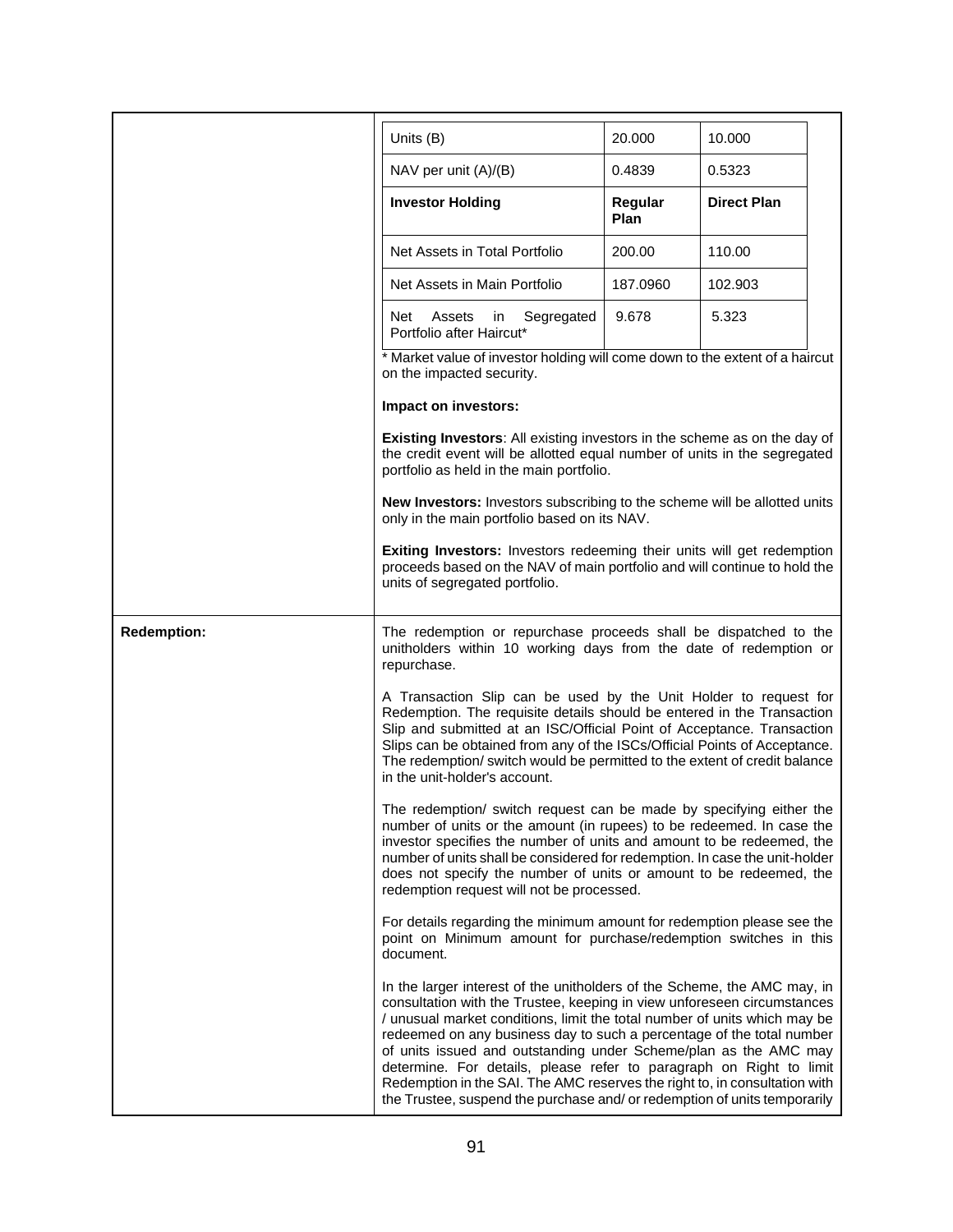| or indefinitely, in case of unforeseen extraordinary circumstances. For<br>details, please refer to paragraph on 'Suspension of Purchase and / or<br>Redemption of Units and Dividend Distribution' in the SAI.                                                                                                                                                                                                                                                                                                                                                                                                                                                                                                                                                                                                                                                                                                                                                                                                                                                                                                                                    |  |  |  |
|----------------------------------------------------------------------------------------------------------------------------------------------------------------------------------------------------------------------------------------------------------------------------------------------------------------------------------------------------------------------------------------------------------------------------------------------------------------------------------------------------------------------------------------------------------------------------------------------------------------------------------------------------------------------------------------------------------------------------------------------------------------------------------------------------------------------------------------------------------------------------------------------------------------------------------------------------------------------------------------------------------------------------------------------------------------------------------------------------------------------------------------------------|--|--|--|
| Redemption proceeds will be paid to the investor through Real Time<br>Gross Settlement (RTGS), NEFT, IMPS, Direct Credit, a/c payee cheque<br>or demand draft or any other mode allowed by Reserve Bank of India.                                                                                                                                                                                                                                                                                                                                                                                                                                                                                                                                                                                                                                                                                                                                                                                                                                                                                                                                  |  |  |  |
| Redemption by investors transacting through the Stock Exchange<br>mechanism                                                                                                                                                                                                                                                                                                                                                                                                                                                                                                                                                                                                                                                                                                                                                                                                                                                                                                                                                                                                                                                                        |  |  |  |
| Investors who wish to transact through the stock exchange shall place<br>orders for redemptions as currently practiced for secondary market<br>activities. Investors must submit the Delivery Instruction Slip to their<br>Depository Participant on the same day of submission of redemption<br>request, within such stipulated time as may be specified by NSE/BSE,<br>failing which the transaction will be rejected. Investors shall seek<br>redemption requests in terms of number of Units only and not in Rupee<br>amounts. Redemption amounts shall be paid by the AMC to the bank<br>mandate registered with the Depository Participant.                                                                                                                                                                                                                                                                                                                                                                                                                                                                                                  |  |  |  |
| Redemption under dematerialized mode:                                                                                                                                                                                                                                                                                                                                                                                                                                                                                                                                                                                                                                                                                                                                                                                                                                                                                                                                                                                                                                                                                                              |  |  |  |
| As an alternative, redemption request can be placed through Depository<br>Participants & Exchanges specified intermediaries where NSE NMF II/<br>BSE STAR platform is available for trading of Mutual Fund Units. The<br>redemption requests submitted to the AMC / Registrar directly are liable<br>to be rejected.                                                                                                                                                                                                                                                                                                                                                                                                                                                                                                                                                                                                                                                                                                                                                                                                                               |  |  |  |
| If the investor wishes to redeem the units hold in demat mode with the<br>AMC in such case the investor is required to convert such units in the<br>physical mode by submitting request for Rematerialisation to the<br>Depository Participants and after conversion of such units into the<br>physical mode to the AMC for redemption of such units.                                                                                                                                                                                                                                                                                                                                                                                                                                                                                                                                                                                                                                                                                                                                                                                              |  |  |  |
| The Trustee may mandatory redeem units of any unitholders in the event<br>that it is found that the unitholders has submitted information either in the<br>application or otherwise that is false, misleading or incomplete or units are<br>held by a unitholder in breach of the regulation.                                                                                                                                                                                                                                                                                                                                                                                                                                                                                                                                                                                                                                                                                                                                                                                                                                                      |  |  |  |
| Units can be redeemed (sold back to the Mutual Fund) at the Redemption<br>Price during the Ongoing Offer Period                                                                                                                                                                                                                                                                                                                                                                                                                                                                                                                                                                                                                                                                                                                                                                                                                                                                                                                                                                                                                                    |  |  |  |
| Payment of redemption proceeds-<br><b>Resident Investors:</b><br>In case of Unit holders having a bank account with certain banks with<br>which the Mutual Fund would have an arrangement from time to time, the<br>redemption proceeds shall be electronically credited to their account. In<br>case of specific requests, redemption proceeds will be paid by way of<br>payment channels like RTGS, NEFT, IMPS, Direct Credit, etc. or any<br>other mode allowed by Reserve Bank of India in addition to<br>cheques/demand drafts in favour of the unitholder (registered holder of<br>the Unit or, if there are more than one registered holder, only to the first<br>registered holder) through "Account Payee" cheque / demand draft with<br>bank account number furnished to the Fund (please note that it is<br>mandatory for the Unit holders to provide the Bank account details as per<br>the directives of SEBI, even in cases where investments are made in<br>cash). Redemption cheques will be sent to the Unit holder's address (or,<br>if there is more than one holder on record, the address of the first-named<br>Unit holder). |  |  |  |
| <b>Redemption by NRIs:</b> For NRIs, redemption proceeds will be remitted                                                                                                                                                                                                                                                                                                                                                                                                                                                                                                                                                                                                                                                                                                                                                                                                                                                                                                                                                                                                                                                                          |  |  |  |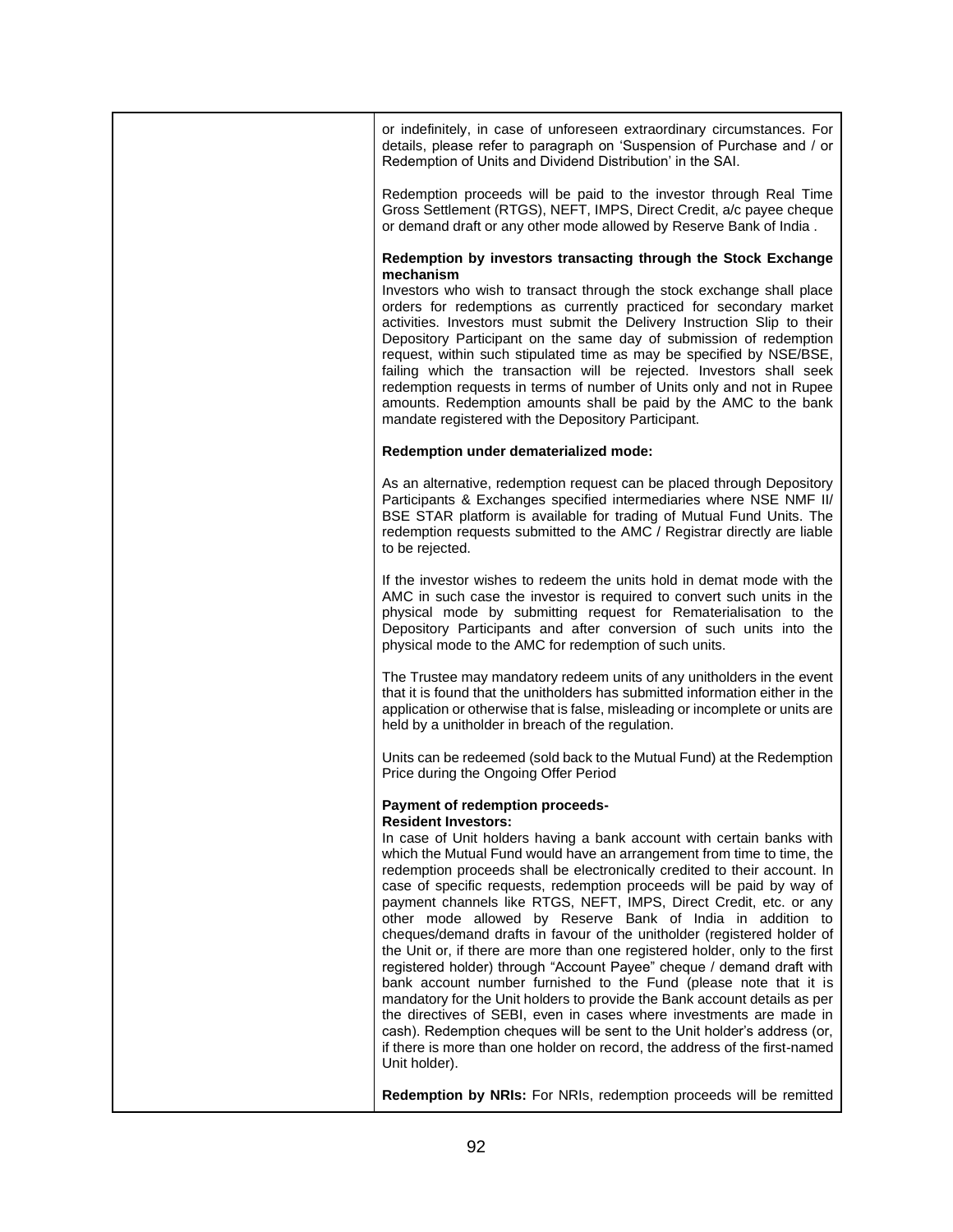| depending upon the source of investment as follows:<br>Where the payment for the purchase of the units redeemed was made out<br>of funds held in NRO account, the redemption proceeds will be credited<br>to the NRI investor's NRO account                                                                                                                                                                                                                                                                                                                                                                                                                                                                                                                                                                                                                                                                                                                                                                                                                                                                                               |
|-------------------------------------------------------------------------------------------------------------------------------------------------------------------------------------------------------------------------------------------------------------------------------------------------------------------------------------------------------------------------------------------------------------------------------------------------------------------------------------------------------------------------------------------------------------------------------------------------------------------------------------------------------------------------------------------------------------------------------------------------------------------------------------------------------------------------------------------------------------------------------------------------------------------------------------------------------------------------------------------------------------------------------------------------------------------------------------------------------------------------------------------|
| Where the units were purchased on repatriation basis and the payment<br>for the purchase of the units redeemed was made by inward remittance<br>through normal banking channels or out of funds held in NRE / FCNR<br>account, the redemption proceeds will be credited to his NRE / FCNR /<br>NRO account                                                                                                                                                                                                                                                                                                                                                                                                                                                                                                                                                                                                                                                                                                                                                                                                                                |
| Note: i. The Fund will not be liable for any delays or for any loss on account<br>of any exchange fluctuations, while converting the rupee amount in foreign<br>exchange in the case of transactions with NRIs / FIIs.<br>ii. Payment to NRI / FII Unit holders will be subject to the relevant laws /<br>guidelines of the RBI as are applicable from time to time (also subject to<br>deduction of tax at source as applicable).<br>iii. The Fund may make other arrangements for effecting payment of<br>redemption proceeds in future.<br>iv. The cost related to repatriation, if any will be borne by the Investor.                                                                                                                                                                                                                                                                                                                                                                                                                                                                                                                 |
| Effect of Redemptions: The balances in the unit-holder's account will<br>stand reduced by the number of units redeemed. Units once redeemed<br>will be extinguished and will not be reissued.                                                                                                                                                                                                                                                                                                                                                                                                                                                                                                                                                                                                                                                                                                                                                                                                                                                                                                                                             |
| Units can be redeemed (sold back to the Mutual Fund) at the<br>Redemption Price during the Ongoing Offer Period<br>Where Units under a Scheme are held under both Existing and Direct<br>Plans and the redemption / Switch request pertains to the Direct Plan, the<br>same must clearly be mentioned on the request (along with the folio<br>number), failing which the request would be processed from the Existing<br>Plan. However, where Units under the requested Option are held only<br>under one Plan, the request would be processed under such Plan.                                                                                                                                                                                                                                                                                                                                                                                                                                                                                                                                                                           |
| <b>Unclaimed Redemptions and Dividends:</b><br>As per the SEBI circular no. MFD / CIR / 9 / 120 / 2000, dated November<br>24, 2000 read with SEBI Circular no. SEBI/HO/IMD/DF2/CIR/P/2016/37<br>dated February 25, 2016 and read with SEBI Circular no.<br>SEBI/HO/IMD/IMD-II DOF3/P/CIR/2021/608 dated July 30, 2021, The<br>unclaimed redemption and dividend amounts, that are currently<br>allowed to be deployed only in call money market or money market<br>instruments, shall also be allowed to be invested in a separate plan<br>of only Overnight scheme / Liquid scheme / Money Market Mutual<br>Fund scheme floated by Mutual Funds specifically for deployment of<br>the unclaimed amounts. Provided that such schemes<br>where<br>the<br>unclaimed redemption and dividend amounts are deployed shall be only<br>those Overnight scheme/ Liquid scheme / Money Market Mutual Fund<br>schemes which are placed in A-1 cell (Relatively Low Interest Rate Risk<br>and Relatively Low Credit Risk) of Potential Risk Class matrix as<br>per SEBI Circular No. SEBI/HO/IMD/IMD-II/ DOF3/P/CIR/2021/573<br>dated June 07, 2021. |
| b) AMCs shall not be permitted to charge any exit load in this plan<br>and TER (Total Expense Ratio) of such plan shall be capped as per the<br>TER of direct plan of such scheme or at 50bps whichever is lower.                                                                                                                                                                                                                                                                                                                                                                                                                                                                                                                                                                                                                                                                                                                                                                                                                                                                                                                         |
| The investment management fee charged by the AMC for managing such<br>unclaimed amounts shall not exceed 50 basis points. Investors claiming<br>these amounts during a period of three years from the due date shall be<br>paid at the prevailing NAV. After a period of three years, this amount shall<br>be transferred to a pool account and the investors can claim the said                                                                                                                                                                                                                                                                                                                                                                                                                                                                                                                                                                                                                                                                                                                                                          |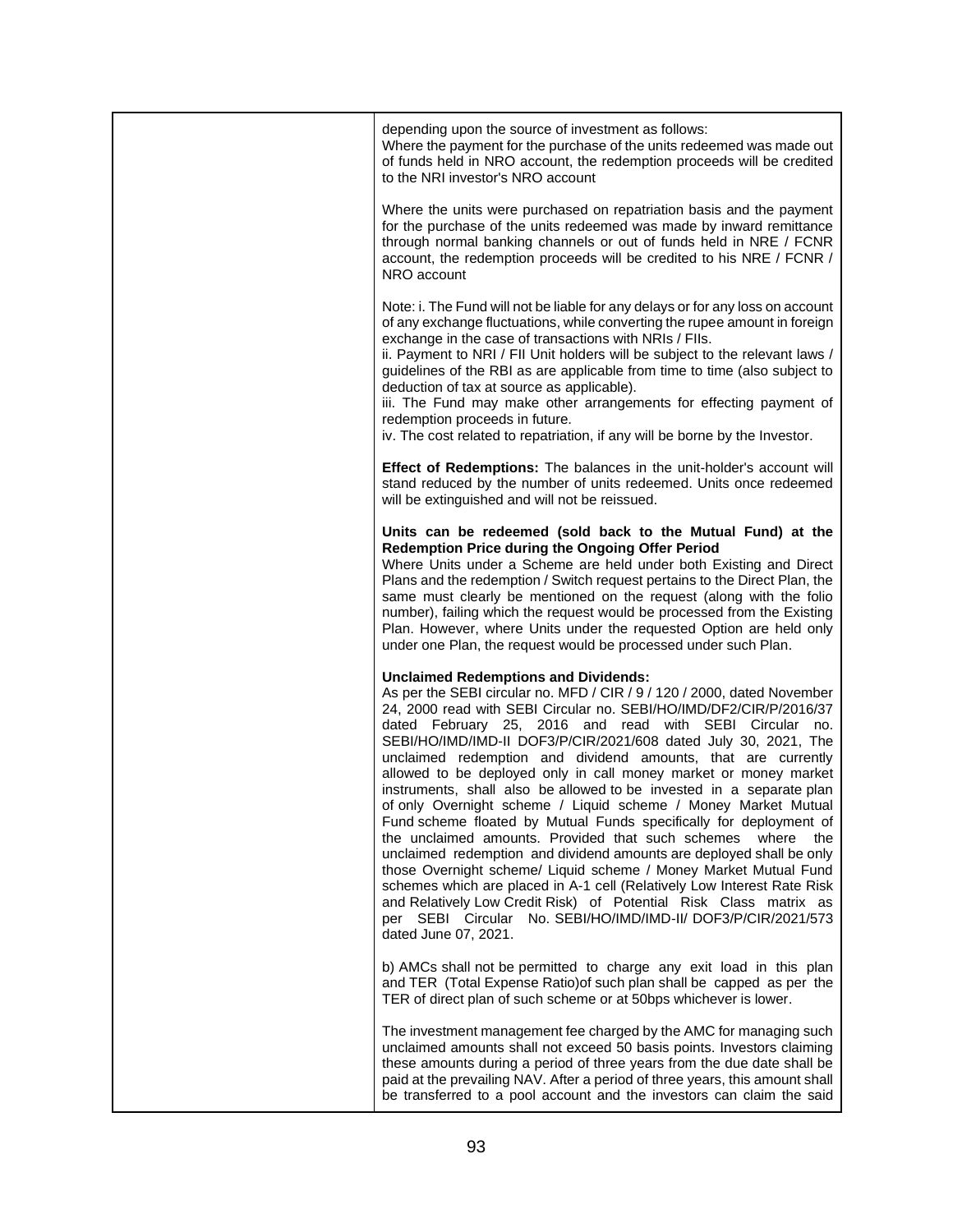| amounts at the NAV prevailing at the end of the third year. Income earned<br>on such funds shall be used for the purpose of investor education. The<br>AMC shall make a continuous effort to remind investors through letters to<br>take their unclaimed amounts. The details of such unclaimed amounts<br>shall be disclosed in the annual report sent to the Unit Holders.                                                                                                                                                                                                                                                                                                                                                                                                                                                                                                                        |
|-----------------------------------------------------------------------------------------------------------------------------------------------------------------------------------------------------------------------------------------------------------------------------------------------------------------------------------------------------------------------------------------------------------------------------------------------------------------------------------------------------------------------------------------------------------------------------------------------------------------------------------------------------------------------------------------------------------------------------------------------------------------------------------------------------------------------------------------------------------------------------------------------------|
| The AMC reserves the right to provide the facility of redeeming Units of<br>the Scheme through an alternative mechanism including but not limited to<br>online transactions on the Internet through the AMC website or any other<br>website, etc., as may be decided by the AMC from time to time. The<br>alternative mechanisms would be applicable to only those investors who<br>opt for the same in writing and/or subject to investor fulfilling such<br>conditions as the AMC may specify from time to time.                                                                                                                                                                                                                                                                                                                                                                                  |
| Unit-holders should note that while remitting your redemption proceeds,<br>tax will be deducted at source in accordance with applicable tax laws.                                                                                                                                                                                                                                                                                                                                                                                                                                                                                                                                                                                                                                                                                                                                                   |
| <b>Bank Details:</b><br>In order to protect the interest of Unit holders from fraudulent encashment<br>of redemption / dividend cheques, SEBI has made it mandatory for<br>investors to provide their bank details viz. name of bank, branch, address,<br>account type and number, etc. to the Mutual Fund. Applications without<br>complete bank details shall be rejected. The AMC will not be responsible<br>for any loss arising out of fraudulent encashment of cheques / warrants<br>and / or any delay / loss in transit. Also, please refer to point on<br>Registration of Multiple Bank Accounts in respect of an Investor Folio<br>given in this document.                                                                                                                                                                                                                                |
| Under normal circumstances, the redemption or repurchase proceeds<br>shall be dispatched to the unitholders within 10 working days from the<br>date of redemption or repurchase. The AMC shall be liable to pay interest<br>to the unitholders at such rate as may be specified by SEBI for the period<br>of such delay (presently @ 15% per annum). However, the AMC will not<br>be liable to pay any interest or compensation or any amount otherwise, in<br>case the AMC / Trustee is required to obtain from the investor /<br>unitholders, verification of identity or such other details relating to<br>subscription for units under any applicable law or as may be requested by<br>a regulatory body or any government authority, which may result in delay<br>in processing the application. The interest for the delayed payment of<br>dividend shall be calculated from the record date. |
|                                                                                                                                                                                                                                                                                                                                                                                                                                                                                                                                                                                                                                                                                                                                                                                                                                                                                                     |

# **C. PERIODIC DISCLOSURES**

| <b>Net Asset Value</b><br>This is the value per unit of the<br>scheme on a particular day. You<br>can ascertain the value of your<br>investments by multiplying the<br>NAV with your unit balance. | The first NAV of the Scheme will be calculated and disclosed within a period of<br>5 business days from the date of allotment. Subsequently, the AMC will calculate<br>and disclose the NAVs on all the Business Days. The AMC shall update the<br>NAVs on its website (www.amc.ppfas.com) and of the Association of Mutual<br>Funds in India - AMFI (www.amfiindia.com) before 11.00 p.m. on every Business<br>Day.<br>Due to any reason, if the NAVs of the Scheme are not available before the<br>commencement of Business Hours on the following day, the Mutual Fund shall<br>issue a press release giving reasons and explaining when the Mutual Fund would<br>be able to publish the NAV. |
|----------------------------------------------------------------------------------------------------------------------------------------------------------------------------------------------------|--------------------------------------------------------------------------------------------------------------------------------------------------------------------------------------------------------------------------------------------------------------------------------------------------------------------------------------------------------------------------------------------------------------------------------------------------------------------------------------------------------------------------------------------------------------------------------------------------------------------------------------------------------------------------------------------------|
|                                                                                                                                                                                                    | SEBI circular, CIR/IMD/DF/21/2012 dated 13th September 2012 states that<br>Mutual Fund shall declare separate NAV for Direct and Regular Plan.                                                                                                                                                                                                                                                                                                                                                                                                                                                                                                                                                   |
|                                                                                                                                                                                                    | Accordingly, Direct and Regular Plan shall have different NAV. The difference in<br>NAV will be the commission paid to the distributor/s. NAV will be declared with 4<br>decimal points.                                                                                                                                                                                                                                                                                                                                                                                                                                                                                                         |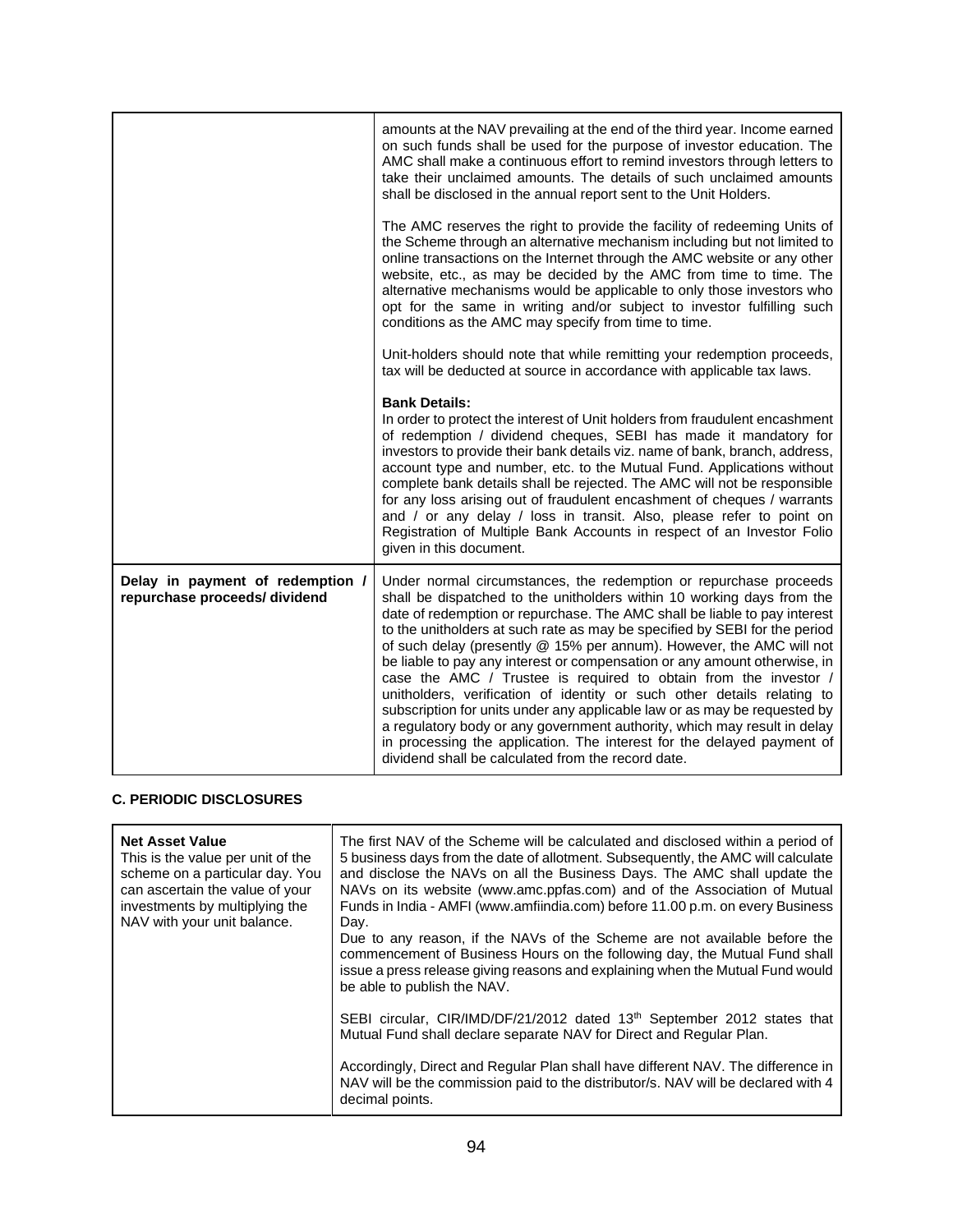|                                                                                                                                                                   | Information regarding NAV can be obtained by the unitholders' or investors by<br>calling or visiting the nearest ISC or visiting the website of the Mutual Fund.                                                                                                                                                                                                                                                                                                                                                                                                                                                                                                                                                                                                                                                                                 |  |  |  |
|-------------------------------------------------------------------------------------------------------------------------------------------------------------------|--------------------------------------------------------------------------------------------------------------------------------------------------------------------------------------------------------------------------------------------------------------------------------------------------------------------------------------------------------------------------------------------------------------------------------------------------------------------------------------------------------------------------------------------------------------------------------------------------------------------------------------------------------------------------------------------------------------------------------------------------------------------------------------------------------------------------------------------------|--|--|--|
| Monthly, Fortnightly and Half<br>yearly Disclosures:<br><b>Portfolio / Financial Results</b><br>This is a list of securities where<br>the corpus of the Scheme is | The AMC shall disclose the portfolio of the Scheme along with ISIN as on the<br>last day of each month / half year on its website viz. www.amc.ppfas.com and on<br>the website of AMFI viz. www.amfiindia.com within 10 days from the close of<br>each month/ half-year respectively in a user-friendly and downloadable<br>spreadsheet format.                                                                                                                                                                                                                                                                                                                                                                                                                                                                                                  |  |  |  |
| currently invested. The market<br>value of these investments is<br>also stated in portfolio<br>disclosures advertisement.                                         | In addition to monthly and Half yearly Portfolio disclosure, the AMC will disclose<br>the portfolio of the Scheme (along with ISIN) on its website i.e.<br>www.amc.ppfas.com and on the website of AMFI viz. www.amfiindia.com on<br>fortnightly basis along with sending the email to the unitholders whose email<br>addresses are registered with AMC within 5 days of every fortnight.                                                                                                                                                                                                                                                                                                                                                                                                                                                        |  |  |  |
|                                                                                                                                                                   | In case of Unitholders whose e-mail addresses are registered, the AMC shall<br>send via e-mail both the monthly and half-yearly statement of the Scheme<br>portfolio within 10 days from the close of each month/ half-year respectively.<br>Further, the AMC shall publish an advertisement in all India edition of at least two<br>daily newspapers, one each in English and Hindi, every half year disclosing the<br>hosting of the half-yearly statement of the schemes' portfolio(s) on the AMC's<br>website and on the website of AMFI. The AMC shall provide a physical copy of<br>the statement of the Scheme portfolio, without charging any cost, on specific<br>request received from a Unitholder.                                                                                                                                   |  |  |  |
| <b>Half Yearly Results</b>                                                                                                                                        | The Mutual Fund shall within one month from the close of each half year (i.e.<br>31st March and 30th September), host a soft copy of its unaudited financial<br>results on its website www.amc.ppfas.com. The Mutual Fund shall also publish<br>an advertisement disclosing the hosting of such financial results on its website,<br>in at least one English daily newspaper having nationwide circulation and in a<br>newspaper having wide circulation published in the language of the region where<br>the Head Office of the Mutual Fund is situated. The unaudited financial results<br>shall also be displayed on the website of AMFI.                                                                                                                                                                                                     |  |  |  |
| <b>Annual Report</b>                                                                                                                                              | The scheme wise annual report shall be hosted on the website of the AMC /<br>Mutual Fund (www.amc.ppfas.com) and AMFI (www.amfiindia.com) not later<br>than four months (or such other period as may be specified by SEBI from time to<br>time) from the date of closure of the relevant accounting year (i.e. 31st March<br>each year). Further, the physical copy of the scheme wise annual report shall be<br>made available to the Unitholders at the registered / corporate office of the AMC<br>at all times.                                                                                                                                                                                                                                                                                                                              |  |  |  |
|                                                                                                                                                                   | In case of Unitholders whose e-mail addresses are registered with the Fund, the<br>AMC shall e-mail the annual report or an abridged summary thereof to such<br>Unitholders. The Unitholders whose e-mail addresses are not registered with the<br>Fund may submit a request to the AMC / Registrar & Transfer Agent to update<br>their email ids or communicate their preference to continue receiving a physical<br>copy of the scheme wise annual report or an abridged summary thereof.<br>Unitholders may also request for a physical or electronic copy of the annual<br>report / abridged summary, by writing to the AMC at mf@ppfas.com from their<br>registered email ids or calling the AMC on the toll free number 1800 266 7790 or<br>by submitting a written request at any of the nearest investor service centers of<br>the Fund. |  |  |  |
|                                                                                                                                                                   | Further, the AMC shall publish an advertisement in all India edition of at least two<br>daily newspapers, one each in English and Hindi, every year disclosing the<br>hosting of the scheme wise annual report on its website and on the website of<br>AMFI. The AMC shall provide a physical copy of the abridged summary of the<br>annual report, without charging any cost, on specific request received from a<br>Unitholder.                                                                                                                                                                                                                                                                                                                                                                                                                |  |  |  |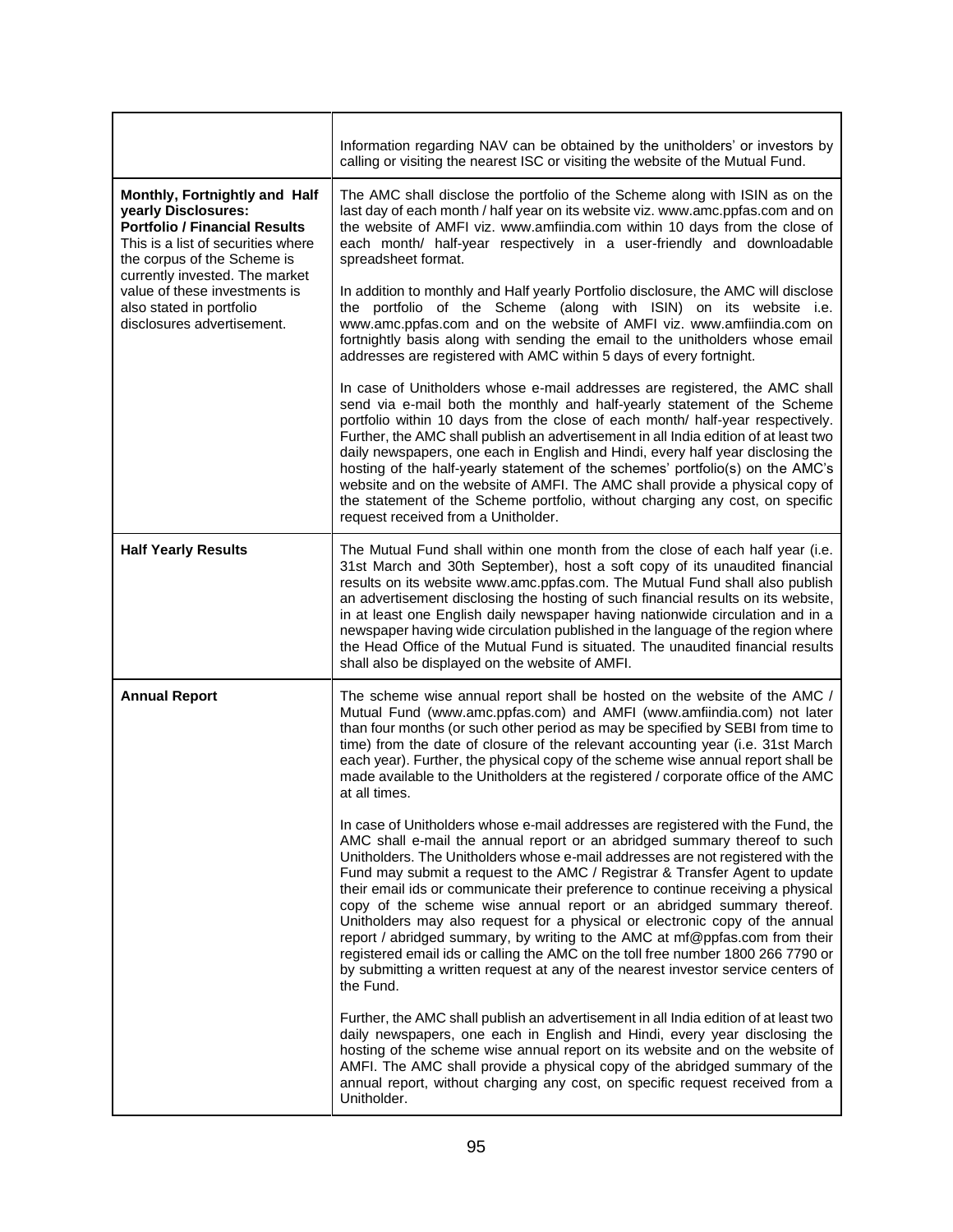| <b>Associate Transactions</b>                                                                                                                                                                                                            | Please refer to Statement of Additional Information (SAI).                                                                                                                                                                                                                                                                                                                                                                                                                                                                                                      |                                                                                                                                                                                                                                                                                                                            |                                                                                                                                                                              |                                |
|------------------------------------------------------------------------------------------------------------------------------------------------------------------------------------------------------------------------------------------|-----------------------------------------------------------------------------------------------------------------------------------------------------------------------------------------------------------------------------------------------------------------------------------------------------------------------------------------------------------------------------------------------------------------------------------------------------------------------------------------------------------------------------------------------------------------|----------------------------------------------------------------------------------------------------------------------------------------------------------------------------------------------------------------------------------------------------------------------------------------------------------------------------|------------------------------------------------------------------------------------------------------------------------------------------------------------------------------|--------------------------------|
| <b>Repurchase and Sale Price-</b><br>Limits                                                                                                                                                                                              | The repurchase price shall not be lower than 93% of the NAV and the sale price<br>shall not be higher than 107% of the NAV and the difference between the<br>repurchase price and sale price shall not exceed 7% on the sale price.                                                                                                                                                                                                                                                                                                                             |                                                                                                                                                                                                                                                                                                                            |                                                                                                                                                                              |                                |
| <b>Taxation</b><br>The information is provided for<br>general information only.<br>However, in view of the<br>individual nature of the<br>implications, each investor is<br>advised to consult his or her<br>own tax advisors/authorised | PPFAS Mutual Fund is a Mutual Fund registered with the Securities & Exchange<br>Board of India and hence the entire income of the Mutual Fund will be exempt<br>from the Income tax in accordance with the provisions of section 10(23D) of the<br>Income Tax Act, 1961 (the Act). The applicability of tax laws, if any, on PPFAS<br>Mutual Fund/ Scheme(s)/ investments made by the Scheme(s)/ investors/<br>income attributable to or distributions or other payments made to Unitholders are<br>based on the understanding of the current tax legislations. |                                                                                                                                                                                                                                                                                                                            |                                                                                                                                                                              |                                |
| dealers with respect to the<br>specific amount of tax and other<br>implications arising out of his or<br>her participation in the schemes.                                                                                               |                                                                                                                                                                                                                                                                                                                                                                                                                                                                                                                                                                 | Resident Investors <sup>11</sup>                                                                                                                                                                                                                                                                                           | Non-<br>Resident<br>Investors <sup>11</sup>                                                                                                                                  | Mutual<br>Fund <sup>11</sup>   |
| (mention the tax rates as per the                                                                                                                                                                                                        | Dividend:                                                                                                                                                                                                                                                                                                                                                                                                                                                                                                                                                       |                                                                                                                                                                                                                                                                                                                            |                                                                                                                                                                              |                                |
| applicable tax laws)                                                                                                                                                                                                                     | TDS:                                                                                                                                                                                                                                                                                                                                                                                                                                                                                                                                                            | 10%<br>(if dividend income<br>exceeds INR 5,000 in a<br>financial year)                                                                                                                                                                                                                                                    | 20%*+ applicable<br>Surcharge + 4%<br>Cess#                                                                                                                                  | Nil<br>(refer Note<br>B below) |
|                                                                                                                                                                                                                                          | <b>Tax Rates</b>                                                                                                                                                                                                                                                                                                                                                                                                                                                                                                                                                | Individual / HUF:<br>Income tax rate<br>applicable to the Unit<br>holders as per their<br>income slabs.<br><b>Domestic Company:</b><br>30% + Surcharge as<br>applicable + 4% Cess#<br>25%\$ +Surcharge as<br>applicable + 4% Cess#<br>$22\%@+$<br>10%Surcharge@+<br>4%Cess#<br>$15\% @ + 10\%$<br>Surcharge^ + 4%<br>Cess# | 20%+ applicable<br>Surcharge + 4%<br>Cess\$                                                                                                                                  | Nil<br>(refer Note<br>B below) |
|                                                                                                                                                                                                                                          | Capital Gains*/^:                                                                                                                                                                                                                                                                                                                                                                                                                                                                                                                                               |                                                                                                                                                                                                                                                                                                                            |                                                                                                                                                                              |                                |
|                                                                                                                                                                                                                                          | Long Term<br>(Period of<br>holding<br>more than<br>36<br>months) &                                                                                                                                                                                                                                                                                                                                                                                                                                                                                              | 20% with indexation $+$<br>applicable Surcharge +<br>4% Cess#                                                                                                                                                                                                                                                              | 20% with<br>indexation<br>+ applicable<br>Surcharge +4%<br>Cess#)                                                                                                            | Nil                            |
|                                                                                                                                                                                                                                          | Short Term<br>(Period<br>of I<br>holding<br>less than or<br>equal<br>36<br>to<br>months)                                                                                                                                                                                                                                                                                                                                                                                                                                                                        | Individual / HUF:<br>Income<br>tax<br>rate<br>applicable to the Unit<br>holders as per their<br>income slabs<br>Domestic Company:<br>30% + Surcharge as<br>applicable + 4% Cess#<br>25%\$ +Surcharge as                                                                                                                    | Non resident<br>(other than Foreign<br>Company):<br>Income tax rate<br>applicable to the<br>Unit holders as per<br>their income slabs<br>Foreign Company:<br>40% + Surcharge | Nil                            |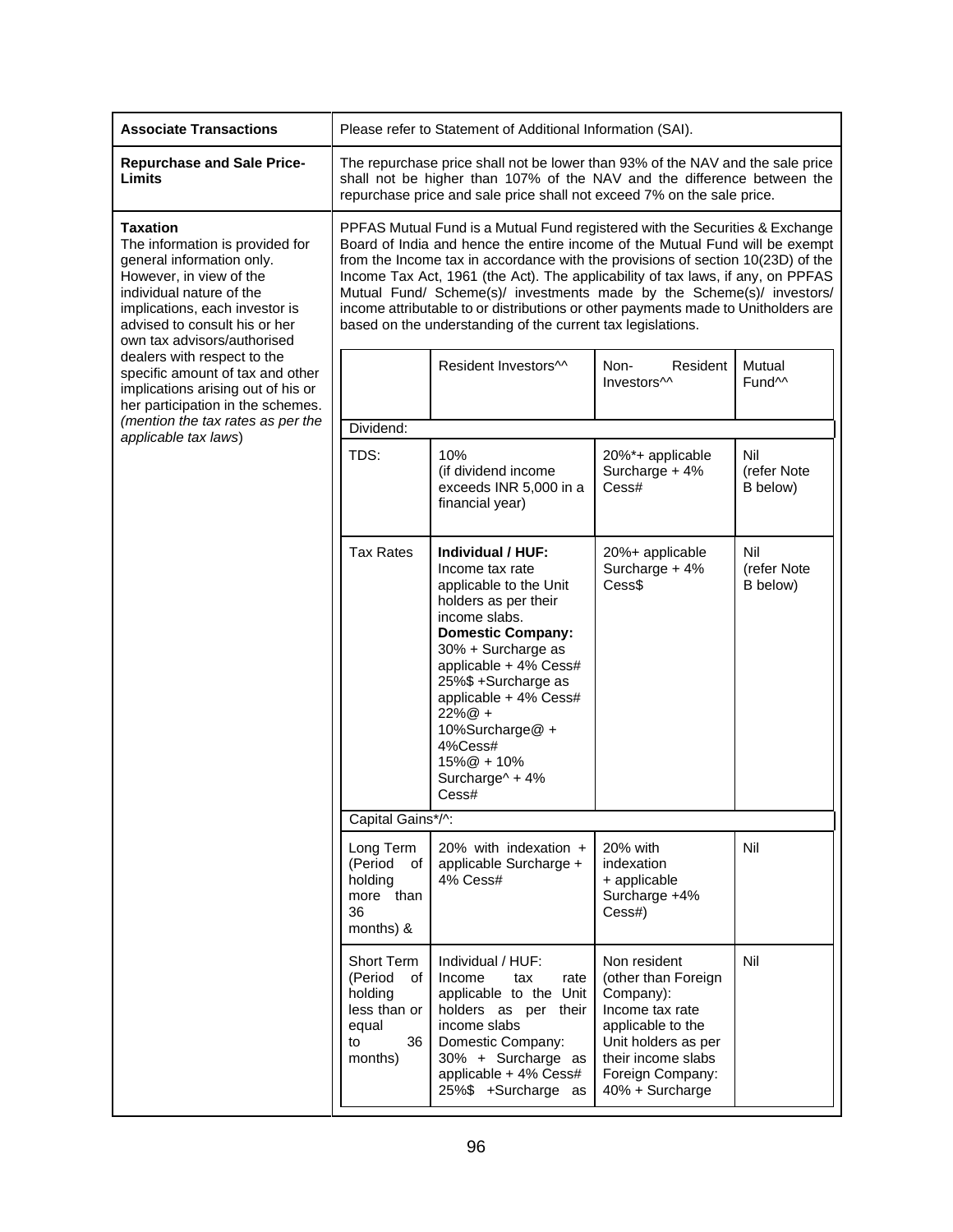| applicable + 4% Cess#<br>as applicable $+4\%$<br>$22\%$ @<br>10%<br>Cess#<br>$+$<br>4%<br>Surcharge@<br>+<br>Cess#<br>15%@<br>10%<br>$\ddot{}$<br>Surcharge@<br>4%<br>$\ddot{}$<br>Cess#                                                                                                                                                                                                                                                                                                                                                                                                                                                                                                                                                                                                                                                                                                                                                                                                                               |  |
|------------------------------------------------------------------------------------------------------------------------------------------------------------------------------------------------------------------------------------------------------------------------------------------------------------------------------------------------------------------------------------------------------------------------------------------------------------------------------------------------------------------------------------------------------------------------------------------------------------------------------------------------------------------------------------------------------------------------------------------------------------------------------------------------------------------------------------------------------------------------------------------------------------------------------------------------------------------------------------------------------------------------|--|
| Notes:<br>* As per the provisions of section 196A which is specifically applicable in case of<br>non-resident unitholders, the withholding tax rate of 20% (plus applicable<br>surcharge and cess) on any income in respect of units of a Mutual Fund credited<br>/ paid to non-resident unitholders shall apply, as section 196A does not make<br>reference to "rates in force" but provide the withholding tax rate of 20% (plus<br>applicable surcharge and cess).                                                                                                                                                                                                                                                                                                                                                                                                                                                                                                                                                  |  |
| # Health and Education Cess shall be applicable at 4% on aggregate of base tax<br>and surcharge.                                                                                                                                                                                                                                                                                                                                                                                                                                                                                                                                                                                                                                                                                                                                                                                                                                                                                                                       |  |
| \$ The Finance Act, 2022 provides that in case of domestic company, the rate of<br>income-tax shall be 25% if its total turnover or gross receipts in the financial year<br>2018-19 does not exceed Rs. 400 crores.                                                                                                                                                                                                                                                                                                                                                                                                                                                                                                                                                                                                                                                                                                                                                                                                    |  |
| @ The corporate tax rates for domestic companies (not claiming specified<br>incentives and deductions) at the rate of 22% under section 115BAA and<br>domestic manufacturing companies (not claiming specified incentives and<br>deductions) set-up and registered on or after 1 October 2019 at the rate of 15%<br>under section 115BAB. The Finance Act, 2020, has expanded the definition of<br>'business of manufacture or production of any article or thing' to include 'the<br>business of generation of electricity'. Also, the list of specified incentives and<br>deductions has been expanded to include all deductions covered under Chapter<br>VI-A other than section 80JJAA (deduction in respect of employment of new<br>employees) and section 80M (deduction in respect of certain inter-corporate<br>dividends). The tax computed in case of domestic companies whose income is<br>chargeable to tax under section 115BAA or section 115BAB shall be increased<br>by a surcharge at the rate of 10% |  |
| ^ Short term/long term capital gain tax will be deducted at the time of redemption<br>of units in case of non resident investors only. However, the Finance Act, 2020<br>provides withholding tax of 20% on any income in respect of units of mutual fund<br>in case of non-residents as per section 196A of the Act. Hence, based on<br>language provided in said section, it seems that apart from any income<br>distributed to Non resident, withholding tax at 20% may be applicable on capital<br>gains notwithstanding that such capital gains are taxable at a rate lower than<br>20%.                                                                                                                                                                                                                                                                                                                                                                                                                          |  |
| & In case of Non Resident, on unlisted schemes, long term capital gain will be<br>taxed at 10% without indexation and foreign currency fluctuation benefits (plus<br>applicable surcharge and cess\$)                                                                                                                                                                                                                                                                                                                                                                                                                                                                                                                                                                                                                                                                                                                                                                                                                  |  |
| **The Finance Act, 2021 inserted a new section 206AB w.e.f. 1 July 2021 which<br>would apply on any sum or income or amount paid, or payable or credited, by a<br>person (herein referred to as deductee) to a specified person, as defined. This<br>section shall not apply where the tax is required to be deducted under sections<br>192, 192A, 194B, 194BB, 194LBC or 194N of the Act. The TDS rate in this<br>section is higher of the followings rates:<br>twice the rate specified in the relevant provision of the Act; or<br>twice the rate or rates in force; or<br>the rate of five per cent.                                                                                                                                                                                                                                                                                                                                                                                                               |  |
| It is also provided that if the provision of section 206AA of the Act is applicable                                                                                                                                                                                                                                                                                                                                                                                                                                                                                                                                                                                                                                                                                                                                                                                                                                                                                                                                    |  |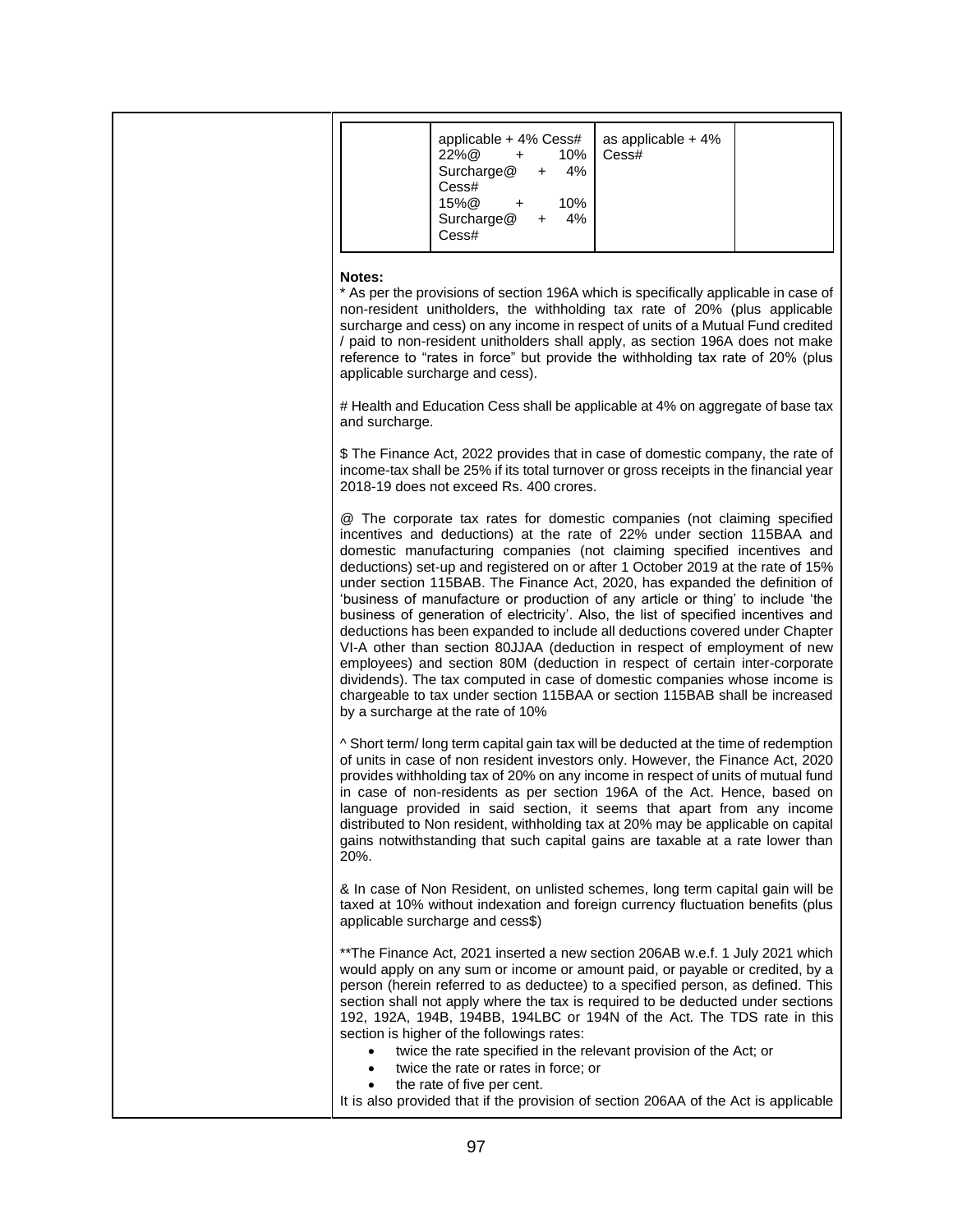|                          | to a specified person, in addition to the provision of this section, the tax shall be<br>deducted at higher of the two rates provided in this section and in section 206AA<br>of the Act.<br>^^ The information given herein is as per the prevailing tax laws.<br>For Further details on taxation, please refer to the Section on 'Taxation on<br>investing in Mutual Funds' in 'Statement of Additional Information ('SAI').<br>Investors should be aware that the fiscal rules/ tax laws may change and<br>there can be no guarantee that the current tax position may continue<br>indefinitely. In view of the individual nature of tax implications, investors<br>are advised to consult their professional tax advisor.                                                                                                                                                                                                                                                                                                                                                                                                                                                                                                                                                                                                                                                                                                                                                                                                                                                                                                                                                                                                                                                                                                                                                |
|--------------------------|------------------------------------------------------------------------------------------------------------------------------------------------------------------------------------------------------------------------------------------------------------------------------------------------------------------------------------------------------------------------------------------------------------------------------------------------------------------------------------------------------------------------------------------------------------------------------------------------------------------------------------------------------------------------------------------------------------------------------------------------------------------------------------------------------------------------------------------------------------------------------------------------------------------------------------------------------------------------------------------------------------------------------------------------------------------------------------------------------------------------------------------------------------------------------------------------------------------------------------------------------------------------------------------------------------------------------------------------------------------------------------------------------------------------------------------------------------------------------------------------------------------------------------------------------------------------------------------------------------------------------------------------------------------------------------------------------------------------------------------------------------------------------------------------------------------------------------------------------------------------------|
| <b>Investor services</b> | Investors can enquire about NAVs, Unit Holdings, Valuation, Dividends, etc. or<br>lodge any service request at toll-free number 1800 266 7790. Alternately, the<br>investors can call the AMC head office as well for any information. In order to<br>protect confidentiality of information, the service representatives at the AMC's<br>head office/ AMC ISCs may require personal information of the investor for<br>verification of his identity. The AMC will at all times endeavour to handle<br>transactions efficiently and to resolve any investor grievances promptly.<br>Investor grievances should be addressed to the ISC of the AMC, or at CAMS<br>ISC directly. All grievances received at the ISC of the AMC will then be forwarded<br>to CAMS, if required, for necessary action. The complaints will closely be<br>followed up with CAMS by the AMC to ensure timely redressal and prompt<br>investor service.<br>CAMS call Centre will be handling the investor's query/complaint/grievances<br>along with AMC staff who will also be available at your service. (Contact details<br>are available on the website)<br>Investors can also address their queries to the Chief Sales Officer - Direct<br>Channel and Head - Investor Relations Officer, Mr. Aalok Mehta, 81/82, 8th<br>Floor, Sakhar Bhavan, Ramnath Goenka Marg, 230-Nariman Point, Mumbai-<br>400 021. Investors may also send their complaints by email to mf@ppfas.com.<br>Investors can also address their queries to CAMS Call Centre Address at<br>Computer Age Management Services Ltd., C 101 TO 106, ITC Park 1st Floor,<br>Tower No.8, Belapur Railway Station Complex, CBD Belapur, Navi Mumbai -<br>400614. Phone no. Board Line: 022-61406537, Working Days- Monday to Friday<br>(9.00 am to 6.00 pm) Saturday - 9.00 am to 1.15 pm (1st and 3rd Saturday would<br>be working) |

## **D. COMPUTATION OF NAV**

The Net Asset Value (NAV) per Unit of the Scheme(s) will be computed by dividing the net assets of the Scheme(s) by the number of Units outstanding under the Scheme on the valuation date. The Mutual Fund will value its investments according to the valuation norms, as specified in Schedule VIII of the SEBI (MF) Regulations, or such norms as may be specified by SEBI from time to time. NAV of Units under each Scheme / Plan shall be calculated as shown below:

Market or Fair Value of the Scheme's Investments + Current Assets including Accrued income - Current Liabilities and Provisions **NAV (Rs) per unit = \_** No. of Units outstanding under the Scheme / Plan/ Option on the Valuation day

The AMC will calculate and disclose the NAV of the Scheme(s) at the close of every Business Day.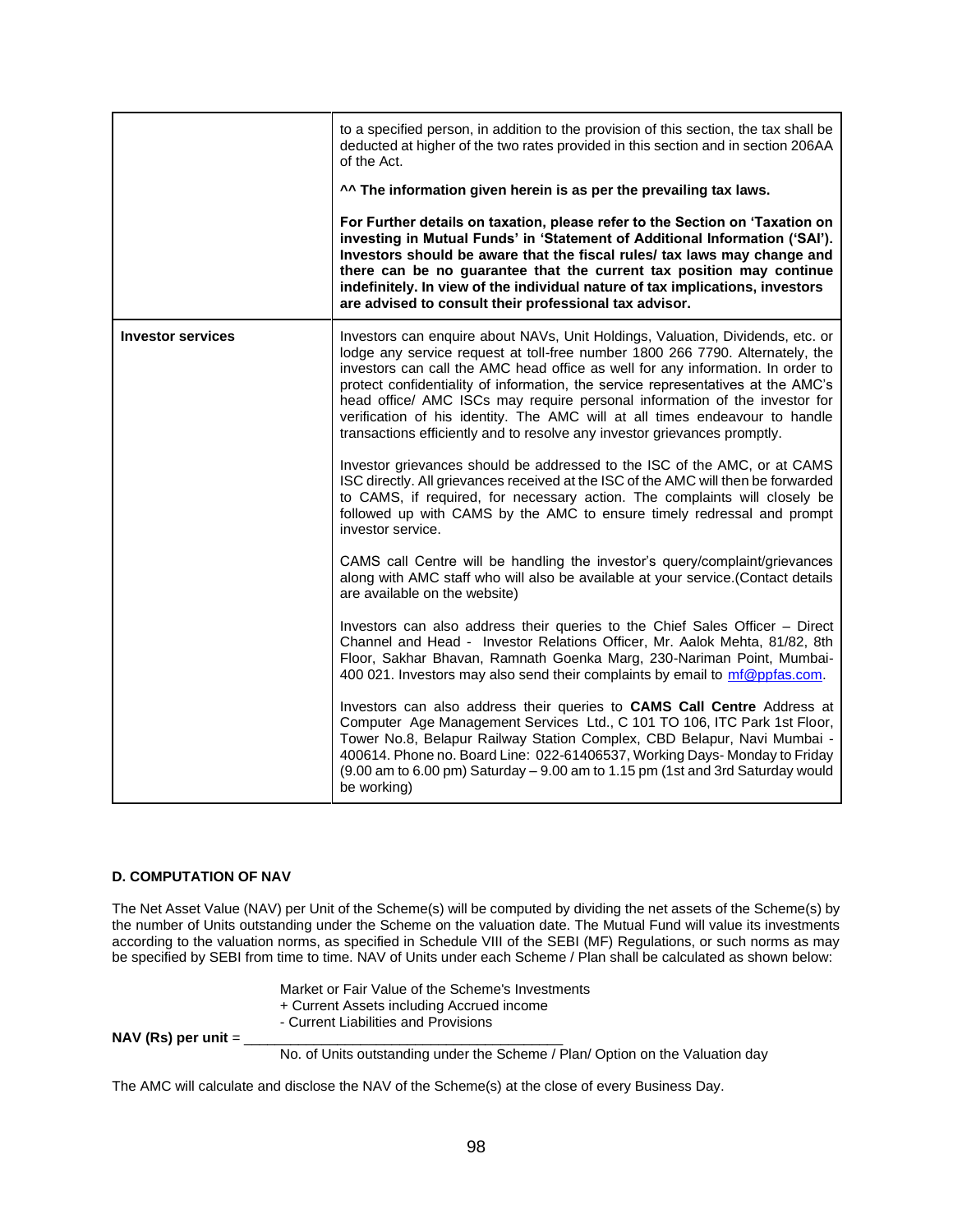Separate NAV will be calculated and disclosed for each Plan/Option.

The NAV of the Scheme(s) will be calculated up-to 4 decimals. Units will be allotted up-to 3 decimals.

NAV will also be displayed on the website of the Mutual Fund. In addition, the ISCs would also display the NAV.

#### **IV. FEES AND EXPENSES**

This section outlines the expenses that will be charged to the schemes and also about the transaction charges, if any, to be borne by the investors.

### **A. NEW FUND OFFER (NFO) EXPENSES**

These expenses are incurred for the purpose of various activities related to the NFO like sales and distribution fees, marketing and advertising expenses, Registrar & Transfer Agents' expenses, printing and stationary, bank charges etc.

The entire amount subscribed by the investor subject to deduction of transaction charges, if any, in the scheme during the New Fund Offer (NFO) will be available to the scheme for investment.

In accordance with the provisions of SEBI Circular no. SEBI/IMD/CIR No. 1/64057/06 dated April 04, 2006 and SEBI/IMD/CIR No. 4/168230/09 dated June 30, 2009, the NFO expenses shall be borne by the AMC/ Trustee/Sponsor and not by the scheme of mutual fund.

### **B. ANNUAL SCHEME RECURRING EXPENSES**

These are the fees and expenses for operating the Scheme. These expenses include Investment Management and Advisory Fee charged by the AMC, Registrar and Transfer Agents' fee, marketing and selling costs etc. as given in the table below:

The AMC has estimated that following % of the daily net assets of the Scheme will be charged to the Scheme as expenses. Please refer to the table below for details. For the actual current expenses being charged, the investor should refer to the website of the Mutual Fund viz. [https://amc.ppfas.com/statutory-disclosures/total-expense-ratio-](https://amc.ppfas.com/statutory-disclosures/total-expense-ratio-TER/)[TER/](https://amc.ppfas.com/statutory-disclosures/total-expense-ratio-TER/)

| <b>Expense Head</b>                                                               | % of daily Net Assets |  |
|-----------------------------------------------------------------------------------|-----------------------|--|
| Investment Management and Advisory Fees                                           |                       |  |
| Trustee fee                                                                       |                       |  |
| Audit fees                                                                        |                       |  |
| Custodian fees                                                                    |                       |  |
| <b>RTA Fees</b>                                                                   | Upto 2.00%            |  |
| Marketing & Selling expense incl. agent commission                                |                       |  |
| Cost related to investor communications                                           |                       |  |
| Cost of fund transfer from location to location                                   |                       |  |
| Cost of providing account statements and dividend redemption cheques and warrants |                       |  |
| Costs of statutory Advertisements                                                 |                       |  |
| Cost towards investor education & awareness (at least 2 bps)                      |                       |  |

## **C. SCHEME EXPENSE STRUCTURE:**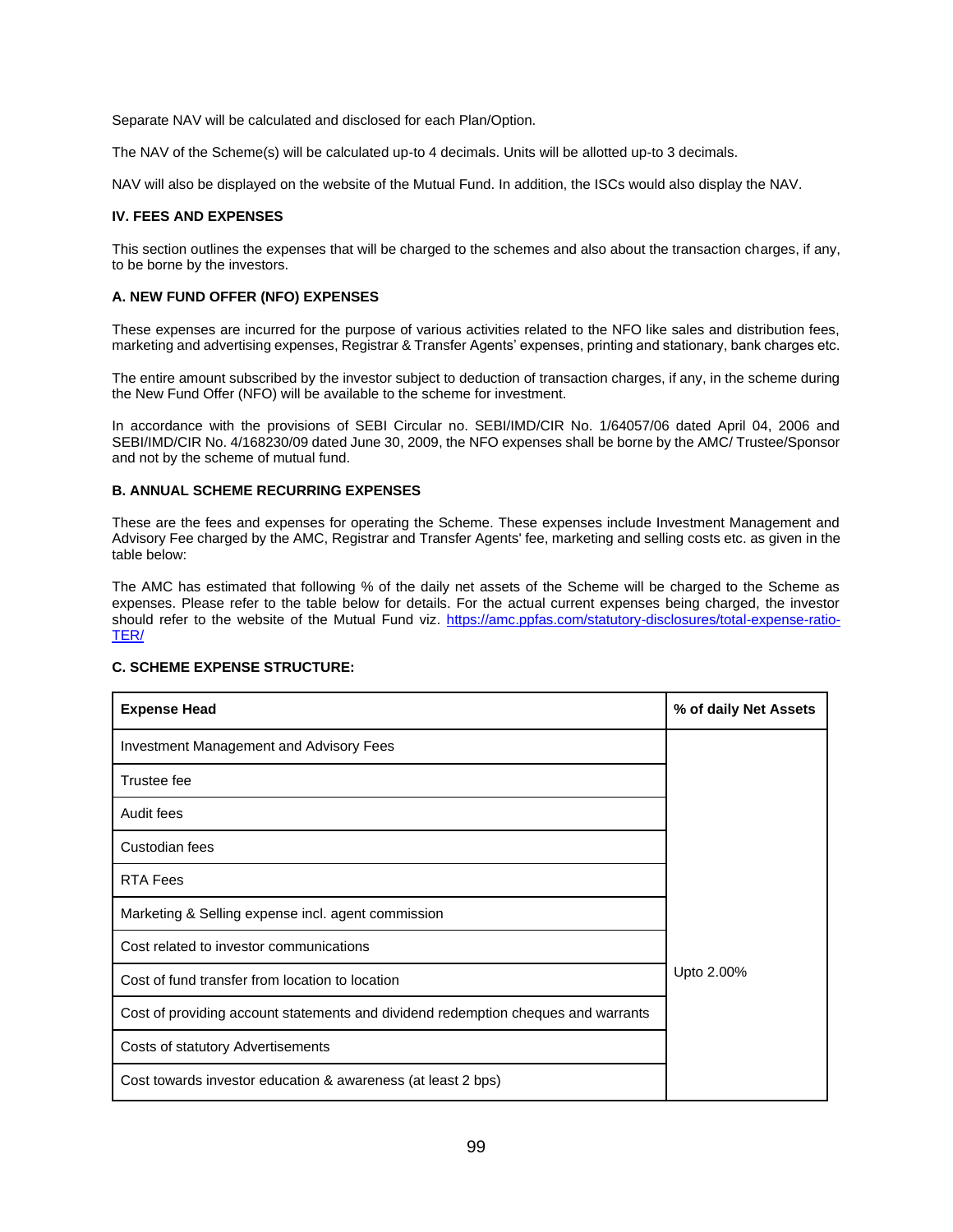| Brokerage & transaction cost over and above 12 bps and 5 bps for cash and derivative<br>market trades resp. |            |
|-------------------------------------------------------------------------------------------------------------|------------|
| GST on expenses other than investment and advisory fees                                                     |            |
| GST on brokerage and transaction cost                                                                       |            |
| <b>Other Expenses</b>                                                                                       |            |
| Maximum total expense ratio (TER) permissible under Regulation 52 (6) (c) (i)                               | Upto 2.00% |
| Additional expenses under regulation 52 (6A) $(c)$                                                          | Upto 0.05% |
| Additional expenses for gross new inflows from specified cities                                             | Upto 0.30% |

^ In terms of SEBI Circular No SEBI/HO/IMD/DF2/CIR/P/2018/15 dated February 02, 2018, in case exit load is not levied / not applicable, the AMC shall not charge the said additional expenses.

All scheme related expenses including commission paid to distributors, by whatever name it may be called and in whatever manner it may be paid, shall necessarily be paid from the scheme only within the regulatory limits and not from the books of the Asset Management Companies (AMC), its associate, sponsor, trustee or any other entity through any route. However, expenses that are very small in value but high in volume may be paid out of AMC's books at actuals or not exceeding 2 bps of respective Scheme AUM, whichever is lower. A list of such miscellaneous expenses will be as provided by AMFI in consultation with SEBI.

#### **Notes: Expense structure for Direct Plan will be lower than the regular plan to the extent of Commission.**

Direct Plan shall have a lower expense ratio excluding distribution expenses, commission, etc. and no commission for distribution of Units will be paid/ charged under Direct Plan.

These estimates have been made in good faith as per the information available to the Investment Manager and are subject to change inter-se or in total subject to prevailing Regulations. The AMC may incur actual expenses which may be more or less than those estimated above under any head and/or in total. Type of expenses charged shall be as per the SEBI Regulations.

The trusteeship fees shall be subject to a maximum of 0.01% per annum of the daily Net Assets of the Schemes or a sum of Rs. 25,00,000/- per annum. Such fee shall be accrued on a monthly basis and paid to the Trustee Company at yearly frequency. The Trustee Company may charge further expenses as permitted from time to time under the Trust Deed and SEBI (MF) Regulations.

As per Para B of the SEBI Circular No. CIR/IMD/DF/21/ 2012 dated September 13, 2012, GST shall be charged as follows:

1. GST on investment management and advisory fees shall be charged to the Scheme in addition to the maximum limit of TER as prescribed in Regulation 52 (6) of the SEBI (MF) Regulations.

2. GST on other than investment management and advisory fees, if any, shall be borne by the Scheme within the maximum limit of TER as prescribed in Regulation 52 (6) of the SEBI (MF) Regulations.

3. GST on exit load, if any, shall be paid out of the exit load proceeds and exit load net of GST, if any, shall be credited to the Scheme.

4. GST on brokerage and transaction cost paid for execution of trade, if any, shall be within the limit prescribed under Regulation 52 of the SEBI (MF) Regulations.

The AMC shall charge the Mutual Fund with investment and advisory fee as prescribed in the SEBI (MF) Regulations from time to time. Presently, the SEBI (MF) Regulations permit fees as follows:

#### **The recurring expenses of the Scheme shall be as per the limits prescribed under the SEBI (MF) Regulations.**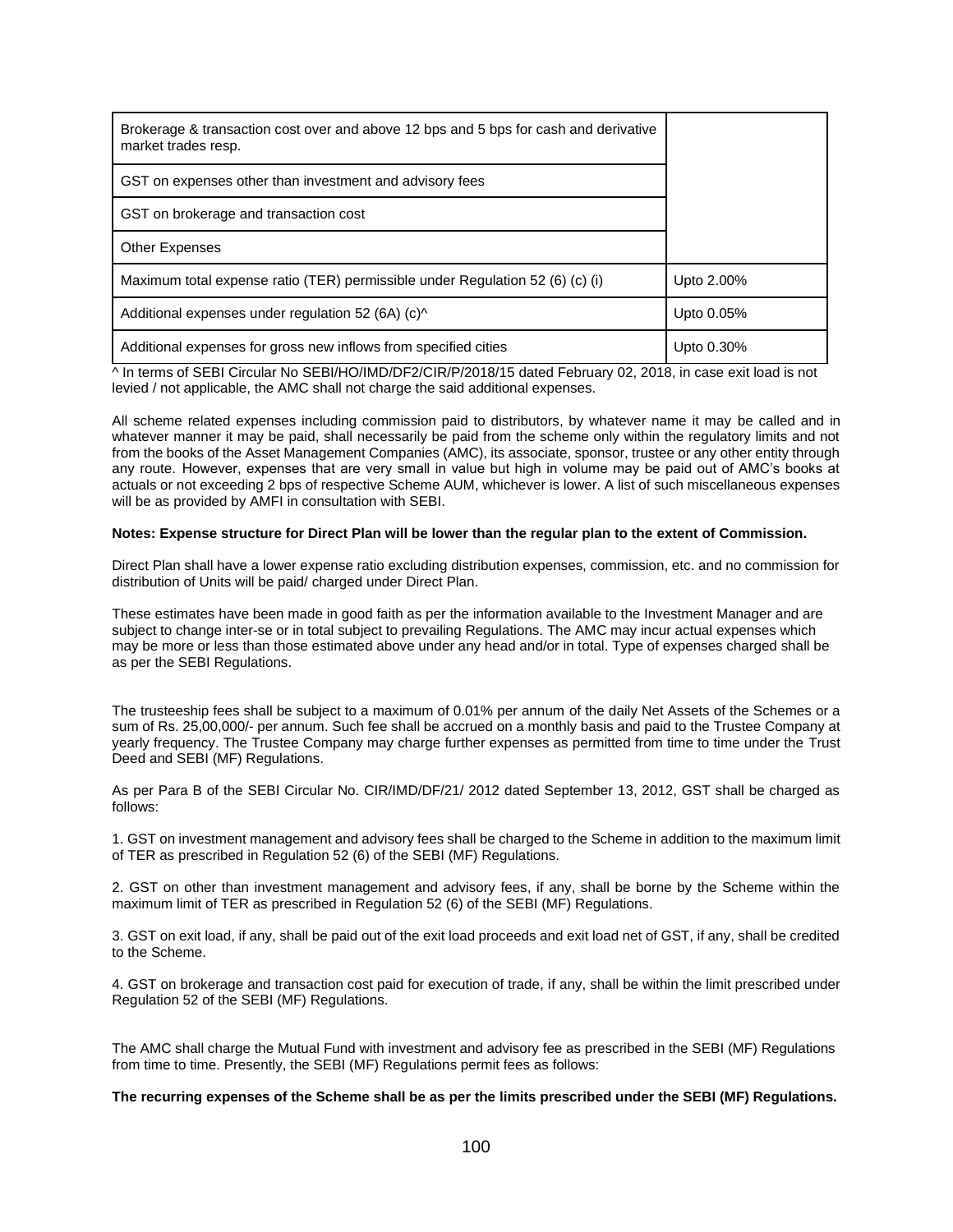## **These are as follows:**

#### **Total Recurring Expense as a % of Daily Average Net Assets\*\***

- on the first Rs.500 cores of the daily net assets 2.00%;
- on the next Rs.250 crores of the daily net assets 1.75%;
- on the next Rs.1,250 crores of the daily net assets 1.50%;
- on the next Rs.3,000 crores of the daily net assets 1.35%
- on the next Rs.5,000 crores of the daily net assets 1.25%

● on the next Rs.40,000 crores of the daily net assets - Total expense ratio reduction of 0.05% for every increase of Rs.5,000 crores of daily net assets or part thereof

• on the balance of the assets 0.80%:

Minimum of 0.02% shall be allocated annually to investor education and awareness initiatives

It is possible that the AMC may charge the maximum recurring expenses provided above as investment management and advisory fees. In such case the other recurring expenses will not be charged to the Scheme.

In terms of SEBI circular no. CIR/IMD/DF/21/2012 dated September 13, 2012, the AMC shall annually set apart at least 0.02% on daily net assets within the maximum limit of recurring expenses as per Regulation 52 for investor education and awareness initiatives.

#### **In addition to the limits specified above as permitted under Regulation 52 (6A) of the SEBI Regulations, the following costs or expenses may be charged to the Scheme:**

1. brokerage and transaction costs which are incurred for the purpose of execution of trade and is included in the cost of investment, not exceeding 0.12% in case of cash market transactions and 0.05% in case of derivatives transactions;

In accordance with SEBI circular no. CIR/IMD/DF/24/ 2012 dated November 19, 2012, any payment towards brokerage and transaction cost, over and above the said 0.12% and 0.05% for cash market transactions and derivatives transactions respectively, may be charged to the Scheme within the maximum limit of Total Expense Ratio (TER) as prescribed under Regulation 52 (6) of the SEBI (MF) Regulations, 1996.

2. expenses not exceeding of 0.30% of daily net assets, if the new inflows from beyond the top 30 cities are at least: (i) 30 % of gross new inflows in the Scheme or;

(ii) 15 % of the average assets under management (year to date) of the Scheme, whichever is higher:

As per SEBI Circular No. SEBI/HO/IMD/DF2/CIR/P/2018/137 dated October 22, 2018, additional expenses of 30 basis points, shall be charged based on inflows only from retail investors from beyond top 30 cities.

As per SEBI circular no. SEBI/HO/IMD/DF2/CIR/P/2019/42 dated March 25, 2019, inflows of amount upto Rs 2,00,000/ per transaction, by individual investors shall be considered as inflows from "retail investor".

In case inflows from such cities are less than the higher of (a) or (b) above, such expenses on daily net assets of the Scheme shall be charged on proportionate basis in accordance with SEBI Circular no. CIR/IMD/ DF/21/2012 dated September 13, 2012 read with SEBI Circular no. SEBI/HO/IMD/DF2/CIR/P/2018/16 dated February 2, 2018.

The amount so charged shall be utilised for distribution expenses incurred for bringing inflows from such cities. However, the amount incurred as expense on account of inflows from such cities shall be credited back to the Scheme in case the said inflows are redeemed within a period of one year from the date of investment.

Currently, SEBI has specified that the above additional expense may be charged for inflows from beyond 'Top 30 cities'. Top 30 cities shall mean top 30 cities based on Association of Mutual Funds in India (AMFI) data on 'AUM by Geography - Consolidated Data for Mutual Fund Industry' as at the end of the previous financial year.

3. Expenses not exceeding 0.05% p.a. of daily net assets towards Investment Management and Advisory Fees and the various sub-heads of recurring expenses mentioned under Regulation 52 (2) and (4) respectively of SEBI (MF)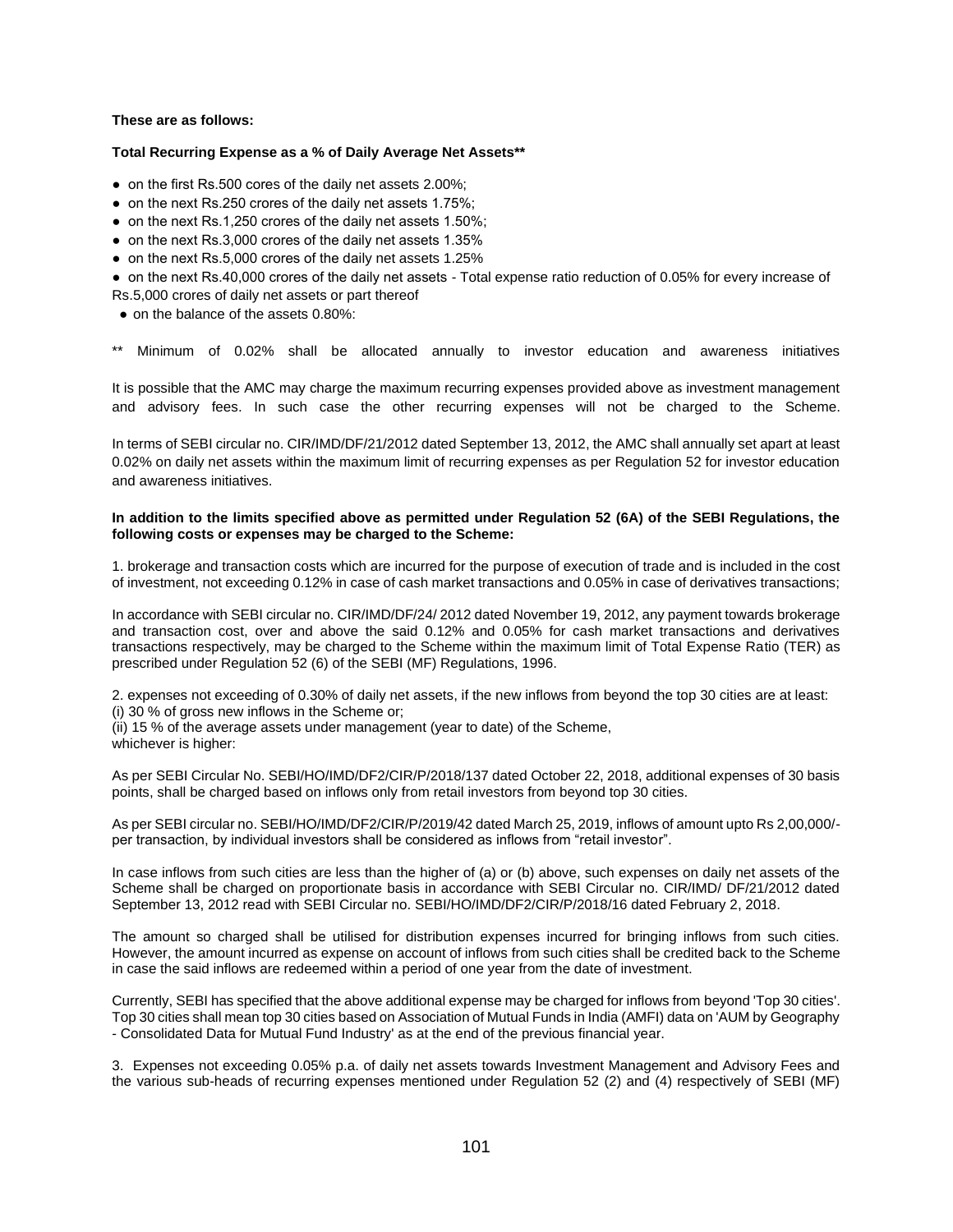Regulations. However, in terms of SEBI Circular No SEBI/ HO/ IMD/ DF2/ CIR/P/ 2018/15 dated February 02, 2018, in case exit load is not levied / not applicable, the AMC shall not charge the said additional expenses.

The total expenses of the Scheme including the Investment Management and Advisory Fee shall not exceed the limits stated in Regulation 52 of the SEBI (MF) Regulations.

The total expense ratios of the schemes of the Fund are available in downloadable spreadsheet format on the AMC website and AMFI website. Any change in the current expense ratios will be updated at least three working days prior to the effective date of the change. For the total expense ratio details of the Scheme, investors may visit <https://amc.ppfas.com/statutory-disclosures/total-expense-ratio-TER/> available on the website of the AMC viz., [www.amc.ppfas.com](http://www.amc.ppfas.com/) and AMFI's website viz., [www.amfiindia.com.](http://www.amfiindia.com/)

Further, any change in the base TER (i.e. TER excluding additional expenses provided in Regulation 52 (6A) (b) and 52 (6A) (c) of SEBI (Mutual Funds) Regulations, 1996) and Goods & Service Tax on investment and advisory fees in comparison to previous base TER charged to the Scheme/Plan shall be communicated to investors of the Scheme/Plan through notice via email or SMS and the notice of change in base TER will be uploaded on the website [\(https://amc.ppfas.com/statutory-disclosures/total-expense-ratio-TER/\)](https://amc.ppfas.com/statutory-disclosures/total-expense-ratio-TER/) at least three working days prior to effecting such change.

#### **Illustration: Impact of Expense Ratio on Scheme's return:**

Expense ratio, normally expressed as a percentage of Average Assets under Management, is calculated by dividing the permissible expenses under the Regulations by the average net assets.

To further illustrate the above, for the Scheme under reference, suppose an Investor invested ₹ 10,000/- under the Growth Option, the impact of expenses charged will be as under:

|                                                                                                                        | <b>Regular Plan</b> |              | <b>Direct Plan</b> |            |              |           |
|------------------------------------------------------------------------------------------------------------------------|---------------------|--------------|--------------------|------------|--------------|-----------|
|                                                                                                                        | Amount (₹)          | <b>Units</b> | $NAV$ (₹)          | Amount (₹) | <b>Units</b> | $NAV$ (₹) |
| Invested on March 31, 2019 (A)                                                                                         | 10,000.00           | 1000         | 10.0000            | 10,000.00  | 1000         | 10.0000   |
| Value of above investment as on<br>March 31, 2020 (post all<br>applicable expenses) (B)                                | 10,648.53           | 1000         | 10.6485            | 10,698.52  | 1000         | 10.6985   |
| Expenses charged during the<br>year (other than Distribution<br>Expenses/Commission) (C)                               | 50.00               |              |                    | 50.00      |              |           |
| <b>Distribution</b><br>Expenses/Commission charged<br>during the year $(D)$                                            | 50.00               |              |                    | 0.00       |              |           |
| Value of above investment as on<br>March 31, 2018 (after adding<br>back all expenses charged) (E)<br>$[E = B + C + D]$ | 10,748.53           | 1000         | 10.7485            | 10,748.52  | 1000         | 10.7485   |
| Returns (%) (post all applicable<br>expenses) $(F)$ $[F = (B-A)/A]$                                                    | 6.49%               |              | 6.99%              |            |              |           |
| Returns (%) (without considering<br>any expenses) (G) [G= (E-A)/A]                                                     | 7.49%               |              |                    | 7.49%      |              |           |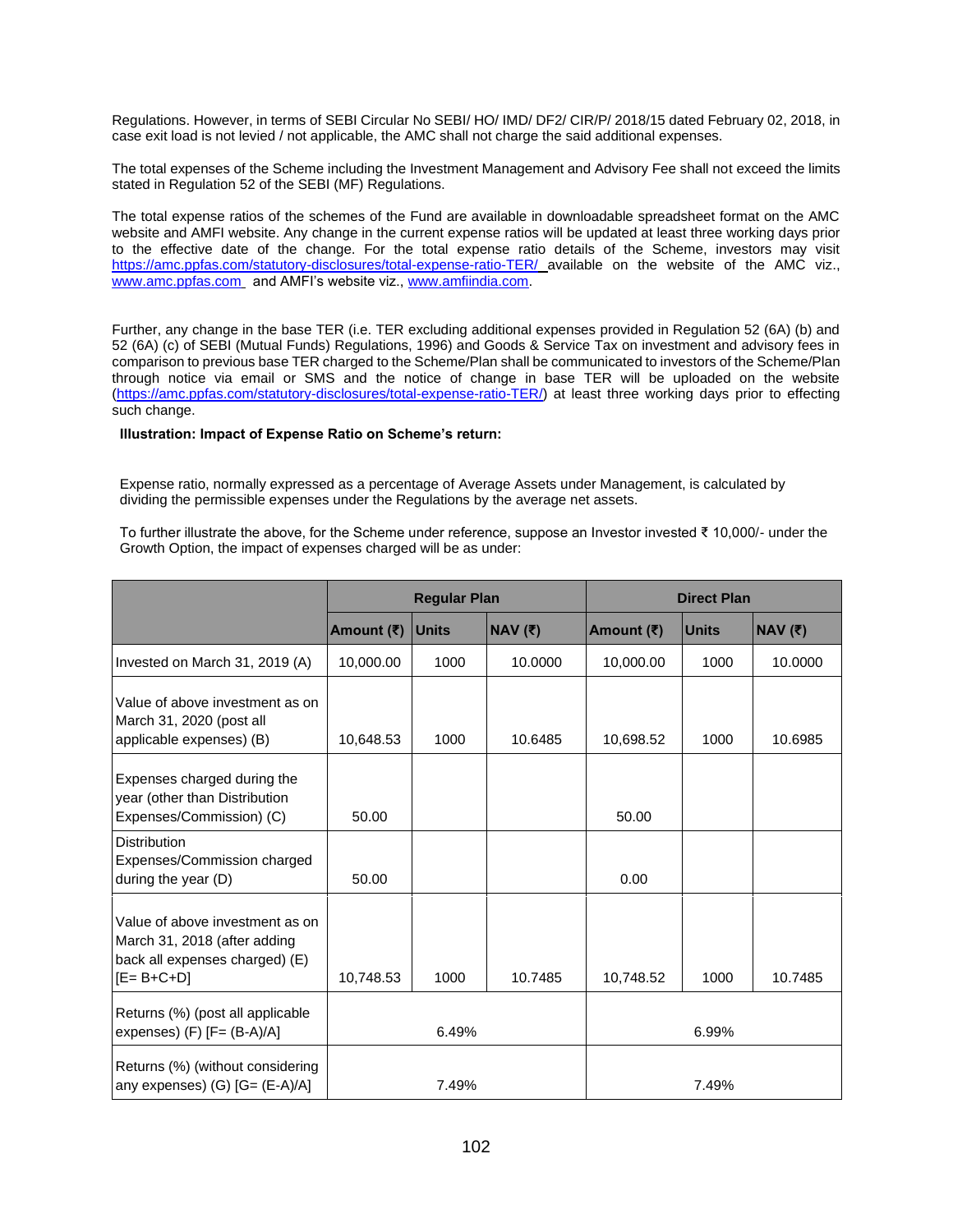## **D. TRANSACTION CHARGES**

For Details - Refer **"Highlights/Summary of the Scheme"** on Page 4.

## **E. LOAD STRUCTURE**

Load is an amount, which is paid by the investor to subscribe to the units or to redeem the units from the scheme. This amount is used by the AMC to pay commissions to the distributor and to take care of other marketing and selling expenses. Load amounts are variable and are subject to change from time to time. For the current applicable structure, please refer to the website of the AMC (http://amc.ppfas.com) or call at Toll Free No. 1800 266 7790 or your distributor.

| Particulars (as a % of<br>Applicable NAV) # | Parag Parikh Conservative Hybrid Fund                                                                                                                                                                                                                                                                                                                                                                                                                                                                           |
|---------------------------------------------|-----------------------------------------------------------------------------------------------------------------------------------------------------------------------------------------------------------------------------------------------------------------------------------------------------------------------------------------------------------------------------------------------------------------------------------------------------------------------------------------------------------------|
| <b>Entry Load</b>                           | <b>Not Applicable</b><br>In terms of SEBI circular no. SEBI/IMD/CIR No. 4/168230/09 dated June 30, 2009<br>has notified that, w.e.f. August 01, 2009 there will be no entry load charged to the<br>schemes of the Mutual Fund and the upfront commission, if any to distributors will<br>be paid by the investor directly to the ARN Holder (AMFI registered Distributor),<br>based on the investors' assessment of various factors including the service<br>rendered by the distributor.                       |
| <b>Exit Load</b>                            | In respect of each purchase / switch-in of Units, 10% of the units ("the limit") may<br>be redeemed without any exit load from the date of allotment.<br>Any redemption or switch-out in excess of the limit shall be subject to the following<br>exit load:<br>- Exit load of 1.00% is payable if Units are redeemed / switched-out within 1 year<br>from the date of allotment of units.<br>- No Exit Load is payable if Units are redeemed / switched-out <b>after 1 year</b> from<br>the date of allotment. |

| Details of Load Structure (On Ongoing basis) |  |  |  |
|----------------------------------------------|--|--|--|
|----------------------------------------------|--|--|--|

#Applicable for normal subscriptions / redemptions including transactions under special products such as SIP, STP, SWP, switches, etc. offered by the AMC

Under the Scheme, the Trustee / AMC reserves the right to modify / change the Load structure if it so deems fit in the interest of smooth and efficient functioning of the Mutual Fund. The AMC reserves the right to introduce / modify the Load Structure depending upon the circumstances prevailing at that time subject to maximum limits as prescribed under the SEBI (Mutual Funds) Regulations.

The Load may also be changed from time to time and in the case of an Exit / Redemption Load this may be linked to the period of holding. The investor is requested to check the prevailing load structure of the scheme before investing.

The Redemption Price however, will not be lower than 93% of the NAV, and the Sale Price will not be higher than 107% of the NAV, provided that the difference between the Redemption price and Sale price at any point in time shall not exceed the permitted limit as prescribed by SEBI from time to time which is presently 7% calculated on the Sale Price.

Any imposition or enhancement of Exit Load in the load shall be applicable on prospective investments only. However, AMC shall not charge any load on issue of bonus units and units allotted on re-investment of dividend for existing as well as prospective investors. At the time of changing the load structure the AMC / Mutual Fund may adopt the following procedure:

1. The addendum detailing the changes will be attached to Scheme Information Document and Key Information Memorandum and displayed on our website http://amc.ppfas.com The addendum will be circulated to all the distributors / brokers so that the same can be attached to all Scheme Information Document and Key Information Memorandum already in stock.

2. Arrangements will be made to display the changes / modifications in the Scheme Information Document in the form of a notice in all the Investor Service Centers and distributors / brokers office.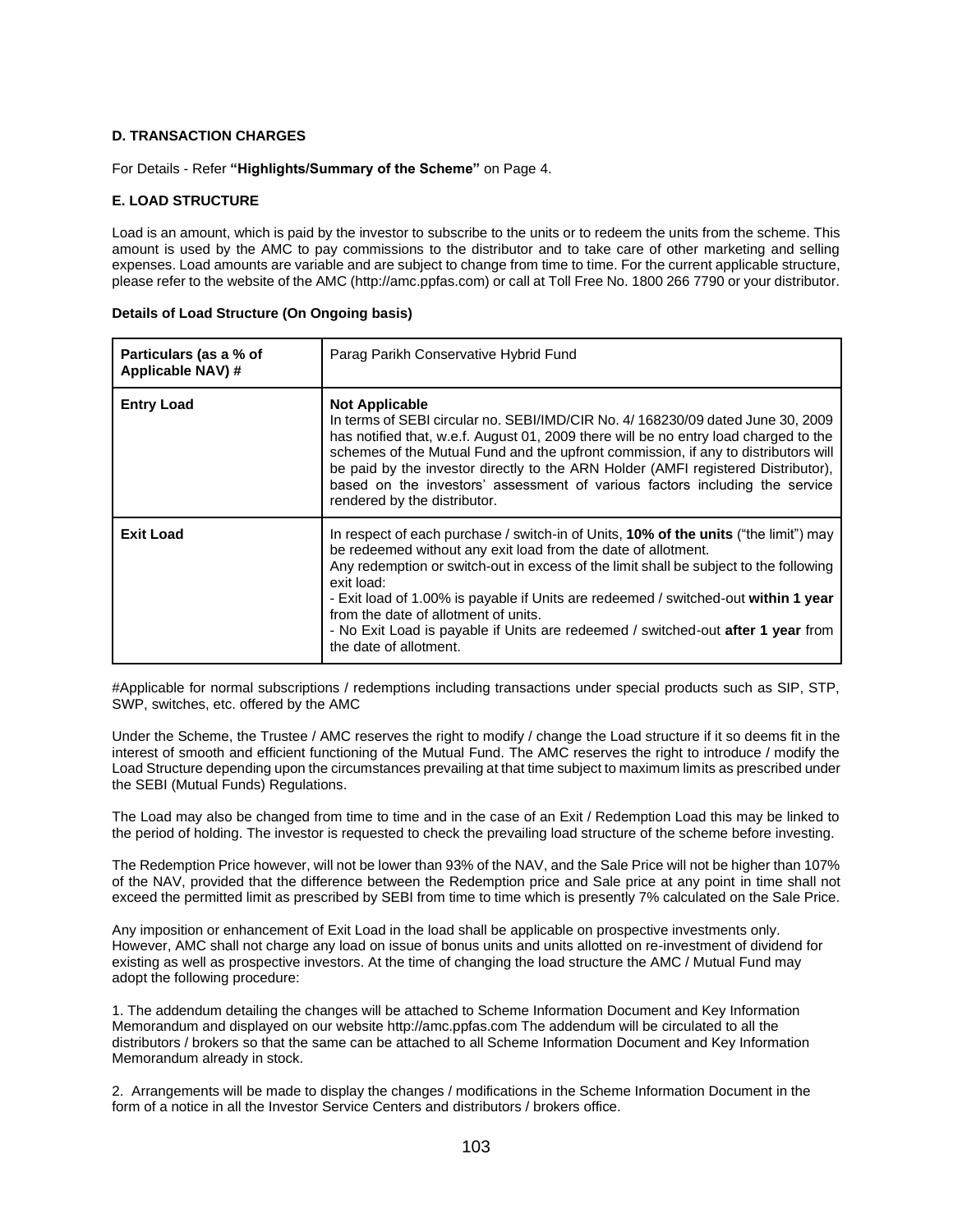3. The introduction of the Load along with the details will be stamped in the acknowledgment slip issued to the investors on submission of the application form and will also be disclosed in the Account Statement or in the covering letter issued to the Unit holders after the introduction of such Load.

4. A public notice shall be given in respect of such changes in one English daily newspaper having nationwide circulation as well as in a newspaper published in the language of region where the Head Office of the Mutual Fund is situated.

5. GST on exit load, if any, shall be paid out of the exit load proceeds. The entire exit load (net of GST), charged, if any, shall be credited to the Scheme.

6. Any other majors which the mutual fund may feel necessary.

## **F. WAIVER OF LOAD FOR DIRECT APPLICATIONS**

#### **Not Applicable**

Pursuant to SEBI Circular No. SEBI/IMD/CIR No. 4/168230/09 dated June 30, 2009, no entry load shall be charged for all mutual fund schemes. Therefore, the procedure for waiver of load for direct applications is no longer applicable.

## **V. RIGHTS OF UNITHOLDERS**

Please refer to SAI for details.

### **VI. PENALTIES, PENDING LITIGATION OR PROCEEDINGS, FINDINGS OF INSPECTIONS OR INVESTIGATIONS FOR WHICH ACTION MAY HAVE BEEN TAKEN OR IS IN THE PROCESS OF BEING TAKEN BY ANY REGULATORY AUTHORITY**

This section shall contain the details of penalties, pending litigation, and action taken by SEBI, other regulatory and Govt. Agencies.

1. All disclosures regarding penalties and action(s) taken against foreign Sponsor(s) may be limited to the jurisdiction of the country where the principal activities (in terms of income / revenue) of the Sponsor(s) are carried out or where the headquarters of the Sponsor(s) is situated. Further, only top 10 monetary penalties during the last three years shall be disclosed.

## **Not Applicable.**

2. In case of Indian Sponsor(s), details of all monetary penalties imposed and/ or action taken during the last three years or pending with any financial regulatory body or governmental authority, against Sponsor(s) and/ or the AMC and/ or the Board of Trustee /Trustee Company; for irregularities or for violations in the financial services sector, or for defaults with respect to shareholders or debenture holders and depositors, or for economic offenses, or for violation of securities law. Details of settlement, if any, arrived at with the aforesaid authorities during the last three years shall also be disclosed.

**Nil.**

3. Details of all enforcement actions taken by SEBI in the last three years and/ or pending with SEBI for the violation of SEBI Act, 1992 and Rules and Regulations framed there under including debarment and/ or suspension and/ or cancellation and/ or imposition of monetary penalty/adjudication/enquiry proceedings, if any, to which the Sponsor(s) and/ or the AMC and/ or the Board of Trustee /Trustee Company and/ or any of the directors and/ or key personnel (especially the fund managers) of the AMC and Trustee Company were/ are a party. The details of the violation shall also be disclosed.

**Nil.**

4. Any pending material civil or criminal litigation incidental to the business of the Mutual Fund to which the Sponsor(s) and/ or the AMC and/ or the Board of Trustee /Trustee Company and/ or any of the directors and/ or key personnel are a party should also be disclosed separately. **Nil.**

5. Any deficiency in the systems and operations of the Sponsor(s) and/ or the AMC and/ or the Board of Trustees/Trustee Company which SEBI has specifically advised to be disclosed in the Scheme Information Document, or which has been notified by any other regulatory Agency, shall be disclosed.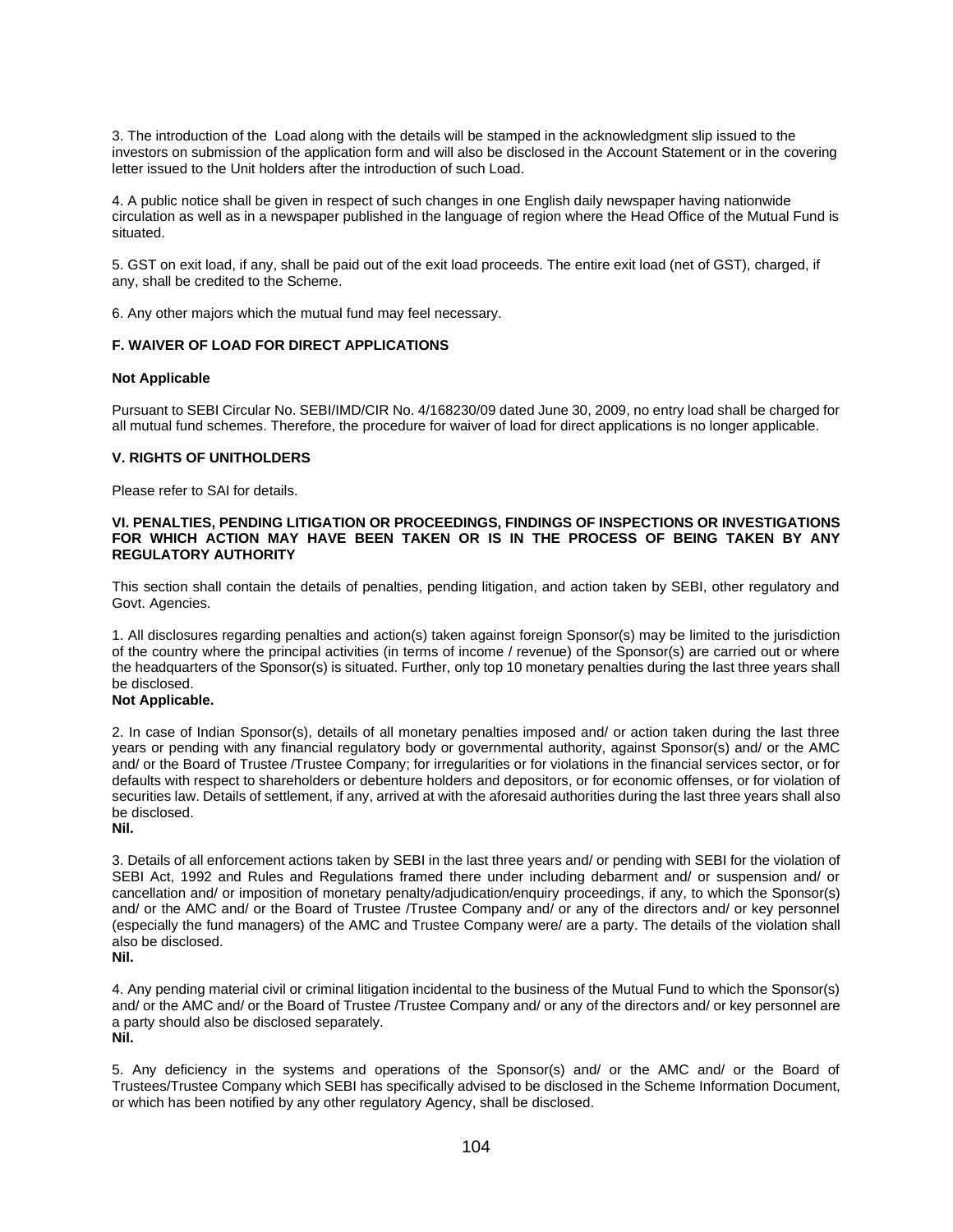**Nil.**

**Note:**

**(a)Further, any amendments / replacement / re-enactment of SEBI (MF) Regulations subsequent to the date of the Scheme Information Document shall prevail over those specified in this Scheme Information Document.**

**(b)Notwithstanding anything contained in this Scheme Information Document, the provisions of the SEBI (Mutual Funds) Regulations, 1996 and the guidelines there under shall be applicable.**

For and on behalf of **PPFAS Asset Management Private Limited.** Sd/- Neil Parag Parikh Place: Mumbai Chief Executive Officer & Director.

Date: April 30, 2022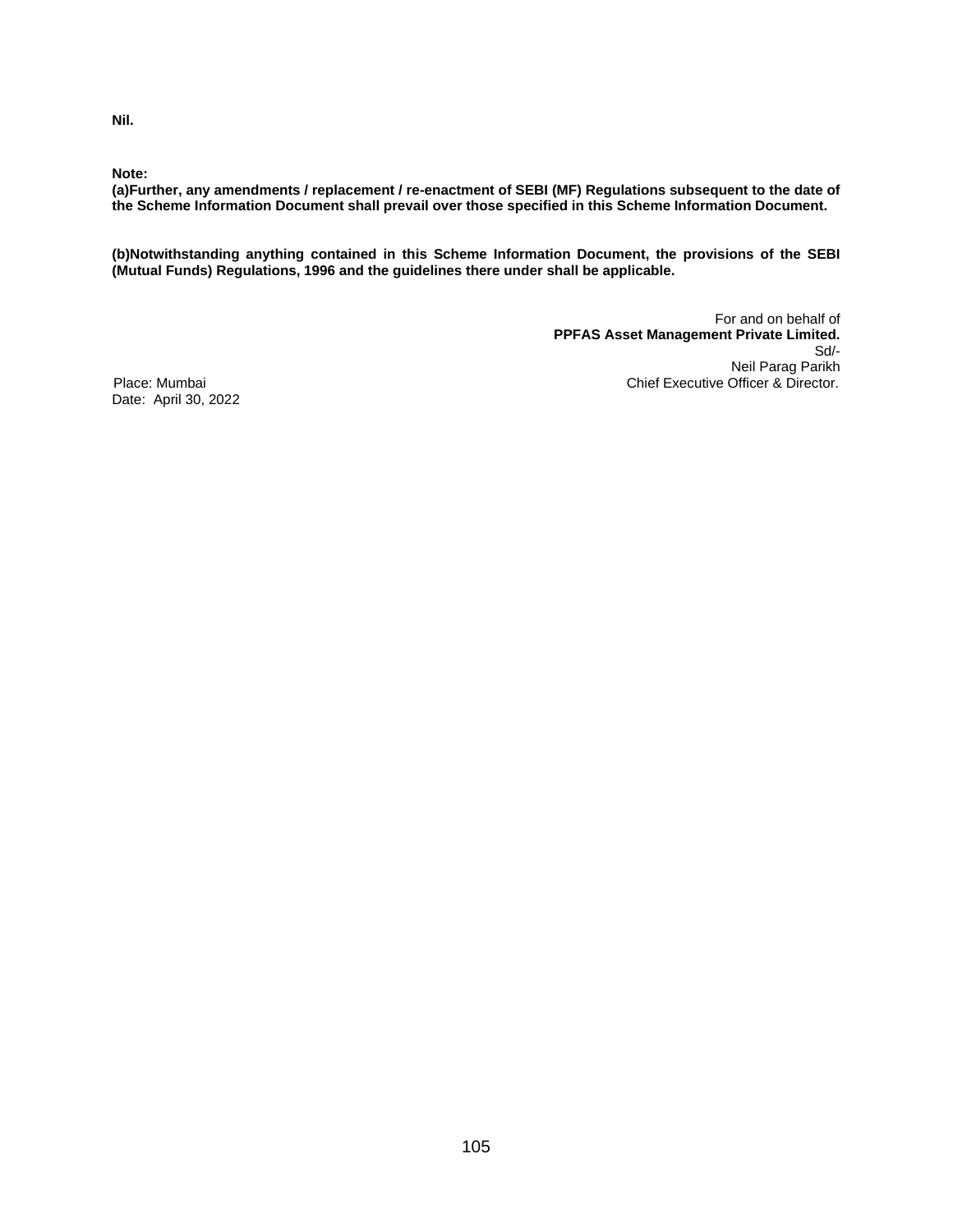## **LIST OF INVESTOR SERVICE CENTRES AND OFFICIAL POINTS OF ACCEPTANCE OF TRANSACTIONS**

## **OFFICES OF PPFAS ASSET MANAGEMENT PRIVATE LIMITED IDENTIFIED AS:**

#### **1. OFFICIAL POINTS OF ACCEPTANCE**

**Mumbai-** 81/82, 8th Floor, Sakhar Bhavan, Ramnath Goenka Marg, 230, Nariman Point, Mumbai- 400021, **Andheri-** 305, 3rd Floor, 349 Business Point Commercial Premises Co-op. Society Ltd., Western Express Highway, Andheri (East), Mumbai - 400 069,

**Delhi-** 903, 9th Floor, Mercantile House, Kasturba Gandhi Marg, New Delhi, 110001.

#### **2. INVESTOR SERVICE CENTRES**

**Mumbai-** 81/82, 8th Floor, Sakhar Bhavan, Ramnath Goenka Marg, 230, Nariman Point, Mumbai- 400021, **Andheri-** 305, 3rd Floor, 349 Business Point Commercial Premises Co-op. Society Ltd., Western Express Highway, Andheri (East), Mumbai - 400 069,

**Delhi-** 903, 9th Floor, Mercantile House, Kasturba Gandhi Marg, New Delhi, 110001,

**Bengaluru-** 912, 9th Floor, Prestige Meridian-I, No. 29, M.G. Road, Bengaluru – 560 001,

**Pune-** Office no. 447, D wing, 4th Floor, Clover Centre, 7 Moledina Road, CAMP, Pune – 411 001.

**Chennai-** Raheja Tower, Unit No:0002A (B Block),177, Mount Road, Annasalai, Chennai – 600002,

**Hyderabad**- Plot No. 4, H. No. 1-11-254/11/A, 1st Floor, Rama Mansion, Motilal Nagar, Begumpet, Hyderabad - 500 016.

**Kolkata-** Suite No A-10, 5th Floor, Chatterjee International Centre, 33- A Jawaharlal Nehru Road, Park Street Area, Kolkata - 700 071

**Ahmedabad-** Office No. 607, D & C Dynasty Plaza, CG Road, Near Stadium Circle, Navrangpura, Ahmedabad - 380009

### **For updated list of CAMS ISCs - <https://amc.ppfas.com/investor-desk/investor-service-centres/index.php>**

#### **OFFICES OF COMPUTER AGE MANAGEMENT SERVICES LIMITED IDENTIFIED AS OFFICIAL POINTS OF ACCEPTANCE**

**Andhra Pradesh:** 40-1-68, Rao & Ratnam Complex, Near Chennupati Petrol Pump, M.G Road, Labbipet, Vijayawada - 520010. Door No 48-3-2, Flat No 2, 1st Floor, Sidhi Plaza, Near Visakha Library, Srinagar, Visakhapatnam - 530016. Door No 31-13-1158, 1st Floor, 13/1 Arundelpet, Ward No 6, Guntur - 522002. 97/56, I Floor, Immadisetty Towers, Ranganayakulapet Road, Santhapet, Nellore - 524001. Door No: 6-2-12, 1st Floor, Rajeswari Nilayam, Near Vamsikrishna Hospital, Nyapathi Vari Street, T Nagar, Rajahmundry - 533101. Shop No : 6, Door No: 19-10-8, (Opp to Passport Office), AIR Bypass Road, Tirupati - 517501. Bandi Subbaramaiah Complex, D.No:3/1718, Shop No: 8, Raja Reddy Street, Kadapa - 516001. 15-570-33, I FloorPallavi Towers, Subash Road, Opp Canara Bank, Anantapur - 515001. Shop Nos. 26 and 27, Door No. 39/265A and 39/265B, Second Floor, Skanda Shopping Mall, Old Chad Talkies, Vaddageri, 39th Ward, Kurnool - 518001. D No-25-4-29,1St floor, Kommireddy vari Street, Beside Warf Road, Opp Swathi Madicals, Kakinada-533001. Door No 4—4-96, 1st Floor, Vijaya Ganapathi Temple Back Side, Nanubala Street , Srikakulam - 532001. **Assam:** Piyali Phukan Road, K. C. Path, House No 1, Rehabari, Guwahati -781008. Bhowal Complex Ground Floor, Near Dena Bank, Rongagora Road, Tinsukia - 786125. **Bihar:** G-3, Ground Floor, OM Complex Near Saket Tower, SP Verma Road, Patna - 800001. Brahman Toli, DurgasthanGola Road, Muzaffarpur - 842001. Ground Floor, Gurudwara Road, Near Old Vijaya Bank, Bhagalpur - 812001. Ground Floor, Belbhadrapur, Near Sahara Office, Laheriasarai Tower Chowk, Laheriasarai, Darbhanga - 846001. **Chattisgarh:** First Floor, Plot No. 3, Block No. 1, Priyadarshini Parisar West, Behind IDBI Bank, Nehru Nagar, Bhilai - 490020. HIG, C-23 Sector - 1, Devendra Nagar, Raipur - 492004. Shop No. B - 104, First Floor, Narayan Plaza, Link Road Bilaspur 495001 **Goa:**  No.103, 1st Floor, UNITECH City Centre, M G Road, Panaji - 403001. F4- Classic Heritage Near Axis Bank, opp. BPS Club Pajifond Margao, Goa 403 601 Office No 503, Buildmore Business Park,New Canca By Pass Road, Ximer,Mapusa,Goa - 403 507 No DU 8, Upper Ground Floor, Behind Techoclean Clinic, Suvidha Complex Near ICICI Bank, Vasco - 403802. **Gujarat:** 111- 113, 1 st Floor - Devpath Building, Off C G Road, Behind Lal Bungalow, Ellis Bridge, Ahmedabad - 380006. G-5 Internation Commercial Center, Nr. Kadiwala School, Majuragate Ring Road, Surat-395002 103 Aries Complex, BPC Road, Off R.C.Dutt Road, Alkapuri, Vadodara - 390007. 101, A.P. Tower, B/H, Sardhar Gunj, Next to Nathwani Chambers, Anand - 388001. 305-306, Sterling Point, Waghawadi Road, Opp HDFC BANK, Bhavnagar - 364002. 207, Manek Centre, P N Marg, Jamnagar - 361001. Office 207 - 210, Everest Building, Harihar Chowk, Opp Shastri Maidan, Limda Chowk, Rajkot - 360001. 3rd floor, Gita Nivas, Opp Head Post Office, Halar Cross Lane, Valsad - 396001. 214-215 2nd Floor Shivani Park,Opp. Shankheswar Complex,Kaliawadi,Navsari-396445. Office No. 4-5 First Floor, RTO Relocation Commercial Complex-B, Opp. Fire Station, Near RTO Circle, Bhuj-Kutch Pin -370001. "Aastha Plus", 202-A, 2nd Floor, Sardarbag Road, Near. Alkapuri, Opp. Zansi Rani Statue, Junagadh - 362001. Shop No - F -56, First Floor, Omkar Complex, Opp Old Colony, Near Valia Char Rasta, GIDC, Ankleshwar -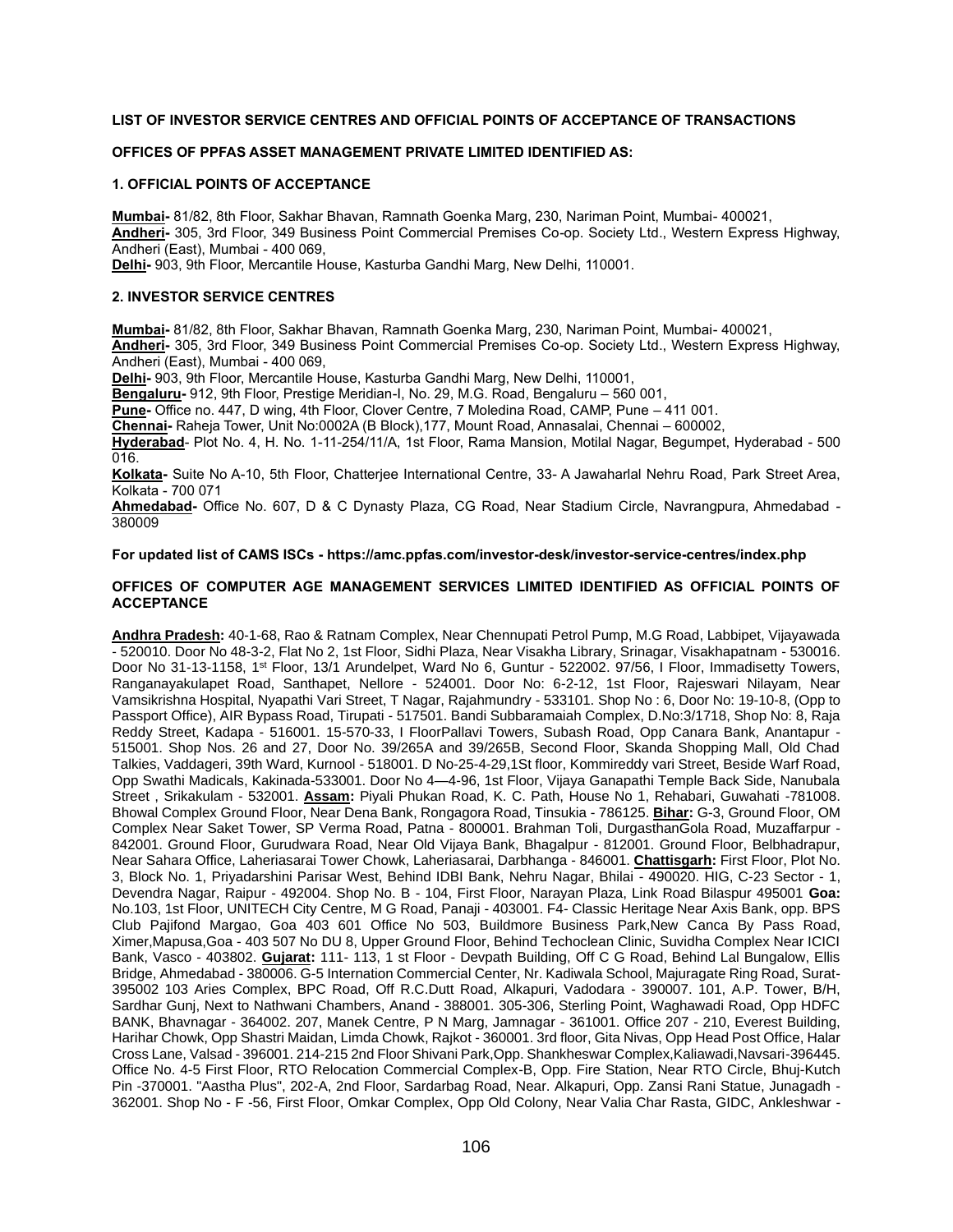393002. 1st Floor, Subhadra Complex, Urban Bank Road, Mehsana - 384002. 208, 2nd Floor, HEENA ARCADE, Opp. Tirupati Tower, Near G.I.D.C. Char Rasta, Vapi - 396195. A-111 First Floor,R K Casta,Behind Patel Super Market,Station Road,Bharuch -392001. F-134, First Floor, Ghantakarna Complex, Gunj Bazar, Nadiad - 387001. A/177, Kailash Complex, Opp. Khedut Decor Gondal - 360311. Shyam Sadan, First Floor, Plot No 120, Sector 1/A, Gandhidham – 370201. D-78, First Floor, New Durga Bazar, Near Railway Crossing, Himmatnagar - 383001. Gopal Trade Center, Shop No. 13-14 3rd Floor, Nr. BK Mercantile Bank, Opp. Old Gunj, Palanpur - 385001. "Shop No. 12,M.D. Residency,Swastik Cross Road,Surendranagar - 363001". **Haryana:** B-49, 1st Floor, Nehru Ground, Behind Anupam Sweet House NIT, Faridabad - 121001. SCO - 16, Sector - 14, First floor, Gurgaon - 122001. SCO 83-84, First Floor, Devi Lal Shopping Complex, Opp RBL Bank, G.T.Road , Panipat - 132103. 205, 2nd floor, Building No 2 Munjal Complex, Delhi Road, Rohtak - 124001. 124-B/R, Model Town, Yamuna Nagar - 135001. 12, Opp. Bank of Baroda, Red Square Market, Hisar - 125001. Shop no 48-49, Ground Floor, Opp Peer, Bal Bhawan Road, Ambala City - 134003. M G Complex, Bhawna Marg , Beside Over Bridge, Sirsa - 125055. Cams Collection Centre,29 Avtar Colony Behind Vishal Mega Mart Karnal - 132001. **Himachal Pradesh:** I Floor, Opp. Panchayat Bhawan Main gate, Bus stand, Shimla - 171001. 1st Floor, Above Sharma General Store, Near Sanki Rest house, The Mall, Solan - 173212. **Jammu & Kashmir:** JRDS Heights, Lane Opp. S&S Computers, Near RBI Building, Sector 14, Nanak Nagar Jammu - 180004. **Jharkhand:** Mazzanine Floor, F-4, City Centre, Sector 4, Bokaro Steel City, Bokaro - 827004. Urmila Towers, Room No: 111(1st Floor) Bank More, Dhanbad - 826001. Millennium Tower, "R" RoadRoom No:15 First Floor, Bistupur, Jamshedpur - 831001. 4, HB RoadNo: 206, 2nd Floor Shri Lok Complex, H B Road, Near Firayalal, Ranchi - 834001. S S M Jalan Road, Ground floor, Opp. Hotel Ashoke, Caster Town, Deoghar - 814112. Municipal Market, Annanda Chowk, Hazaribag - 825301. **Karnataka:** Trade Centre, 1st Floor45, Dikensen Road ( Next to Manipal Centre ), Bengaluru - 560042. No. G 4 & G 5, Inland Monarch, Opp. Karnataka Bank, Kadri Main Road, Kadri, Mangalore - 575003. Classic Complex, Block no 104, 1st Floor, Saraf Colony, Khanapur Road, Tilakwadi, Belgaum – 590006. 13, Ist Floor, Akkamahadevi Samaj Complex, Church Road, P.J.Extension, Davangere - 577002. No.204 - 205, 1st Floor' B ' Block, Kundagol Complex, Opp. Court, Club Road, Hubli - 580029. No.1, 1st Floor, CH.26 7th Main, 5th Cross (Above Trishakthi Medicals), Saraswati Puram, Mysore - 570009. 18/47/A Govind Nilaya, Ward No 20, Sangankal Moka Road, Gandhinagar, BALLARI-583102. KARNATAKA. No.65, 1st Floor, Kishnappa Compound, 1st Cross, Hosmane Extn, Shimoga - 577201. Pal Complex, Ist Floor, Opp. City Bus Stop, SuperMarket, Gulbarga - 585101. Shop no A2 Basement floor, Academy Tower, Opposite Corporation Bank, Manipal - 576104. **Kerala:** Building Name Modayil, Door No. 39/2638 DJ, 2nd Floor 2A M.G. Road, Cochin - 682 016. 29/97G 2nd Floor, Gulf Air Building, Mavoor Road, Arayidathupalam, Calicut - 673016. 1307 B Puthenparambil Building,KSACS Road, Opp. ESIC office,Behind Malayala Manorama,Muttambalam P O.,Kottayam 686501. Room No. 26 & 27, Dee Pee Plaza, Kokkalai, Trichur - 680001. R S Complex, Opp of LIC Building, Pattom PO, Trivandrum - 695004. Uthram Chambers (Ground Floor),Thamarakulam,Kollam,Kerala - 691 006. Room No.PP.14/435, Casa Marina Shopping Centre, Talap, Kannur - 670004. 10/688, Sreedevi Residency, Mettupalayam Street, Palakkad - 678001. 1st Floor Room No - 61(63), International Shopping Mall,Opp. St. Thomas Evangelical Church, Above Thomson Bakery, Manjady,Thiruvalla,Kerala - 689105. Doctor's Tower Building, Door No. 14/2562, 1st floor, North of Iorn Bridge, Near Hotel Arcadia Regency, Alleppey - 688001. **Madhya Pradesh:** 101, Shalimar Corporate Centre8-B, South Tukogunj, Opp.Greenpark, Indore - 452001. Plot no 10, 2nd Floor, Alankar Complex, Near ICICI Bank, MP Nagar, Zone II, Bhopal - 462011. G-6 Global Apartment, Kailash Vihar Colony, Opp. Income Tax Office, City Centre, Gwalior - 474002. 8, Ground Floor, Datt Towers, Behind Commercial Automobiles, Napier Town, Jabalpur - 482001. Cams Service Centre, 2nd Floor Parasia Road, Near Surya Lodge Sood Complex, Above Nagpur CT Scan, Chhindwara- 480 001. 1st Floor, Gurunanak Dharmakanta, Jabalpur Road, Bargawan, Katni - 483501. Dafria & Co, No.18, Ram Bagh, Near Scholar's School, Ratlam - 457001. Opp. Somani Automobile, S Bhagwanganj Sagar - 470002. 123, 1st Floor, Siddhi Vinanyaka Trade Centre, Saheed Park, Ujjain - 456010. **Maharashtra:** Rajabahdur Compound, Ground Floor, Opp Allahabad Bank, Behind ICICI Bank, 30, Mumbai Samachar Marg, Fort, Mumbai - 400023. 145 , Lendra, New Ramdaspeth, Nagpur - 440010. Vartak Pride 1st floor Survey No 46, City Survey No 1477 Hingne Budruk, D. P Road, Behind Dinanath Mangeshkar Hospital, Karvenagar, Pune - 411 052. 81, Gulsham Tower, 2nd Floor, Near Panchsheel Talkies, Amaravati - 444601. 2nd Floor, Block No. D-21-D22 Motiwala Trade Center, Nirala Bazar New Samarth Nagar, Opp. HDFC Bank, Aurangabad – 431001. Rustomji Infotech Services, 70, Navipeth, Opp. Old Bus Stand, Jalgaon - 425001. 2 B, 3rd Floor, Ayodhya Towers, Station Road, Kolhapur - 416001. 1st Floor, "Sharada Niketan" Tilak Wadi, Opp. Hotel City Pride, Sharanpur Road, Nasik – 422002. Flat No 109, 1st FloorA Wing, Kalyani Tower, 126 Siddheshwar Peth, NearPangal High School, Solapur - 413001. 117 / A / 3 / 22, Shukrawar Peth, Sargam Apartment, Satara - 415002. Opp. RLT Science College, Civil Lines, Akola - 444001. Dev Corpora, 1st floor, Office no. 102, Cadbury Junction, Eastern Express way, Thane (West) - 400 601. 351, Icon, 501, 5th floor, Western Express Highway, Andheri East, Mumbai - 400069. Jiveshwar Krupa Bldg, Shop. NO.2, Ground Floor, Tilak Chowk, Harbhat Road, Sangli - 416416. Shop No 6, Ground Floor, Anand Plaza Complex, Bharat Nagar, Shivaji Putla Road, Jalna - 431203. 3, Adelade Apartment, Christain Mohala, Behind Gulshan-E-Iran Hotel, Amardeep Talkies Road, Bhusawal - 425201. Office No 3, 1st Floor, Shree Parvati,Plot no 1/175, Opp. Mauli Sabhagruh,Zopadi Canteen, Savedi,Ahmednagar - 414 003. House No 3140, Opp Liberty Furniture, Jamnalal Bajaj Road, Near Tower Garden, Dhule - 424001. Orchid Tower Ground Floor Gala No 06, S.V.No.301/Paiki 1/2 Nachane Munciple Aat, Arogya Mandir, Nachane Link Road, At Post Tal. Ratnagiri, Dist. Ratnagiri – 415612. Pushpam, Tilakwadi, Opp. Dr. Shrotri Hospital, Yavatmal - 445001. **New Delhi:** 7-E, 4th Floor, Deen Dayaal Research Institute Building, Swami Ram Tirath Nagar, Near Videocon Tower, Jhandewalan Extension, New Delhi - 110055. Flat